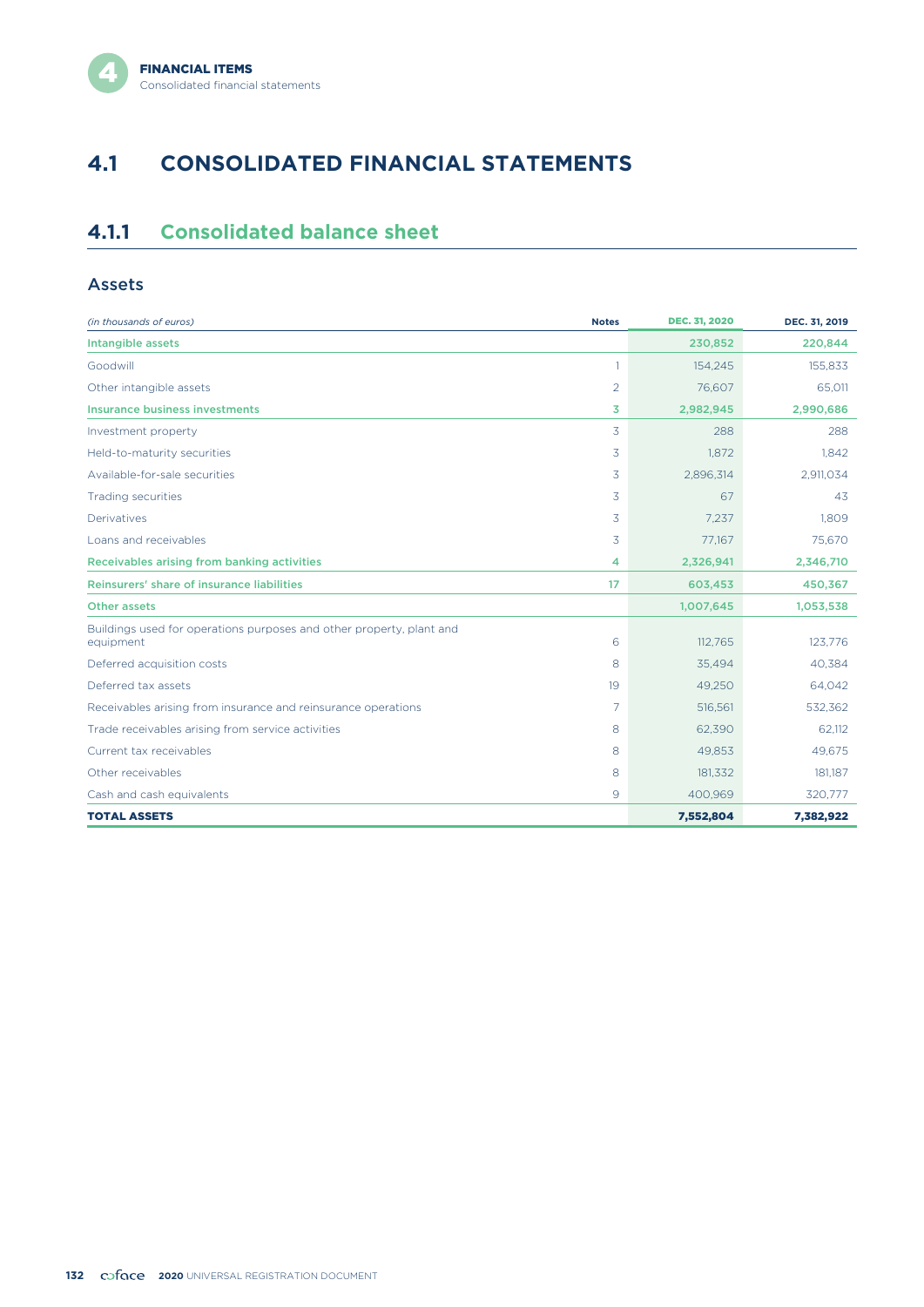

## Z.

#### Liabilities

| (in thousands of euros)                                    | <b>Notes</b> | <b>DEC. 31, 2020</b> | DEC. 31, 2019 |
|------------------------------------------------------------|--------------|----------------------|---------------|
| Equity attributable to owners of the parent                |              | 1,998,308            | 1,924,472     |
| Share capital                                              | 10           | 304,064              | 304,064       |
| Additional paid-in capital                                 |              | 810,420              | 810,420       |
| Retained earnings                                          |              | 656.118              | 512,438       |
| Other comprehensive income                                 |              | 144,807              | 150,821       |
| Consolidated net income of the year                        |              | 82,900               | 146,729       |
| <b>Non-controlling interests</b>                           |              | 267                  | 269           |
| <b>Total equity</b>                                        |              | 1,998,575            | 1,924,741     |
| Provisions for liabilities and charges                     | 13           | 96,307               | 100,932       |
| <b>Financing liabilities</b>                               | 15           | 389,810              | 389,261       |
| <b>Lease liabilities</b>                                   | 16           | 88,124               | 92,990        |
| Liabilities relating to insurance contracts                | 17           | 1,804,092            | 1,827,219     |
| Payables arising from banking activities                   | 18           | 2,318,392            | 2,362,805     |
| Amounts due to banking sector companies                    | 18           | 535.447              | 523,020       |
| Amounts due to customers of banking sector companies       | 18           | 357,384              | 301,058       |
| Debt securities                                            | 18           | 1,425,562            | 1,538,727     |
| <b>Other liabilities</b>                                   |              | 857,504              | 684,974       |
| Deferred tax liabilities                                   | 19           | 110,507              | 107,357       |
| Payables arising from insurance and reinsurance operations | 20           | 414,133              | 219,863       |
| Current taxes payables                                     | 21           | 70,621               | 66,295        |
| Derivatives                                                | 21           | 26                   | 889           |
| Other payables                                             | 21           | 262.219              | 290,570       |
| <b>TOTAL EQUITY AND LIABILITIES</b>                        | 21           | 7,552,804            | 7,382,922     |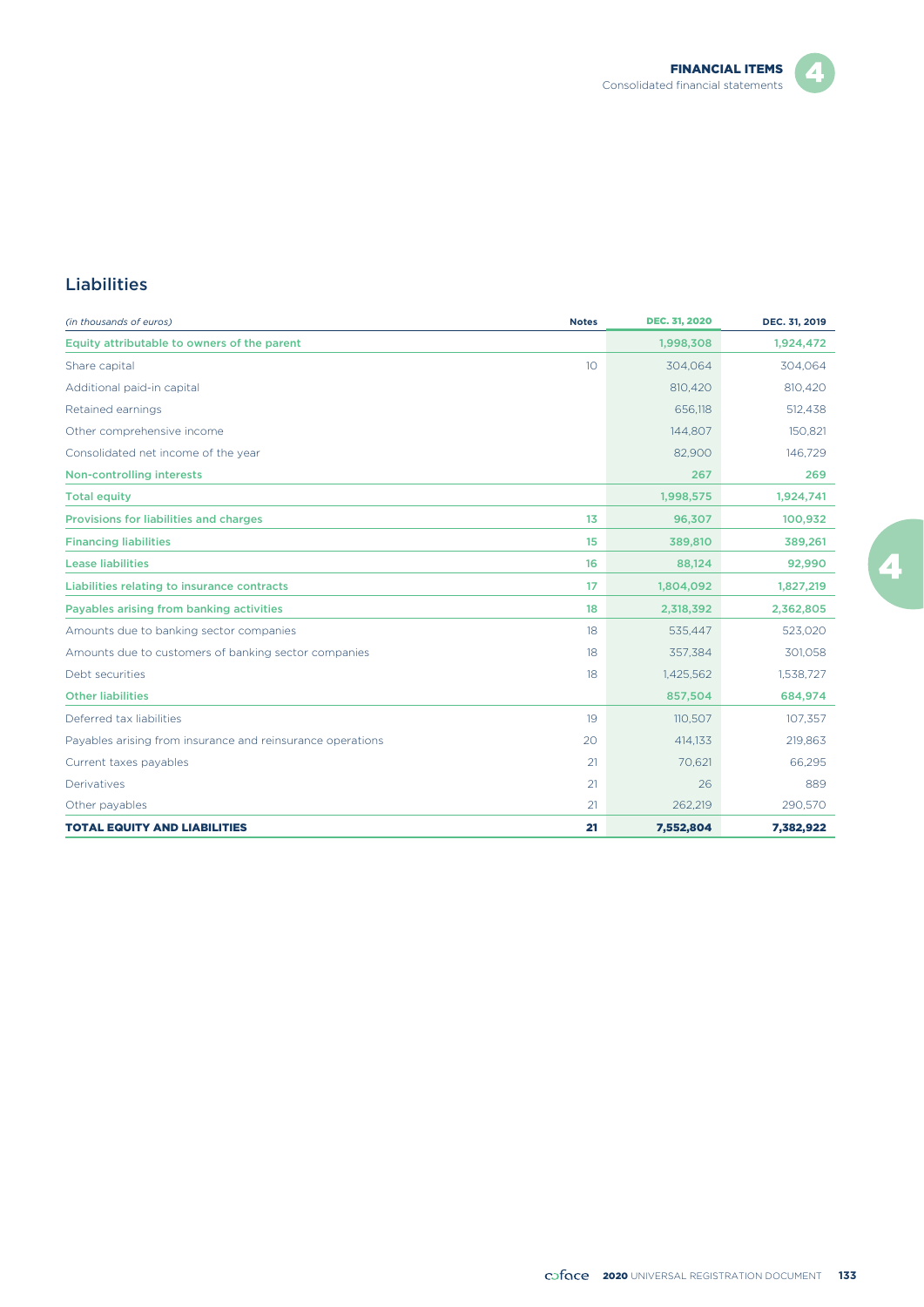# **4.1.2 Consolidated income statement**

| (in thousands of euros)                                                 | <b>Notes</b> | <b>DEC. 31, 2020</b> | DEC. 31, 2019   |
|-------------------------------------------------------------------------|--------------|----------------------|-----------------|
| Gross written premiums                                                  |              | 1,273,767            | 1,327,635       |
| Premium refunds                                                         |              | (78, 111)            | (95, 079)       |
| Net change in unearned premium provisions                               |              | 8,678                | 3,041           |
| <b>Earned premiums</b>                                                  | 22           | 1,204,334            | 1,235,597       |
| Fee and commission income                                               |              | 143,985              | 140,115         |
|                                                                         |              | 58.450               | 64.106          |
| Net income from banking activities                                      |              |                      |                 |
| Income from services activities                                         | 22           | 44,094               | 41,270          |
| Other revenue                                                           |              | 246,530              | 245,491         |
| <b>Revenue</b>                                                          |              | 1,450,864            | 1,481,088       |
| <b>Claims expenses</b>                                                  | 23           | (623, 653)           | (536, 247)      |
| Policy acquisition costs                                                | 24           | (238, 453)           | (242, 675)      |
| Administrative costs                                                    | 24           | (261, 807)           | (274, 784)      |
| Other insurance activity expenses                                       | 24           | (60, 971)            | (70, 739)       |
| Expenses from banking activities, excluding cost of risk                | 24/25        | (12, 833)            | (13, 742)       |
| Expenses from services activities                                       | 24           | (81, 608)            | (75, 198)       |
| <b>Operating expenses</b>                                               | 24           | (655, 672)           | (677, 138)      |
| <b>Risk cost</b>                                                        | 25           | (100)                | (1,804)         |
| <b>UNDERWRITING INCOME BEFORE REINSURANCE</b>                           |              | 171,439              | 265,899         |
| Income and expenses from ceded reinsurance                              |              | (44,116)             | (77, 963)       |
| <b>UNDERWRITING INCOME AFTER REINSURANCE</b>                            |              | 127,322              | 187,936         |
| Investment income, net of management expenses (excluding finance costs) | 27           | 26,903               | 36,940          |
| <b>CURRENT OPERATING INCOME</b>                                         |              | 154,225              | 224,876         |
| Other operating income and expenses                                     | 28           | (13,787)             | (6,000)         |
| <b>OPERATING INCOME</b>                                                 |              | 140,438              | 218,876         |
| Finance costs                                                           |              | (21,740)             | (21, 385)       |
| Share in net income of associates                                       |              |                      |                 |
| <b>Badwill</b>                                                          |              | 8,910                | 4,662           |
| Income tax expense                                                      | 29           | (44,704)             | (55, 434)       |
| <b>CONSOLIDATED NET INCOME BEFORE NON-CONTROLLING INTERESTS</b>         |              | 82,904               | 146,719         |
| Non-controlling interests                                               |              | (4)                  | 10 <sup>°</sup> |
| <b>NET INCOME FOR THE YEAR</b>                                          |              | 82,900               | 146,729         |
| Earnings per share (in $\epsilon$ )                                     | 31           | 0.55                 | 0.97            |
| Diluted earnings per share (in $\epsilon$ )                             | 31           | 0.55                 | 0.97            |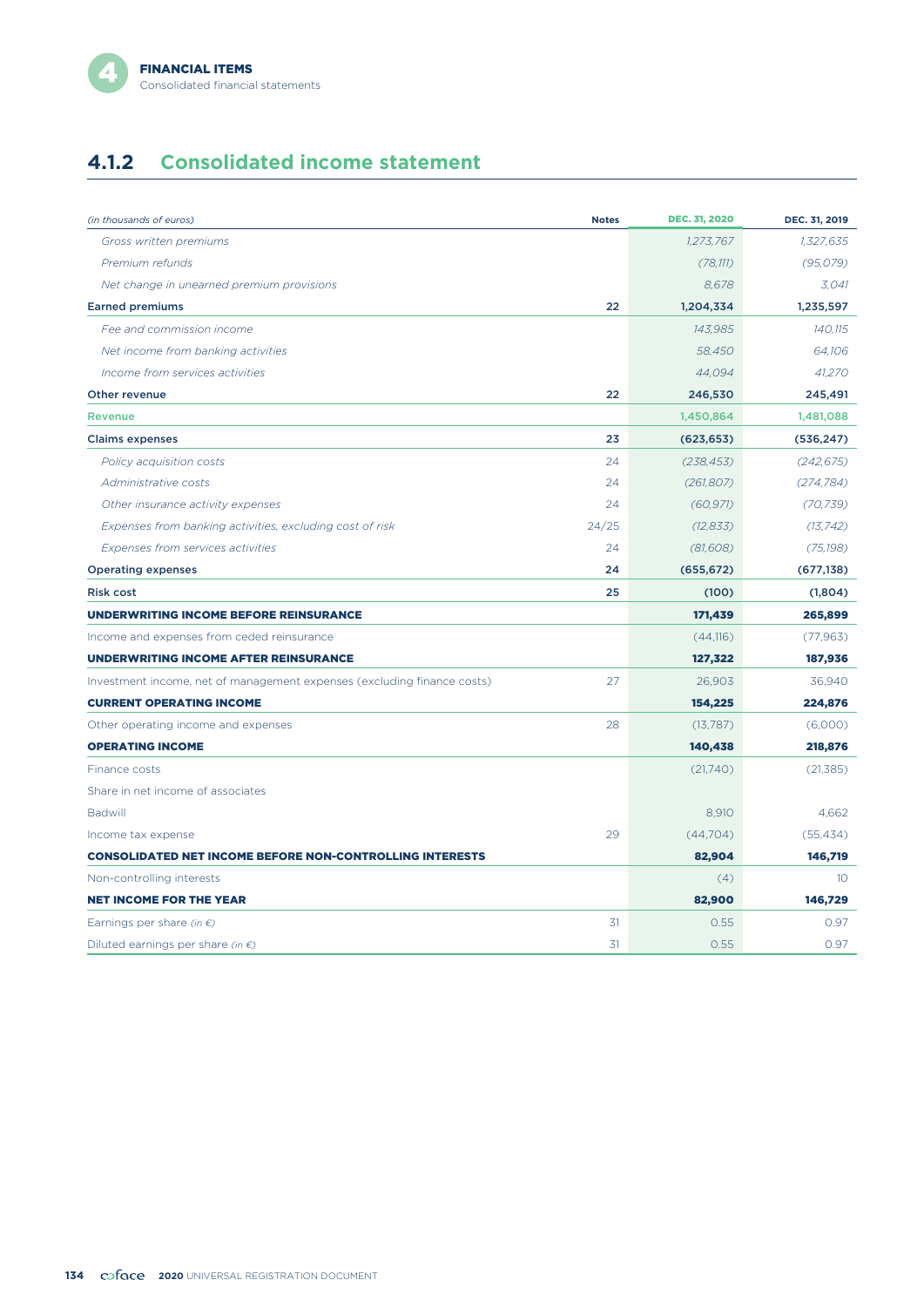# **4.1.3 Consolidated statement of comprehensive income**

| (in thousands of euros)<br><b>Notes</b>                                    | <b>DEC.</b> , 31, 2020 | DEC., 31, 2019 |
|----------------------------------------------------------------------------|------------------------|----------------|
| Net income of the period                                                   | 82,900                 | 146,729        |
| Non-controlling interests                                                  | $\overline{4}$         | (10)           |
| Other comprehensive income                                                 |                        |                |
| Currency translation differences reclassifiable to income                  | (25,150)               | 19,163         |
| Reclassified to income                                                     | $\overline{O}$         | $\Omega$       |
| Recognised in equity                                                       | (25,150)               | 19.163         |
| Fair value adjustments on available-for-sale financial assets<br>3; 12; 19 | 17,824                 | 78,024         |
| Recognised in equity - reclassifiable to income - gross                    | 20,218                 | 107,140        |
| Recognised in equity - reclassifiable to income - tax effect               | (2,956)                | (21, 795)      |
| Reclassified to income - gross                                             | 959                    | (8,927)        |
| Reclassified to income - tax effect                                        | (397)                  | 1.606          |
| Fair value adjustments on employee benefit obligations<br>3:12:19          | 1,298                  | (3,229)        |
| Recognised in equity - not reclassifiable to income - gross                | 1.700                  | (4,386)        |
| Recognised in equity - not reclassifiable to income - tax effect           | (402)                  | 1.157          |
| Other comprehensive income of the period, net of tax                       | (6,028)                | 93,958         |
| <b>TOTAL COMPREHENSIVE INCOME OF THE PERIOD</b>                            | 76,876                 | 240,677        |
| • attributable to owners of the parent                                     | 76.886                 | 240,679        |
| • attributable to non-controlling interests                                | (10)                   | (2)            |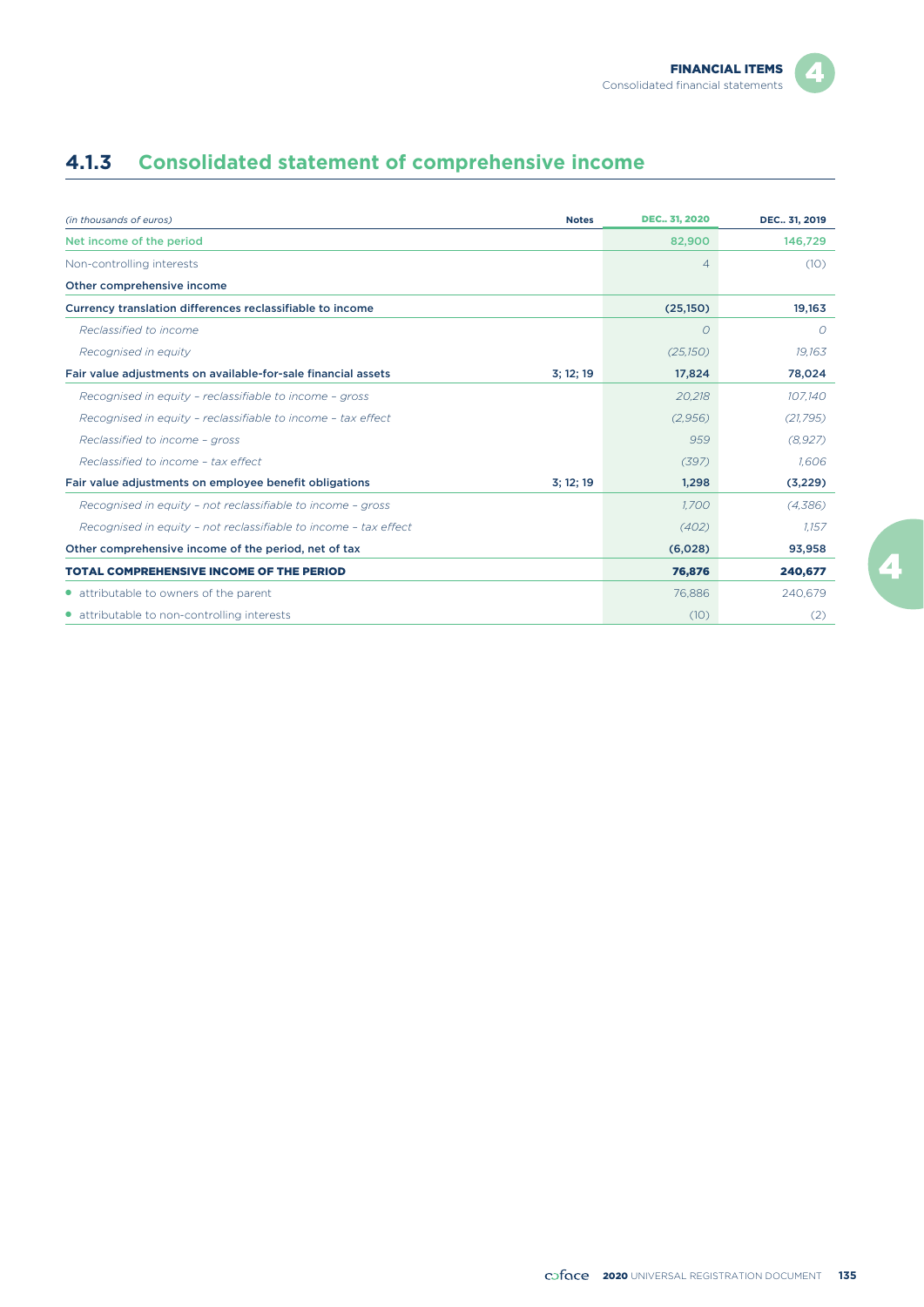

# **4.1.4 Statement of changes in equity**

| (in thousands of euros)                                                                           | <b>NOTES</b>  | <b>SHARE</b><br><b>CAPITAL</b> | <b>PREMIUMS</b> | <b>CONSOLIDATED</b><br><b>RESERVES</b> | <b>TREASURY</b><br><b>SHARES</b> |  |
|---------------------------------------------------------------------------------------------------|---------------|--------------------------------|-----------------|----------------------------------------|----------------------------------|--|
| <b>Equity at December 31, 2018</b>                                                                |               | 307,799                        | 810,420         | 530,377                                | (21, 452)                        |  |
| Effect of the first application of the standard IFRS 16                                           |               |                                |                 | 202                                    |                                  |  |
| 2018 net income to be appropriated                                                                |               |                                |                 | 122,333                                |                                  |  |
| Payment of 2018 dividends in 2019                                                                 |               |                                |                 | (119, 424)                             |                                  |  |
| <b>Total transactions with owners</b>                                                             |               | $\circ$                        | $\mathbf{O}$    | 2,909                                  | $\circ$                          |  |
| December 31, 2019 net income                                                                      |               |                                |                 |                                        |                                  |  |
| Fair value adjustments on available-for-sale financial assets<br>recognized in equity             |               |                                |                 |                                        |                                  |  |
| Fair value adjustments on available-for-sale financial assets<br>reclassified to income statement |               |                                |                 |                                        |                                  |  |
| Change in actuarial gains and losses (IAS 19R)                                                    |               |                                |                 |                                        |                                  |  |
| Currency translation differences                                                                  |               |                                |                 |                                        |                                  |  |
| Cancellation of COFACE SA shares                                                                  |               | (3,735)                        |                 | (11, 265)                              | 15,000                           |  |
| Treasury shares elimination                                                                       |               |                                |                 |                                        | (4,738)                          |  |
| Free share plans expenses                                                                         |               |                                |                 | 1.277                                  |                                  |  |
| Transactions with shareholders and others                                                         |               |                                |                 | 128                                    |                                  |  |
| <b>Equity at December 31, 2019</b>                                                                |               | 304,064                        | 810,420         | 523,628                                | (11,190)                         |  |
| 2019 net income to be appropriated                                                                |               |                                |                 | 146,729                                |                                  |  |
| Payment of 2019 dividends in 2020                                                                 |               |                                |                 |                                        |                                  |  |
| <b>Total transactions with owners</b>                                                             |               | $\circ$                        | $\mathbf{O}$    | 146,729                                | $\Omega$                         |  |
| December 31, 2020 net income                                                                      |               |                                |                 |                                        |                                  |  |
| Fair value adjustments on available-for-sale financial assets<br>recognized in equity             | 3: 12: 14: 19 |                                |                 |                                        |                                  |  |
| Fair value adjustments on available-for-sale financial assets<br>reclassified to income statement | 3; 12; 14; 19 |                                |                 |                                        |                                  |  |
| Change in actuarial gains and losses (IAS 19R)                                                    |               |                                |                 |                                        |                                  |  |
| Currency translation differences                                                                  |               |                                |                 |                                        |                                  |  |
| Cancellation of COFACE SA shares                                                                  |               |                                |                 |                                        |                                  |  |
| Treasury shares elimination                                                                       |               |                                |                 |                                        | (4,632)                          |  |
| Free share plans expenses                                                                         |               |                                |                 | 1.698                                  |                                  |  |
| Transactions with shareholders and others                                                         |               |                                |                 | (126)                                  |                                  |  |
| <b>EQUITY AT DECEMBER 31, 2020</b>                                                                |               | 304.064                        | 810,420         | 671.939                                | (15, 822)                        |  |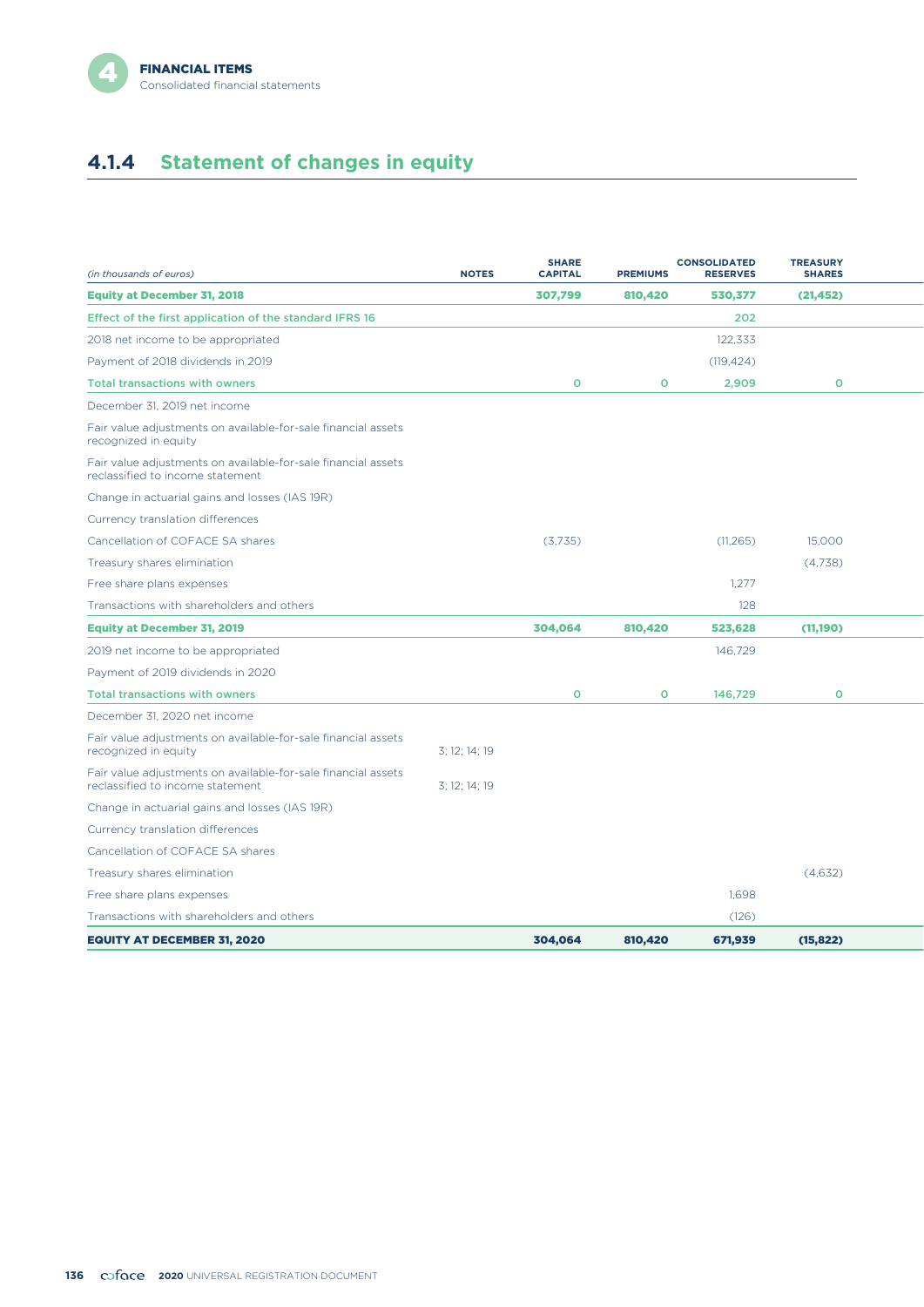

Z.

|                                                                           | OTHER COMPREHENSIVE INCOME                                     |                                                                        |                                     |                                                                           |                                            |                     |
|---------------------------------------------------------------------------|----------------------------------------------------------------|------------------------------------------------------------------------|-------------------------------------|---------------------------------------------------------------------------|--------------------------------------------|---------------------|
| <b>FOREIGN</b><br><b>CURRENCY</b><br><b>TRANSLATION</b><br><b>RESERVE</b> | <b>RECLASSIFIABLE</b><br><b>REVALUATION</b><br><b>RESERVES</b> | NON-<br><b>RECLASSIFIABLE</b><br><b>REVALUATION</b><br><b>RESERVES</b> | <b>NET INCOME</b><br>FOR THE PERIOD | <b>EQUITY</b><br><b>ATTRIBUTABLE</b><br><b>TO OWNERS</b><br>OF THE PARENT | <b>NON-CONTROLLING</b><br><b>INTERESTS</b> | <b>TOTAL EQUITY</b> |
| (27, 685)                                                                 | 106,641                                                        | (22, 184)                                                              | 122,333                             | 1,806,249                                                                 | 148                                        | 1,806,397           |
|                                                                           |                                                                |                                                                        |                                     | 202                                                                       |                                            | 202                 |
|                                                                           |                                                                |                                                                        | (122, 333)                          |                                                                           |                                            |                     |
|                                                                           |                                                                |                                                                        |                                     | (119, 424)                                                                | (6)                                        | (119, 430)          |
| $\circ$                                                                   | $\mathbf O$                                                    | $\mathbf O$                                                            | (122, 333)                          | (119, 424)                                                                | (6)                                        | (119, 430)          |
|                                                                           |                                                                |                                                                        | 146,729                             | 146,729                                                                   | (10)                                       | 146,719             |
|                                                                           | 85,338                                                         |                                                                        |                                     | 85,338                                                                    | $\overline{7}$                             | 85,345              |
|                                                                           | (7,320)                                                        |                                                                        |                                     | (7,320)                                                                   | (1)                                        | (7, 321)            |
|                                                                           |                                                                | (3,229)                                                                |                                     | (3,229)                                                                   |                                            | (3,229)             |
| 19,161                                                                    |                                                                |                                                                        |                                     | 19,161                                                                    | $\overline{2}$                             | 19,163              |
|                                                                           |                                                                |                                                                        |                                     | (4,738)                                                                   |                                            | (4,738)             |
|                                                                           |                                                                |                                                                        |                                     | 1,277                                                                     |                                            | 1,277               |
| 99                                                                        |                                                                |                                                                        |                                     | 227                                                                       | 129                                        | 356                 |
| (8, 425)                                                                  | 184,659                                                        | (25, 413)                                                              | 146,729                             | 1,924,472                                                                 | 269                                        | 1,924,741           |
|                                                                           |                                                                |                                                                        | (146, 729)                          |                                                                           |                                            |                     |
| $\mathsf{o}$                                                              | $\mathbf O$                                                    | $\mathbf O$                                                            | (146, 729)                          | $\circ$                                                                   | $\circ$                                    | $\circ$             |
|                                                                           |                                                                |                                                                        | 11,145                              | 11,145                                                                    | (17)                                       | 11,128              |
|                                                                           | 17,261                                                         |                                                                        |                                     | 17,261                                                                    | $\overline{1}$                             | 17,262              |
|                                                                           | 562                                                            |                                                                        |                                     | 562                                                                       | $\circ$                                    | 562                 |
|                                                                           |                                                                | 1,298                                                                  |                                     | 1,298                                                                     |                                            | 1,298               |
| (25, 135)                                                                 |                                                                |                                                                        |                                     | (25, 135)                                                                 | (15)                                       | (25,150)            |
|                                                                           |                                                                |                                                                        |                                     | (4,632)                                                                   |                                            | (4,632)             |
|                                                                           |                                                                |                                                                        |                                     | 1,698                                                                     |                                            | 1,698               |
|                                                                           |                                                                |                                                                        |                                     | (126)                                                                     | 8                                          | (118)               |
| (33, 560)                                                                 | 202,482                                                        | (24, 115)                                                              | 82,900                              | 1,998,308                                                                 | 267                                        | 1,998,575           |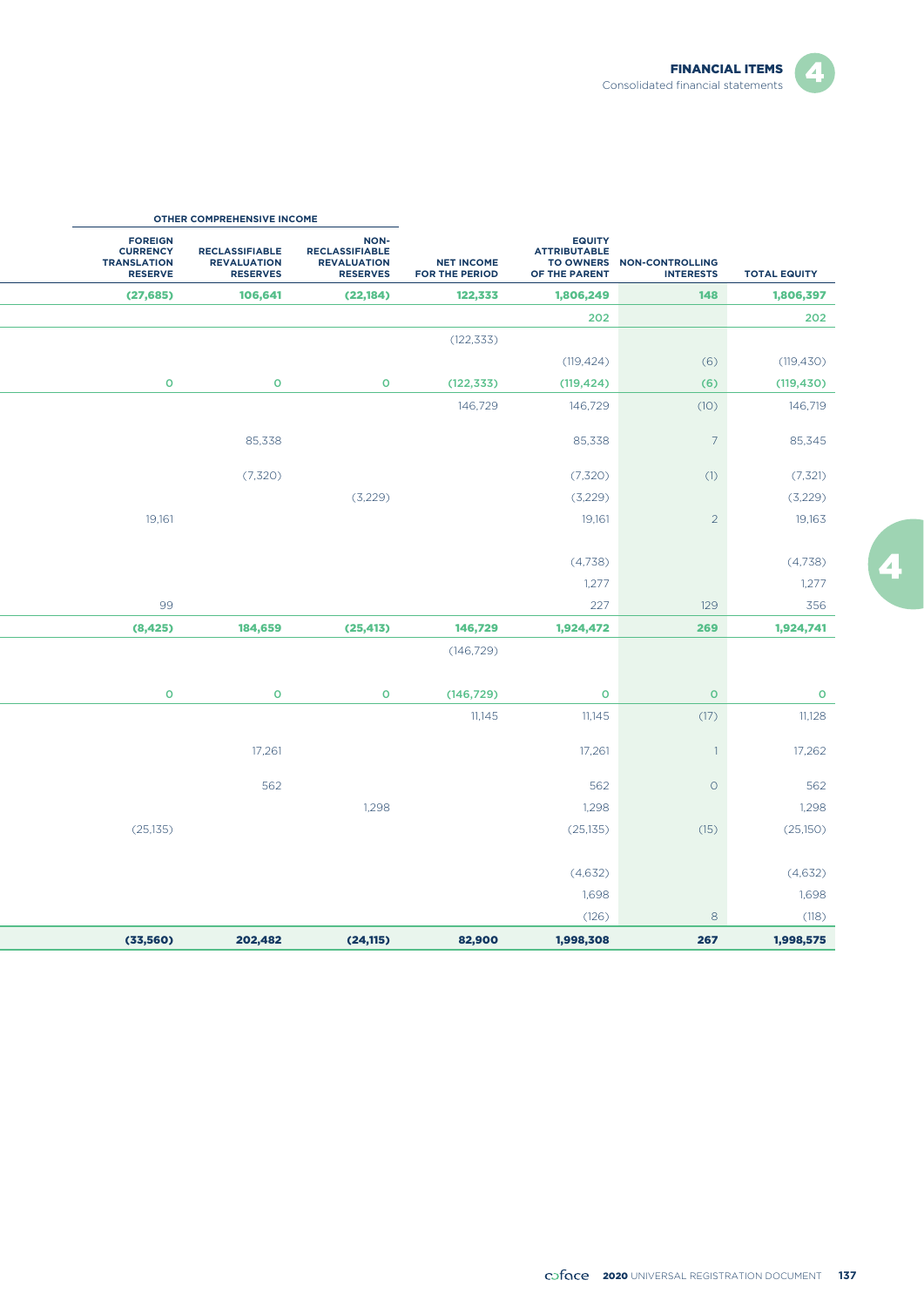# **4.1.5 Consolidated statement of cash flows**

| (in thousands of euros)                                                                                                    | <b>DEC. 31, 2020</b> | DEC. 31, 2019 |
|----------------------------------------------------------------------------------------------------------------------------|----------------------|---------------|
| Net income for the period                                                                                                  | 82,900               | 146,729       |
| Non-controlling interests                                                                                                  | $\overline{4}$       | (10)          |
| Income tax expense                                                                                                         | 44,704               | 55,434        |
| Finance costs                                                                                                              | 21,740               | 21,385        |
| <b>Operating income (A)</b>                                                                                                | 149,348              | 223,538       |
| +/- Depreciation, amortization and impairment losses                                                                       | 39,216               | 43,499        |
| +/- Net additions to / reversals from technical provisions                                                                 | (75, 244)            | 26,210        |
| +/- Unrealized foreign exchange income/loss                                                                                | 12,922               | (4,845)       |
| +/- Non-cash items                                                                                                         | 7,327                | 26,181        |
| Total non-cash items (B)                                                                                                   | (15, 778)            | 91,045        |
| Gross cash flows from operations (C) = $(A) + (B)$                                                                         | 133,570              | 314,583       |
| Change in operating receivables and payables                                                                               | 118,692              | (8,074)       |
| Net taxes paid                                                                                                             | (32, 419)            | (39, 389)     |
| Net cash related to operating activities (D)                                                                               | 86,273               | (47, 463)     |
| Increase (decrease) in receivables arising from factoring operations                                                       | (6,321)              | 167.125       |
| Increase (decrease) in payables arising from factoring operations                                                          | (56, 841)            | (44, 727)     |
| Increase (decrease) in factoring liabilities                                                                               | 37,677               | (141, 814)    |
| Net cash generated from banking and factoring operations (E)                                                               | (25, 485)            | (19, 416)     |
| Net cash generated from operating activities $(F) = (C + D + E)$                                                           | 194,358              | 247,704       |
| Acquisitions of investments                                                                                                | (655, 210)           | (773, 793)    |
| Disposals of investments                                                                                                   | 631,206              | 708,711       |
| Net cash used in movements in investments (G)                                                                              | (24,004)             | (65,082)      |
| Acquisitions of consolidated subsidiaries, net of cash acquired                                                            | (4,887)              | (11,186)      |
| Disposals of consolidated companies, net of cash transferred                                                               |                      | $\circ$       |
| Net cash used in changes in scope of consolidation (H)                                                                     | (4,887)              | (11, 186)     |
| Acquisitions of property, plant and equipment and intangible assets                                                        | (33,899)             | (14, 299)     |
| Disposals of property, plant and equipment and intangible assets                                                           | 8,456                | 12,942        |
| Net cash generated from (used in) acquisitions and disposals of property, plant and equipment and<br>intangible assets (I) | (25, 442)            | (1, 357)      |
| Net cash used in investing activities $(J) = (G + H + I)$                                                                  | (54, 334)            | (77, 625)     |
| Proceeds from the issue of equity instruments                                                                              |                      | $\Omega$      |
| Treasury share transactions                                                                                                | (4,632)              | (4,122)       |
| Dividends paid to owners of the parent                                                                                     | $\circ$              | (119, 424)    |
| Dividends paid to non-controlling interests                                                                                | (1)                  | (6)           |
| Cash flows related to transactions with owners                                                                             | (4, 632)             | (123, 552)    |
| Proceeds from the issue of debt instruments                                                                                | O                    | 0             |
| Cash used in the redemption of debt instruments                                                                            | O                    | $\circ$       |
| Lease liabilities variations                                                                                               | (13,629)             | (10, 902)     |
| Interests paid                                                                                                             | (21, 193)            | (20, 854)     |
| Cash flows related to the financing of Group operations                                                                    | (34, 822)            | (31, 756)     |
| Net cash generated from (used in) financing activities (K)                                                                 | (39, 454)            | (155, 308)    |
| Impact of changes in exchange rates on cash and cash equivalents (L)                                                       | (20, 378)            | 3,587         |
| <b>NET INCREASE IN CASH AND CASH EQUIVALENTS (F + J + K + L)</b>                                                           | 80,192               | 18,358        |
| Net cash generated from operating activities (F)                                                                           | 194.358              | 247,704       |
| Net cash used in investing activities (J)                                                                                  | (54, 334)            | (77, 625)     |
| Net cash generated from (used in) financing activities (K)                                                                 | (39, 454)            | (155,308)     |
| Impact of changes in exchange rates on cash and cash equivalents (L)                                                       | (20, 378)            | 3,587         |
| Cash and cash equivalents at beginning of period                                                                           | 320,777              | 302,419       |
| Cash and cash equivalents at end of period                                                                                 | 400,969              | 320,777       |
| <b>NET CHANGE IN CASH AND CASH EQUIVALENTS</b>                                                                             | 80,192               | 18,358        |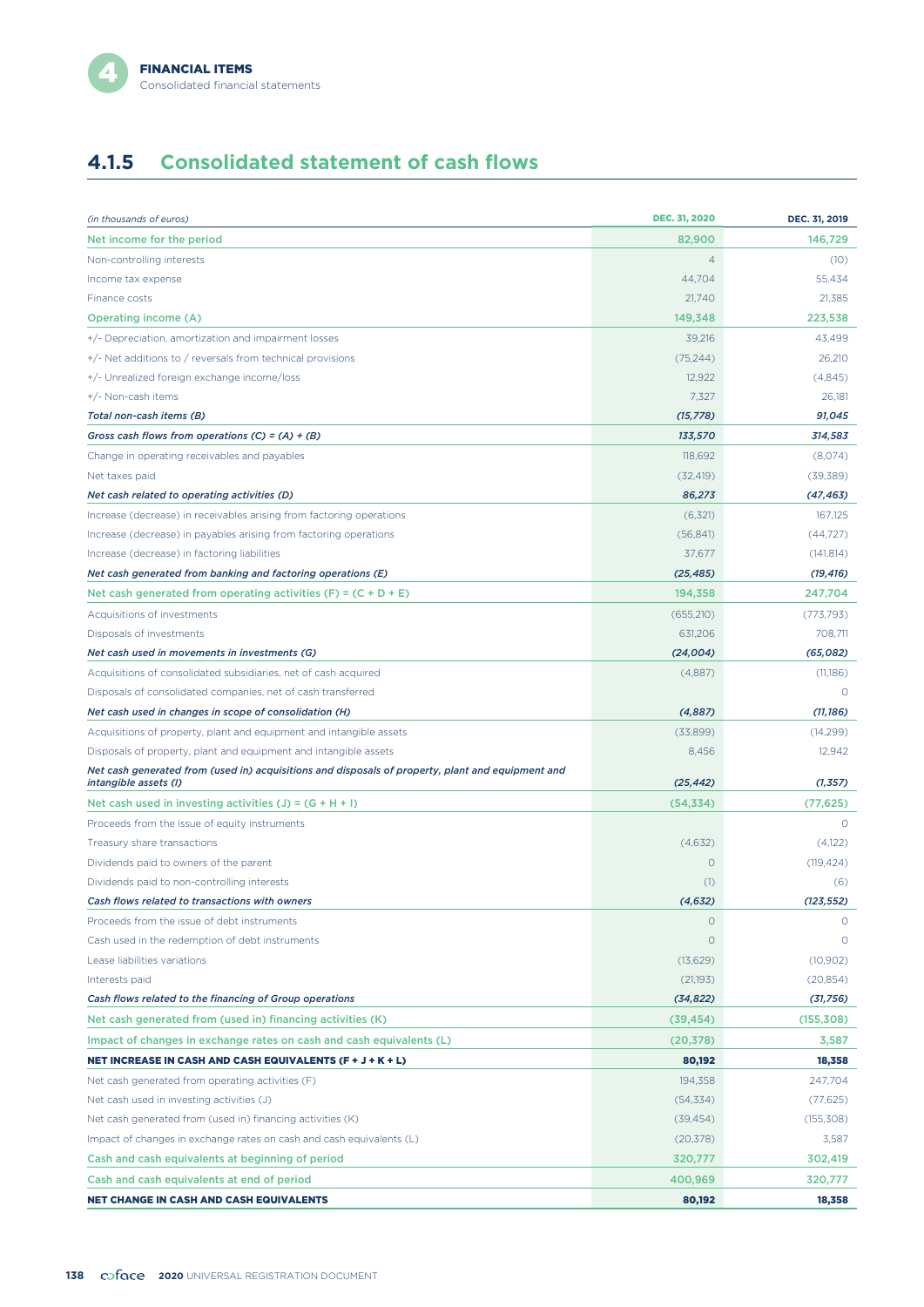Z.

| NAME OF REPORTING ENTITY OR OTHER MEANS OF IDENTIFICATION                                                                    | <b>COFACE SA</b>                                                                                                                                                                                                                                                                                                                                                                                                                                                        |
|------------------------------------------------------------------------------------------------------------------------------|-------------------------------------------------------------------------------------------------------------------------------------------------------------------------------------------------------------------------------------------------------------------------------------------------------------------------------------------------------------------------------------------------------------------------------------------------------------------------|
| Explanation of change in name of reporting entity or other means<br>of identification from end of preceding reporting period | N/A                                                                                                                                                                                                                                                                                                                                                                                                                                                                     |
| Domicile of entity                                                                                                           | 1, place Costes et Bellonte, 92270 Bois-Colombes, France                                                                                                                                                                                                                                                                                                                                                                                                                |
| Legal form of entity                                                                                                         | Limited corporation (société anonyme) under French law with a<br><b>Board of Directors</b>                                                                                                                                                                                                                                                                                                                                                                              |
| Country of incorporation                                                                                                     | France                                                                                                                                                                                                                                                                                                                                                                                                                                                                  |
| Address of entity's registered office                                                                                        | 1, place Costes et Bellonte, 92270 Bois-Colombes, France                                                                                                                                                                                                                                                                                                                                                                                                                |
| Principal place of business                                                                                                  | 1, place Costes et Bellonte, 92270 Bois-Colombes, France                                                                                                                                                                                                                                                                                                                                                                                                                |
| Description of nature of entity's operations and principal activities                                                        | With 75 years of experience and the most extensive international<br>network, Coface is a leader in trade credit insurance and adjacent<br>specialty services, including Factoring, Single Risk insurance,<br>Bonding and Information services. Coface helps companies in their<br>credit decisions. The Group's services and solutions strengthen their<br>ability to sell by protecting them against the risks of non-payment<br>in their domestic and export markets. |
| Name of parent entity                                                                                                        | <b>COFACE SA</b>                                                                                                                                                                                                                                                                                                                                                                                                                                                        |
| Name of ultimate parent of group                                                                                             | <b>COFACE SA</b>                                                                                                                                                                                                                                                                                                                                                                                                                                                        |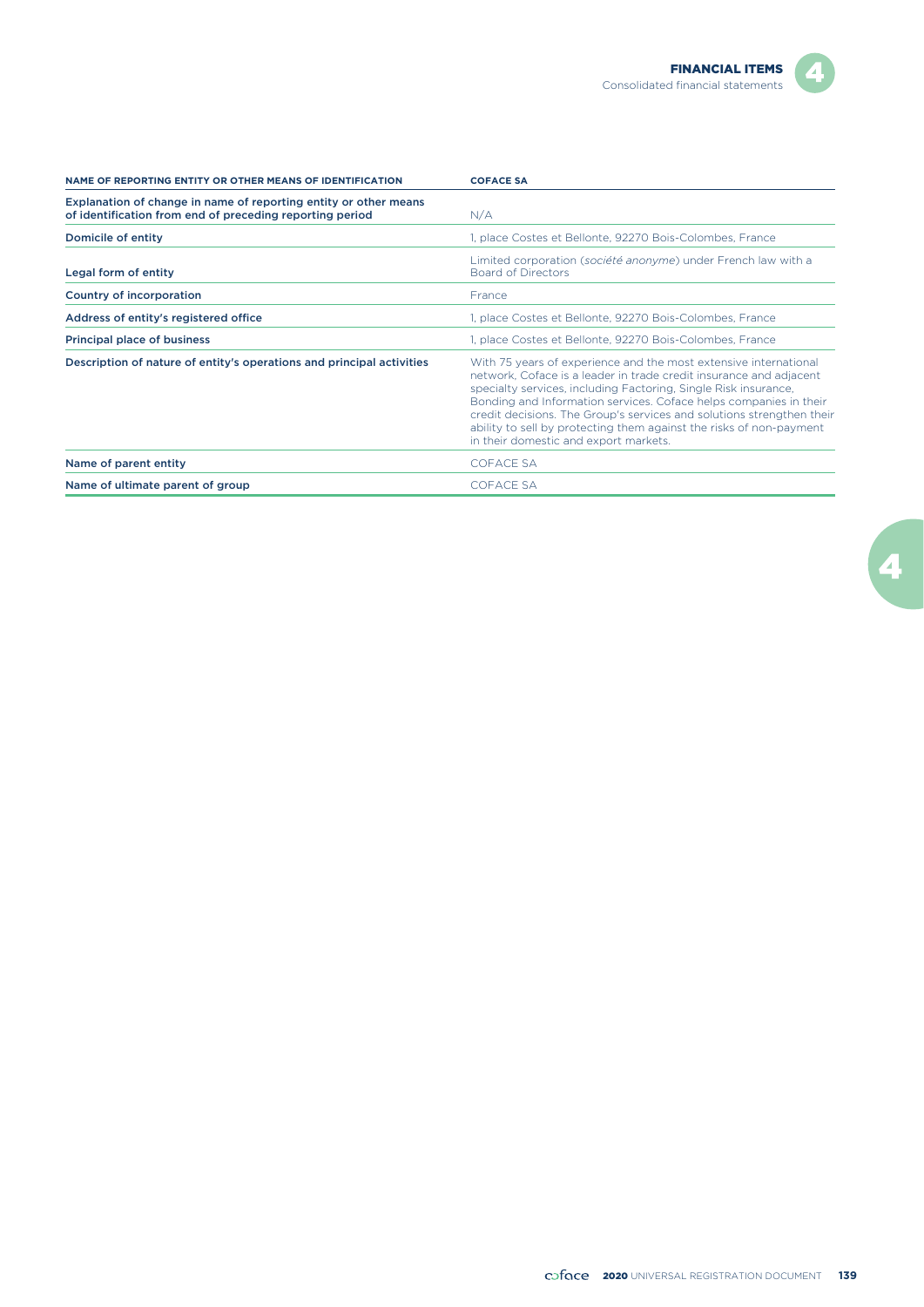

# **4.2 NOTES TO THE CONSOLIDATED FINANCIAL STATEMENTS**

| <b>BASIS OF PREPARATION</b>          |                                                                          |     |  |  |
|--------------------------------------|--------------------------------------------------------------------------|-----|--|--|
| <b>SIGNIFICANT EVENTS</b>            |                                                                          |     |  |  |
| <b>SCOPE OF CONSOLIDATION</b><br>143 |                                                                          |     |  |  |
|                                      | <b>ACCOUNTING PRINCIPLES</b>                                             | 147 |  |  |
| <b>SHEET</b>                         | <b>NOTES TO THE CONSOLIDATED BALANCE</b>                                 | 158 |  |  |
| <b>NOTE 1.</b>                       | Goodwill                                                                 | 158 |  |  |
|                                      | <b>NOTE 2.</b> Other intangible assets                                   | 159 |  |  |
|                                      | <b>NOTE 3.</b> Insurance business investments                            | 161 |  |  |
| <b>NOTE 4.</b>                       | Receivables arising from banking<br>activities                           | 166 |  |  |
|                                      | <b>NOTE 5.</b> Investments in associates                                 | 167 |  |  |
| <b>NOTE 6.</b>                       | Tangible assets                                                          | 168 |  |  |
| <b>NOTE 7.</b>                       | Receivables arising from insurance and<br>reinsurance operations         | 170 |  |  |
|                                      | <b>NOTE 8. Other assets</b>                                              | 171 |  |  |
|                                      | <b>NOTE 9.</b> Cash and cash equivalents                                 | 171 |  |  |
|                                      | <b>NOTE 10.</b> Share capital                                            | 172 |  |  |
|                                      | <b>NOTE 11.</b> Share-based payments                                     | 172 |  |  |
|                                      | <b>NOTE 12.</b> Revaluation reserves                                     | 173 |  |  |
|                                      | <b>NOTE 13.</b> Provisions for liabilities and charges                   | 174 |  |  |
|                                      | <b>NOTE 14.</b> Employee benefits                                        | 175 |  |  |
|                                      | <b>NOTE 15. Financing liabilities</b>                                    | 180 |  |  |
|                                      | <b>NOTE 16.</b> Lease liabilities                                        | 180 |  |  |
|                                      | <b>NOTE 17.</b> Technical liabilities relating to insurance<br>contracts | 181 |  |  |
|                                      | <b>NOTE 18.</b> Payables arising from banking activities                 | 181 |  |  |
|                                      | <b>NOTE 19. Deferred tax</b>                                             | 181 |  |  |

| <b>NOTE 20.</b> Payables arising from insurance<br>and reinsurance operations              | 183 |
|--------------------------------------------------------------------------------------------|-----|
| <b>NOTE 21.</b> Other liabilities                                                          | 183 |
| <b>NOTES TO THE INCOME STATEMENT</b>                                                       | 183 |
| <b>NOTE 22. Revenue</b>                                                                    | 183 |
| <b>NOTE 23. Claim expenses</b>                                                             | 184 |
| <b>NOTE 24. Overheads by function</b>                                                      | 185 |
| <b>NOTE 25.</b> Expenses from banking activities                                           | 185 |
| <b>NOTE 26.</b> Income and expenses from ceded<br>reinsurance                              | 186 |
| <b>NOTE 27.</b> Investment income, net of management<br>expenses (excluding finance costs) | 186 |
| <b>NOTE 28.</b> Other operating income and expenses                                        | 187 |
| <b>NOTE 29.</b> Income tax expense                                                         | 187 |
| <b>OTHER INFORMATION</b>                                                                   | 188 |
|                                                                                            |     |
| <b>NOTE 30.</b> Breakdown of net income by segment                                         | 188 |
| <b>NOTE 31.</b> Earnings per share                                                         | 192 |
| <b>NOTE 32.</b> Group's headcount                                                          | 192 |
| <b>NOTE 33. Related parties</b>                                                            | 193 |
| <b>NOTE 34.</b> Key management compensation                                                | 195 |
| <b>NOTE 35.</b> Breakdown of audit fees                                                    | 195 |
| <b>NOTE 36. Off-balance sheet commitments</b>                                              | 196 |
| <b>NOTE 37.</b> Operating leases                                                           | 197 |
| <b>NOTE 38.</b> Relationship between parent company<br>and subsidiaries                    | 197 |
| <b>NOTE 39. First time consolidation of Coface GK</b>                                      | 198 |
| <b>NOTE 40. Brexit</b>                                                                     | 199 |
| <b>NOTE 41.</b> Events after the reporting period                                          | 199 |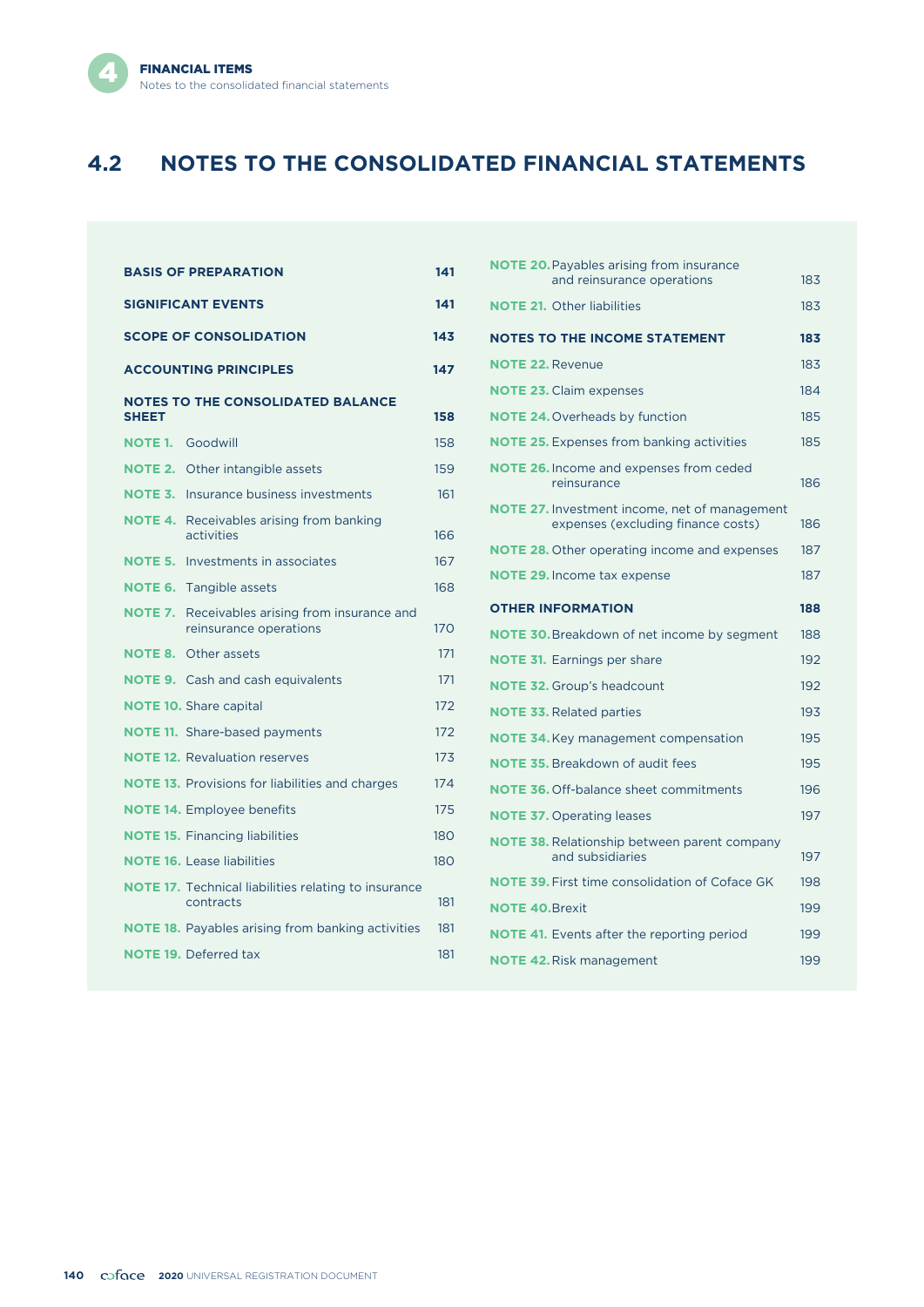

# **BASIS OF PREPARATION**

These IFRS consolidated financial statements of the Coface Group as at December 31, 2020 have been drawn up in accordance with the International Financial Reporting Standards (IFRS) as published by the IASB and as adopted by the European Union<sup>(1)</sup>. These standards are detailed in the "Accounting principles" note to these consolidated financial statements as at December 31, 2020.

The balance sheet is presented with comparative financial information at December 31, 2019. The income statement is presented with comparative financial information at December 31, 2019.

These IFRS consolidated financial statements for the year ended December 31, 2020 were reviewed by the Coface Group's Board of Directors on February 10, 2021.

## **SIGNIFICANT EVENTS**

### **Coface launches its new 2023 strategic plan, Build to Lead**

During its investor day organised on February 25 in Paris, Coface presented its new 2023 Build to Lead strategic plan. This plan seeks to continue the business and cultural transformation undertaken under Fit to Win.

In particular the new plan will: a) continue to strengthen risk management and underwriting discipline; b) improve service, commercial and operational efficiency; c) invest in select growth initiatives in trade credit insurance as well as in specialty lines and d) maintain balance sheet strength.

With the implementation of the Build to Lead strategic plan Coface is raising all its financial targets.

The rapid occurrence of the health and economic crisis after the plan was presented does not call into question the plan's fundamentals. Circumstances have led to a review of the Group's short-term priorities, but the strategic direction remains the same.

### **Coface demonstrates its agility in crisis management**

Faced with the occurrence of the health crisis and the economic freeze in many countries, Coface quickly took measures to mitigate the effects on its economic model. First, Coface's teams were working from home with no disruption in quality of service delivered to clients, thus demonstrating operational agility.

On the financial level, Coface rapidly reduced the level of risk of its investment portfolio and significantly increased its liquidity level to 21% at the peak of the crisis at the end of the first quarter, before gradually reinvesting its liquidities following the implementation of the financial measures taken by governments and central banks.

During this period, the Group was able to refinance its factoring business without any problems thanks to the over-collateralisation of available bank lines and the responsiveness of its teams, who were also able to renew certain bank lines on time or in advance, while maintaining satisfactory financial conditions in line with its expectations.

For reasons of prudence, in line with the recommendations of regulatory and governmental authorities, and to maintain its

financial agility, the Board of Directors decided at its meeting on April 1 to propose to the Combined General Meeting of May 14, 2020 to pay no dividend for the financial year ending December 31, 2019. This measure increased the Group's solvency ratio by approximately 13 basis points.

Lastly, in response to the general deterioration in credit risk, Coface took an exceptionally high number of preventive measures in its insurance and factoring portfolios. Despite record volumes, most of the decisions were taken following a detailed analysis of the situation of each debtor, based on its country, sector and specific situation.

### **Coface cooperates with several countries to guarantee the availability of credit insurance**

In 2020, many governments were quick to recognise the crucial role of credit insurance in maintaining business-to-business credit, the primary source of financing for many businesses. In order to guarantee the availability of credit insurance in a period when the risk is not necessarily insurable, many states have set up guarantee mechanisms of varying form and scope. Coface signed 13 government agreements during the year that represent 64% of its exposure as of December 31, 2020.

Depending on the country, these mechanisms take the form of proportional reinsurance treaties or supplementary guarantees. The treaties generally cover domestic policyholders or policyholders domiciled in the country and concern the entire existing portfolio and new business. Depending on the country, the schemes are subject to a cession rate for premiums and claims, which may differ, and generally give rise to the payment of a reinsurance commission. It enables the insurer's customers to purchase a guarantee that is no longer available on the private market because of the difficulty of insuring risks that have become too uncertain.

The impact of all these governmental schemes on the FY 2020 accounts have lowered pre-tax income by €5.9 million in 2020. Given the current low level of claims activity, under these schemes, Coface will end up ceding more premiums than claims.

During the last quarter, Coface signed 12 extensions of agreements with France, Germany, Italy, the United Kingdom, the Netherlands, Denmark, Belgium, Slovenia, Canada, Portugal, Israel and Norway. These agreements aim to extend the arrangements put in place in 2020 until June 30, 2021.

*<sup>(1)</sup> The standards adopted by the European Union can be consulted on the website of the European Commission at: https://ec.europa.eu/info/business-economy-euro/company-reporting-and-auditing/company-reporting/financial-reporting\_en#ifrs-financial-statements*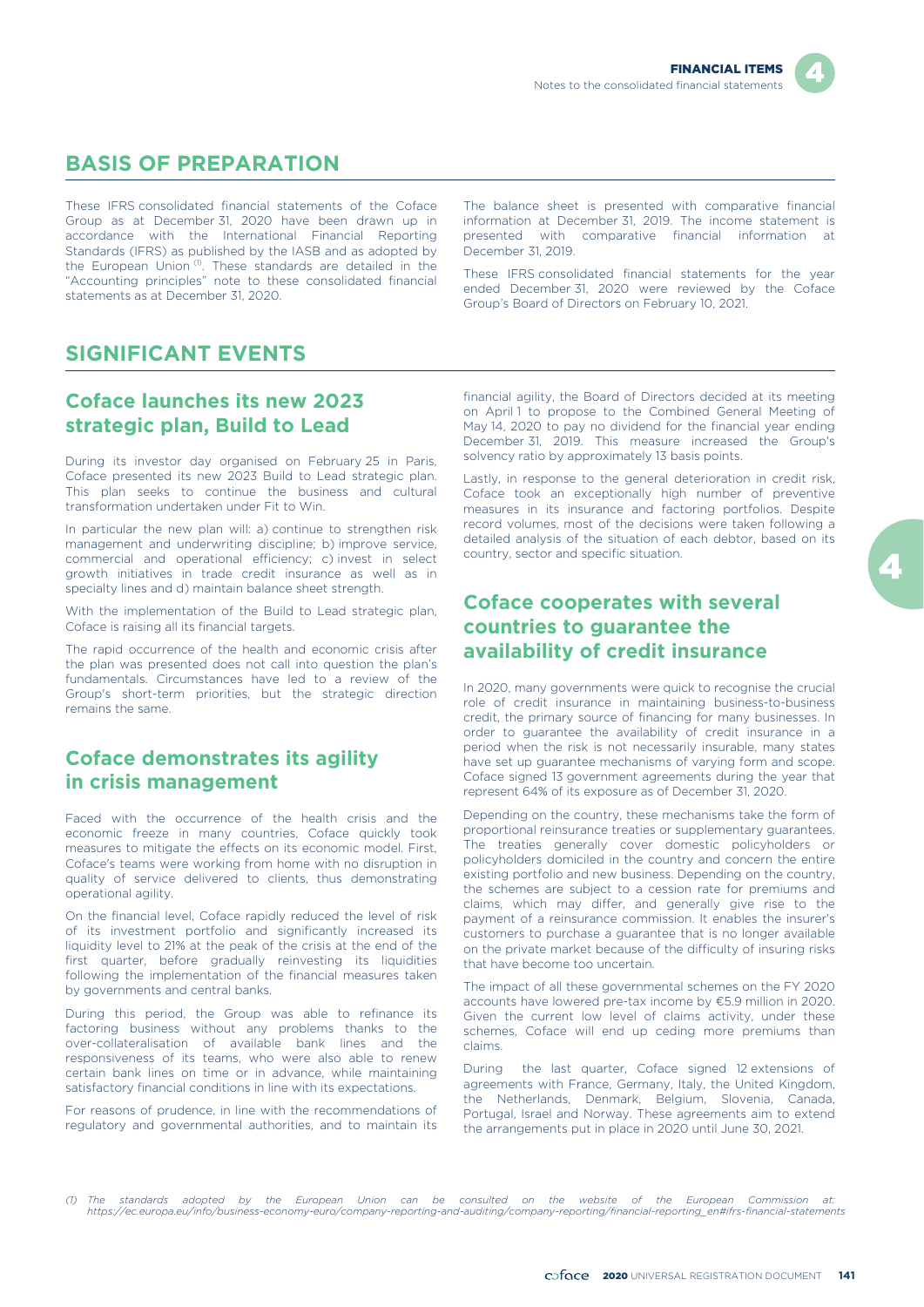### **Rating agencies recognise Coface's good performances**

Before the beginning of the crisis, on February 24, Rating agency AM Best assigned a Financial Strength Rating (FSR) of A (Excellent) to Compagnie française d'assurance pour le commerce extérieur (la Compagnie) and to Coface Re. Both ratings have a stable outlook.

The agency has also affirmed the FSR of Coface North America Insurance Company (CNAIC) at A (Excellent). The outlook remains stable.

After the crisis started, the rating agencies quickly analysed the potential consequences of the crisis on the various sectors of economic activity. In the insurance sector, and particularly in credit insurance, the first reaction was to price in a deterioration in the rating profile.

Thus, the rating agency Moody's confirmed Coface's Insurance Financial Strength (IFS) A2 rating on March 27, 2020 but moved its outlook to negative.

On March 31, 2020, ratings agency Fitch placed Coface on Rating Watch Negative. This includes Coface's Insurer Financial Strength (IFS) rating. On November 5, the agency maintained the rating watch at negative.

### **Changes to shareholder structure**

On February 25, 2020, Natixis announced the sale of 29.5% of the share capital of Coface to Arch Capital Group Ltd and stated its intention to resign from Coface's Board of Directors after the closing of the transaction. Natixis also specified that its agreement with Arch states that, on this date, Coface's Board of Directors will have ten members comprised of four members proposed by Arch and six independent directors (including the current five independent directors).

Coface's Board of Directors, liaising with the Nominations and Compensation Committee, decided to immediately launch a search for the future Chairman of the Board whose term of office will take effect on the closing date of the transaction. The Chairman of the Board will be an independent director.

Completion of the transaction is subject to obtaining all the required regulatory authorisations.

Arch affirmed support of Coface's current management and of its new 2023 Build to Lead strategic plan.

## **Coface finalised the acquisition of GIEK Kredittforsikring AS**

On July 1, Coface announced the closing of the acquisition of GIEK Kredittforsikring AS, a company created in 2001 that manages the short-term export credit insurance portfolio previously underwritten by the Norwegian ECA, GIEK. Coface has acquired all GIEK Kredittforsikring AS shares, and the business will thus operate under the brand name Coface GK.

Coface GK has been consolidated in the Group's financial statements since July 1, 2020. Its consolidation led to the recognition of €8.9 million in badwill in the Group's 2020 net income.

## **Merger of the Brazilian subsidiary SBCE (Seguradora Brasileira C.E.) with Coface Do Brasil**

Following the buyout in 2019 by Compagnie Française d'Assurance pour le Commerce Extérieur of minority interests in its subsidiary SBCE (Seguradora Brasileira C.E.), it was decided to merge it into its other subsidiary Coface Do Brasil. This operation is in line with the Group's desire to streamline its presence in Brazil and meet regulatory requirements. The impact of this transaction on the consolidated financial statements for the year is nil.

### **Nicolas Namias is appointed as Chairman of the Board of Directors of COFACE SA**

The Board of Directors of COFACE SA met on September 9, 2020 and appointed Nicolas Namias, Chief Executive Officer of Natixis, as Chairman of the Board of Directors. He succeeds François Riahi, who is leaving the COFACE SA Board following his departure from Natixis.

## **Implementation of a share buyback programme**

Through its Build to Lead strategic plan, Coface continues to improve the capital efficiency of its business model. Confident in the strength of its balance sheet, on October 26, 2020 Coface launched a share buybacks programme for a total amount of €15 million. The description of this programme is as follows:

l a programme for a target amount of €15 million was launched at October 27, 2020 and ran until January 29, 2021. Under the programme, 1,852,157 additional shares were bought back. As of December 31, 2020, Coface had bought back 1,110,677 shares valued at €8,613,694.42.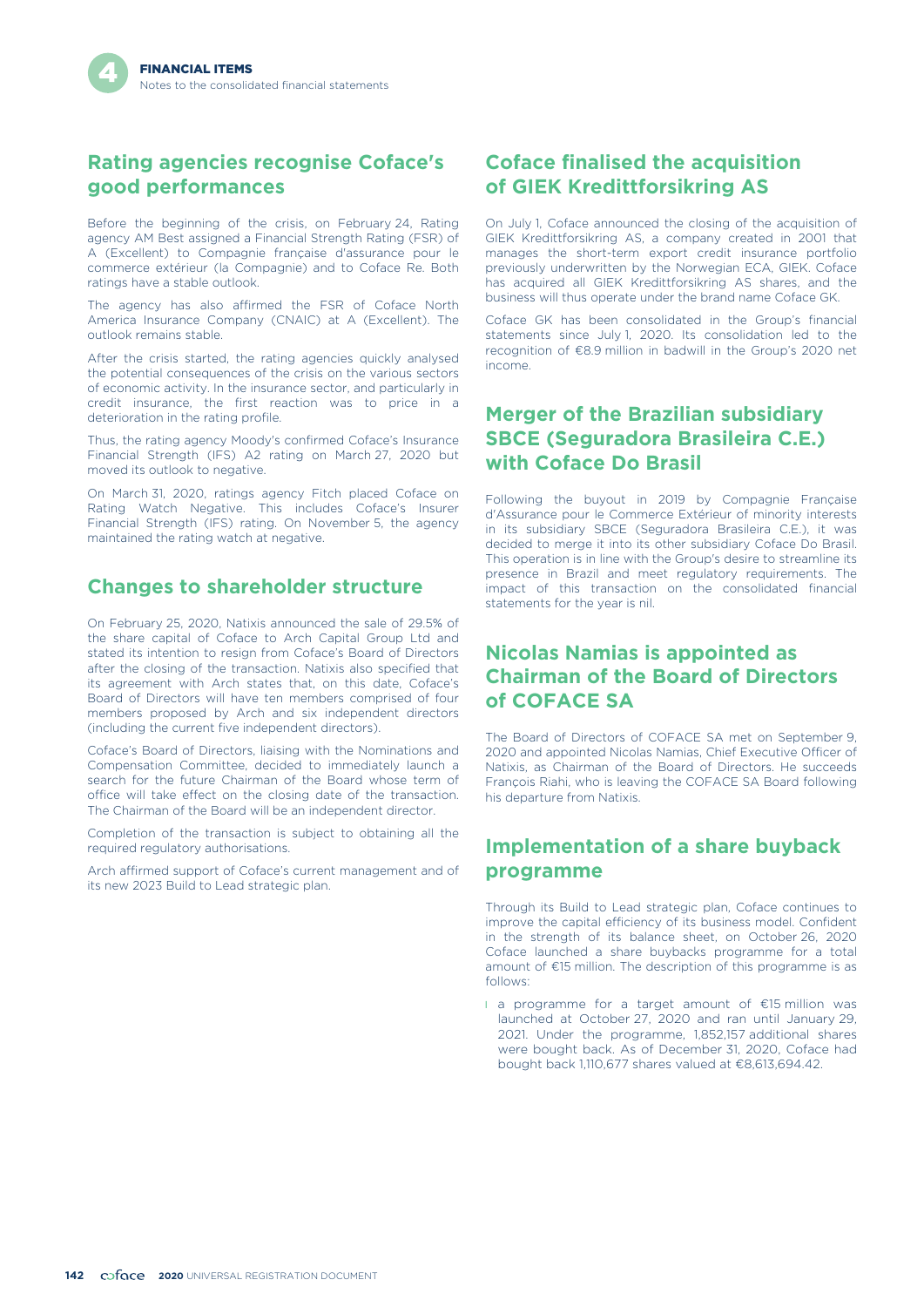

## **SCOPE OF CONSOLIDATION**

### **Change in the scope of consolidation in 2020**

#### First-time consolidation

Coface acquired 100% of Coface GIEK Kredittforsikring AS (Norwegian entity) on July 1, 2020.

#### Exit from consolidation scope

No entities exited the consolidation scope in 2020.

#### Merger

SBCE (Seguradora Brasileira C.E.) was absorbed by Coface Do brasil Seguros de Credito SA.

### **Special purpose entities (SPE)**

#### SPEs used for the credit insurance business

Coface's credit enhancement operations consist of insuring, via a special purpose entity (SPE), receivables securitised by a third party through investors, for losses in excess of a predefined amount. In this type of operation, Coface has no role whatsoever in determining the SPE's activity or its operational management. The premium received on the insurance policy represents a small sum compared to all the benefits generated by the SPE, the bulk of which flow to the investors.

Coface does not sponsor securitisation arrangements. It plays the role of mere service provider to the special purpose entity by signing a contract with the SPE. In fact, Coface holds no power over the relevant activities of the SPEs involved in these arrangements (selection of receivables in the portfolio, receivables management, etc.). No credit insurance SPEs were consolidated within the financial statements.

#### SPEs used for financing operations

Since 2012, Coface has put in place an alternative refinancing solution to the liquidity line granted by Natixis for the Group's factoring business in Germany and Poland (SPEs used for financing operations).

Under this solution, every month, Coface Finanz – a Group factoring company – sells its factored receivables to a French SPV (special purpose vehicle), the FCT Vega securitisation fund. The sold receivables are covered by credit insurance.

The securitisation fund acquires the receivables at their nominal value less a discount (determined based on the portfolio's past losses and refinancing costs). To obtain refinancing, the fund issues (i) senior units to the conduits (one conduit per bank) which in turn issue ABCP (asset-backed commercial paper) on the market, and (ii) subordinated units to Coface Factoring Poland. The Coface Group holds control over the relevant activities of the securitisation fund.

The FCT Vega securitisation fund is consolidated in the Group financial statements.

#### SPEs used for investing operations

The "Colombes" mutual funds were set up in 2013 to centralise the management of the Coface Group's investments. The administrative management of these funds has been entrusted to Amundi, and Caceis has been selected as custodian and asset servicing provider.

The European branches of Compagnie française d'assurance pour le commerce extérieur, which do not have any specific local regulatory requirements, participate in the centralised management of their assets, set up by the Compagnie française d'assurance pour le commerce extérieur. They receive a share of the total income resulting from the application of an allocation key representing the risks subscribed by each branch and determined by the technical accruals.

Fonds Lausanne was created in 2015 to allow Coface Re to subscribe for units in investment funds. The management is delegated to Amundi, the custodian is Caceis Switzerland and the asset servicing provider is Caceis.

The three criteria established by IFRS 10 for consolidation of the FCP Colombes and FCP Lausanne funds are met. Units in dedicated mutual funds (UCITS) have been included in the scope of consolidation and are fully consolidated. They are fully controlled by the Group.

All Coface entities are consolidated by full integration method.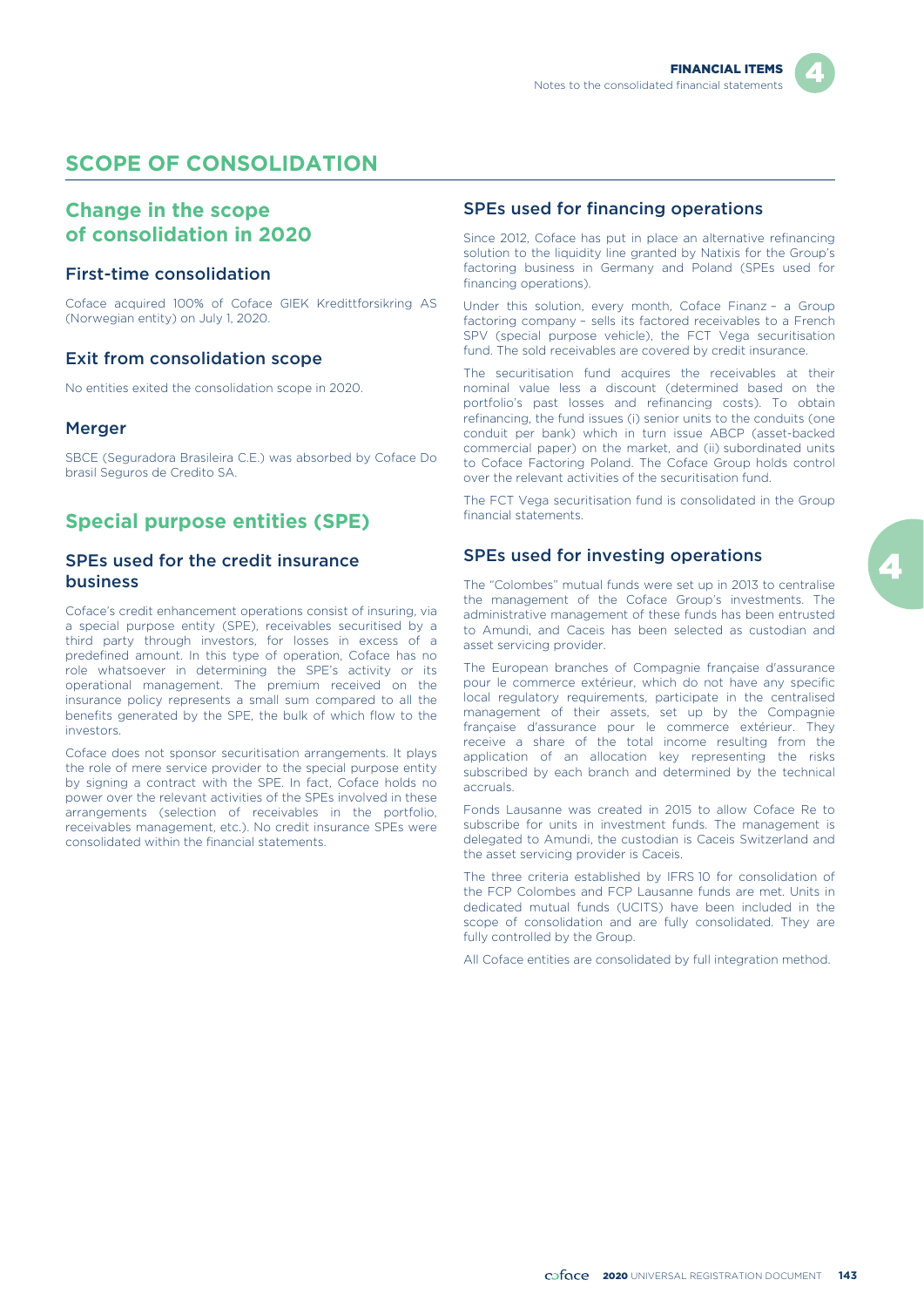|                        |                                                                        |                                       | <b>PERCENTAGE</b>    |                      |                |                 |
|------------------------|------------------------------------------------------------------------|---------------------------------------|----------------------|----------------------|----------------|-----------------|
|                        |                                                                        |                                       | <b>CONTROL</b>       | <b>INTEREST</b>      | <b>CONTROL</b> | <b>INTEREST</b> |
| <b>Country</b>         | <b>ENTITY</b>                                                          | <b>CONSOLIDATION</b><br><b>METHOD</b> | <b>DEC. 31, 2020</b> | <b>DEC. 31, 2020</b> | DEC. 31, 2019  | DEC. 31, 2019   |
| <b>Northern Europe</b> |                                                                        |                                       |                      |                      |                |                 |
| Germany                | Coface, Niederlassung in Deutschland<br>(ex Coface Kreditversicherung) |                                       | Branch*              |                      | Branch*        |                 |
| Germany                | Coface Finanz GMBH                                                     | Full                                  | 100.00%              | 100.00%              | 100.00%        | 100.00%         |
| Germany                | Coface Debitorenmanagement GMBH                                        | Full                                  | 100.00%              | 100.00%              | 100.00%        | 100.00%         |
| Germany                | Coface Rating Holding GMBH                                             | Full                                  | 100.00%              | 100.00%              | 100.00%        | 100.00%         |
| Germany                | Coface Rating GMBH                                                     | Full                                  | 100.00%              | 100.00%              | 100.00%        | 100.00%         |
| Germany                | Kisselberg KG                                                          | Full                                  | 100.00%              | 100.00%              | 100.00%        | 100.00%         |
| Germany                | Fct Vega (Fonds de titrisation)                                        | Full                                  | 100.00%              | 100.00%              | 100.00%        | 100.00%         |
| Netherlands            | <b>Coface Nederland Services</b>                                       | Full                                  | 100.00%              | 100.00%              | 100.00%        | 100.00%         |
| Netherlands            | Coface Nederland                                                       |                                       | Branch*              |                      | Branch*        |                 |
| Denmark                | Coface Danmark                                                         |                                       | Branch*              |                      | Branch*        |                 |
| Sweden                 | Coface Sverige                                                         |                                       | Branch*              |                      | Branch*        |                 |
| Norway                 | <b>GIEK Kredittforsikring AS</b>                                       | Full                                  | 100.00%              | 100.00%              |                |                 |
| <b>Western Europe</b>  |                                                                        |                                       |                      |                      |                |                 |
| France                 | <b>COFACE SA</b>                                                       | Parent company                        | 100.00%              | 100.00%              | 100.00%        | 100.00%         |
| France                 | Compagnie française d'assurance<br>pour le commerce extérieur          | Full                                  | 100.00%              | 100.00%              | 100.00%        | 100.00%         |
| France                 | Cofinpar                                                               | Full                                  | 100.00%              | 100.00%              | 100.00%        | 100.00%         |
| France                 | Cogeri                                                                 | Full                                  | 100.00%              | 100.00%              | 100.00%        | 100.00%         |
| France                 | Fimipar                                                                | Full                                  | 100.00%              | 100.00%              | 100.00%        | 100.00%         |
| France                 | Fonds Colombes 2                                                       | Full                                  | 100.00%              | 100.00%              | 100.00%        | 100.00%         |
| France                 | Fonds Colombes 2 bis                                                   | Full                                  | 100.00%              | 100.00%              | 100.00%        | 100.00%         |
| France                 | Fonds Colombes 3                                                       | Full                                  | 100.00%              | 100.00%              | 100.00%        | 100.00%         |
| France                 | Fonds Colombes 3 bis                                                   | Full                                  | 100.00%              | 100.00%              | 100.00%        | 100.00%         |
| France                 | Fonds Colombes 3 ter                                                   | Full                                  | 100.00%              | 100.00%              | 100.00%        | 100.00%         |
| France                 | Fonds Colombes 3 quater                                                | Full                                  | 100.00%              | 100.00%              | 100.00%        | 100.00%         |
| France                 | Fonds Colombes 4                                                       | Full                                  | 100.00%              | 100.00%              | 100.00%        | 100.00%         |
| France                 | Fonds Colombes 5 bis                                                   | Full                                  | 100.00%              | 100.00%              | 100.00%        | 100.00%         |
| France                 | Fonds Colombes 6                                                       | Full                                  | 100.00%              | 100.00%              | 100.00%        | 100.00%         |
| Belgium                | Coface Belgium Services                                                | Full                                  | 100.00%              | 100.00%              | 100.00%        | 100.00%         |
| Belgium                | Coface Belgique                                                        |                                       | Branch*              |                      | Branch*        |                 |
| Switzerland            | Coface Suisse                                                          | ÷                                     | Branch*              |                      | Branch*        |                 |
| Switzerland            | Coface Ré                                                              | Full                                  | 100.00%              | 100.00%              | 100.00%        | 100.00%         |
| Switzerland            | Fonds Lausanne 2                                                       | Full                                  | 100.00%              | 100.00%              | 100.00%        | 100.00%         |
| Switzerland            | Fonds Lausanne 2 bis                                                   | Full                                  | 100.00%              | 100.00%              | 100.00%        | 100.00%         |
| Switzerland            | Fonds Lausanne 3                                                       | Full                                  | 100.00%              | 100.00%              | 100.00%        | 100.00%         |
| Switzerland            | Fonds Lausanne 3 bis                                                   | Full                                  | 100.00%              | 100.00%              | 100.00%        | 100.00%         |
| Switzerland            | Fonds Lausanne 5                                                       | Full                                  | 100.00%              | 100.00%              | 100.00%        | 100.00%         |
| Switzerland            | Fonds Lausanne 6                                                       | Full                                  | 100.00%              | 100.00%              | 100.00%        | 100.00%         |
| UK                     | Coface UK Holdings                                                     | Full                                  | 100.00%              | 100.00%              | 100.00%        | 100.00%         |
| UK                     | Coface UK Services                                                     | Full                                  | 100.00%              | 100.00%              | 100.00%        | 100.00%         |
| UK                     | Coface UK                                                              |                                       | Branch*              |                      | Branch*        |                 |
| Ireland                | Coface Ireland                                                         |                                       | Branch*              |                      | Branch*        |                 |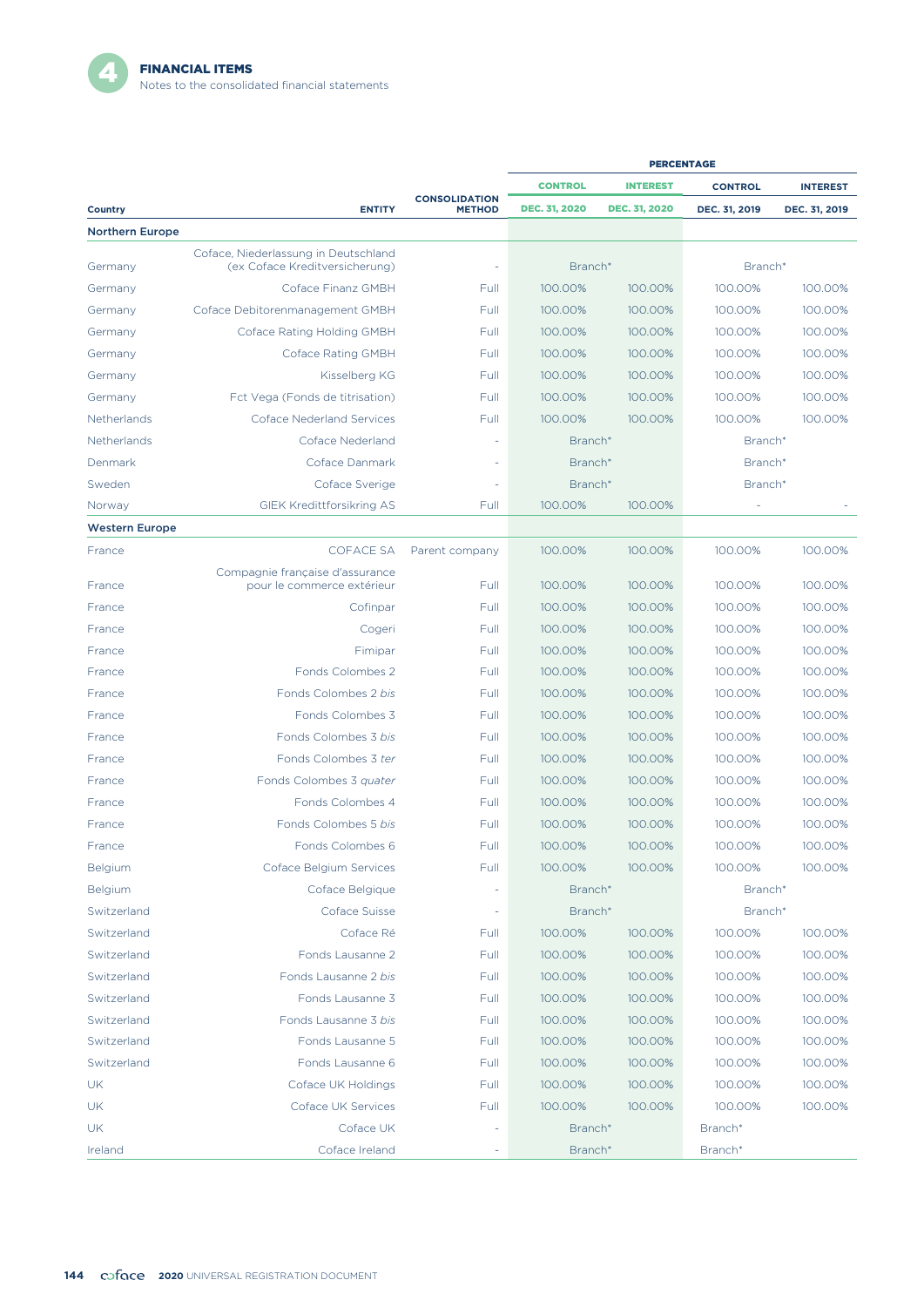| - |  |
|---|--|

|                                             |                                                                                                             |                                       |                      | <b>PERCENTAGE</b>    |                |                 |
|---------------------------------------------|-------------------------------------------------------------------------------------------------------------|---------------------------------------|----------------------|----------------------|----------------|-----------------|
|                                             |                                                                                                             |                                       | <b>CONTROL</b>       | <b>INTEREST</b>      | <b>CONTROL</b> | <b>INTEREST</b> |
| Country                                     | <b>ENTITY</b>                                                                                               | <b>CONSOLIDATION</b><br><b>METHOD</b> | <b>DEC. 31, 2020</b> | <b>DEC. 31, 2020</b> | DEC. 31, 2019  | DEC. 31, 2019   |
| <b>Central Europe</b>                       |                                                                                                             |                                       |                      |                      |                |                 |
|                                             | Coface Austria Kreditversicherung                                                                           |                                       |                      |                      |                |                 |
| Austria                                     | Service GmbH                                                                                                | Full                                  | 100.00%              | 100.00%              | 100.00%        | 100.00%         |
| Austria                                     | Coface Central Europe Holding AG                                                                            | Full                                  | 100.00%              | 100.00%              | 100.00%        | 100.00%         |
| Austria                                     | Compagnie francaise d'assurance pour<br>le commerce extérieur SA<br>Niederlassung Austria                   |                                       | Branch*              |                      | Branch*        |                 |
| Hungary                                     | Compagnie francaise d'assurance pour<br>le commerce extérieur Hungarian<br><b>Branch Office</b>             | $\sim$                                | Branch*              |                      | Branch*        |                 |
|                                             | Coface Poland Credit Management                                                                             |                                       |                      |                      |                |                 |
| Poland                                      | Services Sp. z o.o.                                                                                         | Full                                  | 100.00%              | 100.00%              | 100.00%        | 100.00%         |
| Poland                                      | Coface Poland Factoring Sp. z o.o.                                                                          | Full                                  | 100.00%              | 100.00%              | 100.00%        | 100.00%         |
| Poland                                      | Compagnie francaise d'assurance pour<br>le commerce extérieur Spółka Akcyjna<br>Oddział w Polsce            |                                       | Branch*              |                      | Branch*        |                 |
| Czech Republic                              | Compagnie francaise d'assurance pour<br>le commerce extérieur organizační<br>složka Česko                   | ÷,                                    | Branch*              |                      | Branch*        |                 |
|                                             | Coface Romania CMS                                                                                          |                                       | 100.00%              | 100.00%              | 100.00%        | 100.00%         |
| Romania                                     |                                                                                                             | Full                                  |                      |                      |                |                 |
| Romania                                     | Compagnie francaise d'assurance pour<br>le commerce extérieur S.A. Bois -<br>Colombes - Sucursala Bucuresti |                                       | Branch*              |                      | Branch*        |                 |
| Romania                                     | Coface Technologie - Roumanie                                                                               |                                       | Branch*              |                      | Branch*        |                 |
| Slovakia                                    | Compagnie francaise d'assurance pour<br>le commerce extérieur, pobočka<br>poisťovne z iného členského štátu | ÷,                                    | Branch*              |                      | Branch*        |                 |
| Slovenia                                    | Coface PKZ                                                                                                  | Full                                  | 100.00%              | 100.00%              | 100.00%        | 100.00%         |
| Lithuania                                   | Compagnie francaise d'assurance pour<br>le commerce extérieur Lietuvos filialas                             |                                       | Branch*              |                      | Branch*        |                 |
|                                             | Compagnie francaise d'assurance pour<br>le commerce extérieur SA - Branch<br><b>Bulgaria</b>                |                                       | Branch*              |                      | Branch*        |                 |
| <b>Bulgaria</b>                             |                                                                                                             |                                       | 100.00%              | 100.00%              | 100.00%        | 100.00%         |
| Russia<br><b>Mediterranean &amp; Africa</b> | CJSC Coface Rus Insurance Company                                                                           | Full                                  |                      |                      |                |                 |
|                                             |                                                                                                             |                                       |                      |                      |                |                 |
| Italy                                       | Coface Italy (Succursale)                                                                                   |                                       | Branch*              |                      | Branch*        |                 |
| Italy                                       | Coface Italia                                                                                               | Full                                  | 100.00%              | 100.00%              | 100.00%        | 100.00%         |
| Israel                                      | Coface Israel                                                                                               | ÷,                                    | Branch*              |                      | Branch*        |                 |
| <b>Israel</b>                               | Coface Holding Israel                                                                                       | Full                                  | 100.00%              | 100.00%              | 100.00%        | 100.00%         |
| Israel                                      | BDI - Coface (business data Israel)                                                                         | Full                                  | 100.00%              | 100.00%              | 100.00%        | 100.00%         |
| South Africa                                | Coface South Africa                                                                                         | Full                                  | 97.50%               | 97.50%               | 97.50%         | 97.50%          |
| South Africa                                | Coface South Africa Services                                                                                | Full                                  | 100.00%              | 100.00%              | 100.00%        | 100.00%         |
| Spain                                       | Coface Servicios España,                                                                                    | Full                                  | 100.00%              | 100.00%              | 100.00%        | 100.00%         |
| Spain                                       | Coface Iberica                                                                                              |                                       | Branch*              |                      | Branch*        |                 |
| Portugal                                    | Coface Portugal                                                                                             |                                       | Branch*              |                      | Branch*        |                 |
| Greece                                      | Coface Grèce                                                                                                | ÷,                                    | Branch*              |                      | Branch*        |                 |
| Turquey                                     | Coface Sigorta                                                                                              | Full                                  | 100.00%              | 100.00%              | 100.00%        | 100.00%         |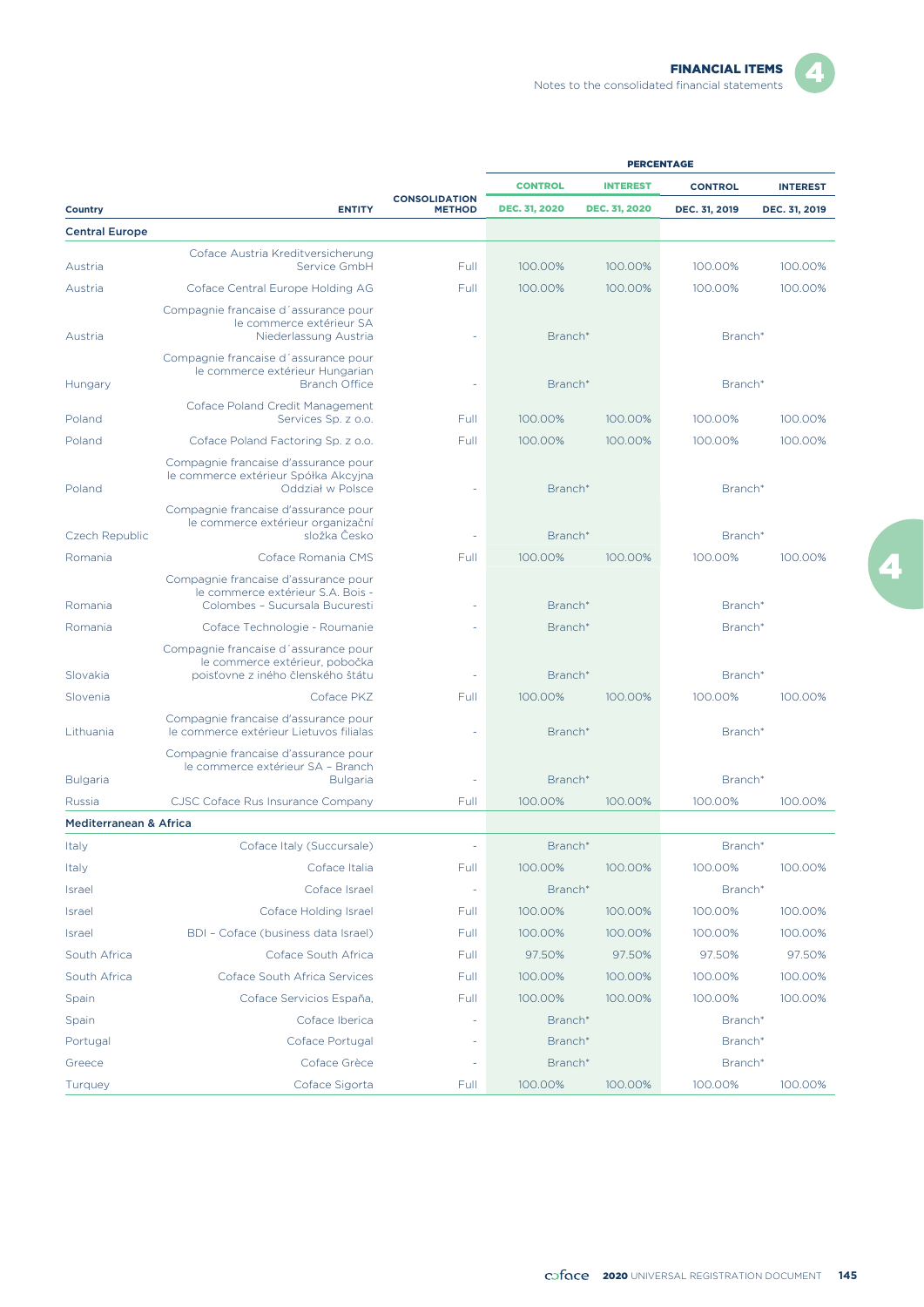|                      |                                                       |                                       | <b>PERCENTAGE</b>    |                      |                |                 |
|----------------------|-------------------------------------------------------|---------------------------------------|----------------------|----------------------|----------------|-----------------|
|                      |                                                       |                                       | <b>CONTROL</b>       | <b>INTEREST</b>      | <b>CONTROL</b> | <b>INTEREST</b> |
| Country              | <b>ENTITY</b>                                         | <b>CONSOLIDATION</b><br><b>METHOD</b> | <b>DEC. 31, 2020</b> | <b>DEC. 31, 2020</b> | DEC. 31, 2019  | DEC. 31, 2019   |
| <b>North America</b> |                                                       |                                       |                      |                      |                |                 |
|                      | Coface North America Holding                          |                                       |                      |                      |                |                 |
| <b>United States</b> | Company                                               | Full                                  | 100.00%              | 100.00%              | 100.00%        | 100.00%         |
| <b>United States</b> | Coface North America                                  | Full                                  | 100.00%              | 100.00%              | 100.00%        | 100.00%         |
| <b>United States</b> | Coface Services North America                         | Full                                  | 100.00%              | 100.00%              | 100.00%        | 100.00%         |
| <b>United States</b> | Coface North America Insurance<br>company             | Full                                  | 100.00%              | 100.00%              | 100.00%        | 100.00%         |
| Canada               | Coface Canada                                         |                                       | Branch*              |                      | Branch*        |                 |
| <b>Latin America</b> |                                                       |                                       |                      |                      |                |                 |
| Mexico               | Coface Seguro De Credito Mexico SA<br>de CV           | Full                                  | 100.00%              | 100.00%              | 100.00%        | 100.00%         |
| Mexico               | Coface Holding America Latina SA de<br>CV             | Full                                  | 100.00%              | 100.00%              | 100.00%        | 100.00%         |
| <b>Brazil</b>        | Coface Do brasil Seguros de Credito<br><b>SA</b>      | Full                                  | 100.00%              | 100.00%              | 100.00%        | 100.00%         |
| <b>Brazil</b>        | Seguradora Brasileira De Credito<br>Interno SA (SBCE) | Full                                  | 0.00%                | 0.00%                | 100.00%        | 100.00%         |
| Chile                | Coface Chile SA                                       | Full                                  | 100.00%              | 100.00%              | 100.00%        | 100.00%         |
| Chile                | Coface Chile                                          | ÷,                                    | Branch*              |                      | Branch*        |                 |
| Argentina            | Coface Argentina                                      | ÷,                                    | Branch*              |                      | Branch*        |                 |
| Ecuador              | Coface Ecuador                                        |                                       | Branch*              |                      | Branch*        |                 |
| Asia-Pacific         |                                                       |                                       |                      |                      |                |                 |
| Australia            | Coface Australia                                      |                                       | Branch*              |                      | Branch*        |                 |
| Hong-Kong            | Coface Hong Kong                                      |                                       | Branch*<br>Branch*   |                      |                |                 |
| Japan                | Coface Japon                                          |                                       | Branch*<br>Branch*   |                      |                |                 |
| Singapore            | Coface Singapour                                      |                                       | Branch*              |                      | Branch*        |                 |
| Taiwan               | Coface Taiwan                                         |                                       | Branch*              |                      | Branch*        |                 |

*\* Branch of Compagnie française d'assurance pour le commerce extérieur.*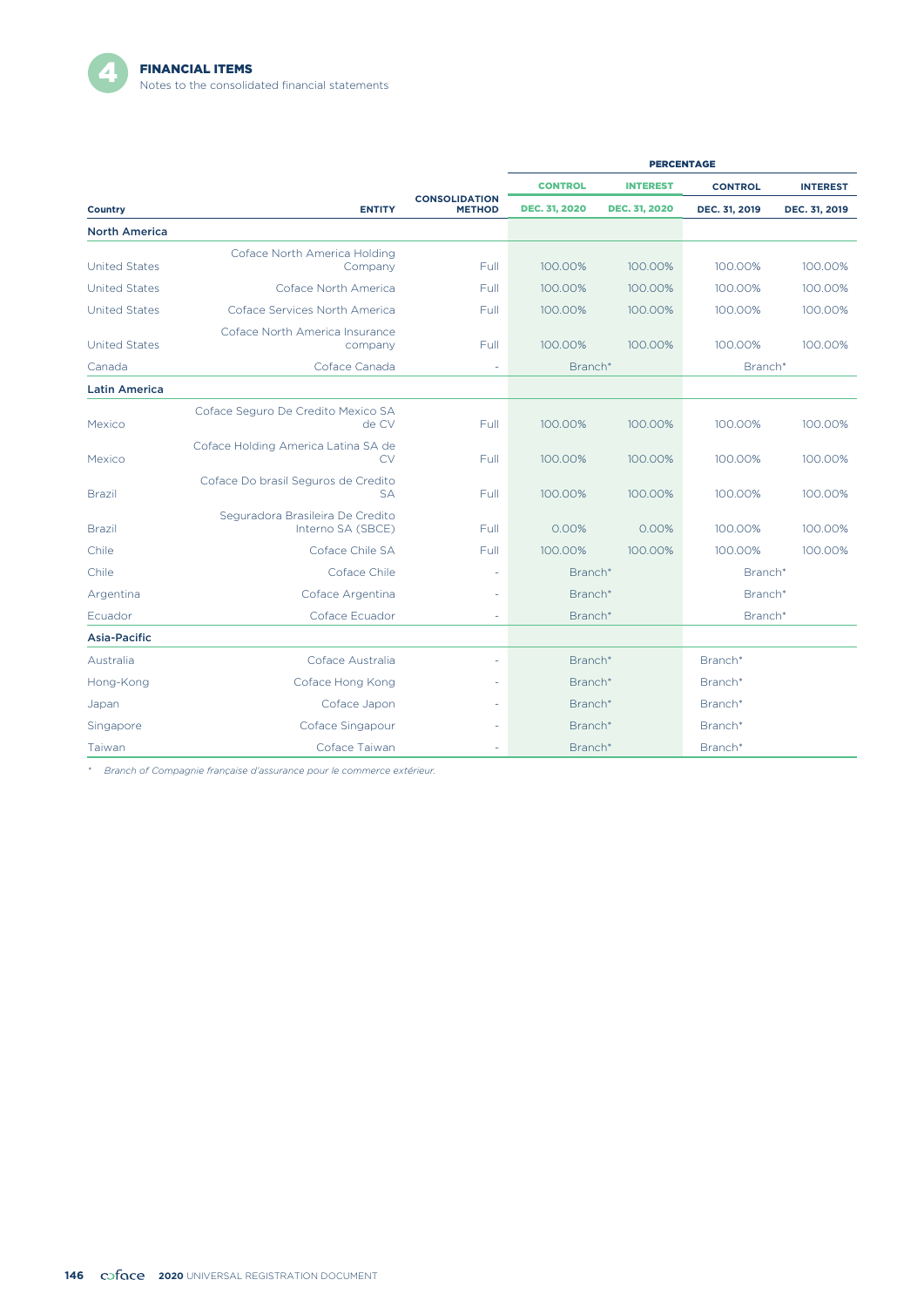## **ACCOUNTING PRINCIPLES**

#### **Applicable accounting standards**

Pursuant to European regulation 1606/2002 of July 19, 2002, the consolidated financial statements of Coface as of December 31, 2020 are prepared in accordance with IAS/IFRS and IFRIC interpretations as adopted in the European Union and applicable at that date.

Standards applied since January 1, 2020

#### IFRS 16

The amendment to IFRS 16 "Leases" covering Covid-19-Related Rent Concessions, adopted by the European Commission on October 9, 2020 is applicable to annual reporting periods beginning on or after June 1, 2020 with possible early application. This amendment had no impact on Coface's accounts.

#### Amendments to IAS 1 and IAS 8

The amendment to IAS1 and IAS8 "Definition of Material" adopted by the European Commission on November 29, 2019 is mandatory from January 1, 2020. These amendments clarify the definition of the term "material" in order to facilitate the exercise of the judgment of whether or not the information is material and improve the relevance of the information presented in the notes to the financial statements. This amendment had no impact on Coface's accounts.

#### IFRS 17

IFRS 17 "Insurance contracts" published by the IASB on May 18, 2017 will replace IFRS 4 "Insurance contracts". IFRS 17 has not yet been adopted in the European Union. IFRS 17 has an effective date of January 1, 2023 but early application of IFRS 17 is permitted if an entity also applies IFRS 9 "Financial Instruments" and IFRS 15 "Revenue from Contracts with Customers" on or before the date of initial application of IFRS 17. The amendments to IFRS 17 were published by the IASB on June 25, 2020.

IFRS 17 establishes the principles for the recognition, measurement, presentation and disclosure of insurance contracts and investment contracts with discretionary participation.

Insurance contracts are currently recorded at historical costs but will be recorded at current value after the application of IFRS 17. Therefore, insurance contract values will be based on future cash flows generated, including a risk margin in order to consider the uncertainty regarding these flows. IFRS 17 introduces the concept of contractual service margin. This margin represents the benefit not earned by the insurer and will be released over time, depending on the service provided by the insurer to the policyholder.

The standard requires a higher level of granularity regarding details of calculations than before as it requires estimation by group of contracts.

These accounting changes will change the profile of the insurance income statement.

Given the importance of the changes made and despite the uncertainties related to the standard, Coface has set up a project structure, which enables it, within different themes, to analyse all aspects of the standard: modelling, adaptation of systems and organisations, production of accounts and transition strategy, financial communication and change management.

#### IFRS 9

The new IFRS 9 "Financial Instruments" was adopted by the European Commission on November 22, 2016 and has been applicable retrospectively since January 1, 2018.

IFRS 9 replaces IAS 39 and defines the new rules for the classification and measurement of financial assets and liabilities, the new methodology for credit risk impairment of financial assets, and the treatment of hedging transactions at the same time. It excepts macro-hedging transactions for which a separate draft standard is under study by the IASB.

#### Exemption

The amendment to IFRS 4 relating to the joint application of IFRS 9 "Financial Instruments" with IFRS 17 "Insurance Contracts" with specific measures for financial conglomerates was adopted on November 9, 2017 and has been applicable since January 1, 2018. This European regulation allows European financial conglomerates to opt to postpone the application of IFRS 9 for their insurance sector until January 1, 2023 (date of application of the new IFRS 17 Insurance Contracts) provided that they:

- **I** do not transfer financial instruments between the insurance sector and the other sectors of the conglomerate (with the exception of instruments at fair value through profit or loss);
- I indicate the insurance entities that apply the IAS 39 standard;
- **n** provide additional specific information in the notes to the financial statements.

Coface meets the eligibility criteria of a financial conglomerate and applies this provision for its insurance entities, which will therefore remain under IAS 39 until December 31, 2021. The entities impacted by this measure are all insurance entities and entities whose activity is directly related to insurance (service entities, consolidated funds).

#### Scope of application

Consequently, the entities impacted by the application of IFRS 9 are exclusively entities in the factoring business, an activity operated by Coface in Germany and in Poland.

Pursuant to the option provided under IFRS 9, Coface has chosen not to restate prior years published as comparative information for its financial statements.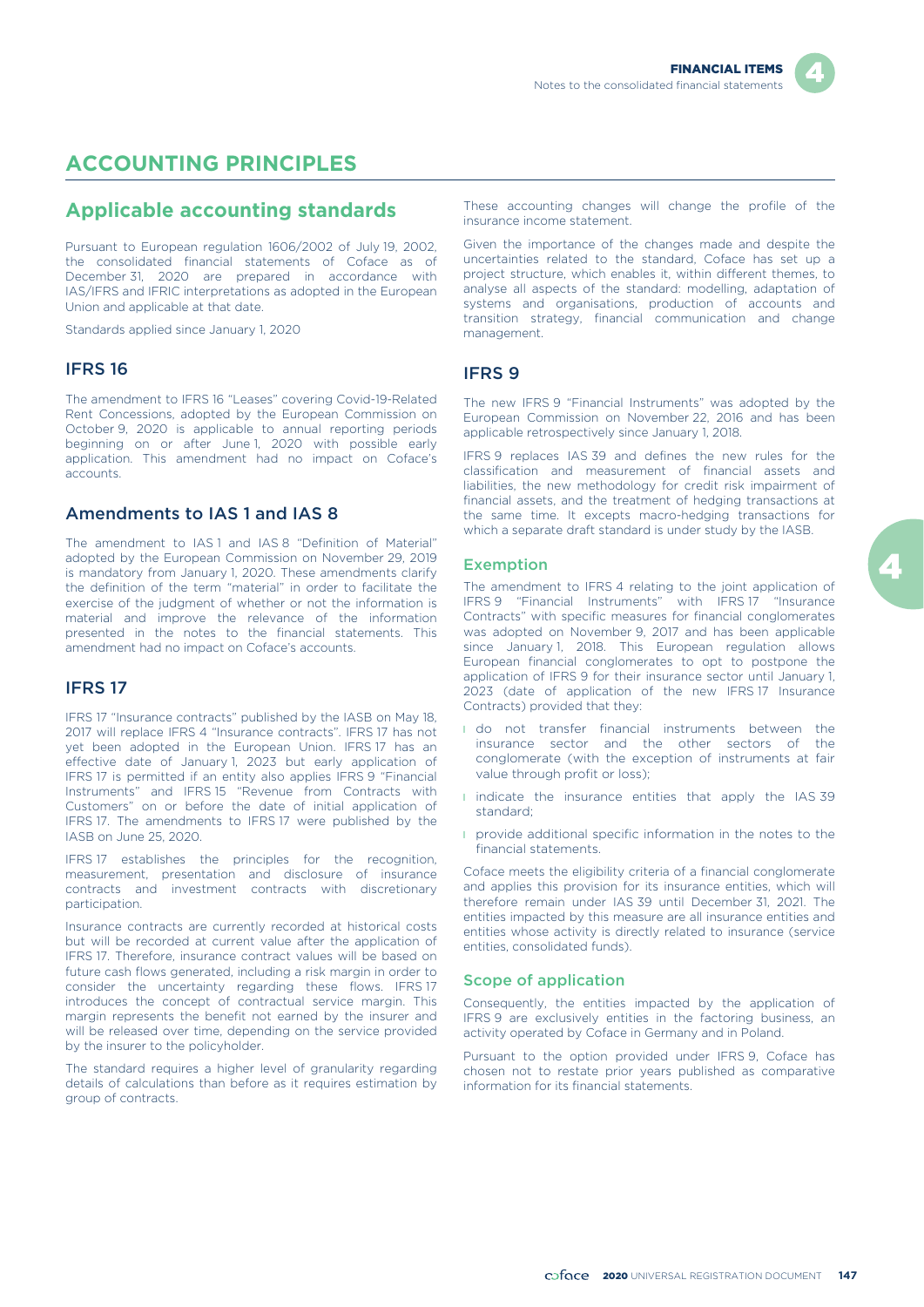## **Consolidation methods used**

In accordance with IAS1 "Presentation of Financial Statements", IFRS 10 and IFRS 3 on Business Combinations, certain interests that are not material in relation to the Coface Group's consolidated financial statements were excluded from the scope of consolidation.

Materiality is determined based on specific threshold and on a qualitative assessment of the relevance of each entity's contribution to the consolidated financial statement of Coface. The main thresholds applicable are as follows:

- l Total balance sheet: €40 millions;
- l Technical result: €5 millions;
- l Net income:  $+/ \in$ 2 millions.

Moreover, under the Coface Group rules, the non-consolidated companies should fully distribute all their distributable profits except in the case of regulatory requirements or exceptional items.

The consolidation methods applied are as follows:

- **I** companies over which the Coface Group exercises exclusive control are fully consolidated;
- **I** companies over which the Coface Group exercises significant influence are accounted for by the equity method.

All the entities of the Coface Group scope are fully consolidated.

IFRS 10 supersedes IAS 27 "Consolidated and Separate Financial Statements" in relation to consolidated financial statements as well as SIC-12 on special purpose entities. The control of an entity must now be analysed based on three aggregate criteria: the power over the relevant activities of the entity, exposure to the variable returns of the entity and the investor's ability to affect the variable returns through its power over the entity. The analysis of Coface Group's Special Purpose Entities (SPEs) is presented under Scope of consolidation.

#### Intercompany transactions

Material intercompany transactions are eliminated on the balance sheet and on the income statement.

#### **Non-current assets held for sale and discontinued operations**

In accordance with IFRS 5, a non-current asset (or disposal group) is classified as held for sale if its carrying amount will be recovered principally through a sale transaction. For this to be the case, the asset (or disposal group) must be available for immediate sale in its present condition and it must be highly probable that the sale will take place within 12 months.

A sale is deemed to be highly probable if:

l management is committed to a plan to sell the asset (or disposal group);

- I a non-binding offer has been submitted by at least one potential buyer;
- l it is unlikely that significant changes will be made to the plan or that it will be withdrawn.

Once assets meet these criteria, they are classified under "Non-current assets held for sale" in the balance sheet at the subsequent reporting date and cease to be depreciated/amortised as from the date of this classification. An impairment loss is recognised if their carrying amount exceeds their fair value less costs to sell. Liabilities related to assets held for sale are presented in a separate line on the liabilities side of the balance sheet.

If the disposal does not take place within 12 months of an asset being classified as "Non-current assets held for sale", the asset ceases to be classified as held for sale, except in specific circumstances that are beyond Coface's control.

A discontinued operation is a clearly identifiable component of an entity that either has been disposed of, or is classified as held for sale, and:

- **I** the component represents a separate major line of business or geographical area of operations;
- **I** without representing a separate major line of business or geographical area of business, the component is part of a single coordinated plan to dispose of a separate major line of business or geographical area of operations; or
- l the component is a subsidiary acquired exclusively with a view to resale.

The income from these operations is presented on a separate line of the income statement for the period during which the criteria are met and for all comparative periods presented. The amount recorded in this income statement line includes the net income from discontinued operations until they are sold, and the post-tax net income recognised on the measurement at fair value less costs to sell or on the disposal of the assets or disposal group(s) constituting the discontinued operation.

## **Year-end and accounting period**

All consolidated companies have a December 31 year-end and an accounting period of 12 months.

## **Foreign currency translation**

#### Translation of foreign currency transactions

In accordance with IAS 21, transactions carried out in foreign currencies (*i.e*., currencies other than the functional currency) are translated into the functional currency of the entity concerned using the exchange rates prevailing on the dates of the transactions. The Group's entities generally use the closing rate for the month preceding the transaction date, which is considered as approximating the transaction-date exchange rate provided there are no significant fluctuations in rates.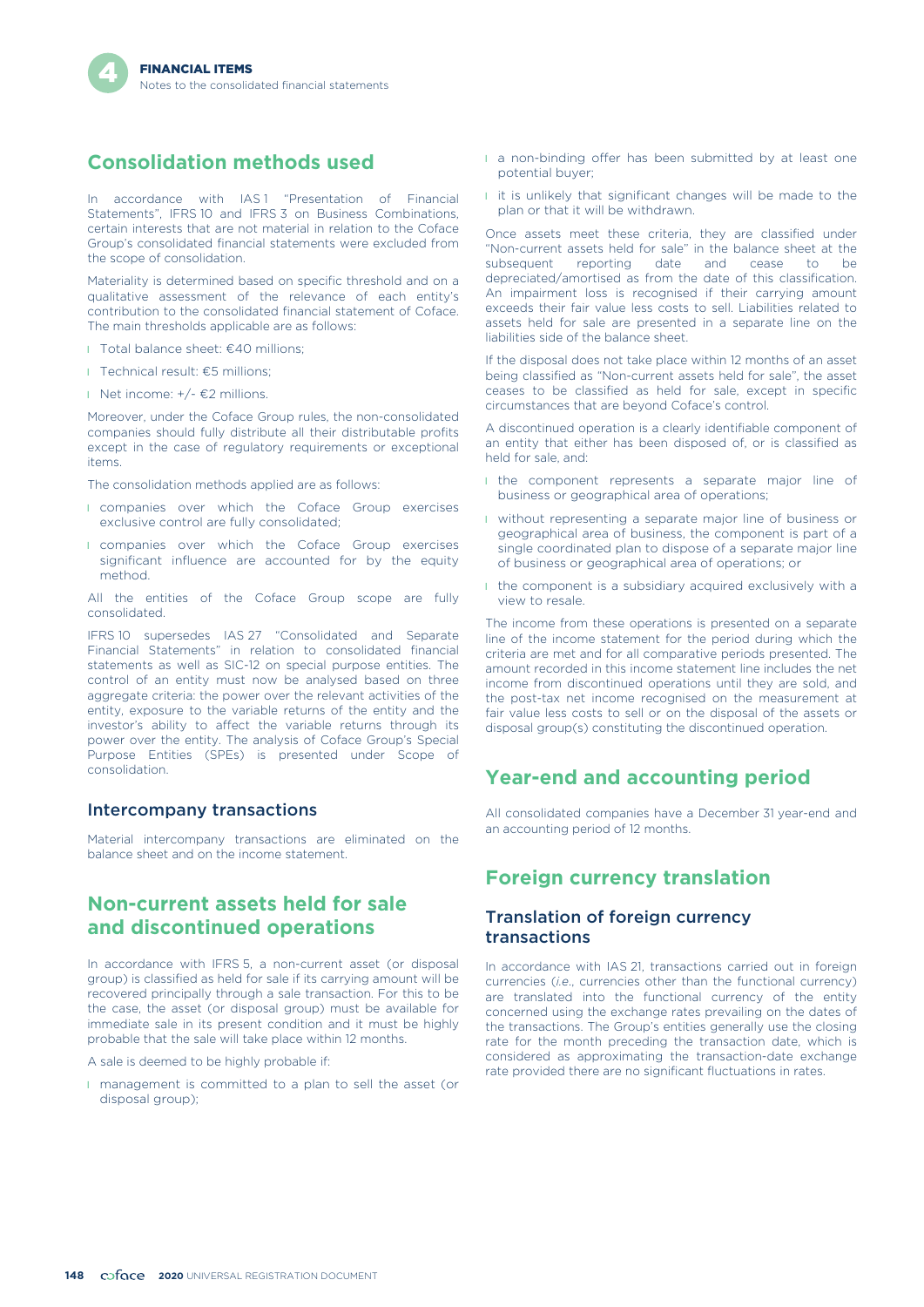#### Translation of the financial statements of subsidiaries and foreign branches

Coface's consolidated financial statements are presented in euros.

The balance sheets of foreign subsidiaries whose functional currency is not the euro are translated into euros at the year-end exchange rate, except for capital and reserves, which are translated at the historical exchange rate. All resulting foreign currency translation differences are recognised in the consolidated statement of comprehensive income.

Income statement items are translated using the average exchange rate for the year, which is considered as approximating the transaction-date exchange rate provided there are no significant fluctuations in rates (see IAS 21.40). All exchange differences arising on translation of these items are also recognised in other comprehensive income.

## **Hyperinflationary Economies**

The application of IAS 29 "Financial Reporting in Hyperinflationary Economies" is required, as of July 1, 2018, for entities whose functional currency is Argentine Peso.

The Group has activities in Argentina whose contribution to the total consolidated balance sheet and net income is not material as of December 31, 2020 and as of December 31, 2019.

Thus, the impact of the application of this standard is also not material at Group level and was not taken into account in the financial statements as of December 31, 2020 and as of December 31, 2019.

### **General principles**

#### The insurance business

An analysis of all Coface's credit insurance policies shows that they fall within the scope of IFRS 4, which permits insurers to continue to use the recognition and measurement rules applicable under local GAAP when accounting for insurance contracts.

Coface has therefore used French GAAP for the recognition of its insurance contracts.

However, IFRS 4:

- **I** prohibits the use of equalisation and natural disaster provisions; and
- **I** requires insurers to carry out liability adequacy tests.

#### The services business

Companies engaged in the sale of business information and debt collection services fall within the scope of IFRS 15 "Revenue from Contracts with Customers".

Revenue is recognised when: (i) the entity has transferred to the buyer the significant risks and rewards of ownership of the goods; (ii) it is probable that the economic benefits associated with the transaction will flow to the entity; and (iii) the amount of revenue and costs incurred or to be incurred in respect of the transaction can be measured reliably.

#### The factoring business

Companies engaged in the factoring business apply IFRS 9 "Financial Instruments". A financial instrument is a contract that gives rise to a financial asset of one entity (contractual right to receive cash or another financial asset from another entity) and a financial liability or equity instrument of another entity (contractual obligation to deliver cash or another financial asset to another entity).

Trade receivables are classified within the "Loans and receivables" category. After initial recognition at fair value, these receivables are measured at amortised cost using the effective interest method (EIM). The financing fee is recorded over the term of the factoring transactions, which is equivalent to it being included in the EIM in view of the short-term nature of the transactions concerned.

IFRS 15 "Revenue from Contracts with Customers" is also applied for factoring business according to the same rules as the service business.

## **Classification of income and expenses for the Group's different businesses**

#### Breakdown by function of insurance company expenses

The expenses of French and international insurance subsidiaries are initially accounted for by nature and are then analysed by function in income statement items using appropriate cost allocation keys. Investment management expenses are included under investment expenses. Claims handling expenses are included under claims expenses. Policy acquisition costs, administrative costs and other current operating expenses are shown separately in the income statement.

#### Factoring companies

Operating income and expenses of companies involved in the factoring business are reported as "Income from banking activities" and "Expenses from banking activities", respectively.

#### Other companies outside the insurance business and factoring business

Operating income and expenses of companies not involved in the insurance or factoring businesses are reported under "Income from other activities" and "Expenses from other activities", respectively.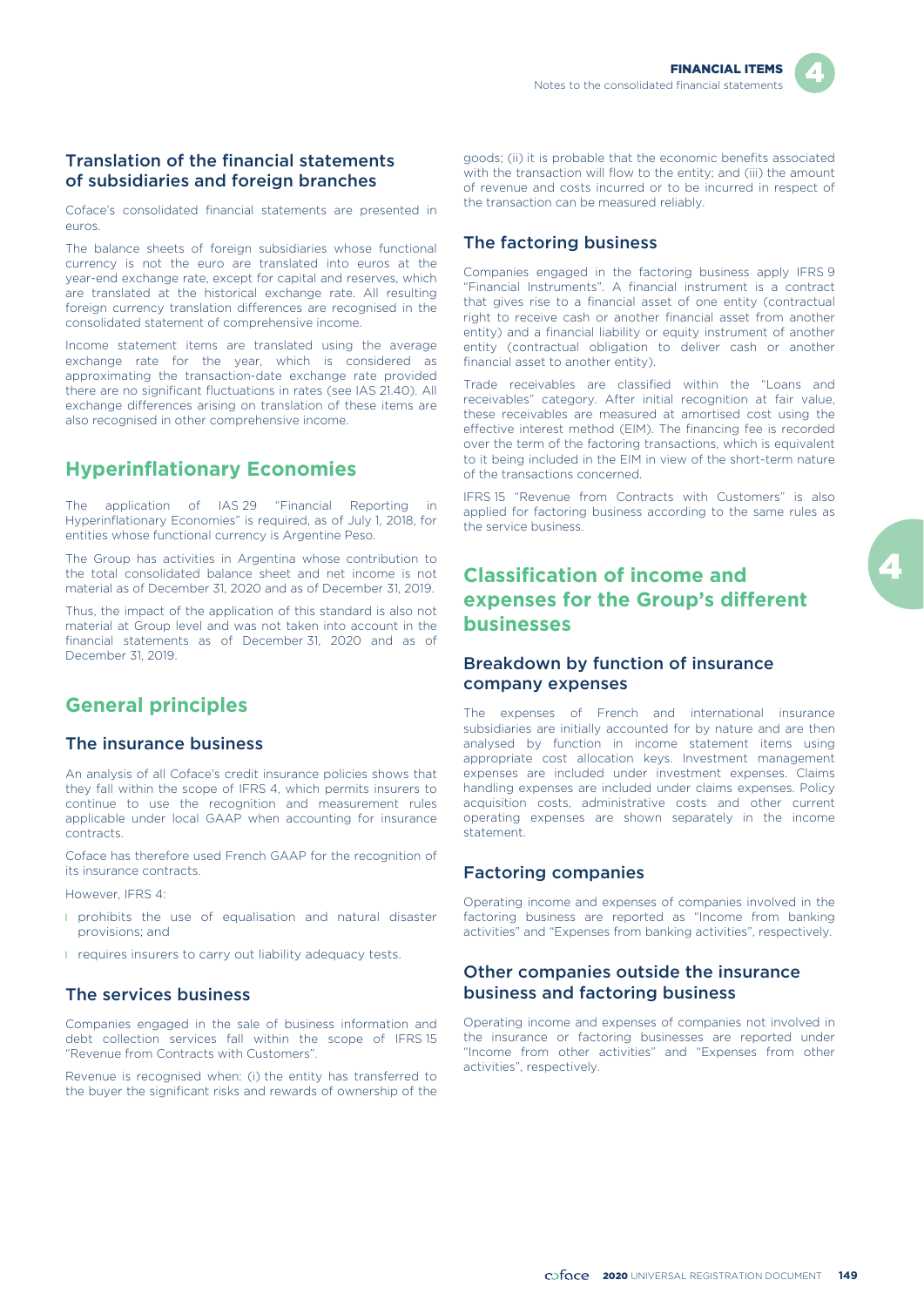#### **Revenue**

Consolidated revenue includes:

- **I** premiums, corresponding to the compensation of the Group's commitment to cover the risks planned in their insurance policy: credit insurance (short term), Single Risk (medium term) and surety (medium term). The bond is not a credit insurance product because it represents a different type of risk (in terms of the underlying and the duration of the risk), but its remuneration takes the form of a premium; It responds to the definitions of insurance contracts given in IFRS 4;
- **I** other revenues which include:
	- I revenue from services related to credit insurance<br>contracts ("fee and commission income"), contracts ("fee and commission corresponding to debtors' information services, credit limit monitoring, management and debt recovery. They are included in the calculation of the turnover of the credit insurance activity;
	- **I** revenue from services which consist of providing customer access to credit and marketing information and debt collection services to clients without credit insurance contracts;
	- **I** net income from banking activities are revenues from factoring entities. They consist mainly of factoring fees (collected for the management of factored receivables) and net financing fees (financing margin, corresponding to the amount of financial interest received from factoring customers, less interest paid on refinancing of the factoring debt). Premiums paid by factoring companies to insurance companies (in respect of debtor and ceding risk) are deducted from net banking income.

Consolidated revenue is analysed by country of invoicing (in the case of direct business, the country of invoicing is that in which the issuer of the invoice is located and for inward reinsurance, the country of invoicing is that in which the ceding insurer is located) and by business line (credit insurance, bonding, factoring, and information & other services).

#### **Insurance operations**

#### Earned premiums

#### Gross written premiums

Gross premiums correspond to written premiums, excluding tax and net of premium cancellations. They include an estimate of pipeline premiums and premiums to be cancelled after the reporting date.

The estimate of pipeline premiums includes premiums negotiated but not yet invoiced as well as premium adjustments corresponding to the difference between minimum and final premiums. It also includes a provision for future economic risks that may impact end-of-year premiums.

Premiums invoiced are primarily based on policyholders' revenue or trade receivables balances, which vary according to changes in revenue. Premium income therefore depends directly on the volume of sales made in the countries where the Group is present, especially French exports and German domestic and export sales.

#### Premium refunds

Premium refunds include policyholders' bonuses and rebates, gains and no claims bonus, mechanisms designed to return a part of the premium to a policyholder according to contract profitability. They also include the penalties, taking the form of an additional premium invoiced to policyholders with the loss attributed to the policy.

The "premium refunds" item includes provisions established through an estimation of rebates to be paid.

#### Reserves for unearned premiums

Reserves for unearned premiums are calculated separately for each policy, on an accruals basis. The amount charged to the provision corresponds to the fraction of written premiums relating to the period between the year-end and the end of the coverage period of the premium.

#### Gross earned premiums

Gross earned premiums consist of gross premiums issued, net of premium refunds, and variation in reserves for unearned premiums.

#### Deferred acquisition costs

Policy acquisition costs, including commissions are deferred over the life of the contracts concerned according to the same rules as unearned premium provisions.

The amount deferred corresponds to policy acquisition costs related to the period between the year-end and the next premium payment date. Deferred acquisition costs are included in the balance sheet under "Other assets".

Changes in deferred acquisition costs are included under "Policy acquisition costs" in the income statement.

#### Contract service expenses

#### Paid claims

Paid claims correspond to insurance settlements net of recoveries, plus claims handling expenses.

#### Claims provisions

Claims provisions include provisions to cover the estimated total cost of reported claims not settled at the year-end. Claims provisions also include provisions for claims incurred but not yet reported, determined by reference to the final amount of paid claims.

The provisions also include a provision for collection costs and claims handling expenses.

Specific provisions are also recorded for major claims based on the probability of default and level of risk exposure, estimated on a case-by-case basis and validated by a committee (special reserves committee).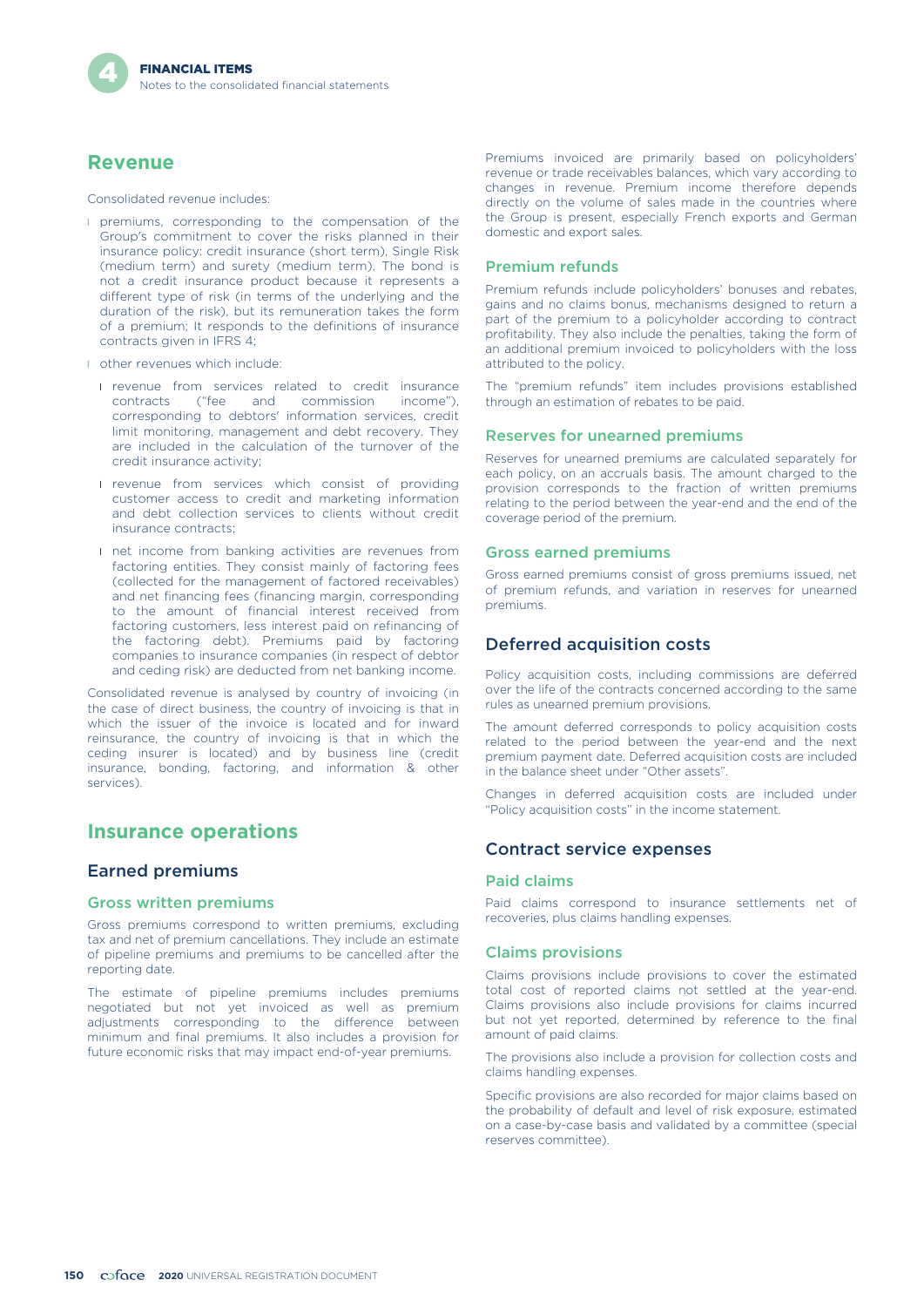

In the guarantee business, local methods are applied. Provisions are only recorded for claims of which the Company involved has been notified by year-end. However, an additional provision is recorded when the risk that the guarantee will be called is higher due to the principal (guaranteed) becoming insolvent, even if no related bonds have been called. This additional provision is calculated based on the probability of default and the level of risk exposure.

#### Subrogation and salvage

Subrogation and salvage represent estimated recoveries determined based on the total amount expected to be recovered in respect of all open underwriting periods.

The subrogation and salvage includes a provision for debt collection costs.

In accordance with the applicable French regulations, separate provisions are set aside for claims and recoveries.

## **Reinsurance operations**

All the Group's inward and ceded reinsurance operations involve transfers of risks.

#### Inward reinsurance

Inward reinsurance is accounted for on a contract-by-contract basis using data provided by the ceding insurers.

Technical provisions are determined based on amounts reported by ceding insurers, adjusted upwards by Coface where appropriate.

Commissions paid to ceding insurers are deferred and recognised in the income statement on the same basis as reserves for unearned premiums. Where these commissions vary depending on the level of losses accepted, they are estimated at each period-end.

#### Ceded reinsurance

Ceded reinsurance is accounted for in accordance with the terms and conditions of the related treaties.

Reinsurers' share of technical provisions is determined based on technical provisions recorded under liabilities.

Funds received from reinsurers are reported under liabilities.

Commissions received from reinsurers are calculated by reference to written premiums. They are deferred and recognised in the income statement on the same basis as ceded reserves for unearned premiums (which are unearned premiums multiplied by the reinsurance rate).

### **Other operating income and expenses**

In accordance with Recommendation no. 2013-03 issued by the ANC (the French accounting standards setter), "Other operating income" and "Other operating expenses" should only be used to reflect a major event arising during the reporting period that could distort the understanding of the Company's performance. Accordingly, limited use is made of this caption for unusual, abnormal, and infrequent income and expenses of a material amount which Coface has decided to present

separately in the income statement so that readers can better understand its recurring operating performance and to make a meaningful comparison between accounting periods, in accordance with the relevance principle set out in the IFRS Conceptual Framework.

Other operating income and expenses are therefore limited, clearly identified, non-recurring items which are material to the performance of the Group as a whole.

#### **Goodwill**

In accordance with the revised version of IFRS 3, the Group measures goodwill at the acquisition date as:

- I the fair value of the consideration transferred;
- I to which we add the amount of any non-controlling interest in the acquiree;
- **and, in a business combination achieved in stages, the** acquisition-date fair value of the acquirer's previously held equity interest in the acquiree;
- l less the net of the acquisition-date amounts of the identifiable assets acquired and the liabilities assumed (generally measured at fair value).

In the case of a bargain purchase, the resulting gain is recognised in net income on the acquisition date.

If new information comes to light within the 12 months following the initial consolidation of a newly acquired company and that new information affects the initial fair values attributed to the assets acquired and liabilities assumed at the acquisition date, the fair values are adjusted with a corresponding increase or decrease in the gross value of goodwill.

Goodwill is allocated, at the acquisition date, to the cash-generating unit (CGU) or group of CGUs that is expected to derive benefits from the acquisition. In accordance with paragraph 10 of IAS 36, goodwill is not amortised but is tested for impairment at least once a year or whenever events or circumstances indicate that impairment losses may occur. Impairment testing consists of comparing the carrying amount of the CGU or group of CGUs (including allocated goodwill) with its recoverable amount, which corresponds to the higher of value in use and fair value less costs to sell. Value in use is determined using the discounted cash flow method.

### **Impairment tests on goodwill and intangible assets**

In accordance with IAS 36, for the purpose of impairment testing the strategic entities included in the Group's scope of consolidation are allocated to groups of CGUs.

A group of CGUs is the smallest identifiable group of assets that generates cash inflows that are largely independent of the cash inflows from other groups of assets (other CGUs). Paragraph 80 of IAS 36 stipulates that goodwill acquired in a business combination must, from the acquisition date, be allocated to each of the acquirer's groups of CGUs that is expected to benefit from the synergies of the combination.

Coface has identified groups of CGUs, based on its internal organisation as used by management for making operating decisions.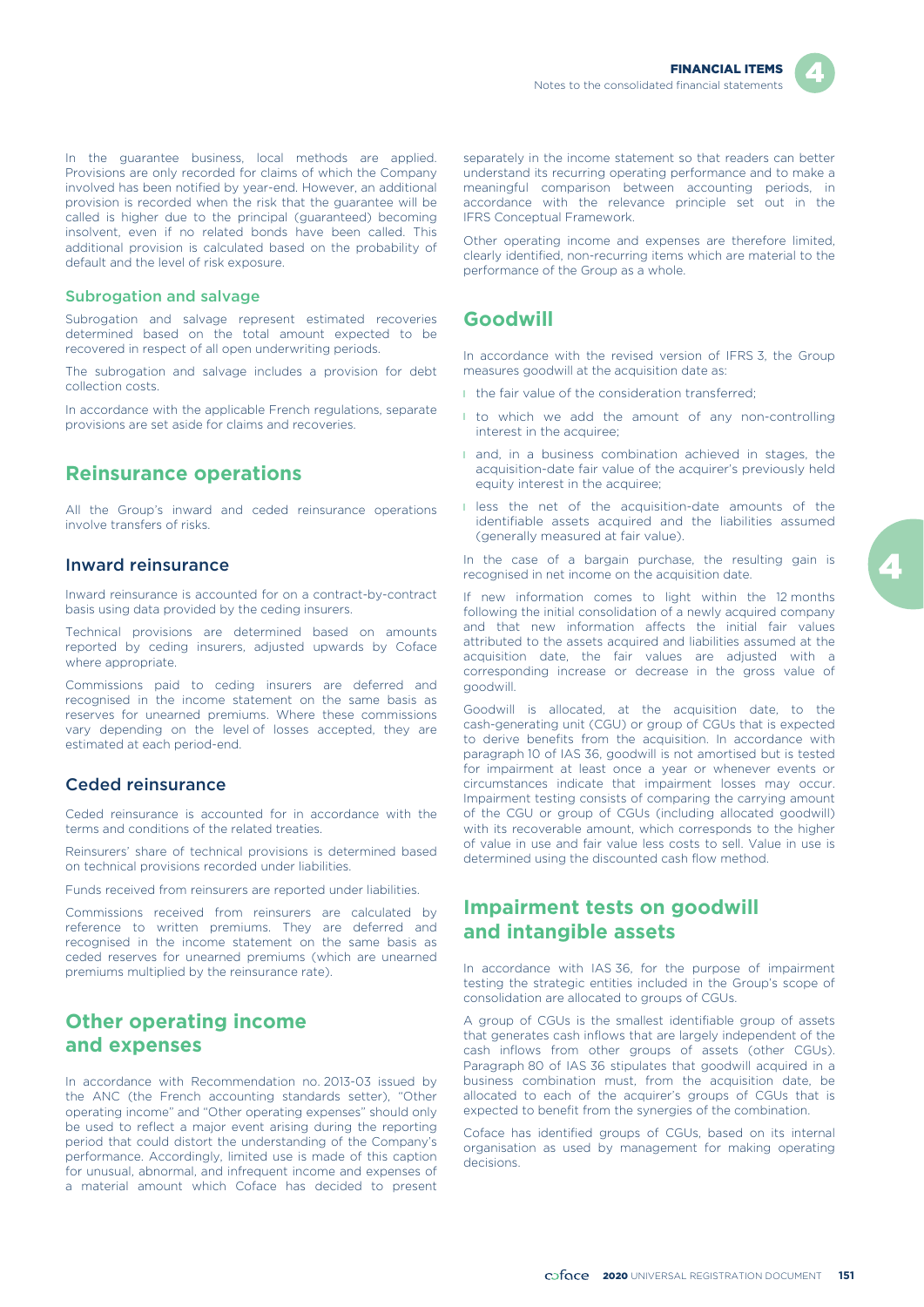

The seven groups of CGUs are as follows:

- **I** Northern Europe;
- l Western Europe;
- **I** Central Europe:
- **I** Mediterranean & Africa:
- l North America;
- **I** Latin America:
- **L** Asia-Pacific.

#### Measuring groups of CGUs and performing goodwill impairment tests

Existing goodwill is allocated to a group of CGUs for the purpose of impairment testing. Goodwill is tested for impairment at least once a year or whenever there is an objective indication that it may be impaired.

Goodwill impairment tests are performed by testing the group of CGUs to which the goodwill has been allocated.

If the recoverable amount of the group of CGUs is less than its carrying amount, an impairment loss is recognised and allocated to reduce the carrying amount of the assets of the group of CGUs, in the following order:

- **I** first, by reducing the carrying amount of any goodwill allocated to the group of CGUs (which may not be subsequently reversed); and
- I then, the other assets of the group of CGUs pro rata to the carrying amount of each asset in the Group.

The recoverable amount is determined using the discounted cash flow method.

#### Method used for measuring the value of Coface entities

#### Value in use: Discounted cash flow method

Cash flow projections were derived from the three-year business plans drawn up by the Group's operating entities as part of the budget process and approved by Coface Group management.

These projections are based on the past performance of each entity and take into account assumptions relating to Coface's business line development. Coface draws up cash flow projections beyond the period covered in its business plans by extrapolating the cash flows over two additional years.

The assumptions used for growth rates, margins, cost ratios and claims ratios are based on the entity's maturity, business history, market prospects, and geographic region.

Under the discounted cash flow method, Coface applies a discount rate to insurance companies and a perpetuity growth rate to measure the value of its companies.

#### Fair value

Under this approach, Coface values its companies by applying multiples of (i) revenue (for services companies), revalued net assets (for insurance companies) or net banking income (for factoring companies), and (ii) net income. The benchmark multiples are based on stock market comparables or recent

transactions in order to correctly reflect the market values of the assets in question.

The multiples-based valuation of an entity is determined by calculating the average valuation obtained using net income multiples and that obtained using multiples of revenue (in the case of services companies), revalued net assets (insurance companies) or net banking income (factoring companies).

## **Intangible assets: IT development costs**

Coface capitalises IT development costs and amortises them over their estimated useful lives when it can demonstrate:

- **I** the technical feasibility of completing the intangible asset so that it will be available for use or sale;
- **I** its intention to complete the intangible asset and use or sell it;
- **i** its ability to use or sell the intangible asset;
- **I** how the intangible asset will generate probable future economic benefits;
- **I** the current and future availability of adequate resources to complete the development; and
- **I** its ability to reliably measure the expenditure attributable to the intangible asset during its development.

Internally generated software is amortised over its useful life, which is capped at 15 years.

### **Property, plant and equipment: property assets**

Property, plant and equipment are measured using the amortised cost model. Coface applies this model to measure its property, plant and equipment, including buildings used in the business. IFRS requires the breakdown of these buildings into components where the economic benefits provided by one or more components of a building reflect a pattern that differs from that of the building as a whole. These components are depreciated over their own useful life.

Coface has identified the following components of property assets:

| <b>LAND</b>                    | <b>NOT DEPRECIATED</b>    |
|--------------------------------|---------------------------|
| Enclosed/covered structure     | Depreciated over 30 years |
| Technical equipment            | Depreciated over 15 years |
| Interior fixtures and fittings | Depreciated over 10 years |

Properties acquired under finance leases are included in assets and an obligation in the same amount is recorded under liabilities.

A lease is classified as a finance lease if it transfers to the lessee substantially all the risks and rewards incidental to ownership.

An impairment loss is recognised if the carrying amount of a building exceeds its market value.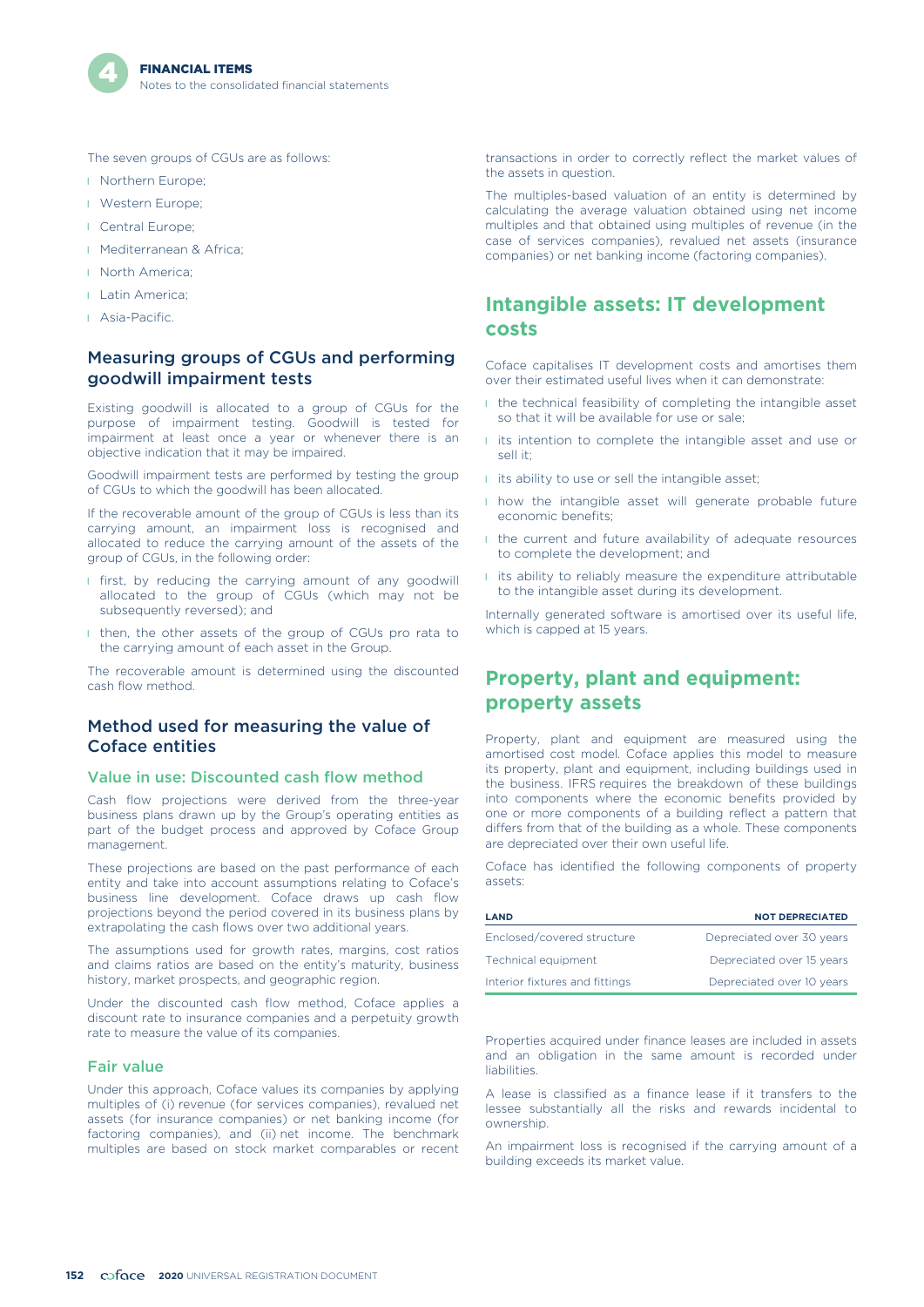

# **Financial assets**

The Group classifies its financial assets into the following five categories: available-for-sale financial assets, financial assets held for trading, held-to-maturity investments, financial assets at fair value through profit or loss, and loans and receivables.

The date used by Coface for initially recognising a financial asset in its balance sheet corresponds to the asset's trade date.

### Available-for-sale financial assets (AFS)

Available-for-sale financial assets are carried at fair value plus transaction costs that are directly attributable to the acquisition (hereafter referred to as the purchase price). The difference between the fair value of the securities at year-end and their purchase price (less actuarial amortisation for debt instruments) is recorded under "Available-for-sale financial assets" with a corresponding adjustment to revaluation reserves (no impact on net income). Investments in non-consolidated companies are included in this category.

### Financial assets held for trading

Financial assets held for trading are recorded at the fair value of the securities at year-end. Changes in fair value of securities held for trading during the accounting period are taken to the income statement.

### Held-to-maturity investments (HTM)

Held-to-maturity investments are carried at amortised cost. Premiums and discounts are included in the calculation of amortised cost and are recognised over the useful life of the financial asset using the yield-to-maturity method.

#### Financial assets at fair value through profit or loss

Financial assets at fair value through profit or loss are accounted for in the same way as securities held for trading.

### Loans and receivables

The "Loans and receivables" category includes cash deposits held by ceding insurers lodged as collateral for underwriting commitments. The amounts recognised in relation to these deposits corresponds to the cash amount actually deposited.

Non-derivative financial assets with fixed or determinable payments that are not quoted on an active market are also included in this caption. These assets are recognised at amortised cost using the effective interest method.

Loans and receivables also include short-term deposits whose maturity at the date of purchase or deposit is more than three months but less than 12 months.

#### Fair value

The fair value of listed securities is their market price at the measurement date. For unlisted securities fair value is determined using the discounted cash flow method.

#### Impairment test

Available-for-sale financial assets are tested for impairment at each period-end. When there is objective evidence that such an asset is impaired and a decline in the fair value of that asset has previously been recognised directly in equity, the cumulative loss is reclassified from equity to income through "Investment income, net of management expenses".

A multi-criteria analysis is used to assess whether there is any objective indication of impairment. An independent expert is used for these analyses, particularly in the case of debt instruments.

Impairment indicators include the following:

- **I** for debt instruments: default on the payment of interest or principal, the existence of a mediation, alert or insolvency procedure, bankruptcy of a counterparty or any other indicator that reveals a significant decline in the counterparty's financial position (such as evidence of losses to completion based on stress tests or projections of recoverable amounts using the discounted cash flow method);
- **I** for equity instruments (excluding investments in unlisted companies): indicators showing that the entity will be unable to recover all or part of its initial investment. In addition, an impairment test is systematically performed on securities that represent unrealised losses of over 30% or which have represented unrealised losses for a period of more than six consecutive months. This test consists in carrying out a qualitative analysis based on various factors such as an analysis of the equity instrument's market price over a given period, or information relating to the issuer's financial position. Where appropriate, an impairment loss is recognised based on the instrument's market price at the period-end. Independently of this analysis, an impairment loss is systematically recognised when an instrument represents an unrealised loss of over 50% at the period-end, or has represented an unrealised loss for more than 24 months;
- **I** for investments in unlisted companies: an unrealised loss of over 20% over a period of more than 18 months, or the occurrence of significant changes in the technological, market, economic or legal environment that have an adverse effect on the issuer and indicate that the amount of the investment in the equity instrument will not be recovered.

If the fair value of an instrument classified as available-for-sale increases in a subsequent period, and the increase can be objectively related to an event occurring after the impairment loss was recognised in income, the impairment loss is reversed, with the amount of the reversal recognised in:

- **I** equity, for equity instruments:
- **I** income, for debt instruments, in an amount corresponding to the previously-recognised impairment loss.

In accordance with IFRIC 10, impairment losses recognised on equity instruments in an interim reporting period are not reversed from income until the securities concerned are divested.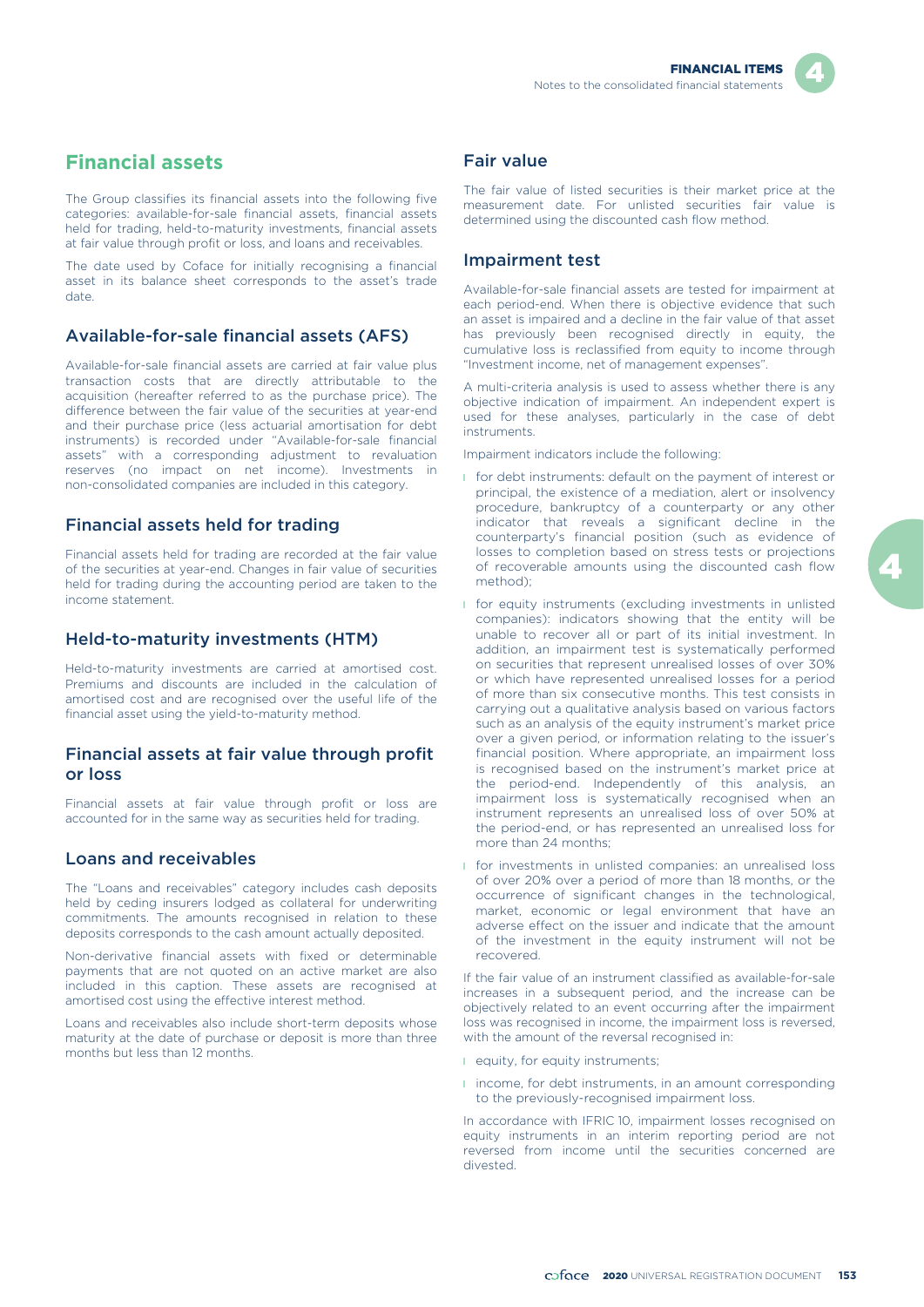### **Derivatives and hedging transactions**

A derivative is a financial instrument (IAS 39):

- I whose value changes in response to the change in the interest rate or price of a product (known as the "underlying");
- I that requires no or a very low initial net investment; and
- I that is settled at a future date.

A derivative is a contract between two parties – a buyer and a seller – under which future cash flows between the parties are based on the changes in the value of the underlying asset.

In accordance with IAS 39, derivatives are measured at fair value through profit or loss, except in the case of effective hedges, for which gains and losses are recognised depending on the underlying hedging relationship.

Derivatives that qualify for hedge accounting are derivatives which, from their inception and throughout the hedging relationship, meet the criteria set out in IAS 39. These notably include a requirement for entities to formally document and designate the hedging relationship, including information demonstrating that the hedging relationship is effective, based on prospective and retrospective tests. A hedge is deemed to be effective when changes in the actual value of the hedge fall within a range of 80% and 125% of the change in value of the hedged item.

- **I** For fair value hedges, gains or losses from remeasuring the hedging instrument at fair value are systematically recognised in income. These amounts are partially offset by symmetrical gains or losses on changes in the fair value of the hedged items, which are also recognised in income. The net impact on the income statement therefore solely corresponds to the ineffective portion of the hedge.
- l For cash flow hedges, the portion of the gain or loss on the hedging instrument that is determined to be an effective hedge is recognised directly in equity and the ineffective portion of the gain or loss on the hedging instrument is recognised in income.

Coface's derivatives were used for hedging purposes, notably to hedge currency risks, interest rate risks and changes in fair value of equities in the portfolios of the "Colombes" funds. Coface does not carry out any hedging transactions within the meaning of IAS 39. The financial instruments that it does use are recognised at fair value through income.

### **Financing liabilities**

This item mainly includes the subordinated debt.

Borrowings are initially recognised at fair value after taking account of directly-attributable transaction costs.

They are subsequently measured at amortised cost using the effective interest method. Amortised cost corresponds to:

- I the measurement of the financial liability on initial recognition; minus
- **I** repayments of principal; plus or minus

l cumulative amortisation (calculated using the effective interest rate) and any discounts or premiums between the initial amount and the maturity amount.

Premiums and discounts are not included in the initial cost of the financial liability. However, they are included in the calculation of amortised cost and are recognised over the life of the financial liability using the yield-to-maturity method. As and when they are amortised, premiums and discounts impact the amortised cost of the financial liability.

### **Accounting treatment of debt issuance costs**

Transaction costs directly attributable to the issuance of financial liabilities are included in the initial fair value of the liability. Transaction costs are defined as incremental costs directly attributable to the issuance of the financial liability, *i.e.*, that would not have been incurred if the Group had not acquired, issued or disposed of the financial instrument.

Transaction costs include:

- **I** fees and commissions paid to agents, advisers, brokers and other intermediaries;
- **I** levies by regulatory agencies and securities exchanges;
- **and transfer taxes and duties.**

Transaction costs do not include:

- **I** debt premiums or discounts;
- **I** financing costs:
- **I** internal administrative or holding costs.

### **Payables arising from banking sector activities**

This item includes:

- **I** amounts due to banking sector companies: corresponds to bank credit lines. They represent the refinancing of the credit extended to factoring clients;
- **I** amounts due to customers of banking sector companies, corresponding to payables arising from factoring operations. They include:
	- **I** amounts credited to factoring clients' current accounts that have not been paid out in advance by the factor, and
	- **I** factoring contract guarantee deposits;
- I debt securities. This item includes subordinated borrowings and non-subordinated bond issues. These borrowings are classified as "Payables arising from banking sector activities" as they are used for financing the factoring business line.

All borrowings are initially recognised at fair value less any directly attributable transaction costs. After initial recognition, they are measured at amortised cost using the effective interest method.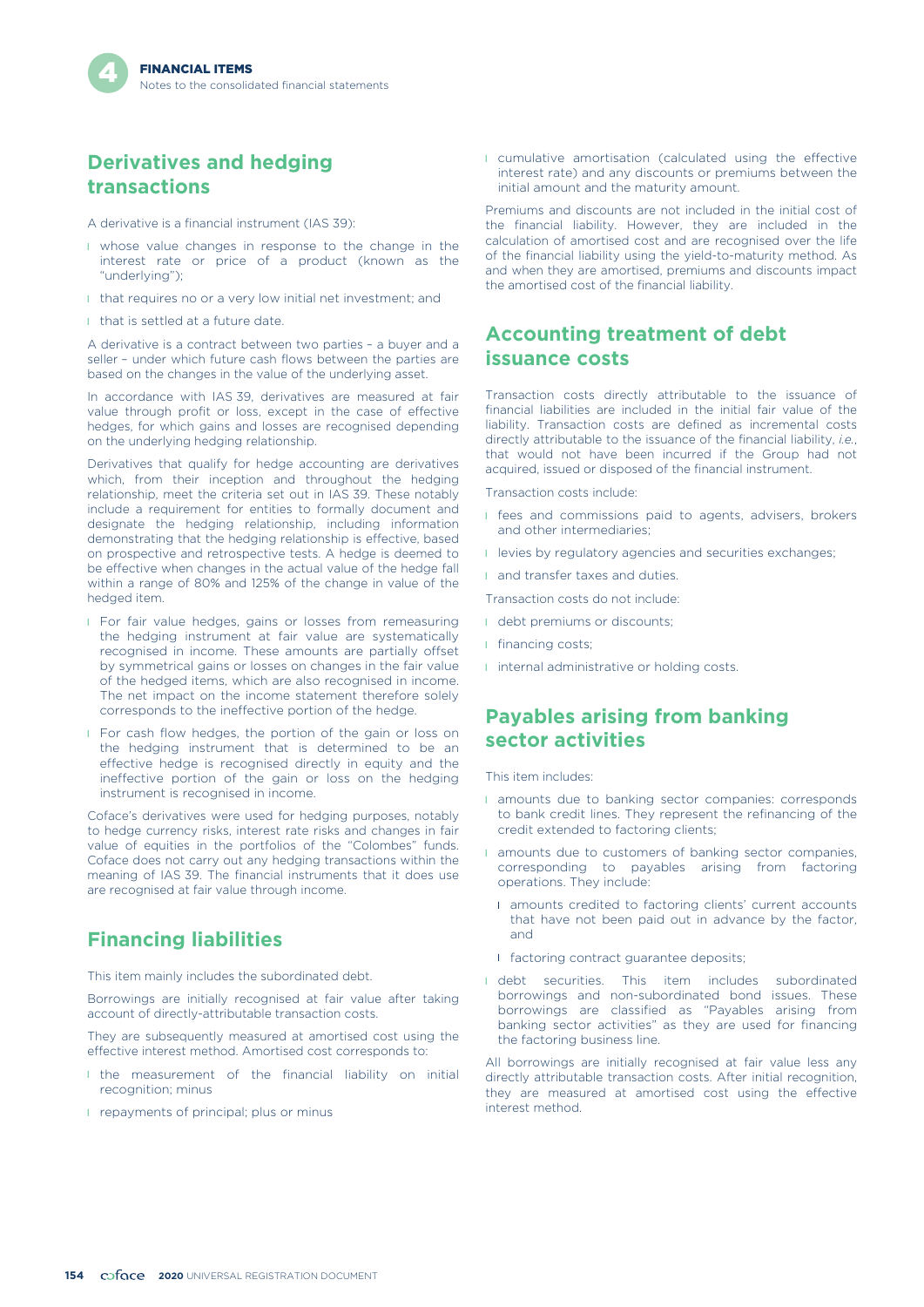### **Receivables arising from factoring operations**

Receivables arising from factoring operations represent total receivables not recovered at the reporting date. They are stated at nominal value, corresponding to the amount of factored invoices, including tax.

Two categories of provisions are recorded and are shown in deduction of the receivables:

- **I** provisions booked by way of a charge to the income statement (under "Cost of risk") when it appears probable that all or part of the amount receivable will not be collected.
- l provisions evaluated through expected loss or "ECL" calculation also recorded as an expense in the income statement (under "cost of risk")

The ECL calculation, introduced by IFRS 9, relies on calculation models using the internal ratings of debtors ("DRA" debtor risk assessment). The methodology for calculating depreciation ("ECL" Expected Credit Loss) is based on the three main parameters: the Probability of Default "PD", the Loss Given Default "LGD" and the Exposure at Default "EAD". The depreciation will be the product of the PD, the LGD and the EAD, over the lifetime of the receivables. Specific adjustments are made to take into account the current conditions and the prospective macroeconomic projections (forward looking).

The net carrying amount of receivables arising from factoring operations is included in the consolidated balance sheet under "Receivables arising from banking and other activities".

### **Cash and cash equivalents**

Cash includes all bank accounts and demand deposits. Cash equivalents include units in money-market funds (SICAV) with maturities of less than three months.

## **Provisions for liabilities and charges**

In accordance with IAS 37 "Provisions, Contingent Liabilities and Contingent Assets", a provision is recorded at the reporting date if a present obligation towards a third party resulting from a past event exists at that date and it is probable or certain, as of the date when the financial statements are drawn up, that an outflow of resources embodying economic benefits to that third party will be required to settle the obligation and that a reliable estimate can be made of the amount of the obligation.

Provisions are discounted when the effect of the time value of money is material.

The provisions for liabilities and charges include the provisions for tax risks (except income tax risk), for litigations with third parties and on the vacant premises. These provisions are reviewed at each closing.

The provision for vacant premises is calculated taking into account the future rents that the Company committed to pay until the end of the lease, from which are deducted the future income expected from potential subleases.

## **Employee benefits**

In some countries in which Coface operates, employees are awarded short-term benefits (such as paid leave), long-term benefits (including "long-service awards") and post-employment benefits, such as statutory retirement benefits.

Short-term benefits are recognised as a liability in the accounts of the Coface companies that grant such benefits.

Other benefits, including long-term and post-employment benefits are subject to different coverage and are classified as follows:

- I defined contribution plans: consequently, the Company's legal or constructive obligation is limited to the amount that it agrees to pay to the fund, which will pay due amounts to the employees. These plans are generally state pension plans, which is the case in France;
- I defined benefit plans, under which the employer has a legal or constructive obligation to provide agreed benefits to employees.

In accordance with IAS 19, Coface records a provision to cover its liability, regarding primarily:

- **I** statutory retirement benefits and termination benefits;
- **I** early retirement and supplementary pension payments;
- **I** employer contributions to post-employment health insurance schemes;
- **I** long-service awards.

Based on the regulations specific to the plan and country concerned, independent actuaries calculate:

- l the actuarial value of future benefits, corresponding to the present value of all benefits to be paid. The measurement of this present value is essentially based on:
	- **I** demographic assumptions,
	- **I** future benefit levels (statutory retirement benefits, long service awards, etc.).
	- **I** the probability that the specified event will occur.
	- **I** an evaluation of each of the factors included in the calculation of the benefits, such as future salary increases,
	- I the interest rate used to discount future benefits at the measurement date;
- l the actuarial value of benefits related to service cost (including the impact of future salary increases), determined using the projected unit credit method which spreads the actuarial value of benefits evenly over the expected average remaining working lives of the employees participating in the plan.

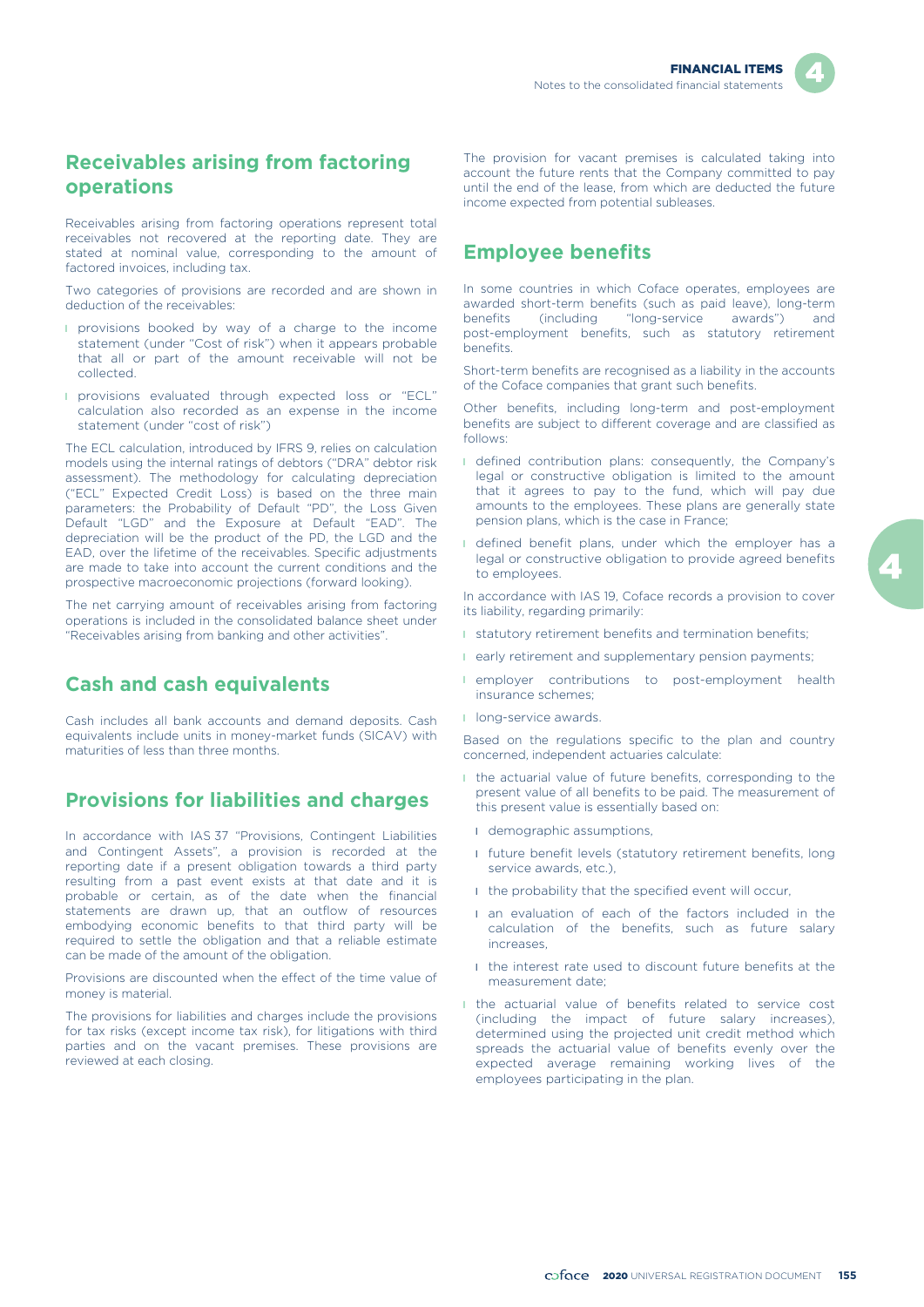## **Stock options**

In accordance with IFRS 2 "Share-based Payment", which defines the recognition and measurement rules concerning stock options, the options are measured at the grant date. The Group uses the Black and Scholes option pricing model for measuring stock options. Changes in fair value subsequent to the grant date do not impact their initial measurement.

The fair value of options takes into account their expected life, which the Group considers as corresponding to their compulsory holding period for tax purposes. This value is recorded in personnel costs on a straight-line basis from the grant date and over the vesting period of the options, with a corresponding adjustment directly in equity.

In connection with its stock market listing, the Coface Group awarded to certain beneficiaries (employees of COFACE SA subsidiaries) bonus shares (cf. Note 11).

In accordance with the IFRS 2 rules, only stock options granted under plans set up after November 7, 2002 and which had not vested at January 1, 2005 have been measured at fair value and recognised in personnel costs.

#### **Leases**

According to IFRS 16 "Leases", applied since January 1, 2019, the definition of leasing contracts implies, on one hand, the identification of an asset and, on the other hand, the control by lessee of the right to use this asset. The control is established when the lessee has the two following rights throughout the time of use:

- I the right to direct the identified asset's use;
- I the right to obtain substantially all the economic benefits from that use.

Coface practices only a lessee activity. For this one, the standard requires all leases to be recognised on the balance sheet as a right of use, registered in tangible and intangible assets, and that financial debt for rents and other payments to be made during the rental period are booked under liabilities. Coface uses the exemptions provided by the standard by not modifying the accounting treatment of short-term leases (less than 12 months) or relating to low-value underlying assets (less than US \$5,000).

The right of use is amortised on a straight-line basis and the financial debt is amortised actuarially over the duration of the lease. The interest expenses on the financial debt and the amortisation expenses of the right to use will be recognised separately on the income statement.

#### **Income tax**

Income tax expense includes both current taxes and deferred taxes.

The tax expense is calculated based on the latest known tax rules in force in each country where the results are taxable.

On January 1, 2015, COFACE SA opted for the tax consolidation regime by consolidating French subsidiaries that are more than 95% owned, either directly or indirectly (Compagnie française d'assurance pour le commerce extérieure, Cofinpar, Cogeri and Fimipar).

Temporal differences between the values of assets and liabilities in the consolidated accounts, and those used to

determine the taxable income, give rise to the recording of deferred taxes.

Deferred tax assets and liabilities are calculated for all temporary differences, based on the tax rate that will be in force when the differences are expected to reverse, if this is known, or, failing that, at the tax rate in force at the period-end.

Deferred tax assets are recorded only when it is probable that sufficient taxable profits against which the asset can be utilised will be available within a reasonable time frame.

### **Receivables and payables denominated in foreign currencies**

Receivables and payables denominated in foreign currencies are translated into euros at the year-end exchange rate.

Unrealised exchange gains and losses on receivables and payables denominated in foreign currencies are recorded in the consolidated income statement, except for those related to the technical provisions carried in the accounts of the subsidiaries of Compagnie française d'assurance pour le<br>commerce extérieur Coface and those concerning those concerning consolidated companies' long-term receivables and payables whose settlement is neither planned nor likely to occur in the foreseeable future.

Exchange differences concerning receivables and payables denominated in a foreign currency and relating to a consolidated company are treated as part of Coface's net investment in that company. In accordance with IAS 21, these exchange differences are recorded in other comprehensive income until the disposal of the net investment.

#### **Segment information**

Coface applies IFRS 8 for segment information reporting, which requires an entity's operating segments to be based on its internal organisation as used by management for the allocation of resources and the measurement of performance.

The segment information used by management corresponds to the following geographic regions:

- **I** Northern Europe;
- **I** Western Europe;
- **I** Central Europe;
- l Mediterranean & Africa;
- **I** North America:
- **I** Latin America:
- l Asia-Pacific.

No operating segments have been aggregated for the purposes of published segment information.

The Group's geographic industry sector segmentation is based on the country of invoicing.

#### **Related parties**

A related party is a person or entity that is related to the entity preparing its financial statements (referred to in IAS 24 as "the reporting entity").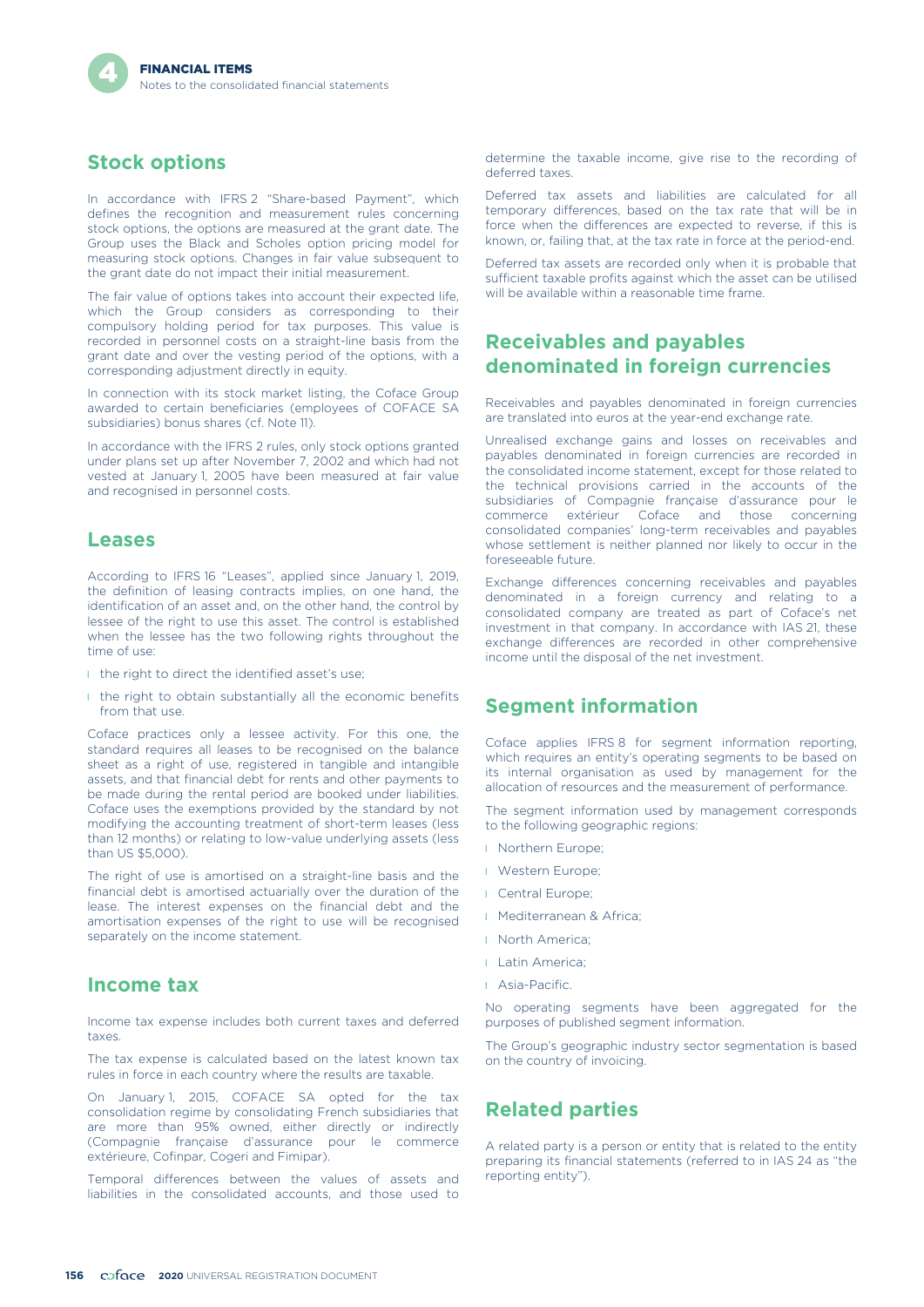## **Estimates**

The main balance sheet items for which management is required to make estimates are presented in the table below:

| <b>ESTIMATES</b>                                  | <b>NOTES</b> | <b>TYPE OF INFORMATION REQUIRED</b>                                                                                                                                                                                                                                                                |
|---------------------------------------------------|--------------|----------------------------------------------------------------------------------------------------------------------------------------------------------------------------------------------------------------------------------------------------------------------------------------------------|
| Goodwill impairment                               |              | Impairment is recognised when the recoverable amount of goodwill, defined as the<br>higher of value in use and fair value, is below its carrying amount.<br>The value in use of cash-generating units is calculated based on cost of capital.<br>long-term growth rate and loss ratio assumptions. |
| Provision on receivables<br>on factoring activity | 4            | Depreciation of receivables on factoring activity includes provision evaluated through<br>expected credit loss (ECL) (introduced by IFRS 9)                                                                                                                                                        |
| Provision for earned premiums<br>not yet written  | 17           | This provision is calculated based on the estimated amount of premiums expected in the<br>period less premiums recognised.                                                                                                                                                                         |
| Provision for premium refunds                     | 17:22        | This provision is calculated based on the estimated amount of rebates and bonuses<br>payable to policyholders in accordance with the terms and conditions of the policies<br>written.                                                                                                              |
| Provision for subrogation<br>and salvage          | 17:23        | This provision is calculated based on the estimated amount potentially recovered on<br>settled claims.                                                                                                                                                                                             |
| Claims reserves                                   | 17:23:42     | It includes an estimate of the total cost of claims reported but not settled at year end.                                                                                                                                                                                                          |
| <b>IBNR</b> provision                             | 17; 23; 42   | The IBNR provision is calculated on a statistical basis using an estimate of the final<br>amount of claims that will be settled after the risk has been extinguished and after any<br>action taken to recover amounts paid out.                                                                    |
| Pension benefit obligations                       | 14           | Pension benefit obligations are measured in accordance with IAS 19 and annually<br>reviewed by actuaries according to the Group's actuarial assumptions.                                                                                                                                           |

The policies managed by the Coface Group's insurance subsidiaries meet the definition of insurance contracts set out in IFRS 4. In accordance with this standard, these contracts give rise to the recognition of technical provisions on the liabilities side of the balance sheet, which are measured based on Group principles pending the publication of an IFRS that deals with insurance liabilities.

The recognition of technical provisions requires the Group to carry out estimates, which are primarily based on assumptions concerning changes in events and circumstances related to the insured and their debtors as well as to their economic, financial, social, regulatory and political environment. These assumptions may differ from actual events and circumstances, particularly if they simultaneously affect the Group's main portfolios. The use of assumptions requires a high degree of judgement on the part of the Group, which may affect the level of provisions recognised and therefore have a material adverse effect on the Group's financial position, results, and solvency margin.

For certain financial assets held by the Group for which there solvency margin. is no active market or observable inputs, or the observable

inputs available are not representative. In such cases the assets' fair value is measured using valuation techniques which include methods or models that are based on assumptions or assessments requiring a high degree of judgement. The Group cannot guarantee that the fair value estimates obtained using these valuation techniques represent the price at which a security will ultimately be sold, or at which it could be sold at a given moment. The valuations and estimates are revised when circumstances change or when new information becomes available. Using this information, and respecting the objective principles and methods described in the consolidated and combined financial statements, the Group's management bodies regularly analyse, assess and discuss the reasons for any decline in the estimated fair value of securities, the likelihood of their value recovering in the short term, and the amount of any ensuing impairment losses that should be recognised. It cannot be guaranteed that any impairment losses or additional provisions recognised will not have a material adverse effect on the Group's results, financial position, and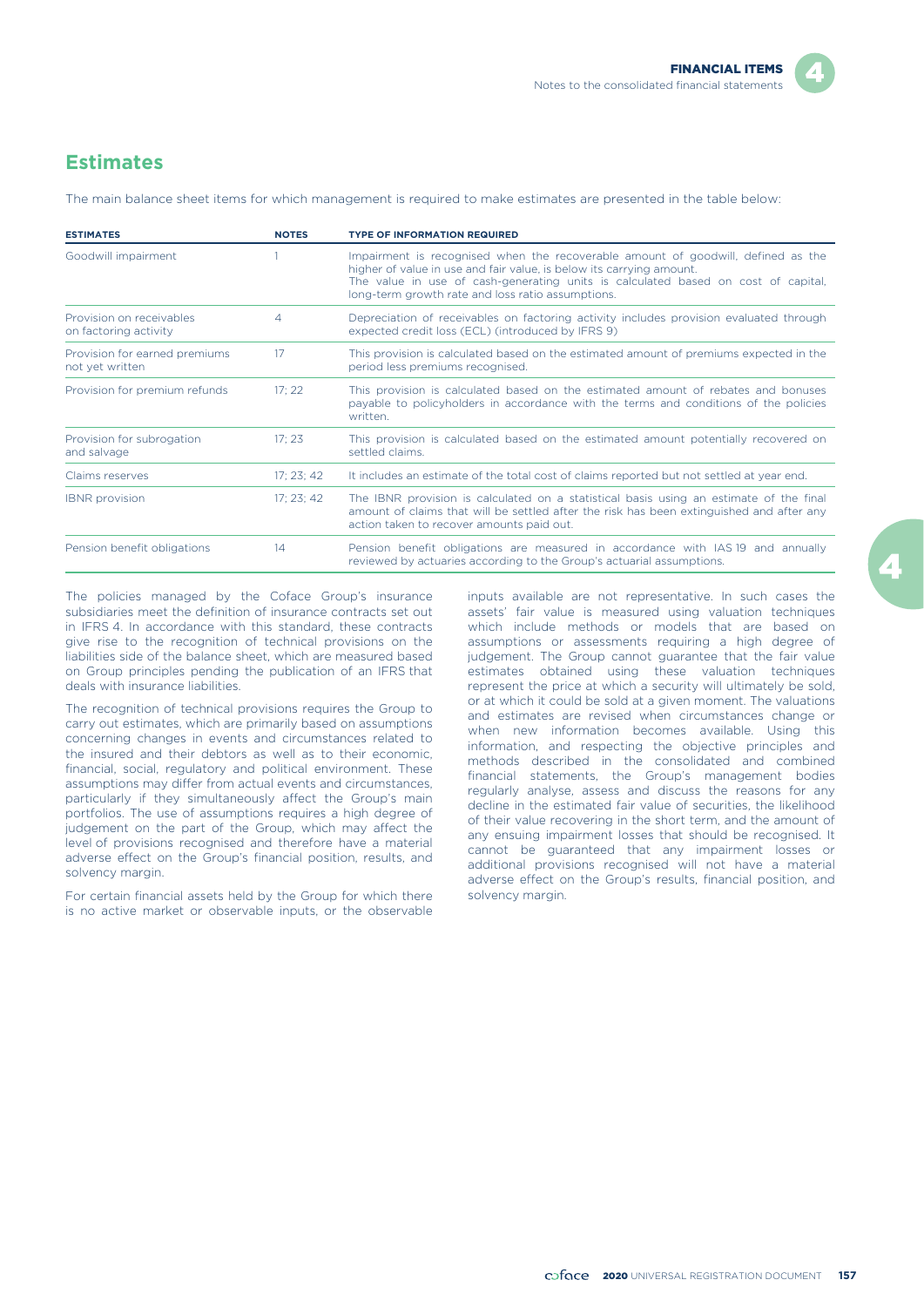## **NOTES TO THE CONSOLIDATED BALANCE SHEET**

## **NOTE 1. GOODWILL**

In accordance with IAS 36, goodwill is not amortised but is systematically tested for impairment at year-end or whenever there is an indication of impairment.

Breakdown of goodwill by region:

| (in thousands of euros) | <b>DEC. 31, 2020</b> | DEC. 31, 2019 |
|-------------------------|----------------------|---------------|
| Northern Europe         | 112,603              | 112,603       |
| Western Europe          | 5,068                | 5,068         |
| Central Europe          | 8,345                | 8,394         |
| Mediterranean & Africa  | 22,541               | 22,672        |
| North America           | 5,687                | 6,201         |
| Latin America           | $\circ$              | 895           |
| <b>TOTAL</b>            | 154,245              | 155,833       |

Goodwill decreased by €1,558,000 in 2020. This decrease is due to the recognition of a goodwill impairment loss recognised on the Latin America CGU in the amount of €845,000 and exchange rate fluctuations that had an impact of€743,000.

### **Impairment testing methods**

Goodwill and other non-financial assets were tested for impairment losses at December 31, 2020. Coface performed the tests by comparing the value in use of the groups of CGUs to which goodwill was allocated with their carrying amounts.

Value in use corresponds to the present value of the future cash flows expected to be derived from an asset or a CGU. This value is determined using the discounted cash flow method, based on the three-year business plan drawn up by the subsidiaries and validated by Management. The cash flows are extrapolated for an additional two years using normalised

loss ratios and target cost ratios. Beyond this five-year period, the terminal value is calculated by projecting to infinity the cash flows for the last year.

The main assumptions used to determine the value in use of the groups of CGUs were a long-term growth rate of 1.5% for all entities and the weighted average cost of capital.

The impact of the Covid crisis is reflected in the business plans used and the weighted average cost of capital in the impairment tests.

The assumptions used for goodwill impairment testing were as follows by group of CGUs at December 31, 2020:

| (in millions of euros)                  | <b>NORTHERN</b><br><b>EUROPE</b> | <b>WESTERN</b><br><b>EUROPE</b> | <b>CENTRAL</b><br><b>EUROPE</b> | <b>MEDITERRANEAN</b><br><b>AND AFRICA</b> | <b>NORTH</b><br><b>AMERICA</b> |
|-----------------------------------------|----------------------------------|---------------------------------|---------------------------------|-------------------------------------------|--------------------------------|
| Cost of capital                         | 11.5%                            | 11.5%                           | 11.5%                           | 11.5%                                     | 11.5%                          |
| Perpetual growth rate                   | 1.5%                             | .5%                             | 1.5%                            | 1.5%                                      | I.5%                           |
| Contribution to consolidated net assets | 587.5                            | 474.0                           | 214.5                           | 304.9                                     | 54.8                           |

It should be noted that the impairment tests in the first half of any goodwill on the Latin America CGU following the 2020 showed that the carrying amount of the Latin America recognition of a goodwill impairment loss on this CGU.<br>CGU was lower than the value in use. Thus, there is no longer

The assumptions used in 2019 were as follows:

| (in millions of euros)                  | <b>NORTHERN</b><br><b>EUROPE</b> | <b>WESTERN</b><br><b>EUROPE</b> | <b>CENTRAL</b><br><b>EUROPE</b> | <b>MEDITERRANEAN</b><br><b>AND AFRICA</b> | <b>NORTH</b><br><b>AMERICA</b> | <b>LATIN</b><br><b>AMERICA</b> |
|-----------------------------------------|----------------------------------|---------------------------------|---------------------------------|-------------------------------------------|--------------------------------|--------------------------------|
| Cost of capital                         | 9.2%                             | 9.2%                            | 9.2%                            | 9.2%                                      | 9.2%                           | 9.2%                           |
| Perpetual growth rate                   | 1.5%                             | 1.5%                            | 1.5%                            | .5%                                       | .5%                            | .5%                            |
| Contribution to consolidated net assets | 528.8                            | 472.1                           | 199.5                           | 262.6                                     | 59.6                           | 57.2                           |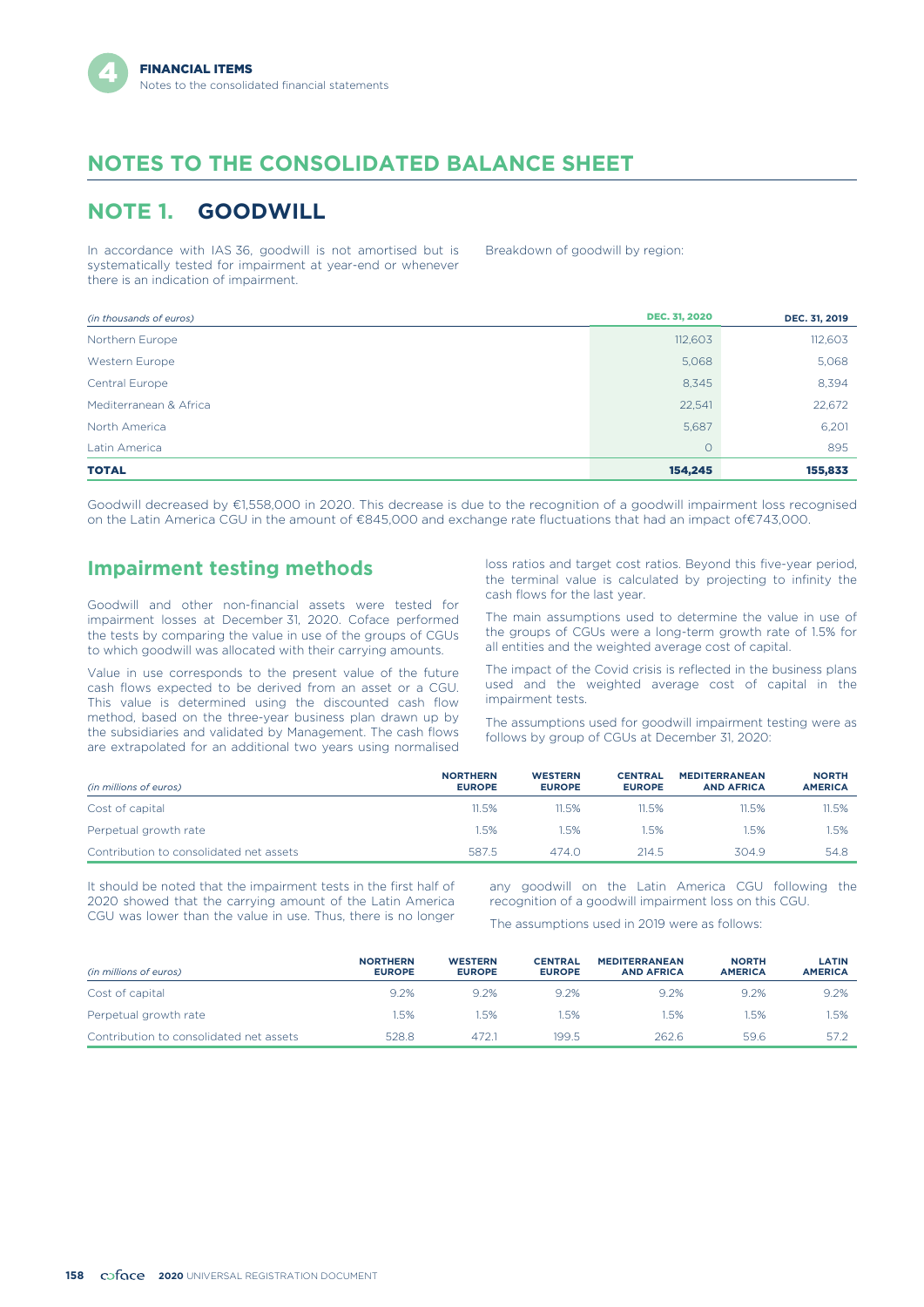

## **Sensitivity of impairment tests**

Sensitivity analyses were performed for the impairment tests, based on the following sensitivity factors:

- **I** long-term growth rate sensitivity: the impairment tests were tested for sensitivity based on a 0.5-point decrease in the perpetual growth rate applied. The analysis showed that such a 0.5-point decrease would not have an impact on the outcome of the impairment tests or therefore on the Group's consolidated financial statements for the year ended December 31, 2020;
- **I** cost of capital sensitivity: the impairment tests were tested for sensitivity based on a 0.5-point increase in the cost of capital applied. The analysis showed that such a 0.5-point increase would not have an impact on the

outcome of the impairment tests or therefore on the Group's consolidated financial statements for the year ended December 31, 2020;

**I** loss ratio and the cost ratio sensitivity for the last two years of the business plan (2024 and 2025): additional impairment tests were performed based on a 2-point increase in the loss ratio and a 1-point increase in the cost ratio. It appears that an increase of 1 point and 2 points in the assumptions used would not have an impact on the outcome of the original impairment tests or therefore on the Group's consolidated financial statements for the year ended December 31, 2020.

For the Group's main goodwill items, the sensitivity of enterprise values to the assumptions used is shown in the following table:

## **Outcome of impairment tests**

| (in millions of euros)                            | <b>NORTHERN</b><br><b>EUROPE</b> | <b>WESTERN</b><br><b>EUROPE</b> | <b>CENTRAL</b><br><b>EUROPE</b> | <b>MEDITERRANEAN</b><br><b>AND AFRICA</b> | <b>NORTH</b><br><b>AMERICA</b> |
|---------------------------------------------------|----------------------------------|---------------------------------|---------------------------------|-------------------------------------------|--------------------------------|
| Contribution to consolidated net assets (1)       | 587.5                            | 474.0                           | 214.5                           | 304.9                                     | 54.8                           |
| Value in use of CGU                               | 880.6                            | 585.4                           | 399.5                           | 668.6                                     | 87.2                           |
| Sensitivity: Long-term growth rate -0.5 point (2) | 859.0                            | 490.7                           | 390.3                           | 649.4                                     | 84.0                           |
| Sensitivity: WACC +0.5 point                      | 850.0                            | 486.8                           | 386.3                           | 641.1                                     | 82.7                           |
| Sensitivity: Loss/Cost Ratio 2025 +1 point (2)    | 869.1                            | 376.3                           | 392.3                           | 650.6                                     | 79.7                           |
| Sensitivity: Loss/Cost Ratio 2025 +2 points (2)   | 857.5                            | 321.1                           | 385.0                           | 632.6                                     | 72.2                           |

*(1) The contribution to the consolidated Group's net assets corresponds to the difference between the value-in-use of the cash generating units (CGU) and their book value.*

*(2) The sensitivity analyses were carried out on the Contribution to the consolidated Group's net assets.*

## **NOTE 2. OTHER INTANGIBLE ASSETS**

|                                | <b>DEC. 31, 2020</b> | DEC. 31, 2019    |
|--------------------------------|----------------------|------------------|
| (in thousands of euros)        | <b>NET VALUE</b>     | <b>NET VALUE</b> |
| Development costs and software | 74.141               | 62,359           |
| Purchased goodwill             | 2,062                | 2,212            |
| Other intangible assets        | 404                  | 440              |
| <b>TOTAL</b>                   | 76,607               | 65,011           |

|                                | <b>DEC. 31, 2020</b> |                                              |                  |  |  |  |
|--------------------------------|----------------------|----------------------------------------------|------------------|--|--|--|
| (in thousands of euros)        | <b>GROSS AMOUNT</b>  | <b>AMORTISATION AND</b><br><b>IMPAIRMENT</b> | <b>NET VALUE</b> |  |  |  |
| Development costs and software | 226,421              | (152, 280)                                   | 74.141           |  |  |  |
| Purchased goodwill             | 3.680                | (1,618)                                      | 2,062            |  |  |  |
| Other intangible assets        | 2.944                | (2,539)                                      | 404              |  |  |  |
| <b>TOTAL</b>                   | 233,045              | (156, 437)                                   | 76,607           |  |  |  |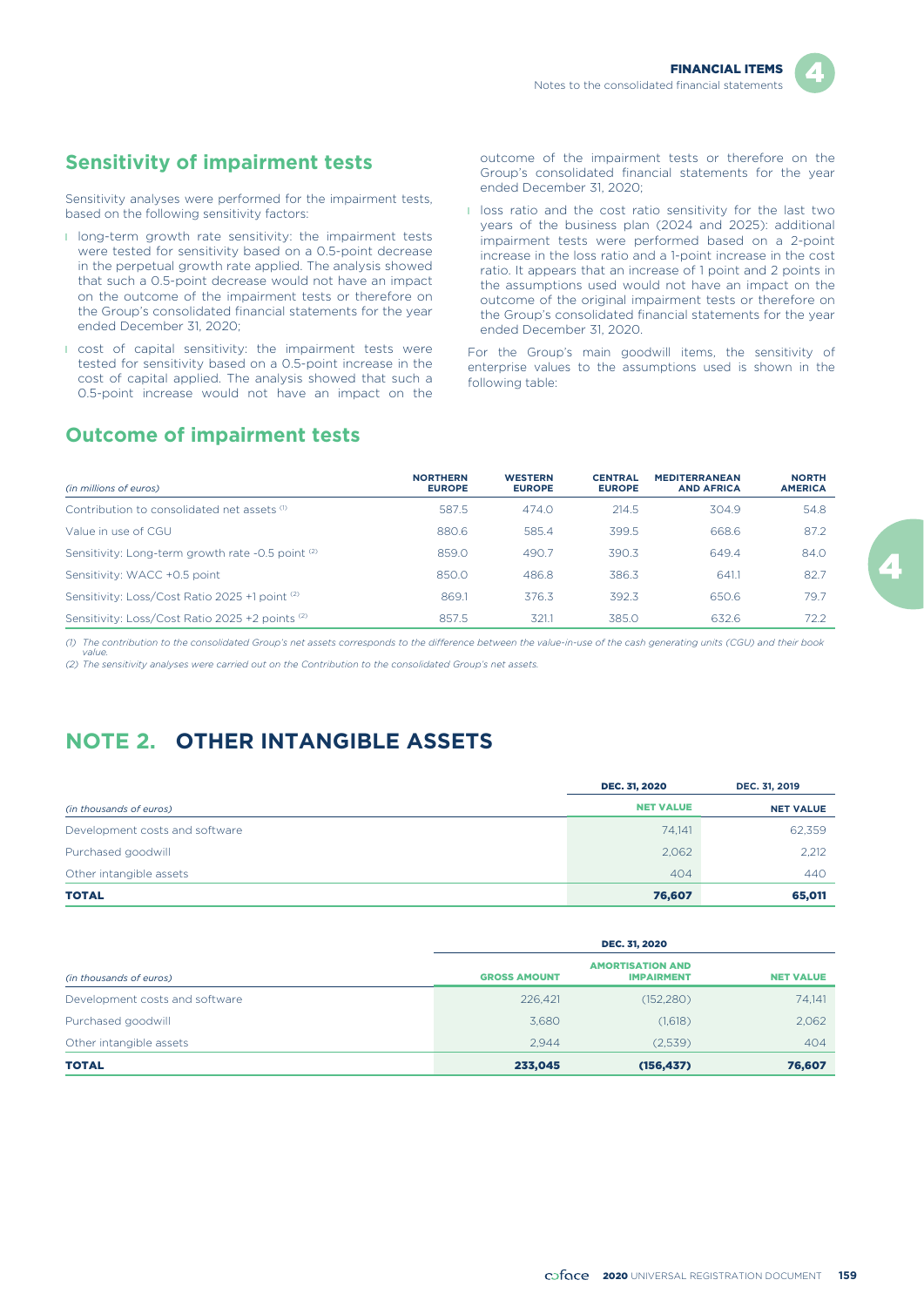|                                | DEC. 31, 2019       |                                              |                  |  |  |  |
|--------------------------------|---------------------|----------------------------------------------|------------------|--|--|--|
| (in thousands of euros)        | <b>GROSS AMOUNT</b> | <b>AMORTISATION AND</b><br><b>IMPAIRMENT</b> | <b>NET VALUE</b> |  |  |  |
| Development costs and software | 210,814             | (148, 455)                                   | 62,359           |  |  |  |
| Purchased goodwill             | 3,873               | (1,661)                                      | 2,212            |  |  |  |
| Other                          | 2.928               | (2,488)                                      | 440              |  |  |  |
| <b>TOTAL</b>                   | 217,615             | (152, 604)                                   | 65,011           |  |  |  |

The Group's intangible assets consist mainly of development costs (CARS project, IFRS 17, Others).

These investments amounted to €24.5 million in the 2020 financial year compared to €12.1 million in the 2019 financial year.

## **Change in the gross amount of intangible assets**

| (in thousands of euros)        | DEC. 31, 2019 | <b>SCOPE ENTRY</b> | <b>INCREASES</b> | <b>DECREASES</b> | <b>CURENCY</b><br><b>TRANSLATION</b><br><b>VARIATION</b> | <b>DEC. 31, 2020</b> |
|--------------------------------|---------------|--------------------|------------------|------------------|----------------------------------------------------------|----------------------|
| Development costs and software | 210.814       | 557                | 24.725           | (8.949)          | (726)                                                    | 226,421              |
| Purchased goodwill             | 3.873         |                    |                  |                  | 193)                                                     | 3,680                |
| Other intangible assets        | 2.928         |                    | 92               | (6)              | (71)                                                     | 2.944                |
| <b>TOTAL</b>                   | 217,615       | 557                | 24.817           | (8,955)          | (990)                                                    | 233,045              |

In 2020, Coface GIEK Kreditforsikring AS entered the scope of consolidation.

| (in thousands of euros)        | DEC. 31, 2018 | <b>INCREASES</b> | <b>DECREASES</b> | <b>CURENCY</b><br><b>TRANSLATION</b><br><b>VARIATION</b> | DEC. 31, 2019 |
|--------------------------------|---------------|------------------|------------------|----------------------------------------------------------|---------------|
| Development costs and software | 197.670       | 12.027           | (2.159)          | 2.177                                                    | 210,814       |
| Purchased goodwill             | 6.747         | 0                | (3,089)          | 215                                                      | 3,873         |
| Other intangible assets        | 2.821         | 70               | (14)             | 51                                                       | 2.928         |
| <b>TOTAL</b>                   | 207.238       | 12.097           | (5,262)          | 2.443                                                    | 217,615       |

## **Change in accumulated amortisation and impairment of intangible assets**

|                                                                       |               |                    |                  |                  | <b>CURENCY</b><br><b>TRANSLATION</b><br><b>VARIATION</b> |                      |
|-----------------------------------------------------------------------|---------------|--------------------|------------------|------------------|----------------------------------------------------------|----------------------|
| (in thousands of euros)                                               | DEC. 31, 2019 | <b>SCOPE ENTRY</b> | <b>ADDITIONS</b> | <b>REVERSALS</b> | <b>AND OTHER</b>                                         | <b>DEC. 31, 2020</b> |
| Accumulated amortisation - development<br>costs and software          | (146, 618)    | $\circ$            | (11, 817)        | 5,824            | 522                                                      | (152,089)            |
| Accumulated impairment - development<br>costs and software            | (1,837)       | $\circ$            | (186)            | 1.838            | (5)                                                      | (190)                |
| Total amortisation and impairment -<br>development costs and software | (148, 455)    | $\circ$            | (12,003)         | 7,662            | 517                                                      | (152, 279)           |
| Accumulated amortisation - purchased<br>goodwill                      | (1,661)       |                    | (102)            | O                | 146                                                      | (1,618)              |
| Accumulated impairment - purchased<br>goodwill                        | $\circ$       |                    | $\circ$          | $\circ$          | $\Omega$                                                 | $\Omega$             |
| Total amortisation and impairment -<br>purchased goodwill             | (1,661)       | $\circ$            | (102)            | o                | 146                                                      | (1,618)              |
| Accumulated amortisation - other<br>intangible assets                 | (2,488)       |                    | (105)            | 6                | 48                                                       | (2,539)              |
| Accumulated impairment - other intangible<br>assets                   | $\circ$       |                    | $\circ$          | $\circ$          | $\Omega$                                                 | $\circ$              |
| Total amortisation and impairment -<br>other intangible assets        | (2,488)       | O                  | (105)            | 6                | 48                                                       | (2,539)              |
| <b>TOTAL</b>                                                          | (152, 604)    | $\bullet$          | (12, 210)        | 7,668            | 711                                                      | (156, 436)           |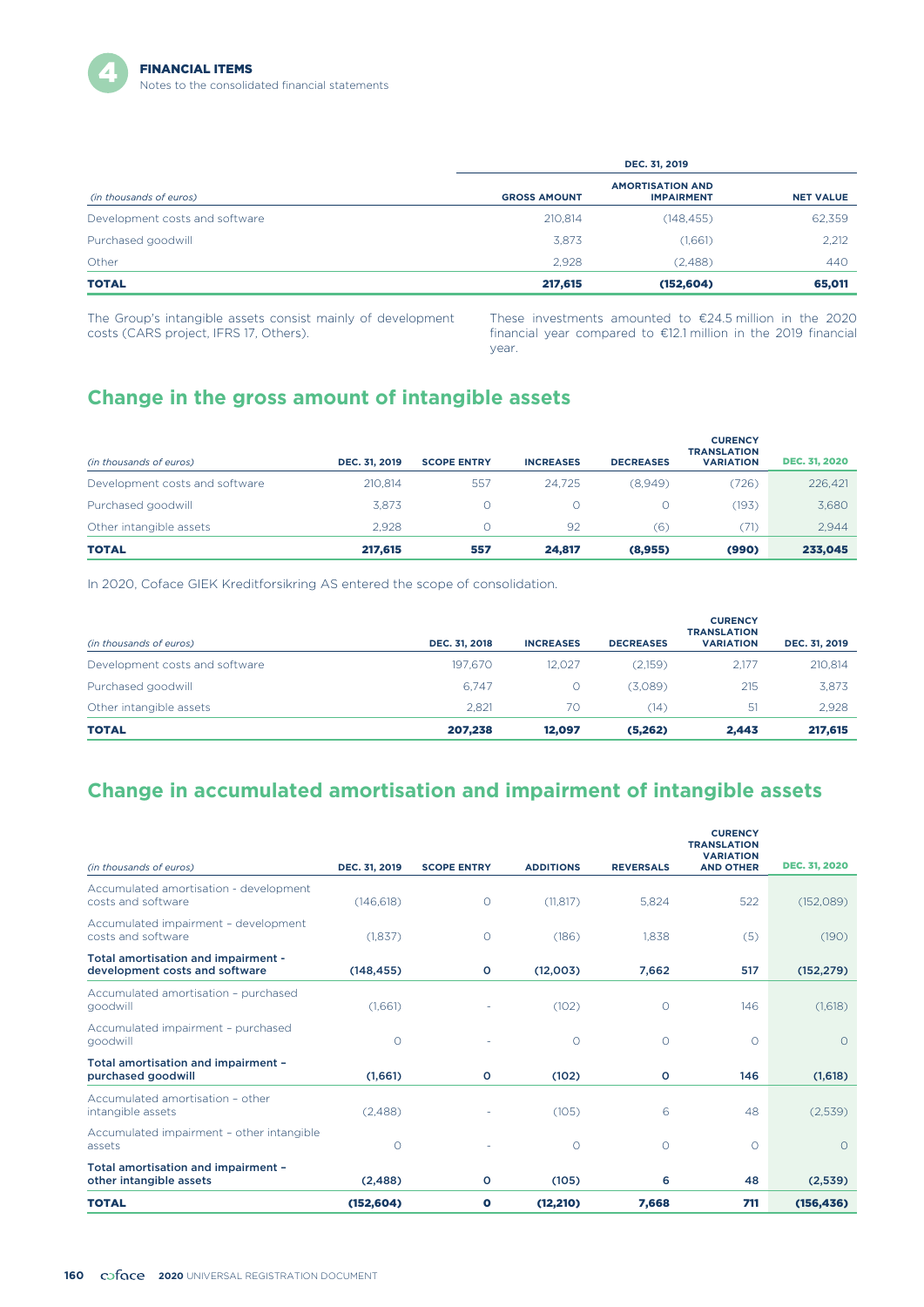## **NOTE 3. INSURANCE BUSINESS INVESTMENTS**

#### **3.1 Analysis by category**

At December 31, 2020, the carrying amount of available-for-sale (AFS) securities amounted to €2,896,314,000, securities held for trading ("trading securities") came to €67,000 and held-to-maturity (HTM) securities was €2,857,000.

As an insurance group, Coface's investment allocation is heavily weighted towards fixed-income instruments.

The distribution of the bond portfolio by rating at December 31, 2020 was as follows:

- l bonds rated "AAA": 11.2%;
- l bonds rated "AA" and "A": 52.1%;
- l bonds rated "BBB": 32.1%;
- **I** bonds rated "BB" and lower: 4.6%.

|                                                         |                                 |                                | DEC. 31, 2020               |                             |                                   |                                     |                                | <b>DEC 31, 2019</b>        |                             |                                   |
|---------------------------------------------------------|---------------------------------|--------------------------------|-----------------------------|-----------------------------|-----------------------------------|-------------------------------------|--------------------------------|----------------------------|-----------------------------|-----------------------------------|
|                                                         |                                 |                                |                             |                             | <b>UNREALIZED</b><br><b>GAINS</b> |                                     |                                |                            |                             | <b>UNREALIZED</b><br><b>GAINS</b> |
| (in thousands of euros)                                 | <b>AMORTIZED</b><br><b>COST</b> | <b>REVA-</b><br><b>LUATION</b> | <b>NET</b><br><b>VALUE</b>  | <b>FAIR</b><br><b>VALUE</b> | <b>LOSSES</b>                     | <b>AND AMORTIZED</b><br><b>COST</b> | <b>REVA-</b><br><b>LUATION</b> | <b>NET</b><br><b>VALUE</b> | <b>FAIR</b><br><b>VALUE</b> | <b>AND</b><br><b>LOSSES</b>       |
| <b>AFS securities</b>                                   | 2,672,996                       | 223,318                        | 2,896,314                   | 2,896,314                   |                                   | 2,706,300                           | 204,734                        | 2,911,034                  | 2,911,034                   |                                   |
| Equities and other<br>variable-income<br>securities     | 153,192                         | 145,980                        | 299,172                     | 299,172                     |                                   | 171,089                             | 145,867                        | 316,956                    | 316,956                     |                                   |
| Bonds and<br>government securities 2,300,679            |                                 | 66,185                         | 2,366,864                   | 2,366,864                   |                                   | 2,314,927                           | 43,680                         | 2,358,607                  | 2,358,607                   |                                   |
| o/w direct<br><i>investments in</i><br>securities       | 1,853,153                       | 58,531                         | 1,911,685                   | 1,911,685                   |                                   | 2,075,248                           | 42,097                         | 2,117,346                  | 2,117,346                   |                                   |
| o/w investments<br>in UCITS                             | 447,525                         | 7,654                          | 455,179                     | 455,179                     |                                   | 239,679                             | 1,582                          | 241,261                    | 241,261                     |                                   |
| Shares in non-trading<br>property companies             | 219,125                         | 11,155                         | 230,280                     | 230,280                     |                                   | 220,284                             | 15,190                         | 235,473                    | 235,473                     |                                   |
| <b>HTM</b> securities                                   |                                 |                                |                             |                             |                                   |                                     |                                |                            |                             |                                   |
| <b>Bonds</b>                                            | 1,872                           |                                | 1,872                       | 2,587                       | 715                               | 1,842                               |                                | 1,842                      | 2,574                       | 733                               |
| Fair value through<br>income - trading<br>securities    |                                 |                                |                             |                             |                                   |                                     |                                |                            |                             |                                   |
| Money market funds<br>(UCITS)                           | 67                              |                                | 67                          | 67                          |                                   | 43                                  |                                | 43                         | 43                          |                                   |
| <b>Derivatives</b><br>(positive fair value)             |                                 | 7,237                          | 7,237                       | 7,237                       |                                   |                                     | 1,809                          | 1,809                      | 1,809                       |                                   |
| (derivatives<br>negative fair value<br>for information) |                                 | (26)                           | (26)                        | (26)                        |                                   |                                     | (889)                          | (889)                      | (889)                       |                                   |
| <b>Loans and receivables</b>                            | 77,167                          |                                | 77,167                      | 77,167                      |                                   | 75,670                              |                                | 75,670                     | 75,670                      |                                   |
| <b>Investment property</b>                              | 695                             | (407)                          | 288                         | 288                         |                                   | 695                                 | (407)                          | 288                        | 288                         |                                   |
| <b>TOTAL</b>                                            | 2,752,797                       |                                | 230,148 2,982,945 2,983,660 |                             |                                   | 715 2,784,550                       |                                | 206,137 2,990,687          | 2,991,418                   | 733                               |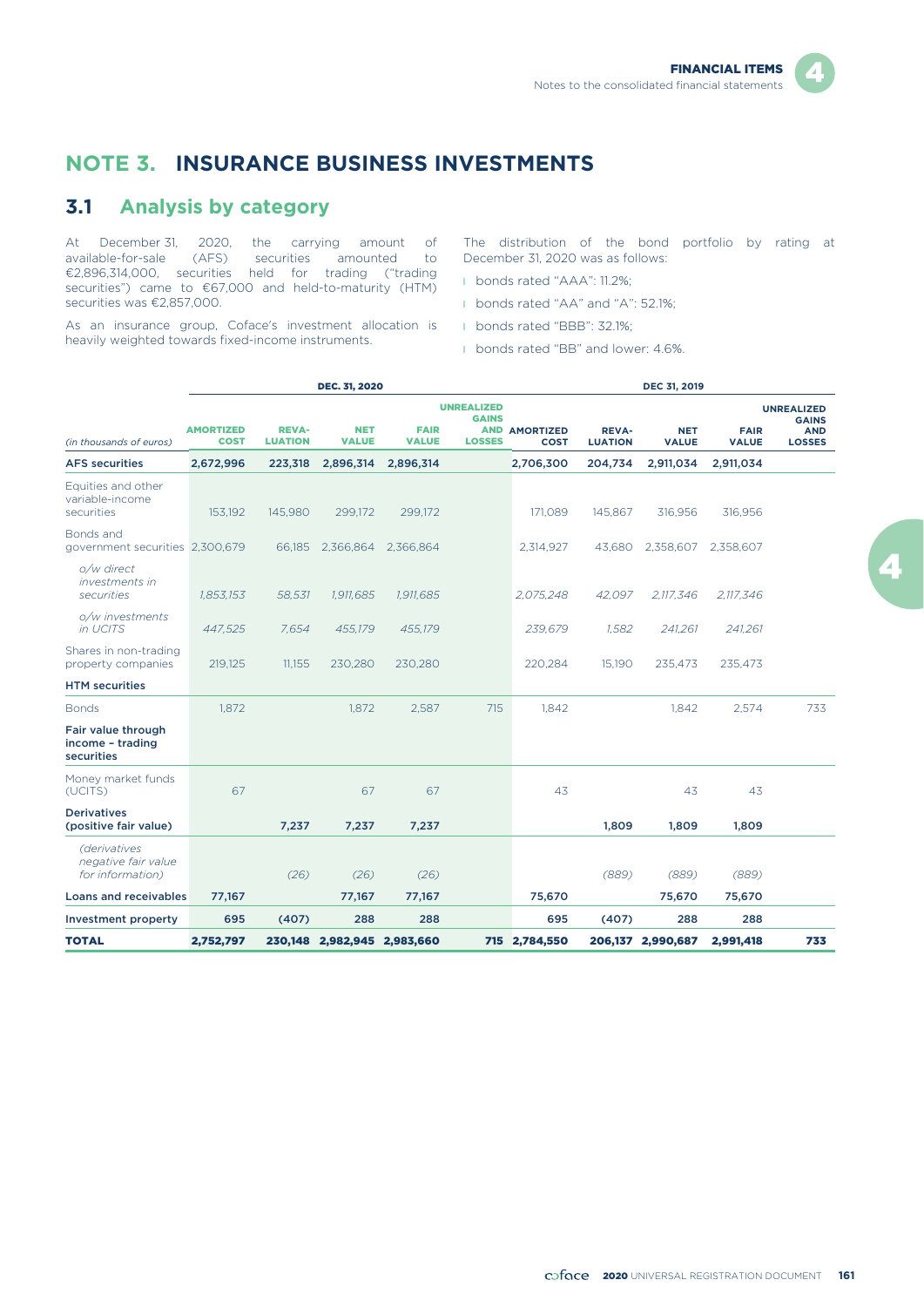

| (in thousands of euros)                                   | <b>GROSS DEC. 31.</b><br>2020 | <b>IMPAIRMENT</b> | <b>NET DEC. 31.</b><br>2020 | <b>NET</b><br>DEC. 31, 2019 |
|-----------------------------------------------------------|-------------------------------|-------------------|-----------------------------|-----------------------------|
| <b>AFS</b> securities                                     | 2,939,773                     | (43, 457)         | 2,896,314                   | 2,911,034                   |
| Equities and other variable-income securities             | 338,020                       | (38, 849)         | 299,172                     | 316,956                     |
| Bonds and government securities                           | 2,366,864                     |                   | 2,366,864                   | 2,358,607                   |
| o/w direct investments in securities                      | 1,911,685                     |                   | 1,911,685                   | 2,117,346                   |
| o/w investments in UCITS                                  | 455,179                       |                   | 455,179                     | 241,261                     |
| Shares in non-trading property companies                  | 234,889                       | (4,608)           | 230,280                     | 235,473                     |
| <b>HTM</b> securities                                     |                               |                   |                             |                             |
| <b>Bond</b>                                               | 1,872                         |                   | 1,872                       | 1.842                       |
| Fair value through income - trading securities            |                               |                   |                             |                             |
| Money market funds (UCITS)                                | 67                            |                   | 67                          | 43                          |
| Derivatives (positive fair value)                         | 7,237                         |                   | 7,237                       | 1,809                       |
| (for information, derivatives with a negative fair value) | (26)                          |                   | (26)                        | (889)                       |
| Loans and receivables                                     | 77,262                        | (95)              | 77,167                      | 75,670                      |
| <b>Investment property</b>                                | 288                           |                   | 288                         | 288                         |
| <b>TOTAL</b>                                              | 3,026,499                     | (43, 552)         | 2.982.945                   | 2.990.687                   |

#### Impairments

| (in thousands of euros)                       | DEC. 31, 2019 | <b>ADDITIONS</b> | <b>REVERSALS</b> | <b>EXCHANGE</b><br><b>RATE EFFECTS</b><br><b>AND OTHER</b> | <b>DEC. 31, 2020</b> |
|-----------------------------------------------|---------------|------------------|------------------|------------------------------------------------------------|----------------------|
| <b>AFS</b> securities                         | 37.609        | 7.941            | (2,054)          | (40)                                                       | 43,457               |
| Equities and other variable-income securities | 37.601        | 3.341            | (2,054)          | (40)                                                       | 38,848               |
| Bonds and government securities               | O             | $\circ$          | $\mathcal{O}$    |                                                            | $\Omega$             |
| Shares in non-trading property companies      | 8             | 4.600            |                  |                                                            | 4,608                |
| Loans and receivables                         | 95            | $\circ$          |                  |                                                            | 95                   |
| <b>TOTAL</b>                                  | 37,704        | 7.941            | (2,054)          | (40)                                                       | 43,552               |

A 100% accrual of the unrealized capital loss recognised as of December 31, 2020 concerning the BNPP SPF2 RE fund was recorded, *i.e.* €4.6 million. It is in connection with the Covid crisis and the fall in the value of certain underlying assets mainly in the commercial sector.

No other accrual has been recorded on the portfolio for the Covid crisis.

Impairment of AFS securities is reversed when the securities are sold.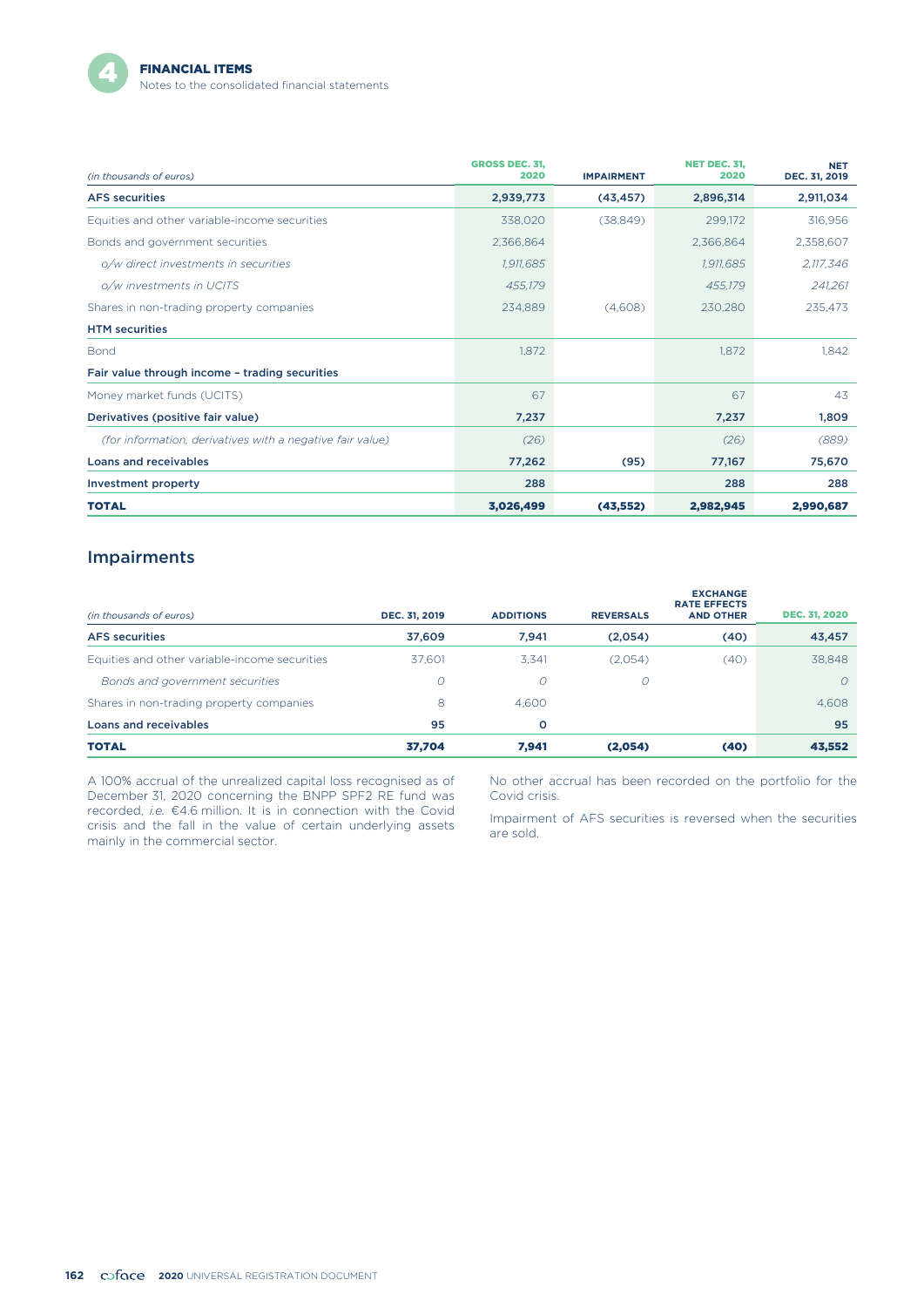|                                                       | DEC. 31, 2019                    |                  |                  | <b>DEC. 31, 2020</b> |                   |                                  |                                  |
|-------------------------------------------------------|----------------------------------|------------------|------------------|----------------------|-------------------|----------------------------------|----------------------------------|
| (in thousands of euros)                               | <b>CARRYING</b><br><b>AMOUNT</b> | <b>INCREASES</b> | <b>DECREASES</b> | <b>REVALUATION</b>   | <b>IMPAIRMENT</b> | <b>OTHER</b><br><b>MOVEMENTS</b> | <b>CARRYING</b><br><b>AMOUNT</b> |
| <b>AFS</b> securities                                 | 2,911,034                        | 624,405          | (633, 562)       | 22,673               | (5,886)           | (22, 348)                        | 2,896,314                        |
| Equities and other variable-income<br>securities      | 316,956                          | 33,378           | (46, 720)        | 1,619                | (1,286)           | (4,775)                          | 299,172                          |
| Bonds and government securities                       | 2,358,607                        | 584,256          | (583, 514)       | 25,088               | $\circ$           | (17.574)                         | 2,366,864                        |
| Shares in non-trading property<br>companies           | 235.473                          | 6.771            | (3,329)          | (4,034)              | (4,600)           | $\circ$                          | 230,280                          |
| <b>HTM</b> securities                                 |                                  |                  |                  |                      |                   |                                  |                                  |
| <b>Bonds</b>                                          | 1.842                            | 40               | (9)              |                      |                   | $\circ$                          | 1.872                            |
| Fair value through income -<br>trading securities     | 43                               | $\circ$          | 25               | $\circ$              |                   | $\circ$                          | 67                               |
| Loans, receivables and other<br>financial investments | 77,767                           | 23,077           | (5, 483)         | (1,339)              |                   | (9,330)                          | 84,692                           |
| <b>TOTAL</b>                                          | 2,990,687                        | 647,522          | (639, 030)       | 21,334               | (5,885)           | (31, 679)                        | 2,982,945                        |

#### Change in investments by category

#### **Derivatives**

The structural use of derivatives is strictly limited to hedging. The nominal value of the hedge is thus limited to the amount of underlying assets held in the portfolio.

During 2020, most of the transactions carried out concerned systematic currency hedging via swaps or forward currency transactions for bonds issued mainly in USD and present in the investment portfolio.

Investments in equities were subject to systematic partial hedging through purchases of put options. The hedging strategy applied by the Group is aimed at protecting the portfolio against a sharp drop in the equities market in the eurozone.

Regarding the bond portfolio, no rate hedging was put in place during 2020, however, Coface is allowing itself the possibility of putting it back in place. A few *ad hoc* interest rate risk hedging operations have been implemented on negotiable debt securities in the monetary portfolio.

None of these transactions qualified for hedge accounting under IFRS as they were mainly currency transactions and partial market hedges.

## **3.2 Financial instruments recognised at fair value**

The fair values of financial instruments recorded in the balance sheet are measured according to a hierarchy that categorises into three levels the inputs used to measure fair value. These levels are as follows:

Level 1: Quoted prices in active markets for an identical financial instrument.

Securities classified as level 1 represent 82% of Coface Group's portfolio. They correspond to:

- l equities, bonds and government securities listed on organized markets, as well as units in dedicated mutual funds whose net asset value is calculated and published on a very regular basis and is readily available (AFS securities);
- **I** government bonds and bonds indexed to variable interest rates (HTM securities);
- **I** French units in money-market funds, SICAV (trading securities).

Level 2: Use of inputs, other than quoted prices for an identical instrument that are directly or indirectly observable in the market (inputs corroborated by the market such as yield curves, swap rates, multiples method, etc.).

Securities classified as level 2 represent 5% of Coface Group's portfolio. This level is used for the following instruments:

- **I** unlisted equities:
- **I** loans and receivables due from banks or clients and whose fair value is determined using the historical cost method.

Level 3: Valuation techniques based on unobservable inputs such as projections or internal data.

Securities classified as level 3 represent 13% of Coface Group's portfolio. This level corresponds to unlisted equities, investment securities and units in dedicated mutual funds, as well as investment property.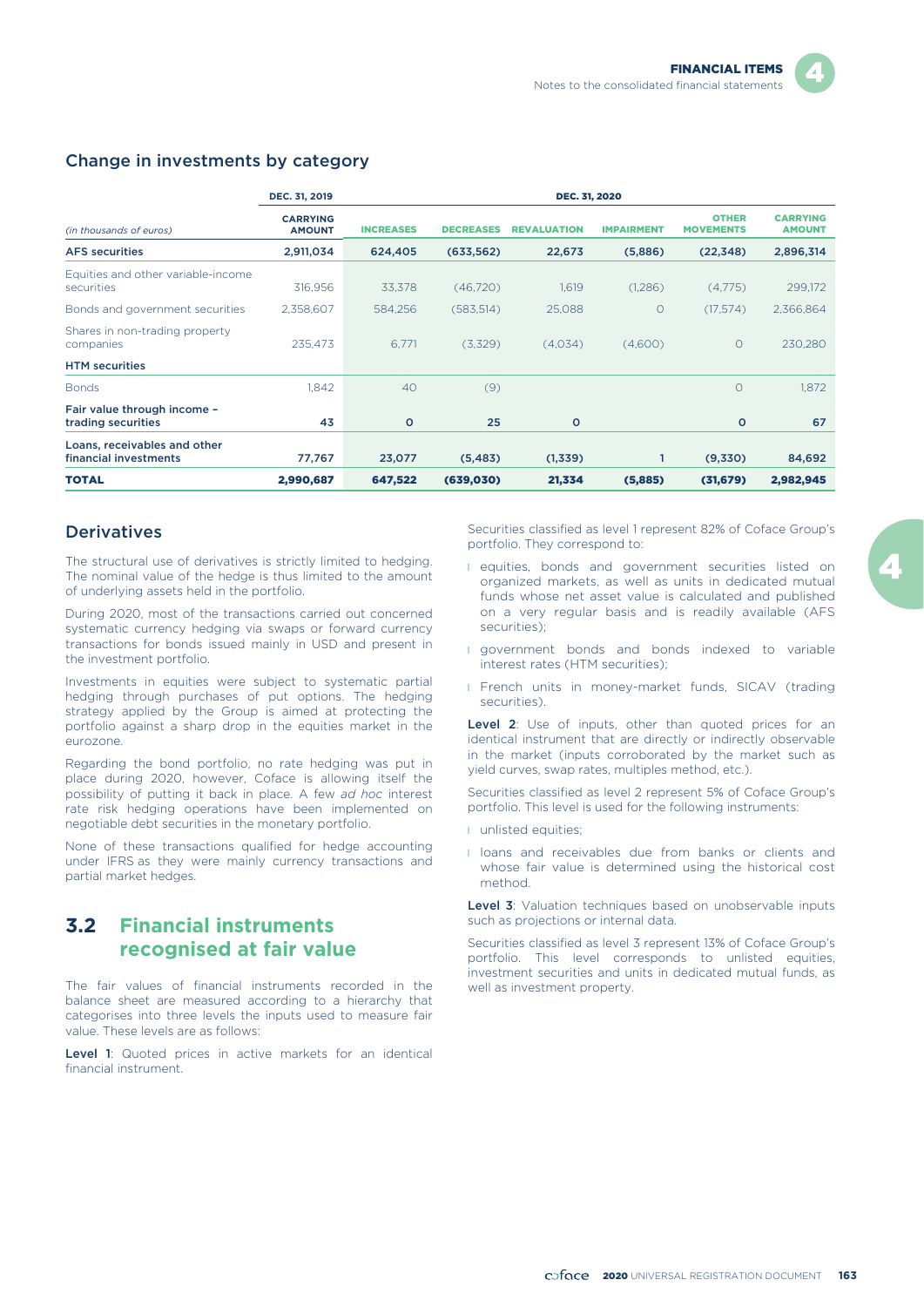#### Breakdown of financial instrument fair value measurements as at December 31, 2020 by level in the fair value hierarchy

|                                                   |                                  |                   | <b>LEVEL1</b>                                                                                                 | <b>LEVEL 2</b>                                                                                                                                              | <b>LEVEL 3</b>                                                                                                                                                |
|---------------------------------------------------|----------------------------------|-------------------|---------------------------------------------------------------------------------------------------------------|-------------------------------------------------------------------------------------------------------------------------------------------------------------|---------------------------------------------------------------------------------------------------------------------------------------------------------------|
| (in thousands of euros)                           | <b>CARRYING</b><br><b>AMOUNT</b> | <b>FAIR VALUE</b> | <b>FAIR VALUE</b><br><b>DETERMINED</b><br><b>BASED ON</b><br><b>QUOTED PRICES IN</b><br><b>ACTIVE MARKETS</b> | <b>FAIR VALUE</b><br><b>DETERMINED</b><br><b>BASED ON</b><br><b>VALUATION</b><br><b>TECHNIQUES</b><br><b>THAT USE</b><br><b>OBSERVABLE</b><br><b>INPUTS</b> | <b>FAIR VALUE</b><br><b>DETERMINED</b><br><b>BASED ON</b><br><b>VALUATION</b><br><b>TECHNIQUES</b><br><b>THAT USE</b><br><b>UNOBSERVABLE</b><br><b>INPUTS</b> |
| <b>AFS</b> securities                             | 2,896,314                        | 2,896,314         | 2,442,488                                                                                                     | 67,771                                                                                                                                                      | 386,055                                                                                                                                                       |
| Equities and other variable-income<br>securities  | 299,172                          | 299,172           | 143,373                                                                                                       | 23                                                                                                                                                          | 155,775                                                                                                                                                       |
| Bonds and government securities                   | 2,366,864                        | 2.366.864         | 2.299.116                                                                                                     | 67.747                                                                                                                                                      | $\circ$                                                                                                                                                       |
| Shares in non-trading property<br>companies       | 230,280                          | 230.280           |                                                                                                               |                                                                                                                                                             | 230,280                                                                                                                                                       |
| <b>HTM</b> securities                             |                                  |                   |                                                                                                               |                                                                                                                                                             |                                                                                                                                                               |
| <b>Bonds</b>                                      | 1.872                            | 2,587             | 2,587                                                                                                         |                                                                                                                                                             |                                                                                                                                                               |
| Fair value through income - trading<br>securities |                                  |                   |                                                                                                               |                                                                                                                                                             |                                                                                                                                                               |
| Money market funds (UCITS)                        | 67                               | 67                | 67                                                                                                            |                                                                                                                                                             |                                                                                                                                                               |
| <b>Derivatives</b>                                | 7,237                            | 7,237             | 715                                                                                                           | 6,413                                                                                                                                                       | 109                                                                                                                                                           |
| Loans and receivables                             | 77,167                           | 77,167            |                                                                                                               | 77,167                                                                                                                                                      |                                                                                                                                                               |
| <b>Investment property</b>                        | 288                              | 288               |                                                                                                               |                                                                                                                                                             | 288                                                                                                                                                           |
| <b>TOTAL</b>                                      | 2,982,945                        | 2,983,660         | 2,445,858                                                                                                     | 151,350                                                                                                                                                     | 386,452                                                                                                                                                       |

### Movements in Level 3 securities as at December 31, 2020

|                                                  |                            | <b>GAINS AND LOSSES</b><br><b>RECOGNIZED IN THE PERIOD</b> |                                     | <b>TRANSACTIONS</b><br><b>FOR THE PERIOD</b> |                              |                                                  |                            |  |  |
|--------------------------------------------------|----------------------------|------------------------------------------------------------|-------------------------------------|----------------------------------------------|------------------------------|--------------------------------------------------|----------------------------|--|--|
| (in thousands of euros)                          | <b>AT DEC. 31,</b><br>2019 | <b>IN INCOME</b>                                           | <b>DIRECTLY</b><br><b>IN EQUITY</b> | <b>PURCHASES/</b><br><b>ISSUES</b>           | SALES/<br><b>REDEMPTIONS</b> | <b>EXCHANGE</b><br><b>RATE</b><br><b>EFFECTS</b> | <b>AT DEC. 31,</b><br>2020 |  |  |
| <b>AFS</b> securities                            | 390,308                    | (10, 159)                                                  | 5,355                               | 8,424                                        | (1, 488)                     | (1,825)                                          | 386,055                    |  |  |
| Equities and other<br>variable-income securities | 154.835                    | (5,559)                                                    | 9,389                               | 1,653                                        | 1,841                        | (1,825)                                          | 155,775                    |  |  |
| Shares in non-trading<br>property companies      | 235.473                    | (4.600)                                                    | (4.034)                             | 6.771                                        | (3,329)                      |                                                  | 230.280                    |  |  |
| <b>Derivatives</b>                               | 109                        |                                                            |                                     |                                              |                              | $\circ$                                          | 109                        |  |  |
| <b>Investment property</b>                       | 288                        |                                                            |                                     |                                              |                              |                                                  | 288                        |  |  |
| <b>TOTAL</b>                                     | 390,705                    | (10, 159)                                                  | 5,355                               | 8,424                                        | (1, 488)                     | (1,825)                                          | 386,452                    |  |  |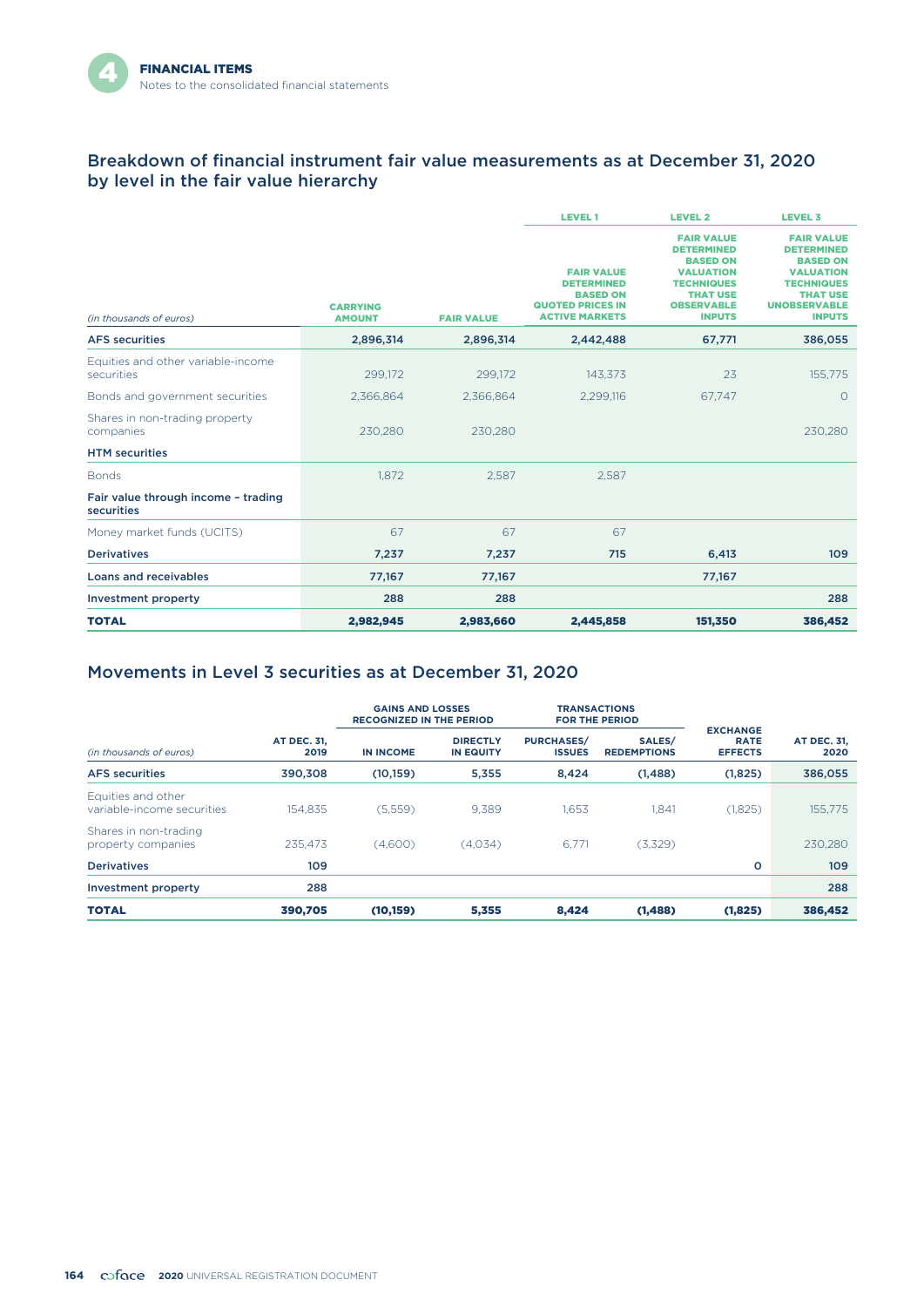#### Breakdown of financial instrument fair value measurements as at December 31, 2019 by level in the fair value hierarchy

|                                                   |                                  |                   | <b>LEVEL1</b>                                                                                                           | <b>LEVEL 2</b>                                                                                                                                              | <b>LEVEL 3</b>                                                                                                                                                |
|---------------------------------------------------|----------------------------------|-------------------|-------------------------------------------------------------------------------------------------------------------------|-------------------------------------------------------------------------------------------------------------------------------------------------------------|---------------------------------------------------------------------------------------------------------------------------------------------------------------|
| (in thousands of euros)                           | <b>CARRYING</b><br><b>AMOUNT</b> | <b>FAIR VALUE</b> | <b>FAIR VALUE</b><br><b>DETERMINED</b><br><b>BASED ON</b><br><b>QUOTED PRICES</b><br><b>IN ACTIVE</b><br><b>MARKETS</b> | <b>FAIR VALUE</b><br><b>DETERMINED</b><br><b>BASED ON</b><br><b>VALUATION</b><br><b>TECHNIQUES</b><br><b>THAT USE</b><br><b>OBSERVABLE</b><br><b>INPUTS</b> | <b>FAIR VALUE</b><br><b>DETERMINED</b><br><b>BASED ON</b><br><b>VALUATION</b><br><b>TECHNIQUES</b><br><b>THAT USE</b><br><b>UNOBSERVABLE</b><br><b>INPUTS</b> |
| <b>AFS</b> securities                             | 2,911,034                        | 2,911,034         | 2,520,706                                                                                                               | 23                                                                                                                                                          | 390,308                                                                                                                                                       |
| Equities and other variable-income securities     | 316,956                          | 316,956           | 162,097                                                                                                                 | 23                                                                                                                                                          | 154,835                                                                                                                                                       |
| Bonds and government securities                   | 2,358,607                        | 2,358,607         | 2,358,607                                                                                                               |                                                                                                                                                             |                                                                                                                                                               |
| Shares in non-trading property companies          | 235,473                          | 235,473           |                                                                                                                         |                                                                                                                                                             | 235,473                                                                                                                                                       |
| <b>HTM</b> securities                             |                                  |                   |                                                                                                                         |                                                                                                                                                             |                                                                                                                                                               |
| <b>Bonds</b>                                      | 1.842                            | 1.842             | 1.842                                                                                                                   |                                                                                                                                                             |                                                                                                                                                               |
| Fair value through income - trading<br>securities |                                  |                   |                                                                                                                         |                                                                                                                                                             |                                                                                                                                                               |
| Money market funds (UCITS)                        | 43                               | 43                | 43                                                                                                                      |                                                                                                                                                             |                                                                                                                                                               |
| <b>Derivatives</b>                                | 1.809                            | 1.809             | 682                                                                                                                     | 1.018                                                                                                                                                       | 109                                                                                                                                                           |
| <b>Loans and receivables</b>                      | 75,670                           | 75,670            |                                                                                                                         | 75,670                                                                                                                                                      |                                                                                                                                                               |
| Investment property                               | 288                              | 288               |                                                                                                                         |                                                                                                                                                             | 288                                                                                                                                                           |
| <b>TOTAL</b>                                      | 2,990,687                        | 2,990,687         | 2,523,272                                                                                                               | 76,711                                                                                                                                                      | 390,705                                                                                                                                                       |

### Movements in Level 3 securities as at December 31, 2019

|                                                  |                            | <b>GAINS AND LOSSES</b><br><b>RECOGNIZED IN</b><br><b>THE PERIOD</b> |                                     |                                    | <b>TRANSACTIONS</b><br><b>FOR THE PERIOD</b> |                                                  |                            |
|--------------------------------------------------|----------------------------|----------------------------------------------------------------------|-------------------------------------|------------------------------------|----------------------------------------------|--------------------------------------------------|----------------------------|
| (in thousands of euros)                          | <b>AT DEC. 31,</b><br>2018 | <b>IN INCOME</b>                                                     | <b>DIRECTLY</b><br><b>IN EQUITY</b> | <b>PURCHASES/</b><br><b>ISSUES</b> | SALES/<br><b>REDEMPTIONS</b>                 | <b>EXCHANGE</b><br><b>RATE</b><br><b>EFFECTS</b> | <b>AT DEC. 31,</b><br>2019 |
| <b>AFS</b> securities                            | 367,453                    | (8,701)                                                              | 20,393                              | 13,000                             | (2,192)                                      | 354                                              | 390,308                    |
| Equities and other<br>variable-income securities | 141.234                    | (8,701)                                                              | 14.620                              | 6.760                              |                                              | 921                                              | 154,835                    |
| Shares in non-trading<br>property companies      | 226,219                    |                                                                      | 5.772                               | 6,241                              | (2,192)                                      | (568)                                            | 235,473                    |
| <b>Derivatives</b>                               | 109                        |                                                                      |                                     |                                    |                                              | o                                                | 109                        |
| Investment property                              | 288                        |                                                                      |                                     |                                    |                                              |                                                  | 288                        |
| <b>TOTAL</b>                                     | 367,850                    | (8,701)                                                              | 20,393                              | 13,000                             | (2,192)                                      | 354                                              | 390,705                    |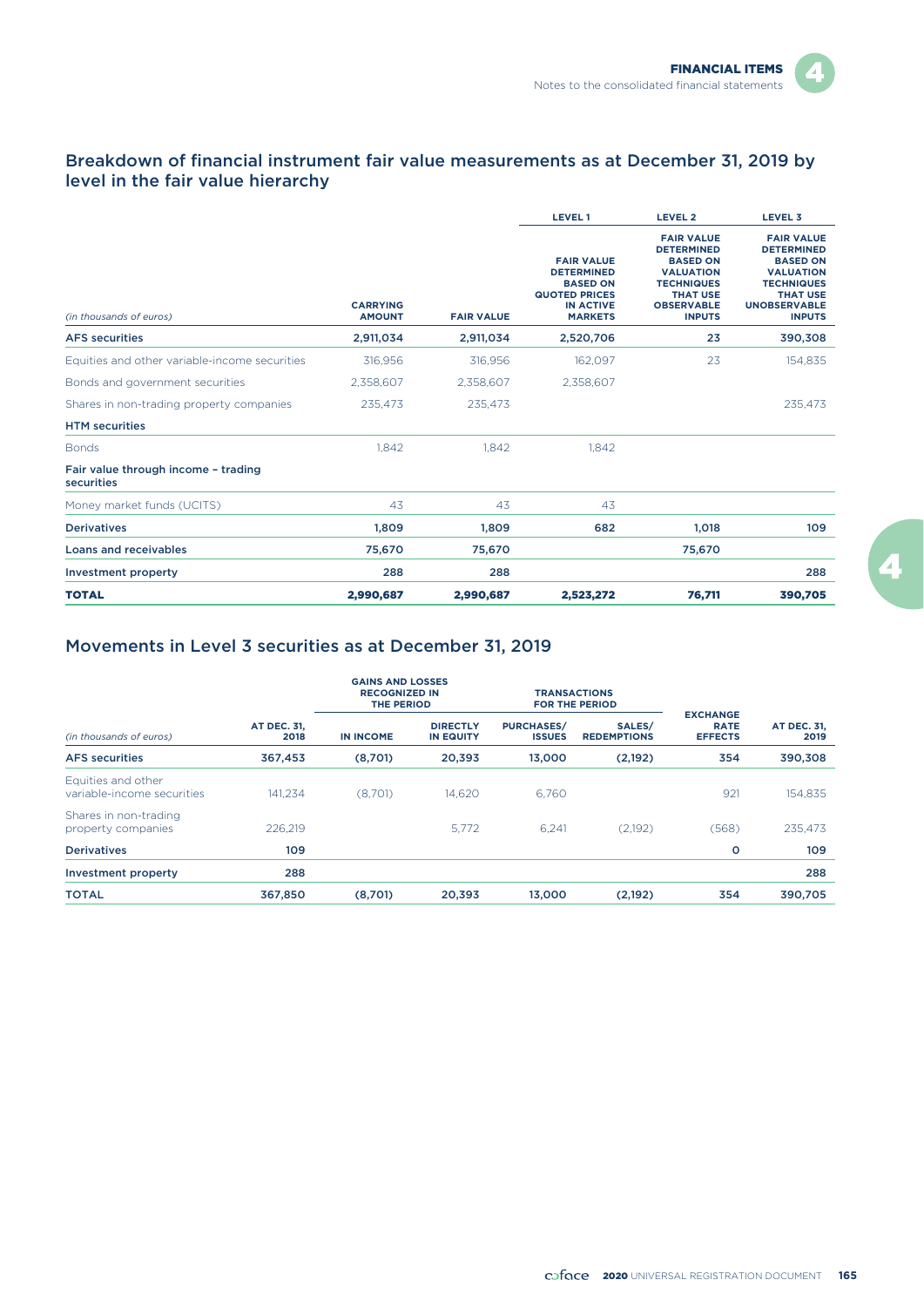#### SPPI Financial assets at December 31, 2020 (IFRS 9)

| (in thousands of euros)                                     | <b>FAIR VALUE</b>  | <b>FAIR VALUE</b><br><b>VARIATION</b> |
|-------------------------------------------------------------|--------------------|---------------------------------------|
| Direct investments in securities - SPPI financial assets    | 1,890,379          | 18,531                                |
| Direct investments in securities - No SPPI financial assets | 21,306             | 202                                   |
| Direct investments in securities                            | 1,911,685          | 18,733                                |
| Loans and receivables - SPPI financial assets               | 77.167             | $\circ$                               |
| <b>Loans and receivables</b>                                | 77,167             | $\circ$                               |
| Cash and cash equivalents - SPPI financial assets           | 369,651            | $\circ$                               |
| Cash and cash equivalents                                   | 369,651            | $\circ$                               |
| <b>SPPI FINANCIAL ASSETS</b>                                | 2,337,196          | 18,531                                |
| <b>NO SPPI FINANCIAL ASSETS</b>                             | 21,306             | 202                                   |
| <b>TOTAL</b>                                                | 2,358,502          | 18,733                                |
|                                                             |                    |                                       |
| (in thousands of euros)                                     | <b>GROSS VALUE</b> | <b>FAIR VALUE</b>                     |

| (in thousands of euros)                         | <b>GROSS VALUE</b> | <b>FAIR VALUE</b> |
|-------------------------------------------------|--------------------|-------------------|
| SPPI financial assets without a low credit risk | 57.251             | 59.134            |

# **NOTE 4. RECEIVABLES ARISING FROM BANKING ACTIVITIES**

### **Breakdown by type**

| (in thousands of euros)                                | <b>DEC. 31, 2020</b> | DEC. 31, 2019 |
|--------------------------------------------------------|----------------------|---------------|
| Receivables arising from banking sector                | 2,326,941            | 2.346.710     |
| Non-performing receivables arising from banking sector | 37.490               | 55,777        |
| Allowances for receivables arising from banking sector | (37.490)             | (55,777)      |
| <b>TOTAL</b>                                           | 2,326,941            | 2,346,710     |

### **Breakdown by maturity**

Receivables arising from banking and other activities represent receivables acquired within the scope of factoring agreements.

They are recognised at cost within assets in the balance sheet and they are classified as level 1. Factoring receivables include both receivables whose future recovery is guaranteed by Coface and receivables for which the risk of future recovery is borne by the customer.

When applicable, the Group recognises a valuation allowance against receivables to take account of any potential difficulties in their future recovery, specifying that the receivables are also covered by a credit insurance agreement. Accordingly, the related risks are covered by claims provisions.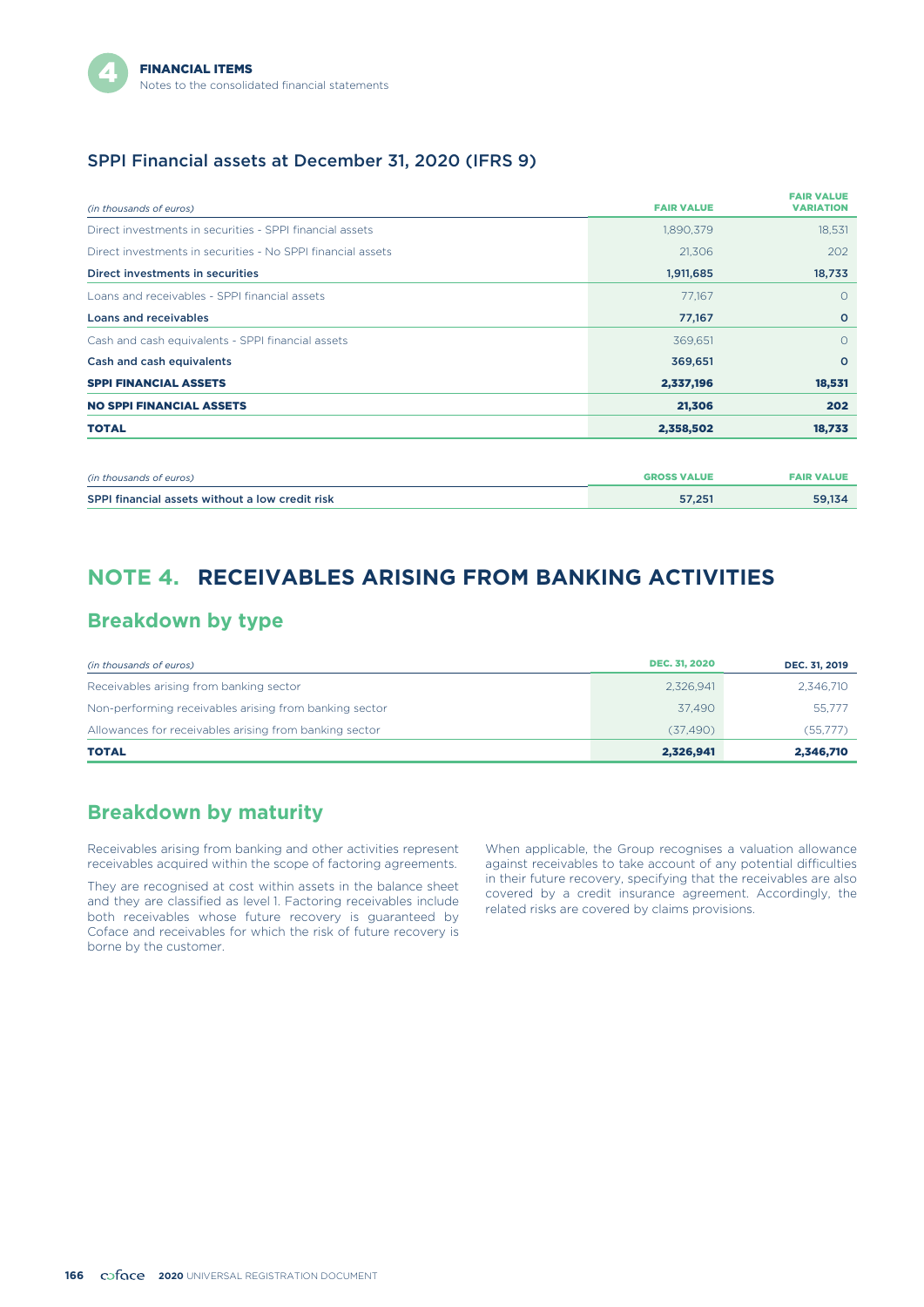|                                                                                             |                | <b>DUE</b> |                                     |                               |           |              |
|---------------------------------------------------------------------------------------------|----------------|------------|-------------------------------------|-------------------------------|-----------|--------------|
| (in thousands of euros)                                                                     | <b>NOT DUE</b> | -3 MONTHS  | <b>3 MONTHS</b><br><b>TO 1 YEAR</b> | <b>1 TO 5</b><br><b>YEARS</b> | +5 YEARS  | <b>TOTAL</b> |
| Receivables arising from banking and other activities                                       | 1,583,412      | 743.529    |                                     |                               |           | 2,326,941    |
| Non-performing receivables arising from banking<br>and other activities                     |                |            | 3.690                               | 27.854                        | 5.946     | 37,490       |
| Allowances for receivables arising from banking<br>and other activities                     | $\circ$        | $\Omega$   | (3,690)                             | (27, 854)                     | (5,946)   | (37, 490)    |
| Total receivables arising from banking and other<br><b>activities</b>                       | 1,583,412      | 743,529    | $\circ$                             | o                             | $\circ$   | 2,326,941    |
| Claims reserve as hedge for factoring receivables                                           |                |            |                                     |                               |           |              |
| <b>TOTAL RECEIVABLES ARISING FROM BANKING</b><br>AND OTHER ACTIVITIES AFTER CLAIMS RESERVES | 1,583,412      | 743,529    | $\bullet$                           | o                             | $\bullet$ | 2,326,941    |

|                                                                                             | DEC. 31, 2019  |           |                                     |                               |           |              |
|---------------------------------------------------------------------------------------------|----------------|-----------|-------------------------------------|-------------------------------|-----------|--------------|
| (in thousands of euros)                                                                     |                |           | <b>DUE</b>                          |                               |           |              |
|                                                                                             | <b>NOT DUE</b> | -3 MONTHS | <b>3 MONTHS</b><br><b>TO 1 YEAR</b> | <b>1 TO 5</b><br><b>YEARS</b> | +5 YEARS  | <b>TOTAL</b> |
| Receivables arising from banking and other activities                                       | 1.655.909      | 690.801   |                                     |                               |           | 2,346,710    |
| Non-performing receivables arising from banking<br>and other activities                     |                |           | 1.402                               | 30.459                        | 23.915    | 55,777       |
| Allowances for receivables arising from banking<br>and other activities                     |                |           | (1,402)                             | (30.459)                      | (23,915)  | (55,777)     |
| Total receivables arising from banking and other<br>activities                              | 1,655,909      | 690,801   | o                                   | o                             | $\circ$   | 2,346,710    |
| Claims reserve as hedge for factoring receivables                                           |                |           |                                     |                               |           |              |
| <b>TOTAL RECEIVABLES ARISING FROM BANKING</b><br>AND OTHER ACTIVITIES AFTER CLAIMS RESERVES | 1.655.909      | 690,801   | $\mathbf o$                         | $\bullet$                     | $\bullet$ | 2.346.710    |

# **NOTE 5. INVESTMENTS IN ASSOCIATES**

At December 31, 2020, there were no investments in associated companies.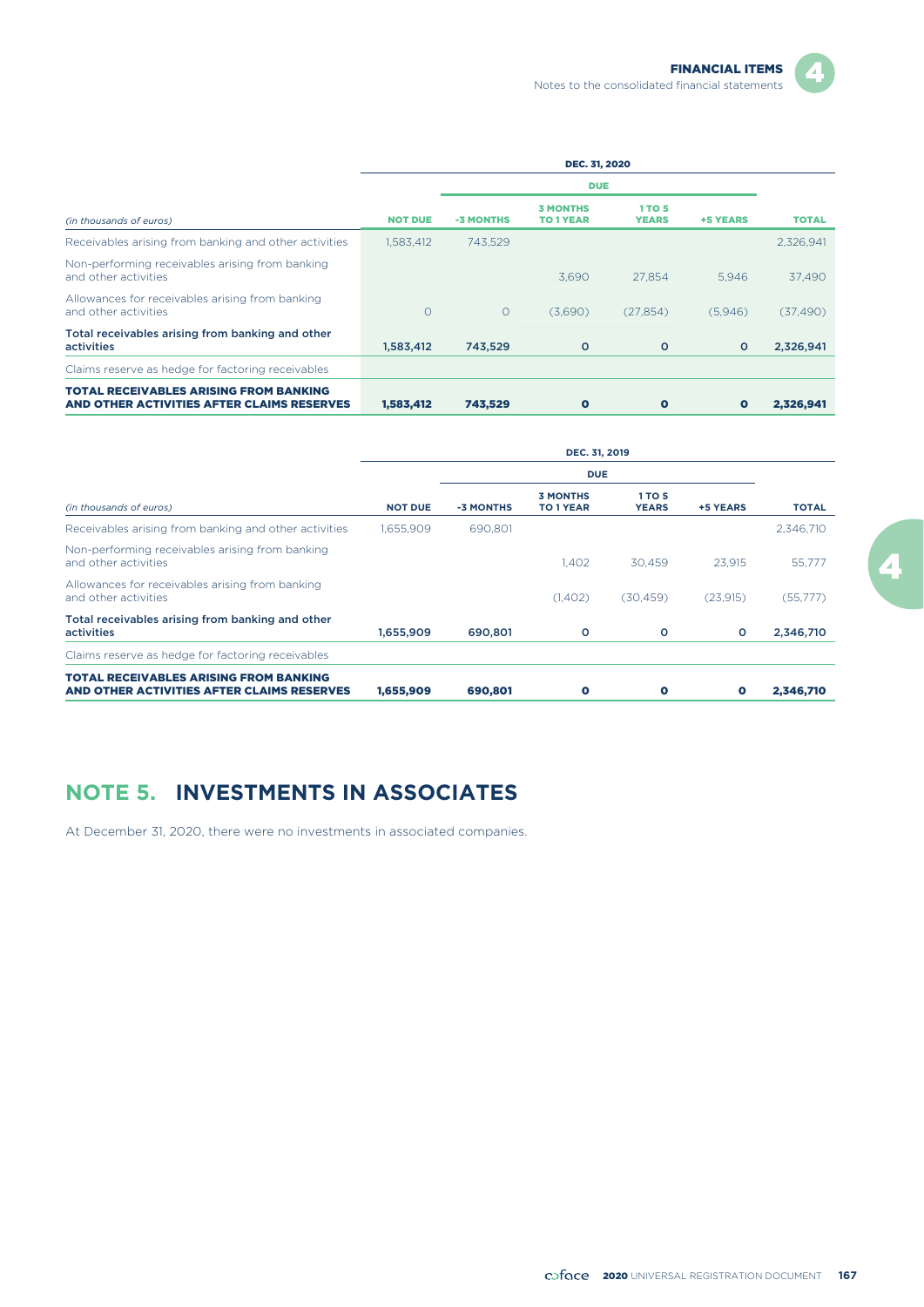# **NOTE 6. TANGIBLE ASSETS**

|                                         | <b>DEC. 31, 2020</b> | DEC. 31, 2019    |
|-----------------------------------------|----------------------|------------------|
| (in thousands of euros)                 | <b>NET VALUE</b>     | <b>NET VALUE</b> |
| Buildings used for operational purposes | 21,196               | 22,363           |
| Other property, plant and equipment     | 14,041               | 15,800           |
| Right-of-use assets for lessees         | 77.528               | 85,613           |
| <b>TOTAL</b>                            | 112,765              | 123,776          |

|                                         |                     | <b>DEC. 31, 2020</b>                         |                  |  |  |  |
|-----------------------------------------|---------------------|----------------------------------------------|------------------|--|--|--|
| (in thousands of euros)                 | <b>GROSS AMOUNT</b> | <b>AMORTISATION</b><br><b>AND IMPAIRMENT</b> | <b>NET VALUE</b> |  |  |  |
| Buildings used for operational purposes | 85,281              | (64,085)                                     | 21,196           |  |  |  |
| Other property, plant and equipment     | 49.332              | (35,291)                                     | 14,041           |  |  |  |
| Right-of-use assets for lessees         | 113.330             | (35,802)                                     | 77,528           |  |  |  |
| <b>TOTAL</b>                            | 247,943             | (135, 178)                                   | 112.765          |  |  |  |

|                                         | DEC. 31, 2019       |                                              |                  |  |  |
|-----------------------------------------|---------------------|----------------------------------------------|------------------|--|--|
| (in thousands of euros)                 | <b>GROSS AMOUNT</b> | <b>AMORTISATION</b><br><b>AND IMPAIRMENT</b> | <b>NET VALUE</b> |  |  |
| Buildings used for operational purposes | 85.281              | (62, 919)                                    | 22,363           |  |  |
| Other property, plant and equipment     | 56.195              | (40, 395)                                    | 15,800           |  |  |
| <b>TOTAL</b>                            | 245,395             | (121, 619)                                   | 123,776          |  |  |

# **Change in the gross amount of property, plant and equipment**

| (in thousands of euros)                                | <b>DEC. 31,</b><br>2019 | <b>SCOPE</b><br><b>ENTRY</b> | <b>INCREASES</b> | <b>DECREASES</b> | <b>REVERSALS</b> | <b>CURRENCY</b><br><b>TRANSLATION</b><br><b>VARIATION</b> | <b>DEC. 31,</b><br>2020 |
|--------------------------------------------------------|-------------------------|------------------------------|------------------|------------------|------------------|-----------------------------------------------------------|-------------------------|
| Land used for operational purposes                     | 7.140                   | $\Omega$                     | $\Omega$         | $\circ$          | $\Omega$         | $\Omega$                                                  | 7,140                   |
| Buildings used for operational<br>purposes             | 78.141                  | $\circ$                      | $\Omega$         | 0                | $\circ$          | $\circ$                                                   | 78.141                  |
| Right-of-use assets for lessees -<br>Buildings leasing | 88.009                  | $\circ$                      | 6,295            | (100)            | $\circ$          | (1,616)                                                   | 92,588                  |
| Total buildings used for operational<br>purposes       | 173,290                 | $\circ$                      | 6,295            | (100)            | $\circ$          | (1,616)                                                   | 177,869                 |
| Operating guarantees and deposits                      | 3,540                   | $\circ$                      | 167              | (3)              | $\circ$          | (36)                                                      | 3,668                   |
| Other property, plant and equipment                    | 52,656                  | 82                           | 1,947            | (8,192)          | $\circ$          | (828)                                                     | 45,665                  |
| Right-of-use assets for lessees -<br>Equipment leasing | 15,909                  | $\circ$                      | 4,889            | $\circ$          | $\circ$          | (56)                                                      | 20,742                  |
| Total other property, plant and<br>equipment           | 72,105                  | 82                           | 7,003            | (8, 195)         | $\circ$          | (920)                                                     | 70,075                  |
| <b>TOTAL</b>                                           | 245,395                 | 82                           | 13,298           | (8, 295)         | $\bullet$        | (2,536)                                                   | 247,943                 |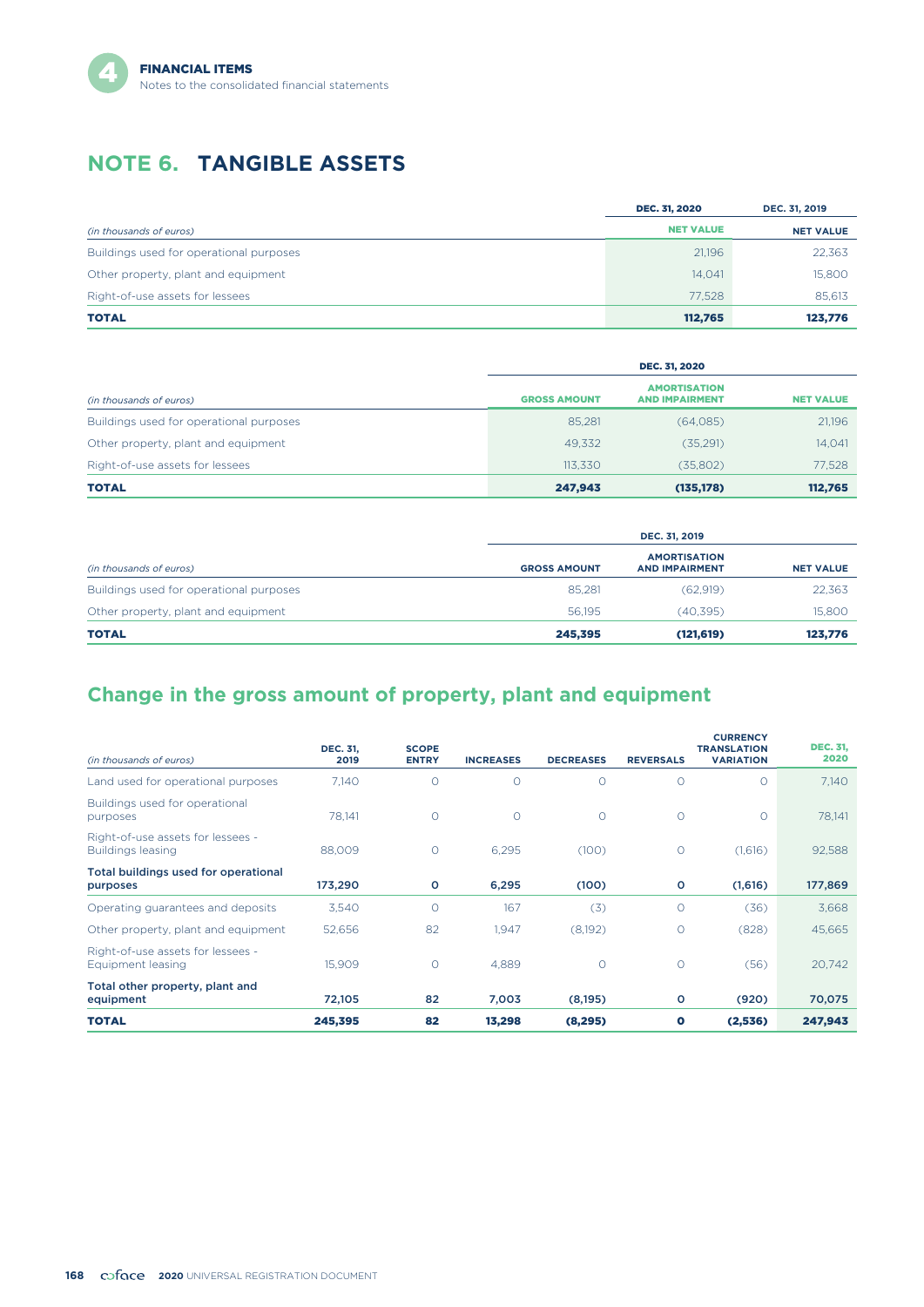

| (in thousands of euros)                            | DEC. 31, 2018 | <b>INCREASES</b> | <b>DECREASES</b> | <b>CURRENCY</b><br><b>TRANSLATION</b><br><b>VARIATION</b> | DEC. 31, 2019 |
|----------------------------------------------------|---------------|------------------|------------------|-----------------------------------------------------------|---------------|
| Land used for operational purposes                 | 14.010        | 0                | (6,870)          | 0                                                         | 7.140         |
| Buildings used for operational purposes            | 93.785        | 2.296            | (17, 939)        | $\circ$                                                   | 78.141        |
| Right-of-use assets for lessees -Buildings leasing | 73632         | 14 270           | 0                | 107                                                       | 88009         |
| Total buildings used for operational purposes      | 181,427       | 16.566           | (24, 809)        | 107                                                       | 173,290       |
| Operating guarantees and deposits                  | 3.412         | 305              | (25)             | (152)                                                     | 3,540         |
| Other property, plant and equipment                | 51,187        | 3.261            | (1.493)          | (299)                                                     | 52,656        |
| Right-of-use assets for lessees -Equipment leasing | 11.763        | 4,122            | 0                | 24                                                        | 15.909        |
| Total other property, plant and equipment          | 66.362        | 7,688            | (1,518)          | (427)                                                     | 72 105        |
| <b>TOTAL</b>                                       | 247,789       | 24.254           | (26, 327)        | (320)                                                     | 245 395       |

# **Change in accumulated depreciation and impairment of property, plant and equipment**

| (in thousands of euros)                                                           | DEC. 31, 2019 | <b>SCOPE</b><br><b>ENTRY</b> | <b>ADDITIONS</b> | <b>REVERSALS</b> | <b>CURRENCY</b><br><b>TRANSLATION</b><br><b>VARIATION</b><br><b>AND OTHER</b> | <b>DEC. 31,</b><br>2020 |
|-----------------------------------------------------------------------------------|---------------|------------------------------|------------------|------------------|-------------------------------------------------------------------------------|-------------------------|
| Accumulated depreciation - Building used for<br>operational purposes              | (62,919)      | $\circ$                      | (1,607)          | $\circ$          | $\circ$                                                                       | (64,085)                |
| Accumulated impairment - Buildings used for<br>operational purposes               | $\Omega$      | $\circ$                      | $\circ$          | 441              | $\Omega$                                                                      | $\bigcap$               |
| Accumulated depreciation - Right-of-use<br>assets for lessees - Buildings leasing | (12,652)      | 0                            | (12, 615)        | 27               | 608                                                                           | (24, 632)               |
| Accumulated impairment - Right-of-use assets<br>for lessees - Buildings leasing   | $\Omega$      | $\circ$                      | $\circ$          | $\circ$          | $\Omega$                                                                      | $\Omega$                |
| <b>Buildings used for operational purposes</b>                                    | (75, 571)     | о                            | (14, 222)        | 468              | 608                                                                           | (88,717)                |
| Accumulated depreciation other property,<br>plant & equipment                     | (38.380)      | 0                            | (3,589)          | 6.362            | 472                                                                           | (35, 135)               |
| Accumulated impairment other property, plant<br>& equipment                       | (2,015)       | $\Omega$                     | (8)              | 1.796            | 70                                                                            | (157)                   |
| Accumulated depreciation - Right-of-use<br>assets for lessees - Equipment leasing | (5,653)       | $\circ$                      | (5,545)          | $\circ$          | 28                                                                            | (11,170)                |
| Accumulated impairment - Right-of-use assets<br>for lessees - Equipment leasing   | $\Omega$      | $\Omega$                     | $\Omega$         | $\Omega$         | $\Omega$                                                                      | $\Omega$                |
| Other property, plant and equipment                                               | (46, 048)     | o                            | (9,142)          | 8,158            | 570                                                                           | (46, 462)               |
| <b>TOTAL</b>                                                                      | (121, 619)    | O                            | (23, 364)        | 8,626            | 1,178                                                                         | (135, 179)              |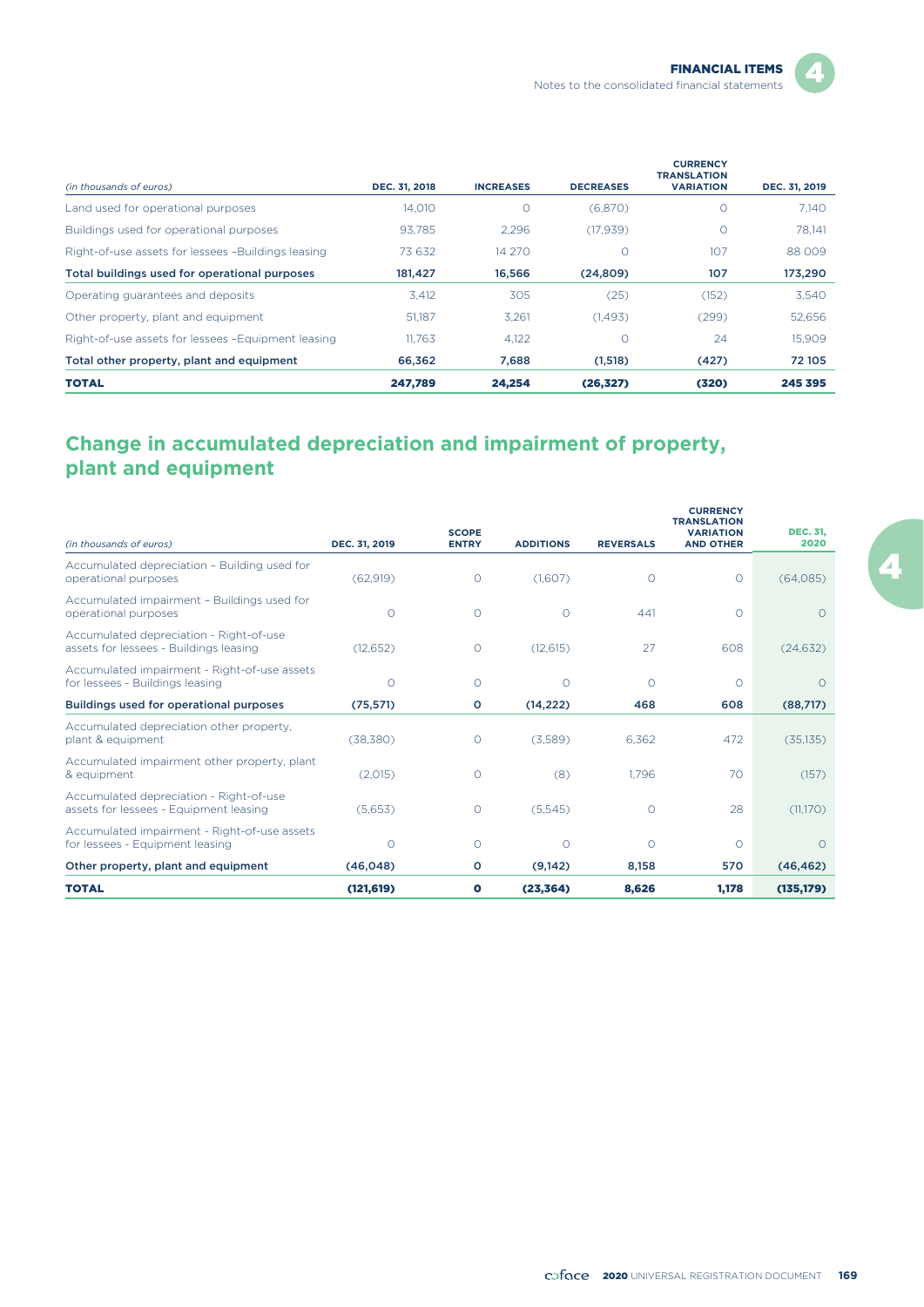

|                                                                                          |               |                  |                  | <b>CURRENCY</b><br><b>TRANSLATION</b><br><b>VARIATION</b> |               |
|------------------------------------------------------------------------------------------|---------------|------------------|------------------|-----------------------------------------------------------|---------------|
| (in thousands of euros)                                                                  | DEC. 31, 2018 | <b>ADDITIONS</b> | <b>REVERSALS</b> | <b>AND OTHER</b>                                          | DEC. 31, 2019 |
| Accumulated depreciation - Building used<br>for operational purposes                     | (74,680)      | (1.643)          | 13.404           | $\Omega$                                                  | (62.919)      |
| Accumulated impairment - Buildings used<br>for operational purposes                      | $\circ$       | $\circ$          | $\circ$          | O                                                         | $\Omega$      |
| Accumulated depreciation - Right-of use assets for lessees -<br><b>Buildings leasing</b> |               | (12, 653)        | (213)            | 214                                                       | (12,652)      |
| Buildings used for operational purposes                                                  | (74.680)      | (14, 296)        | 13.191           | 214                                                       | (75, 571)     |
| Accumulated depreciation other property,<br>plant & equipment                            | (36, 194)     | (4.557)          | 2.610            | (239)                                                     | (38,380)      |
| Accumulated impairment other property,<br>plant & equipment                              | (2.547)       | (14)             | $\circ$          | 546                                                       | (2,015)       |
| Accumulated depreciation - Right-of-use assets forlessees -<br>Equipment leasing         | O             | (5,643)          |                  | (10)                                                      | $-5653$       |
| Accumulated impairment - Right-of-use assets forlessees -<br>Equipment leasing           | 0             | $\circ$          | $\circ$          | O                                                         | $\Omega$      |
| Other property, plant and equipment                                                      | (38,741)      | (10, 214)        | 2,610            | 297                                                       | (46, 048)     |
| <b>TOTAL</b>                                                                             | (113, 421)    | (24, 510)        | 15,801           | 511                                                       | (121, 619)    |

# **Market value of buildings used in the business**

| (in thousands of euros) | <b>DEC. 31, 2020</b> | DEC. 31, 2019 |
|-------------------------|----------------------|---------------|
| Carrying amount         | 21.196               | 22,363        |
| Market value            | 72.699               | 43.995        |
| <b>UNREALISED GAINS</b> | 51,503               | 21,632        |

Buildings held by Coface Group do not represent any unrealised losses; no impairment is therefore recorded at December 31, 2020.

# **NOTE 7. RECEIVABLES ARISING FROM INSURANCE AND REINSURANCE OPERATIONS**

## **Breakdown by nature**

|                                                      |              | <b>DEC. 31, 2020</b> |            |              | DEC. 31, 2019    |            |  |
|------------------------------------------------------|--------------|----------------------|------------|--------------|------------------|------------|--|
| (in thousands of euros)                              | <b>GROSS</b> | <b>PROVISION</b>     | <b>NET</b> | <b>GROSS</b> | <b>PROVISION</b> | <b>NET</b> |  |
| Receivables from policyholders and agents            | 289.824      | (37.915)             | 251,909    | 302.755      | (36.864)         | 265,891    |  |
| Earned premiums not written                          | 90.499       |                      | 90.499     | 123.755      |                  | 123.755    |  |
| Receivables arising from reinsurance operations, net | 174.374      | (221)                | 174.153    | 142.937      | (221)            | 142.716    |  |
| <b>TOTAL</b>                                         | 554.697      | (38, 136)            | 516,561    | 569,447      | (37,085)         | 532,362    |  |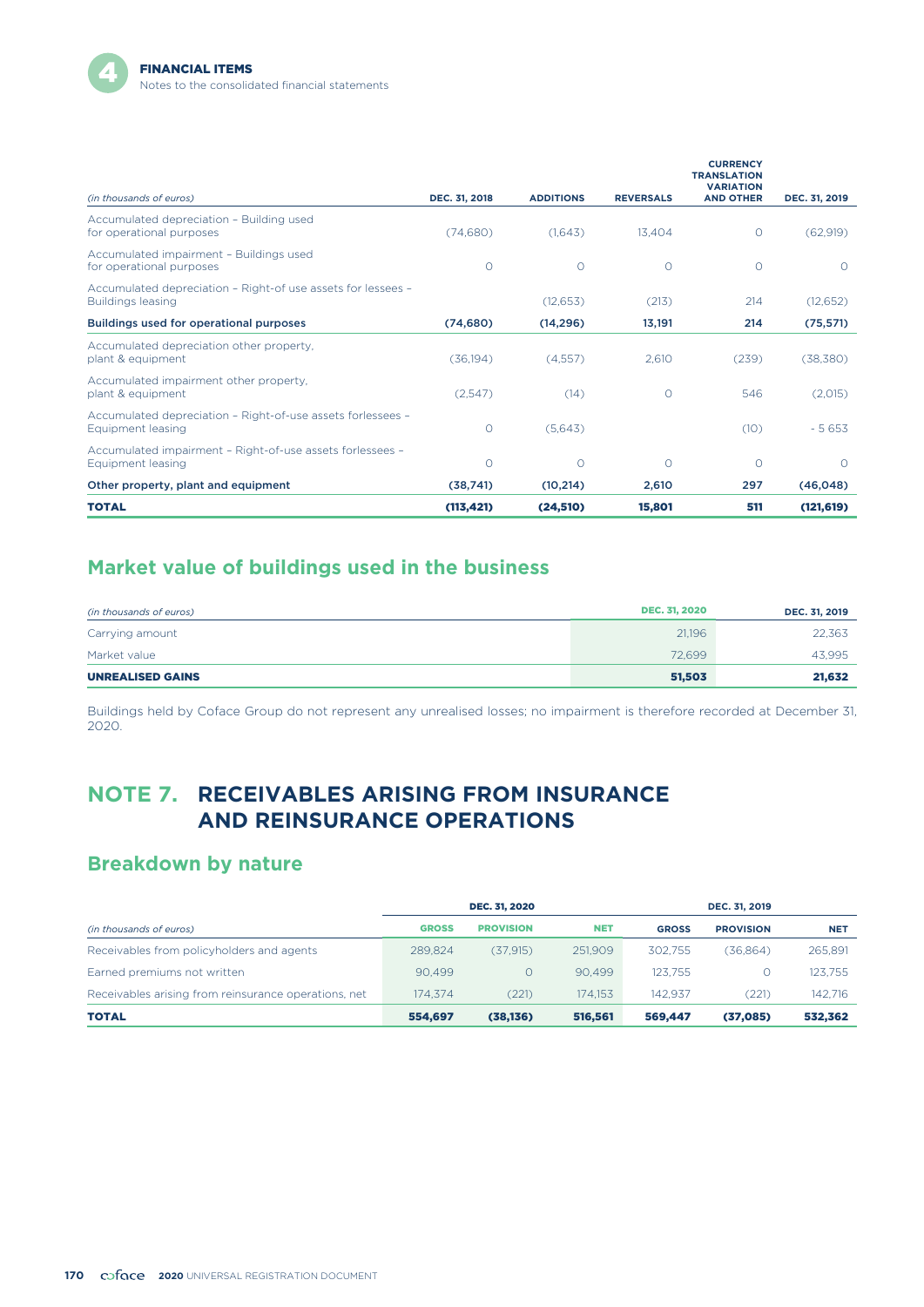#### **Breakdown by age**

|                                                                                      | <b>DEC. 31, 2020</b> |           |                              |                        |                 |              |  |  |
|--------------------------------------------------------------------------------------|----------------------|-----------|------------------------------|------------------------|-----------------|--------------|--|--|
|                                                                                      |                      |           |                              |                        |                 |              |  |  |
| (in thousands of euros)                                                              | <b>NOT DUE</b>       | -3 MONTHS | <b>3 MONTHS</b><br>TO 1 YEAR | 1 TO<br><b>5 YEARS</b> | <b>+5 YEARS</b> | <b>TOTAL</b> |  |  |
| <b>TOTAL RECEIVABLES ARISING FROM INSURANCE</b><br><b>AND REINSURANCE OPERATIONS</b> | 363.147              | 106.217   | 29,453                       | 16,980                 | 766             | 516,561      |  |  |

| <b>DEC. 31, 2019</b> |           |                                     |                 |            |              |  |  |
|----------------------|-----------|-------------------------------------|-----------------|------------|--------------|--|--|
|                      |           |                                     |                 |            |              |  |  |
| <b>NOT DUE</b>       | -3 MONTHS | <b>3 MONTHS</b><br><b>TO 1 YEAR</b> | 1 TO<br>5 YEARS | +5 YEARS   | <b>TOTAL</b> |  |  |
| 393,216              | 83,053    | 42,816                              | 12,257          | 1.020      | 532,362      |  |  |
|                      |           |                                     |                 | <b>DUE</b> |              |  |  |

The risk of liquidity linked to insurance receivables is considered to be marginal as:

**I** the insurance business operates on a reverse production cycle: premiums are earned before claims are paid out;

**I** furthermore, Coface primarily bills its clients on a monthly or quarterly basis, which allows it to recognise its receivables with a short-term maturity of less than or equal to three months.

# **NOTE 8. OTHER ASSETS**

| (in thousands of euros)                         | <b>DEC. 31, 2020</b> | DEC. 31, 2019 |
|-------------------------------------------------|----------------------|---------------|
| Deferred acquisition costs                      | 35.494               | 40,384        |
| Trade receivables arising from other activities | 62,390               | 62,112        |
| Current tax receivables                         | 49.853               | 49,675        |
| Other receivables                               | 181.332              | 181,187       |
| <b>TOTAL</b>                                    | 329,069              | 333,358       |

The line "Other receivables" mainly includes:

l loans granted to non-consolidated Coface entities for €43 million.

l receivables in factoring entities towards credit-insurance entities for €34 million;

# **NOTE 9. CASH AND CASH EQUIVALENTS**

| (in thousands of euros)    | <b>DEC. 31, 2020</b> | DEC. 31, 2019 |
|----------------------------|----------------------|---------------|
| Cash at bank and available | 378.134              | 296,121       |
| Cash equivalents           | 22,835               | 24,656        |
| <b>TOTAL</b>               | 400,969              | 320,777       |

than €80 million compared to December 31, 2019. Following the health crisis, it was decided to increase the amount of liquidity to anticipate the payment of claims. Despite support from several governments, the Group decided to be cautious

As of December 31, 2020, operating cash was up by more about investing excess liquidity in order to retain enough cash than  $\epsilon$ 80 million compared to December 31, 2019. Following to meet its needs.

Cash and cash equivalents are all available; no amount is placed in escrow type accounts.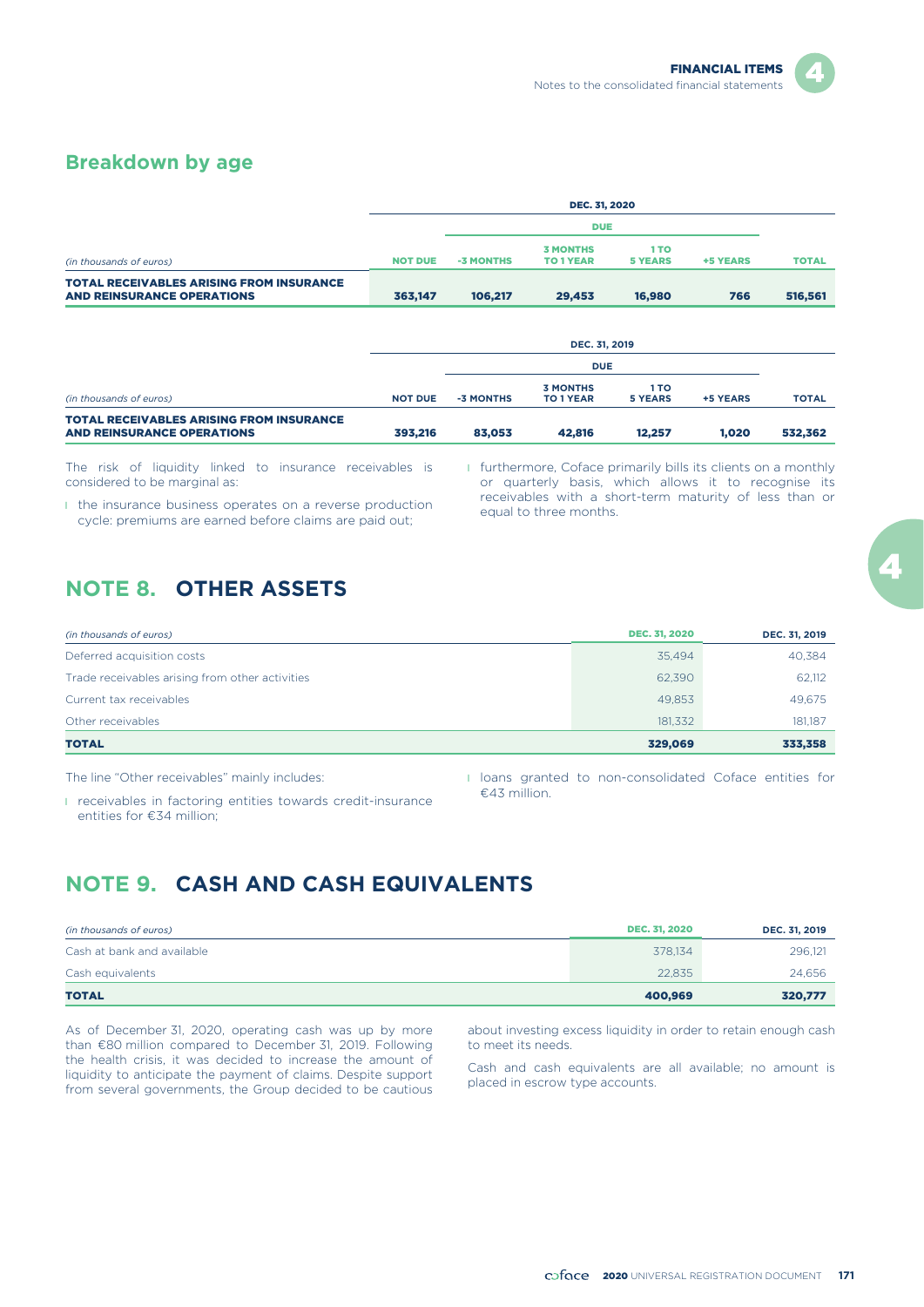# **NOTE 10. SHARE CAPITAL**

| <b>ORDINARY SHARES</b>                           | <b>NUMBER</b><br><b>OF SHARES</b> | <b>PER VALUE</b> | <b>SHARE CAPITAL</b><br>$(in \in)$ |
|--------------------------------------------------|-----------------------------------|------------------|------------------------------------|
| At December 31, 2019                             | 152.031.949                       |                  | 304,063,898                        |
| Cancellation of shares                           | ۰                                 | ۰                |                                    |
| At December 31, 2020                             | 152,031,949                       | 2                | 304,063,898                        |
| Treasury shares deducted                         | (2,341,985)                       |                  | (4,683,970)                        |
| AT DECEMBER 31, 2020 (EXCLUDING TREASURY SHARES) | 149,689,964                       |                  | 299,379,928                        |

|                                        | <b>DEC. 31, 2020</b>              | DEC. 31, 2019 |                                   |        |
|----------------------------------------|-----------------------------------|---------------|-----------------------------------|--------|
| <b>Shareholders</b>                    | <b>NUMBER</b><br><b>OF SHARES</b> | %             | <b>NUMBER</b><br><b>OF SHARES</b> | %      |
| <b>Natixis</b>                         | 64,153,881                        | 42.86%        | 64,153,881                        | 42.48% |
| Public                                 | 85,536,083                        | 57.14%        | 86,877,316                        | 57.52% |
| <b>TOTAL EXCLUDING TREASURY SHARES</b> | 149,689,964                       | 100%          | 151,031,197                       | 100%   |

The parent company of Coface Group is Natixis, which in turn is owned by BPCE, the central institution of the Banques Populaires and Caisses d'Épargne.

Natixis holds, at the end of December 2020, 42.86% of the Coface Group's shares excluding treasury shares, and 42.20% including treasury shares. The 29.5% sale of Coface's capital from Natixis to Arch Capital Group Ltd, announced on February 25, 2020, will be effective upon completion of the transaction.

Completion of the transaction is subject to obtaining all the required regulatory authorisations.

# **NOTE 11. SHARE-BASED PAYMENTS**

## **Ongoing free share plans**

Since its stock market listing in 2014, Coface Group has awarded free shares to certain beneficiaries (corporate officers and employees of COFACE SA subsidiaries).

| <b>PLAN</b>                   | <b>ALLOCATION</b><br><b>DATE</b> | <b>NUMBER</b><br><b>GRANTED</b> | OF SHARES ACQUISITION<br><b>PERIOD</b> | <b>ACQUISITION</b><br><b>DATE</b> | <b>AVAILABILITY</b><br><b>DATE</b> | <b>FAIR VALUE</b><br>OF THE<br><b>SHARE</b><br>AT THE<br><b>ALLOCATION</b><br><b>DATE</b> | <b>NET EXPENSE</b><br><b>FOR THE</b><br><b>YEAR</b><br><i>Cin</i> thousands<br>of euros) |
|-------------------------------|----------------------------------|---------------------------------|----------------------------------------|-----------------------------------|------------------------------------|-------------------------------------------------------------------------------------------|------------------------------------------------------------------------------------------|
| Long-term Incentive Plan 2017 | Feb. 08, 2017                    | 333.197                         | 3 vears                                | Feb. 09, 2020                     | Feb. 09. 2020                      | 6.2                                                                                       | 86                                                                                       |
| Long-term Incentive Plan 2018 | Feb. 12, 2018                    | 289.132                         | 3 years                                | Feb. 15, 2021                     | Feb. 15, 2021                      | 8.5                                                                                       | 646                                                                                      |
| Long-term Incentive Plan 2019 | Feb. 11, 2019                    | 368.548                         | 3 years                                | Feb. 14, 2022                     | Feb. 14, 2022                      | 7.9                                                                                       | 762                                                                                      |
| Long-term Incentive Plan 2020 | Feb. 05, 2020                    | 312,200                         | 3 years                                | Feb. 06, 2023                     | Feb. 06, 2023                      | 11.4                                                                                      | 879                                                                                      |

### **Change in the number of free shares**

| <b>PLAN</b>                   | <b>NUMBER OF FREE</b><br><b>SHARES AT DEC. 31.</b><br>2019 | <b>NUMBER OF NEW</b><br><b>FREE SHARE</b><br><b>GRANTS IN 2020</b> | <b>NUMBER OF FREE</b><br><b>SHARES</b><br><b>CANCELLED IN</b><br>2020 | <b>NUMBER OF FREE</b><br><b>SHARES ACQUIRED</b><br><b>IN 2020</b> | <b>NUMBER OF</b><br><b>SHARES TO BE</b><br><b>ACQUIRED AT DEC.</b><br>31, 2020 |
|-------------------------------|------------------------------------------------------------|--------------------------------------------------------------------|-----------------------------------------------------------------------|-------------------------------------------------------------------|--------------------------------------------------------------------------------|
| Long-term Incentive Plan 2017 | 333.197                                                    |                                                                    |                                                                       | (333,197)                                                         |                                                                                |
| Long-term Incentive Plan 2018 | 298.132                                                    |                                                                    | (10,000)                                                              |                                                                   | 288.132                                                                        |
| Long-term Incentive Plan 2019 | 368.548                                                    |                                                                    | (1,240)                                                               |                                                                   | 367.308                                                                        |
| Long-term Incentive Plan 2020 |                                                            | 312.200                                                            |                                                                       |                                                                   | 312,200                                                                        |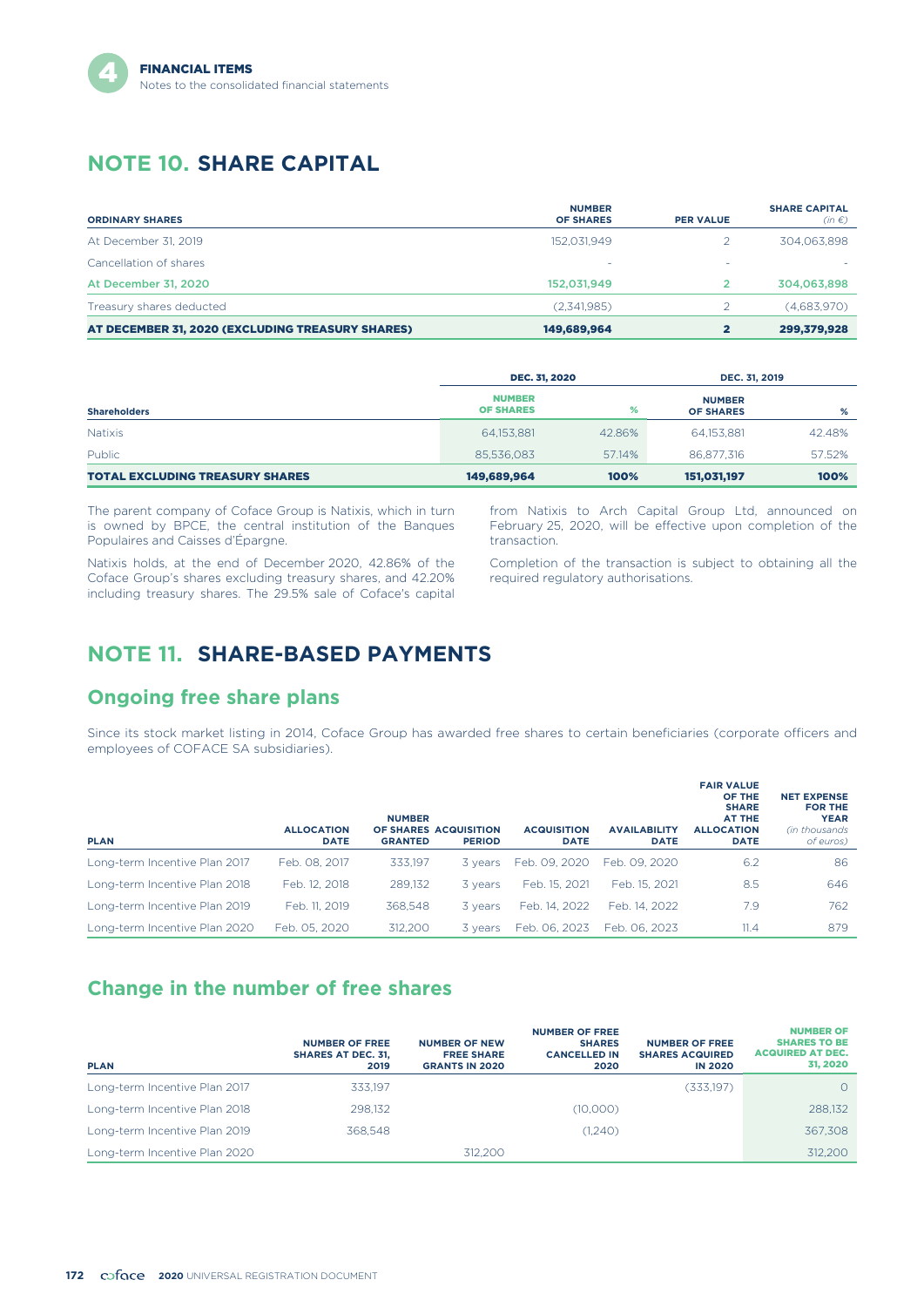

The total number of shares allocated to the Long-term Incentive Plan 2020 amounts to 347,841 shares; 340,309 registered shares were granted to beneficiaries including 312,200 shares and 28,109 performance units.

Performance units are awarded instead of free shares as soon as the implementation of free share awards appears complex or irrelevant due to the number of beneficiaries. These units are indexed to the share price and subject to the same presence and performance conditions as free shares but are valued and paid in cash at the end of the vesting period.

Free shares under the Long-term Incentive Plan vest definitively based upon presence in the group and performance achievement.

### **Valuation of free shares**

In accordance with IFRS 2 "Share-based Payment", the award of free shares to employees results in the recognition of an expense corresponding to the fair value of shares granted on the award date adjusted for unpaid dividends during the rights vesting period and transfer restrictions during the holding period, as well as the probability that the performance conditions will be met.

The plans were valued using the assumptions below:

- I discount rate corresponding to a risk-free rate over the plans' duration;
- **i** income distribution rate set at 60%;
- **I** the lock-in value, which is calculated in consideration of a risk-free interest rate and a two-year borrowing rate.

Based on these assumptions, a total of €2,373,000 was expensed under the implemented plans at December 31, 2020.

## **NOTE 12. REVALUATION RESERVES**

| (in thousands of euros)                                                                    | <b>INVESTMENT</b><br><b>INSTRUMENTS</b> | <b>RESERVES -</b><br><b>GAINS AND</b><br><b>LOSSES NOT</b><br><b>RECLASSIFIABLE</b><br><b>TO INCOME</b><br><b>STATEMENT</b> | <b>INCOME TAX</b> | <b>REVALUATION</b><br><b>RESERVES</b><br><b>ATTRIBUTABLE</b><br><b>TO OWNERS</b><br>OF THE<br><b>PARENT</b> | <b>NON--</b><br><b>CONTROLLING</b><br><b>INTERESTS</b> | <b>REVALUATION</b><br><b>RESERVES</b> |
|--------------------------------------------------------------------------------------------|-----------------------------------------|-----------------------------------------------------------------------------------------------------------------------------|-------------------|-------------------------------------------------------------------------------------------------------------|--------------------------------------------------------|---------------------------------------|
| At January 1, 2020                                                                         | 214,812                                 | (34,700)                                                                                                                    | (20,866)          | 159,246                                                                                                     | (117)                                                  | 159,129                               |
| Fair value adjustments on available-for-sale<br>financial assets reclassified to income    | 958                                     |                                                                                                                             | (396)             | 562                                                                                                         | $\Omega$                                               | 562                                   |
| Fair value adjustments on available-for-sale<br>financial assets recognised in equity      | 20.218                                  |                                                                                                                             | (2.957)           | 17.261                                                                                                      |                                                        | 17.262                                |
| Change in reserves - gains and losses not<br>reclassificable to income statement (IAS 19R) |                                         | 1.700                                                                                                                       | (402)             | 1.298                                                                                                       | $\Omega$                                               | 1.298                                 |
| Transactions with shareholders                                                             | $\Omega$                                | $\Omega$                                                                                                                    | $\Omega$          | $\circ$                                                                                                     | $\Omega$                                               | $\Omega$                              |
| <b>AT DECEMBER 31, 2020</b>                                                                | 235,988                                 | (33,000)                                                                                                                    | (24, 621)         | 178,367                                                                                                     | (116)                                                  | 178,251                               |

| (in thousands of euros)                                                                    | <b>INVESTMENT</b><br><b>INSTRUMENTS</b> | <b>RESERVES -</b><br><b>GAINS AND</b><br><b>LOSSES NOT</b><br><b>RECLASSIFIABLE</b><br><b>TO INCOME</b><br><b>STATEMENT</b> | <b>INCOME TAX</b> | <b>REVALUATION</b><br><b>RESERVES</b><br><b>ATTRIBUTABLE</b><br><b>TO OWNERS</b><br>OF THE<br><b>PARENT</b> | <b>NON--</b><br><b>CONTROLLING</b><br><b>INTERESTS</b> | <b>REVALUATION</b><br><b>RESERVES</b> |
|--------------------------------------------------------------------------------------------|-----------------------------------------|-----------------------------------------------------------------------------------------------------------------------------|-------------------|-------------------------------------------------------------------------------------------------------------|--------------------------------------------------------|---------------------------------------|
| At January 1, 2019                                                                         | 116,607                                 | (30,314)                                                                                                                    | (1,836)           | 84,457                                                                                                      | (122)                                                  | 84,335                                |
| Fair value adjustments on available-for-sale<br>financial assets reclassified to income    | (8,926)                                 |                                                                                                                             | 1.606             | (7,320)                                                                                                     | (1)                                                    | (7, 321)                              |
| Fair value adjustments on available-for-sale<br>financial assets recognised in equity      | 107.131                                 |                                                                                                                             | (21,793)          | 85.338                                                                                                      | 6                                                      | 85,344                                |
| Change in reserves - gains and losses not<br>reclassificable to income statement (IAS 19R) |                                         | (4,386)                                                                                                                     | 1.157             | (3,229)                                                                                                     |                                                        | (3,229)                               |
| Transactions with shareholders                                                             | 0                                       | $\circ$                                                                                                                     | $\circ$           | $\circ$                                                                                                     | $\circ$                                                | $\Omega$                              |
| <b>AT DECEMBER 31, 2019</b>                                                                | 214,812                                 | (34,700)                                                                                                                    | (20.866)          | 159,246                                                                                                     | (117)                                                  | 159,129                               |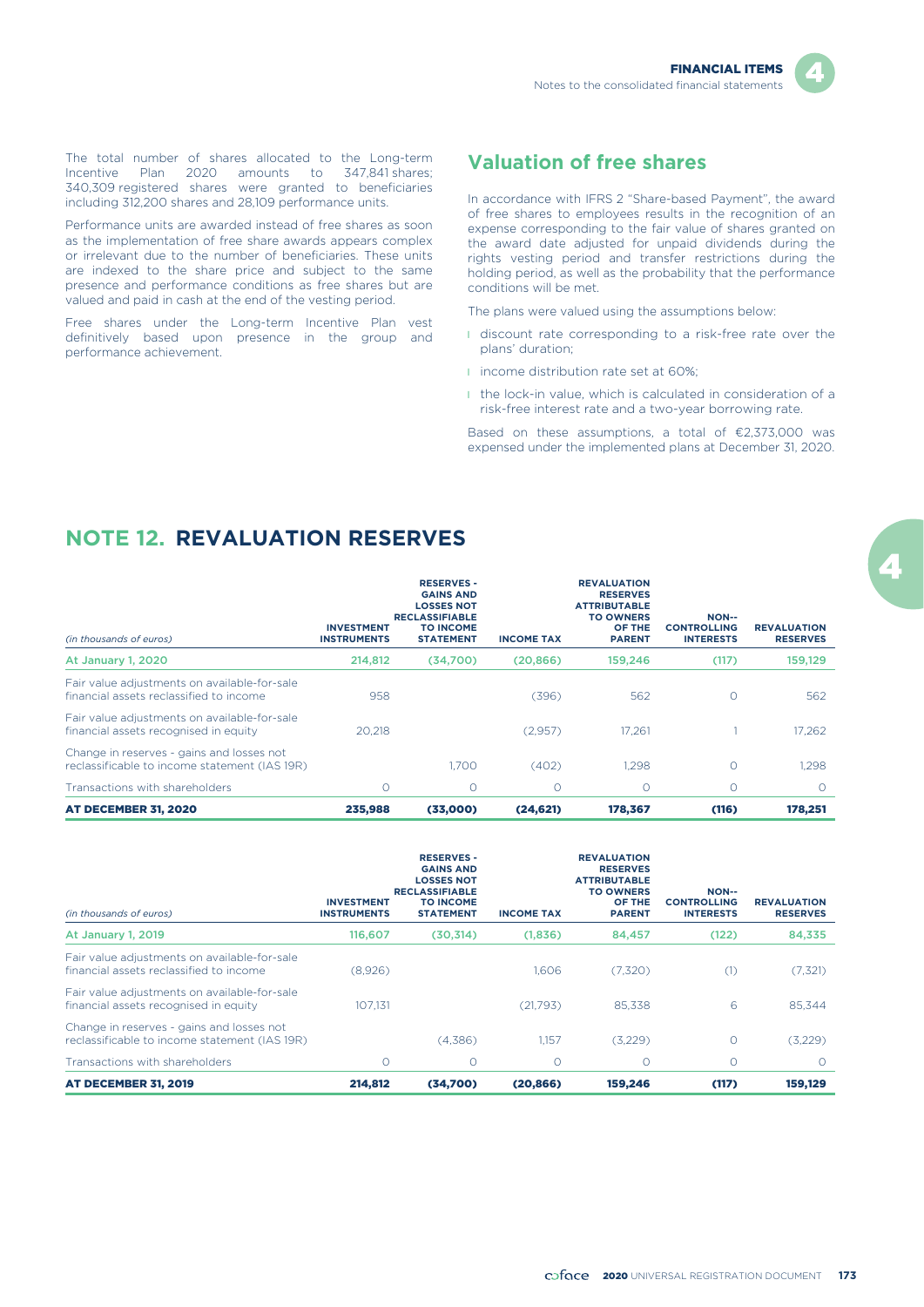# **NOTE 13. PROVISIONS FOR LIABILITIES AND CHARGES**

| (in thousands of euros)                                              | <b>DEC. 31, 2020</b> | DEC. 31, 2019 |
|----------------------------------------------------------------------|----------------------|---------------|
| Provisions for disputes                                              | 2.143                | 2.769         |
| Provisions for pension and other post-employment benefit obligations | 63.619               | 66.447        |
| Other provisions for liabilities and charges                         | 30.546               | 31.716        |
| <b>TOTAL</b>                                                         | 96.307               | 100.932       |

| (in thousands of euros)                         | <b>DEC. 31,</b><br>2019 | <b>SCOPE</b><br><b>ENTRY</b> | <b>ADDITIONS</b> | <b>REVERSALS</b><br>(UTILISED) | <b>REVERSALS</b><br>(SURPLUS) | <b>RECLASSI-</b><br><b>FICATIONS</b> |          | <b>CURRENCY</b><br><b>CHANGESRANSLATION</b><br>IN OCI VARIATION | <b>DEC. 31,</b><br>2020 |
|-------------------------------------------------|-------------------------|------------------------------|------------------|--------------------------------|-------------------------------|--------------------------------------|----------|-----------------------------------------------------------------|-------------------------|
| Provisions for employee                         | 2,554                   | O                            | 207              | $\circ$                        | (911)                         | $\circ$                              |          | (35)                                                            | 1,815                   |
| Provisions for other disputes                   | 215                     | O                            | 283              | $\circ$                        | $\circ$                       | (92)                                 | $\circ$  | (78)                                                            | 328                     |
| <b>Provisions for disputes</b>                  | 2,769                   | $\circ$                      | 490              | O                              | (911)                         | (92)                                 | $\circ$  | (113)                                                           | 2,143                   |
| Provisions for pension                          | 66,447                  | 560                          | 3,565            | (4,514)                        | (533)                         | o                                    | (1,700)  | (206)                                                           | 63,619                  |
| Provisions for liabilities                      | 17,942                  | $\circ$                      | $\circ$          | $\circ$                        |                               | $\circ$                              | $\Omega$ | (98)                                                            | 16,642                  |
| Provisions for restructuring                    | 10,532                  | О                            | 6,070            | (3,484)                        | (2,094)                       | $\circ$                              | $\circ$  | 15                                                              | 11,039                  |
| Provisions for taxes (excl.<br>income taxes)    | $\circ$                 | O                            | (3,355)          | 1.778                          | 1,577                         | $\circ$                              | $\circ$  | $\Omega$                                                        | $\circ$                 |
| Provisions for taxes (excl.<br>income taxes)    | 576                     | $\circ$                      | $\circ$          | $\circ$                        | $\circ$                       | 92                                   | $\Omega$ | (38)                                                            | 630                     |
| Other provisions for liabilities                | 2,666                   | О                            | $\circ$          | O                              | (431)                         | $\circ$                              | $\Omega$ | $\circ$                                                         | 2,235                   |
| Other provisions for liabilities<br>and charges | 31,716                  | o                            | 2,715            | (1,706)                        | (2,150)                       | 92                                   | $\circ$  | (121)                                                           | 30,546                  |
| <b>TOTAL</b>                                    | 100,932                 | 560                          | 6,770            | (6, 220)                       | (3,594)                       | $\bullet$                            | (1,700)  | (440)                                                           | 96,307                  |

| (in thousands of euros)                         | <b>DEC. 31,</b><br>2017 | <b>SCOPE</b><br><b>ENTRY</b> | <b>ADDITIONS</b> | <b>REVERSALS</b><br>(UTILISED) | <b>REVERSALS</b><br>(SURPLUS) | <b>RECLASSI-</b><br><b>FICATIONS</b> | <b>IN OCI</b> | <b>CURRENCY</b><br><b>CHANGESTRANSLATION</b><br><b>VARIATION</b> | <b>DEC 31,</b><br>2018 |
|-------------------------------------------------|-------------------------|------------------------------|------------------|--------------------------------|-------------------------------|--------------------------------------|---------------|------------------------------------------------------------------|------------------------|
| Provisions for employee                         | 2,893                   | $\circ$                      | 872              | (850)                          | (360)                         | O                                    | $\circ$       | (2)                                                              | 2,553                  |
| Provisions for other disputes                   | 548                     | $\circ$                      | 185              | $\Omega$                       | (492)                         | (19)                                 | $\circ$       | (6)                                                              | 216                    |
| <b>Provisions for disputes</b>                  | 3,441                   | $\circ$                      | 1,057            | (850)                          | (852)                         | (19)                                 | o             | (8)                                                              | 2,769                  |
| Provisions for pension                          | 62,564                  | 127                          | 5,201            | (4,995)                        | (973)                         | o                                    | 4,386         | 137                                                              | 66,447                 |
| Provisions for liabilities                      | 15,138                  | $\circ$                      | 3,166            | (1,038)                        | $\overline{2}$                | $\circ$                              | $\circ$       | 678                                                              | 17,946                 |
| Provisions for restructuring                    | 11.426                  | $\circ$                      | 7.014            | (7.652)                        | (259)                         | $\circ$                              | $\circ$       | $\circ$                                                          | 10,529                 |
| Provisions for taxes (excl.<br>income taxes)    | 695                     | $\circ$                      | $\circ$          | $\circ$                        | (128)                         | 19                                   | $\circ$       | (9)                                                              | 577                    |
| Other provisions for liabilities                | 1,080                   | $\circ$                      | 919              | (48)                           | $\circ$                       | 713                                  | $\circ$       | $\circ$                                                          | 2,664                  |
| Other provisions for liabilities<br>and charges | 28,339                  | $\circ$                      | 11,099           | (8,738)                        | (385)                         | 732                                  | $\circ$       | 669                                                              | 31,716                 |
| <b>TOTAL</b>                                    | 94,344                  | 127                          | 17,357           | (14, 583)                      | (2, 210)                      | 713                                  | 4,386         | 798                                                              | 100,932                |

Provisions for liabilities and charges mainly include provisions for pensions and other post-employment benefit obligations and provisions for restructuring. The other provisions for liabilities and charges are essentially made up of provisions for liabilities on subsidiaries (€17.9 million) and provisions for restructuring (€10.5 million).

The main net change for the year is linked to provisions for risk on subsidiaries: Coface Services West Africa (€1 million).

Provisions related to the strategic plan amounted to €10.4 million as of December 31, 2020. The net impact over the period corresponds to a €0.5 million reversal.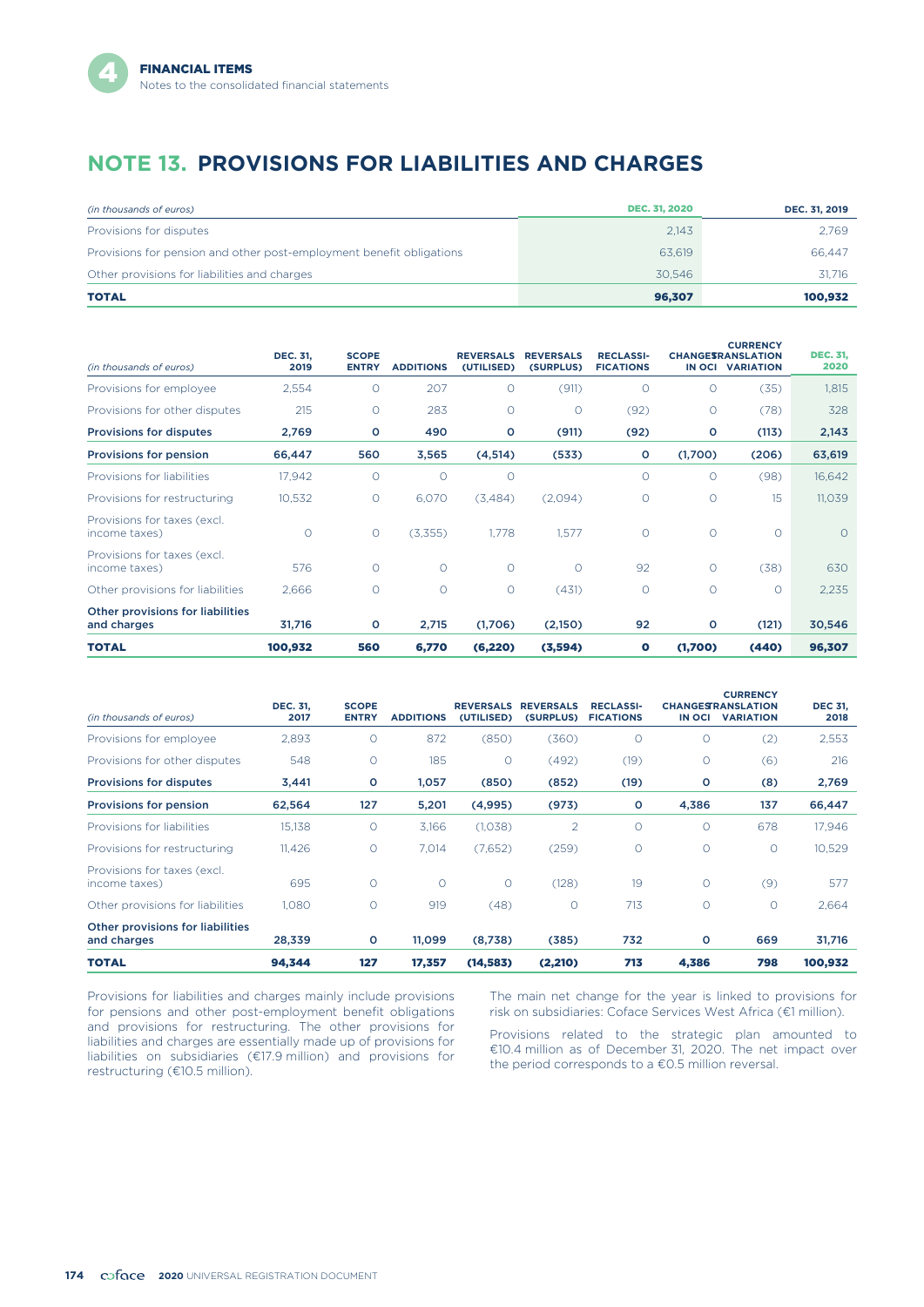# **NOTE 14. EMPLOYEE BENEFITS**

| (in thousands of euros)                                                   | <b>DEC. 31, 2020</b> | DEC. 31, 2019 |
|---------------------------------------------------------------------------|----------------------|---------------|
| Present value of benefit obligation at January 1st                        | 68,684               | 64,585        |
| Current service cost                                                      | 3,187                | 1.455         |
| Interest cost                                                             | 437                  | 2,803         |
| Actuarial (gains) / losses                                                | (2,228)              | 4,506         |
| Benefits paid                                                             | (4,659)              | (4,934)       |
| Acquisitions/mergers/deconsolidations                                     | 560                  | 127           |
| Other                                                                     | (207)                | 142           |
| Present value of benefit obligation at December 31st                      | 65,774               | 68,684        |
| Change in plan assets                                                     |                      |               |
| Fair value of plan assets at January 1st                                  | 2,237                | 2,021         |
| Revaluation adjustments - Return on plan assets                           | 65                   | 156           |
| Employee contributions                                                    | $\Omega$             | $\Omega$      |
| <b>Employer contributions</b>                                             | 72                   | 83            |
| Benefits paid                                                             | (218)                | (23)          |
| Other                                                                     | $\Omega$             | $\Omega$      |
| Fair value of plan assets at December 31st                                | 2,156                | 2,237         |
| <b>Reconciliation</b>                                                     |                      |               |
| Present value of benefit obligation at December 31st                      | 65,774               | 68,684        |
| Fair value of plan assets                                                 | 2,156                | 2,237         |
| (Liability)/Asset recognised in the balance sheet at December             | (63, 619)            | (66, 447)     |
| <b>Income statement</b>                                                   |                      |               |
| Current service cost                                                      | 3,187                | 1.474         |
| Benefits paid including amounts paid in respect of settlements            | $\Omega$             | $\Omega$      |
| Interest cost                                                             | 437                  | 965           |
| Interest income                                                           | (17)                 | $\circ$       |
| Revaluation adjustments on other long-term benefits                       | (575)                | 1,804         |
| Other                                                                     | (207)                | 141           |
| (Income)/Expenses recorded in the income statement                        | 2,824                | 4,365         |
| Changes recognised directly in equity not reclassifiable to income        |                      |               |
| Revaluation adjustments arising in the year                               | (1,700)              | 4.386         |
| Revaluation adjustments recognised in equity not reclassifiable to income | (1,700)              | 4.386         |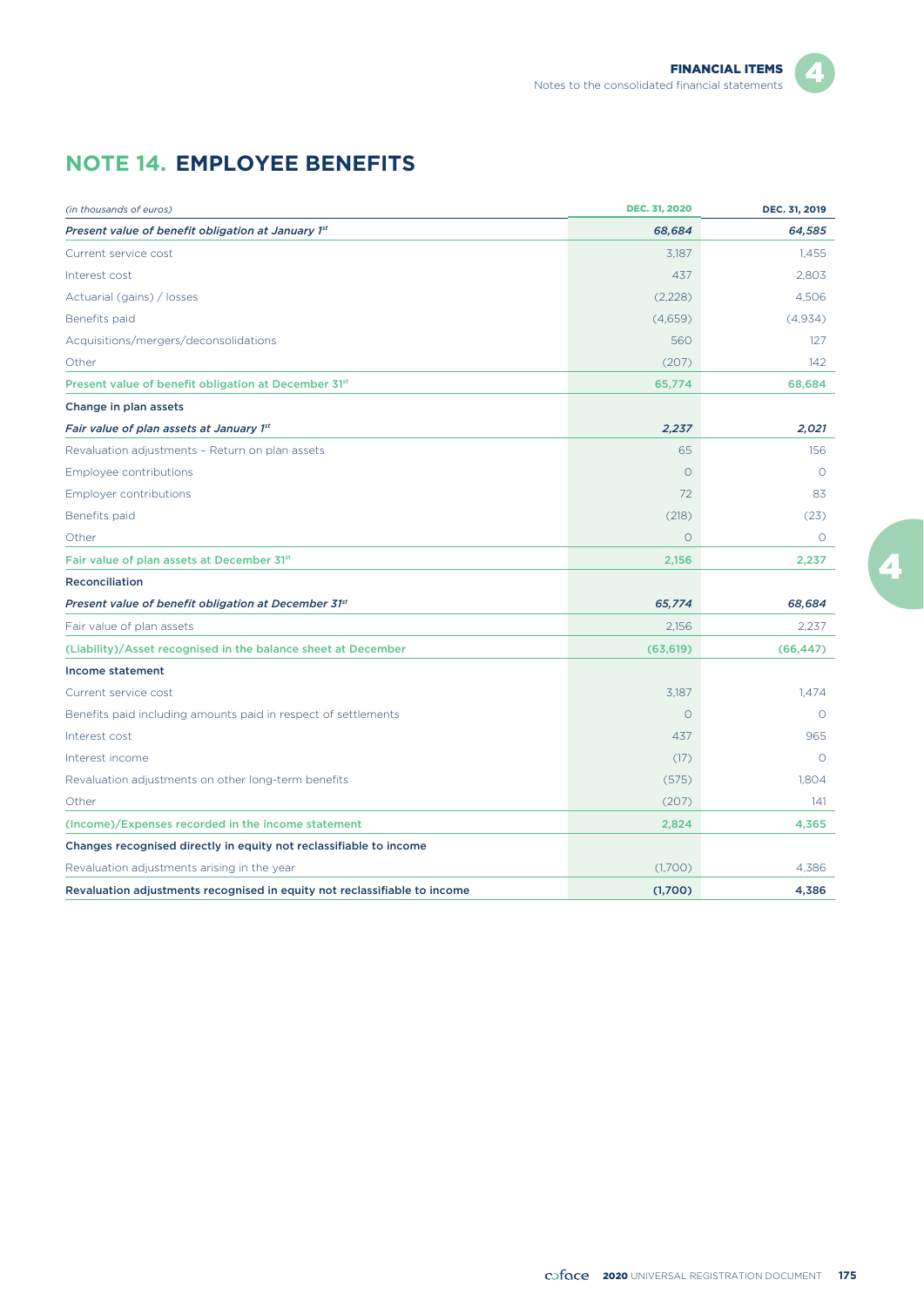

|                                                                              | <b>DEC. 31, 2020</b> |                |                |              |               |              |
|------------------------------------------------------------------------------|----------------------|----------------|----------------|--------------|---------------|--------------|
| (in thousands of euros)                                                      | <b>FRANCE</b>        | <b>GERMANY</b> | <b>AUSTRIA</b> | <b>ITALY</b> | <b>OTHER</b>  | <b>TOTAL</b> |
| Present value of benefit obligation at January 1st                           | 14,424               | 27,227         | 19,235         | 3,890        | 3,908         | 68,684       |
| Acquisitions/mergers/deconsolidations                                        | $\circ$              | $\circ$        | $\circ$        | $\circ$      | 560           | 560          |
| Current service cost                                                         | 783                  | 1,484          | 200            | 322          | 399           | 3,187        |
| Interest cost                                                                | 59                   | 207            | 150            | 21           | $\circ$       | 437          |
| Actuarial (gains)/losses                                                     | (911)                | (410)          | (758)          | (131)        | (17)          | (2,228)      |
| Benefits paid                                                                | (956)                | (2,563)        | (732)          | (78)         | (330)         | (4,659)      |
| Other                                                                        | $\circ$              | $\circ$        | $\circ$        | $\circ$      | (207)         | (207)        |
| Present value of benefit obligation at December 31st                         | 13,399               | 25,944         | 18,095         | 4,024        | 4,313         | 65,774       |
| Change in plan assets                                                        |                      |                |                |              |               |              |
| Fair value of plan assets at January 1st                                     | O                    | 1,313          | 925            | O            | $\mathcal{O}$ | 2,238        |
| Revaluation adjustments - Return on plan assets                              | $\circ$              | 66             | (1)            | $\circ$      | $\circ$       | 65           |
| <b>Employer contributions</b>                                                | $\circ$              | 16             | 56             | $\Omega$     | $\circ$       | 72           |
| Benefits paid                                                                | $\circ$              | (193)          | (25)           | $\circ$      | $\circ$       | (218)        |
| Other                                                                        | $\circ$              | $\Omega$       | $\circ$        | $\Omega$     | $\circ$       | $\circ$      |
| Fair value of plan assets at December 31st                                   | $\circ$              | 1,202          | 955            | $\circ$      | $\mathbf{o}$  | 2,157        |
| Reconciliation                                                               |                      |                |                |              |               |              |
| Present value of benefit obligation at December 31st                         | 13,399               | 25,944         | 18,095         | 4,024        | 4,313         | 65,774       |
| Fair value of plan assets                                                    | $\circ$              | 1,202          | 955            | $\circ$      | $\circ$       | 2,157        |
| (Liability)/Asset recognised in the balance sheet at<br><b>December</b>      | (13, 399)            | (24, 742)      | (17, 140)      | (4,024)      | (4,313)       | (63, 618)    |
| Income statement                                                             |                      |                |                |              |               |              |
| Current service cost                                                         | 783                  | 1,484          | 200            | 322          | 399           | 3,187        |
| Past service cost                                                            | $\circ$              | $\Omega$       | $\Omega$       | $\Omega$     | $\circ$       | $\Omega$     |
| Benefits paid including amounts paid in respect of<br>settlements            | $\Omega$             | $\Omega$       | $\Omega$       | $\Omega$     | $\Omega$      | $\Omega$     |
| Interest cost                                                                | 59                   | 207            | 150            | 21           | $\circ$       | 437          |
| Interest income                                                              | $\circ$              | (9)            | (8)            | $\Omega$     | $\circ$       | (17)         |
| Revaluation adjustments on other long-term benefits                          | (86)                 | (442)          | (23)           | (23)         | $\circ$       | (575)        |
| Other                                                                        | $\circ$              | $\circ$        | $\circ$        | $\circ$      | (207)         | (207)        |
| (Income)/Expenses recorded in the income statement                           | 755                  | 1,239          | 320            | 319          | 192           | 2,824        |
| Changes recognised directly in equity not reclassifiable<br>to income        |                      |                |                |              |               |              |
| Revaluation adjustments arising in the year                                  | (825)                | (25)           | (726)          | (108)        | (17)          | (1,700)      |
| Revaluation adjustments recognised in equity not<br>reclassifiable to income | (825)                | (25)           | (726)          | (108)        | (17)          | (1,700)      |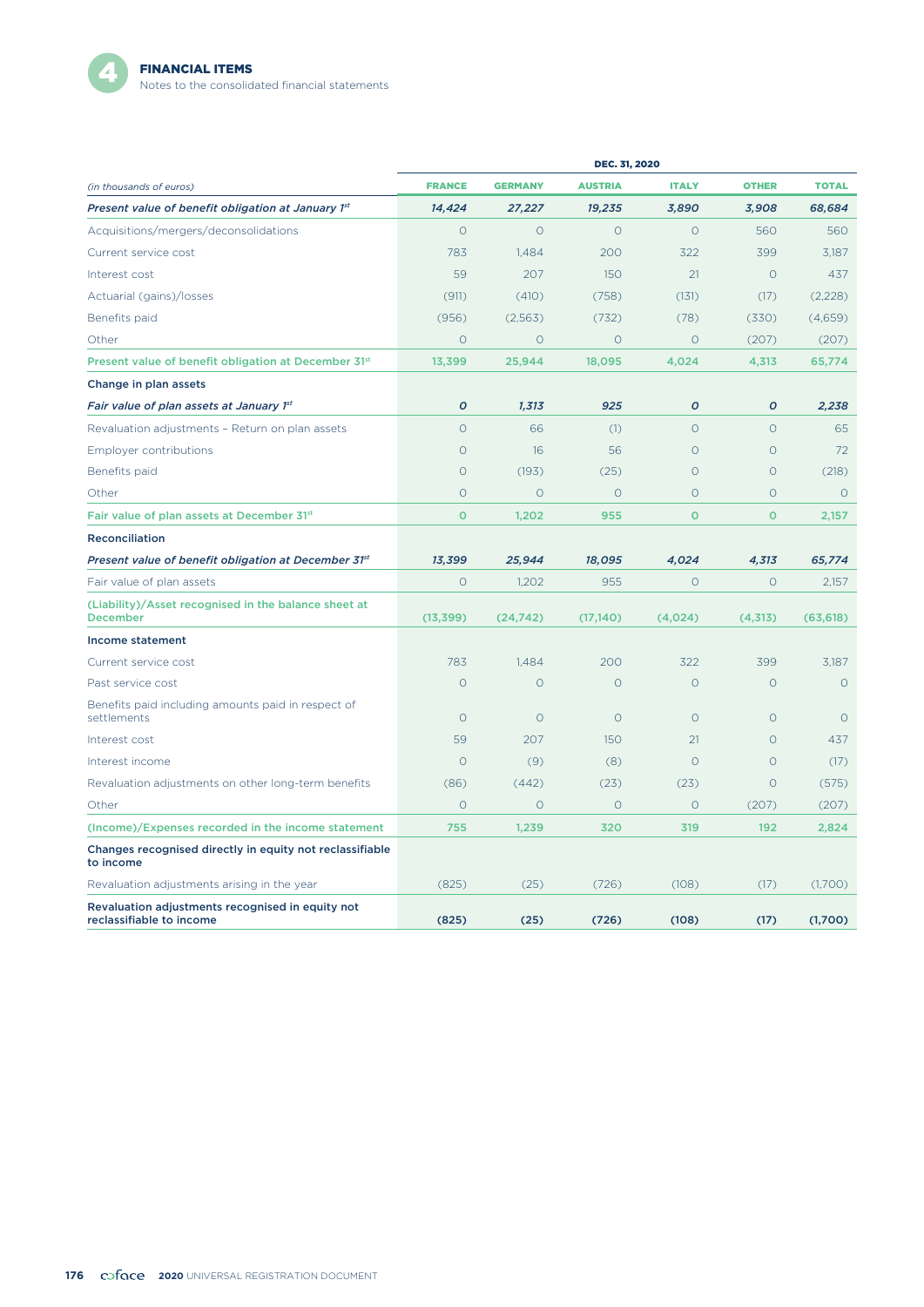|                                                                              | DEC. 31, 2019 |                |                |              |               |              |
|------------------------------------------------------------------------------|---------------|----------------|----------------|--------------|---------------|--------------|
| (in thousands of euros)                                                      | <b>FRANCE</b> | <b>GERMANY</b> | <b>AUSTRIA</b> | <b>ITALY</b> | <b>OTHER</b>  | <b>TOTAL</b> |
| Present value of benefit obligation at January 1st                           | 16.267        | 24,666         | 16,578         | 3,312        | 3,762         | 64,585       |
| Current service cost                                                         | 678           | 403            | 201            | 296          | (123)         | 1,455        |
| Interest cost                                                                | 103           | 2,255          | 317            | 128          | $\Omega$      | 2.803        |
| Actuarial (gains)/losses                                                     | (1,383)       | 2,470          | 3,206          | 213          | $\circ$       | 4,506        |
| Benefits paid                                                                | (1,241)       | (2,567)        | (1,067)        | (59)         | $\Omega$      | (4.934)      |
| Other                                                                        | $\circ$       | $\circ$        | $\circ$        | $\circ$      | 142           | 142          |
| Present value of benefit obligation at December 31st                         | 14,424        | 27,227         | 19,235         | 3,890        | 3,908         | 68,684       |
| Change in plan assets                                                        |               |                |                |              |               |              |
| Fair value of plan assets at January 1                                       | $\mathcal{O}$ | 1,248          | 773            | O            | $\mathcal{O}$ | 2.021        |
| Revaluation adjustments - Return on plan assets                              | $\circ$       | 63             | 93             | $\Omega$     | $\Omega$      | 156          |
| <b>Employer contributions</b>                                                | $\circ$       | 8              | 75             | $\circ$      | $\circ$       | 83           |
| Benefits paid                                                                | $\Omega$      | (6)            | (17)           | $\circ$      | $\Omega$      | (23)         |
| Other                                                                        | $\Omega$      | $\circ$        | $\circ$        | $\Omega$     | $\Omega$      | $\circ$      |
| Fair value of plan assets at December 31st                                   | o             | 1,313          | 924            | o            | O             | 2,237        |
| <b>Reconciliation</b>                                                        |               |                |                |              |               |              |
| Present value of benefit obligation at December 31st                         | 14,424        | 27,227         | 19,235         | 3,890        | 3,908         | 68,684       |
| Fair value of plan assets                                                    | $\circ$       | 1,313          | 924            | O            | $\circ$       | 2,237        |
| (Liability)/Asset recognised in the balance sheet<br>at December             | (14, 424)     | (25,914)       | (18, 311)      | (3,890)      | (3,908)       | (66, 447)    |
| Income statement                                                             |               |                |                |              |               |              |
| Current service cost                                                         | 678           | 403            | 201            | 315          | (123)         | 1.474        |
| Past service cost                                                            | $\circ$       | $\circ$        | $\circ$        | (19)         | $\circ$       | (19)         |
| Benefits paid including amounts paid in respect of<br>settlements            | $\Omega$      | $\Omega$       | $\circ$        | $\circ$      | $\Omega$      | $\circ$      |
| Interest cost                                                                | 234           | 407            | 283            | 41           | $\circ$       | 965          |
| Interest income                                                              | $\circ$       | $\circ$        | $\circ$        | $\circ$      | $\circ$       | O            |
| Revaluation adjustments on other long-term benefits                          | (131)         | 1.827          | 20             | 88           | $\circ$       | 1.804        |
| Other                                                                        | $\circ$       | $\circ$        | $\Omega$       | $\circ$      | 141           | 141          |
| (Income)/Expenses recorded in the income statement                           | 781           | 2,637          | 504            | 425          | 18            | 4,365        |
| Changes recognised directly in equity not reclassifiable<br>to income        |               |                |                |              |               |              |
| Revaluation adjustments arising in the year                                  | (1,383)       | 2,429          | 3,127          | 213          | $\circ$       | 4,386        |
| Revaluation adjustments recognised in equity<br>not reclassifiable to income | (1, 383)      | 2,429          | 3,127          | 213          | $\circ$       | 4,386        |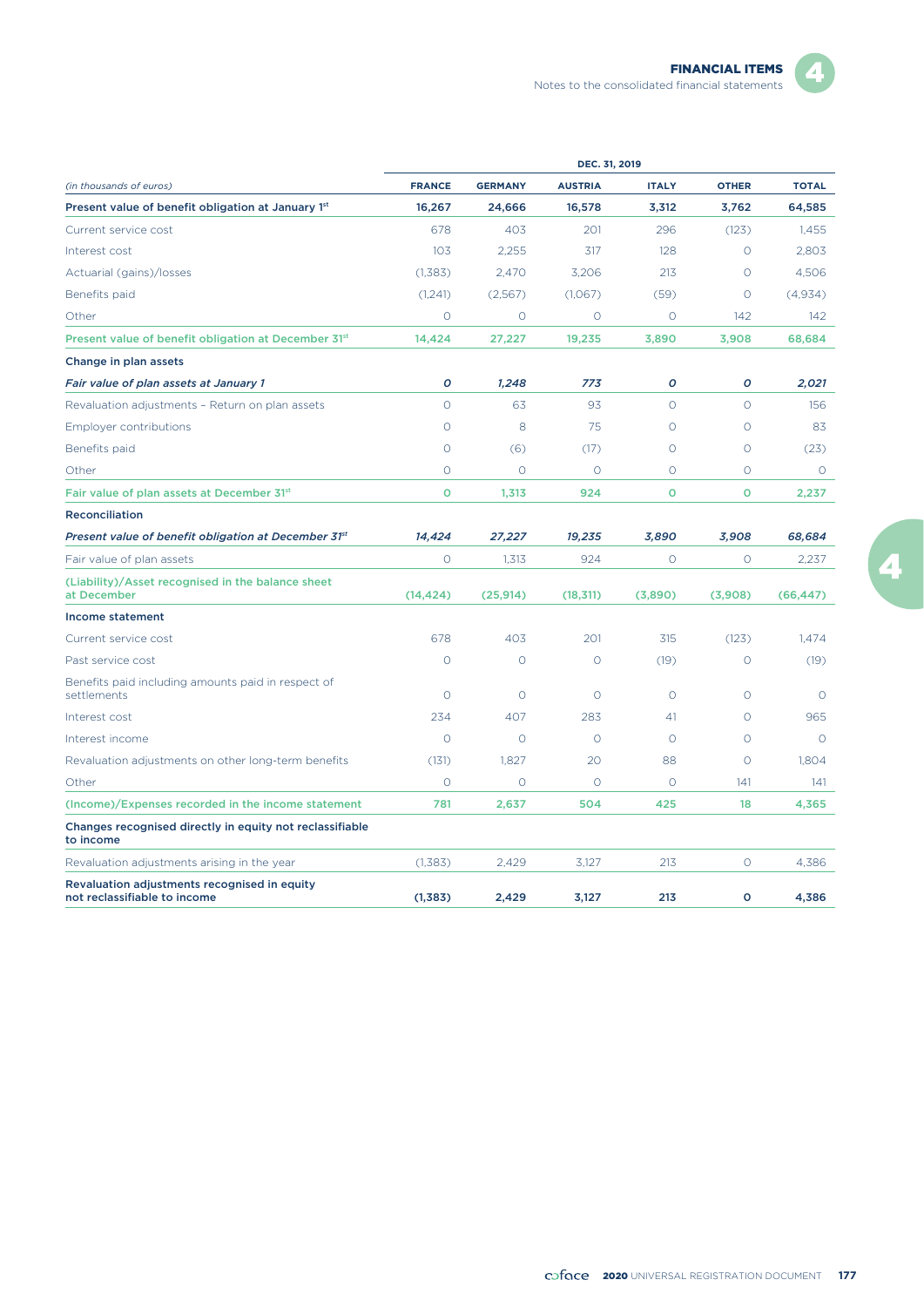# **Actuarial assumptions**

The discount rate applied to the Group's employee benefit obligations is based on the Bloomberg Corporate AA curve for French entities and on a basket of international AA-rated corporate bonds for foreign entities.

|                                                         | <b>DEC. 31, 2020</b> |                |                |              |
|---------------------------------------------------------|----------------------|----------------|----------------|--------------|
|                                                         | <b>FRANCE</b>        | <b>GERMANY</b> | <b>AUSTRIA</b> | <b>ITALY</b> |
| Inflation rate                                          | 1.60%                | 1.60%          | 1.60%          | 1.60%        |
| Discount rate                                           |                      |                |                |              |
| Supplementary retirement and other plans                | 0.00%                | 1.10%          | 1.10%          | N/A          |
| Statutory retirement benefits                           | 0.50%                | N/A            | 1.10%          | 1.10%        |
| Long-service awards                                     | 0.00%                | 1.10%          | 1.10%          | 1.10%        |
| Other benefits                                          | 0.00%                | 1.10%          | N/A            | 1.10%        |
| Rate of salary increases (including inflation)          | 1.90%                | 2.10%          | 3.00%          | 1.60%        |
| Rate of increase in medical costs (including inflation) | 2.50%                | N/A            | N/A            | 4.20%        |
| Average remaining working life until retirement         |                      |                |                |              |
| Supplementary retirement and other plans                | 0.00                 | 1.16           | 4.20           | 7.40         |
| Statutory retirement benefits                           | 14.89                | N/A            | 9.57           | 11.10        |
| Long-service awards                                     | 14.89                | 14.56          | 18.26          | 7.50         |
| Other benefits                                          | 0.00                 | 3.34           | N/A            | 0.00         |
| Term (years)                                            |                      |                |                |              |
| Supplementary retirement and other plans                | 3.72                 | 13.17          | 17.28          | 20.20        |
| Statutory retirement benefits                           | 14.57                | 0.00           | 9.38           | 9.49         |
| Long-service awards                                     | 8.04                 | 10.26          | 10.24          | 10.67        |
| Other benefits                                          | 13.88                | 1.68           | N/A            | N/A          |

|                                                         | DEC. 31, 2019 |                |                |              |
|---------------------------------------------------------|---------------|----------------|----------------|--------------|
|                                                         | <b>FRANCE</b> | <b>GERMANY</b> | <b>AUSTRIA</b> | <b>ITALY</b> |
| Inflation rate                                          | 1.70%         | 1.70%          | 1.70%          | 1.70%        |
| Discount rate                                           |               |                |                |              |
| Supplementary retirement and other plans                | 0.00%         | 0.80%          | 0.80%          | N/A          |
| Statutory retirement benefits                           | 0.40%         | N/A            | 0.80%          | 0.80%        |
| Long-service awards                                     | 0.00%         | 0.80%          | 0.80%          | 0.80%        |
| Other benefits                                          | 0.50%         | 0.80%          | N/A            | 0.80%        |
| Rate of salary increases (including inflation)          | 2.00%         | 2.20%          | 3.00%          | 1.70%        |
| Rate of increase in medical costs (including inflation) | 2.50%         | N/A            | N/A            | 4.20%        |
| Average remaining working life until retirement         |               |                |                |              |
| Supplementary retirement and other plans                | 0.00          | 1.26           | 4.39           | 8.40         |
| Statutory retirement benefits                           | 16.83         | N/A            | 10.04          | 12.10        |
| Long-service awards                                     | 16.83         | 14.88          | 19.38          | 8.50         |
| Other benefits                                          | 0.00          | 3.78           | N/A            | 0.00         |
| Term (years)                                            |               |                |                |              |
| Supplementary retirement and other plans                | 3.76          | 13.55          | 18.24          | 22.10        |
| Statutory retirement benefits                           | 14.57         | 0.00           | 10.04          | 9.63         |
| Long-service awards                                     | 8.93          | 10.57          | 9.31           | 10.80        |
| Other benefits                                          | 14.18         | 1.66           | N/A            | N/A          |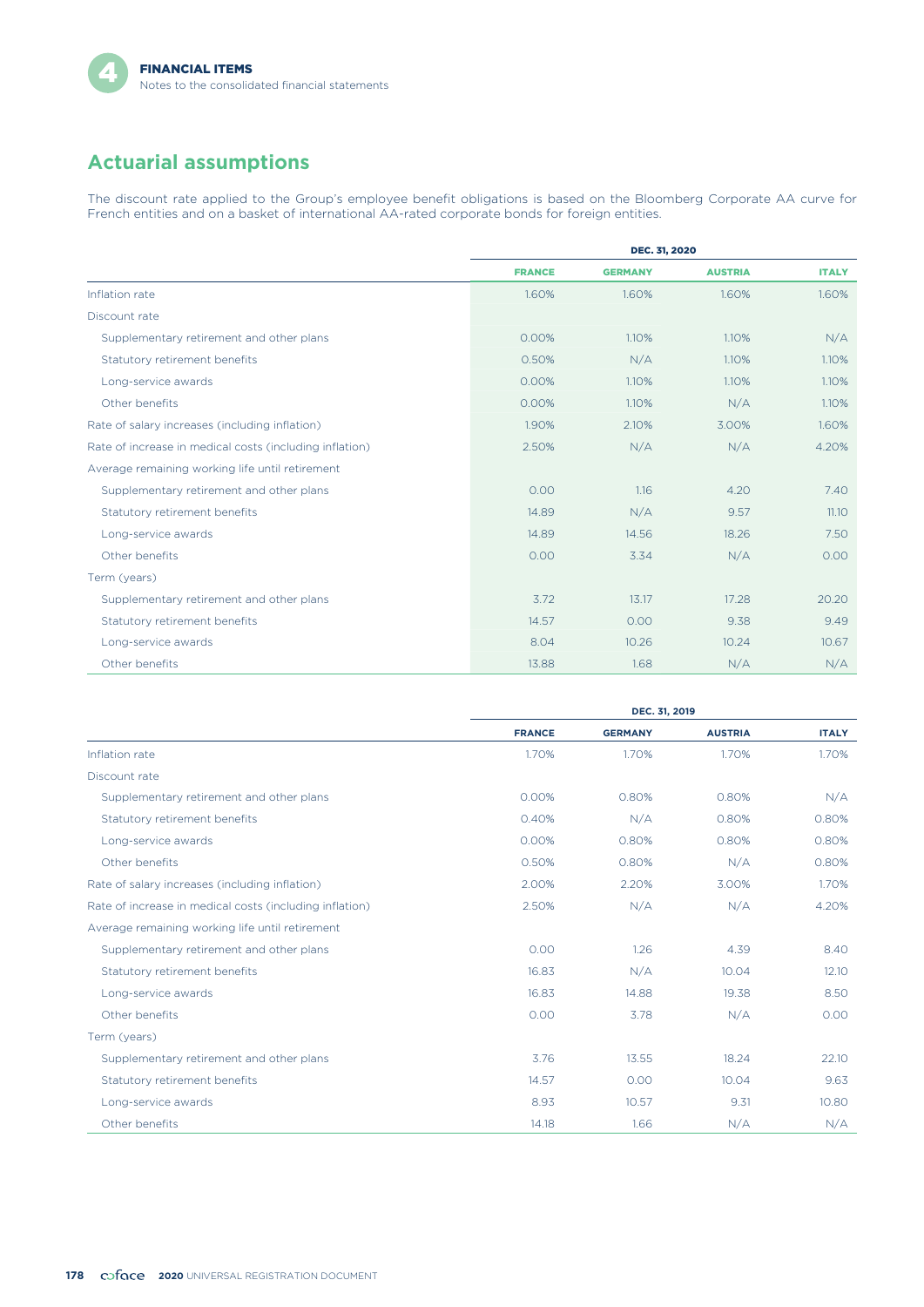# **Sensitivity tests on the defined benefit obligation**

|                                                                   | DEC. 31, 2020                                                       |                                                          |                                           |                       |  |  |
|-------------------------------------------------------------------|---------------------------------------------------------------------|----------------------------------------------------------|-------------------------------------------|-----------------------|--|--|
|                                                                   | <b>POST-EMPLOYMENT DEFINED</b><br><b>BENEFIT OBLIGATIONS</b>        |                                                          | <b>OTHER LONG-TERM</b><br><b>BENEFITS</b> |                       |  |  |
|                                                                   | <b>SUPPLEMENTARY</b><br><b>RETIREMENT AND</b><br><b>OTHER PLANS</b> | <b>STATUTORY</b><br><b>RETIREMENT</b><br><b>BENEFITS</b> | <b>LONG-SERVICE</b><br><b>AWARDS</b>      | <b>OTHER BENEFITS</b> |  |  |
| +1% increase in the discount rate                                 | $(12.41)\%$                                                         | $(11.11)$ %                                              | $(9.00)\%$                                | (1.68)%               |  |  |
| -1% decrease in the discount rate                                 | 15.62%                                                              | 13.26%                                                   | 10.47%                                    | 1.73%                 |  |  |
| +1% increase in the inflation rate                                | 8.11%                                                               | 9.57%                                                    | 1.35%                                     | 1.34%                 |  |  |
| -1% decrease in the inflation rate                                | $(6.74)$ %                                                          | (8.16)%                                                  | $(1.73)$ %                                | $(1.33)$ %            |  |  |
| +1% increase in rate of increase in medical costs                 | 15.05%                                                              | 0.00%                                                    | 0.00%                                     | 0.00%                 |  |  |
| -1% decrease in rate of increase in medical costs                 | $(12.65)\%$                                                         | 0.00%                                                    | $0.00\%$                                  | 0.00%                 |  |  |
| +1% increase in rate of salary increase (including<br>inflation)  | 11.55%                                                              | 11.63%                                                   | 2.48%                                     | 1.34%                 |  |  |
| -1% decrease in rate of salary increase (including)<br>inflation) | $(9.57)$ %                                                          | $(9.97)$ %                                               | $(2.72)$ %                                | $(1.33)$ %            |  |  |

|                                                                   | DEC. 31, 2019                                                       |                                                          |                                           |                       |  |  |
|-------------------------------------------------------------------|---------------------------------------------------------------------|----------------------------------------------------------|-------------------------------------------|-----------------------|--|--|
|                                                                   | <b>POST-EMPLOYMENT DEFINED</b><br><b>BENEFIT OBLIGATIONS</b>        |                                                          | <b>OTHER LONG-TERM</b><br><b>BENEFITS</b> |                       |  |  |
|                                                                   | <b>SUPPLEMENTARY</b><br><b>RETIREMENT AND</b><br><b>OTHER PLANS</b> | <b>STATUTORY</b><br><b>RETIREMENT</b><br><b>BENEFITS</b> | <b>LONG-SERVICE</b><br><b>AWARDS</b>      | <b>OTHER BENEFITS</b> |  |  |
| +1% increase in the discount rate                                 | (12.83)%                                                            | (11.26)%                                                 | $(8.11)$ %                                | $(1.64)$ %            |  |  |
| -1% decrease in the discount rate                                 | 16.27%                                                              | 13.54%                                                   | 9.70%                                     | 1.70%                 |  |  |
| +1% increase in the inflation rate                                | 8.12%                                                               | 9.70%                                                    | 0.96%                                     | 1.66%                 |  |  |
| -1% decrease in the inflation rate                                | $(6.73)$ %                                                          | (8.26)%                                                  | (1.20)%                                   | $(1.64)$ %            |  |  |
| +1% increase in rate of increase in medical costs                 | 15.90%                                                              | 0.00%                                                    | 0.00%                                     | 0.00%                 |  |  |
| -1% decrease in rate of increase in medical costs                 | (12.97)%                                                            | 0.00%                                                    | 0.00%                                     | 0.00%                 |  |  |
| +1% increase in rate of salary increase (including<br>inflation)  | 11.85%                                                              | 11.85%                                                   | 2.04%                                     | 1.66%                 |  |  |
| -1% decrease in rate of salary increase (including)<br>inflation) | $(9.83)\%$                                                          | (10.15)%                                                 | $(2.15)$ %                                | $(1.64)$ %            |  |  |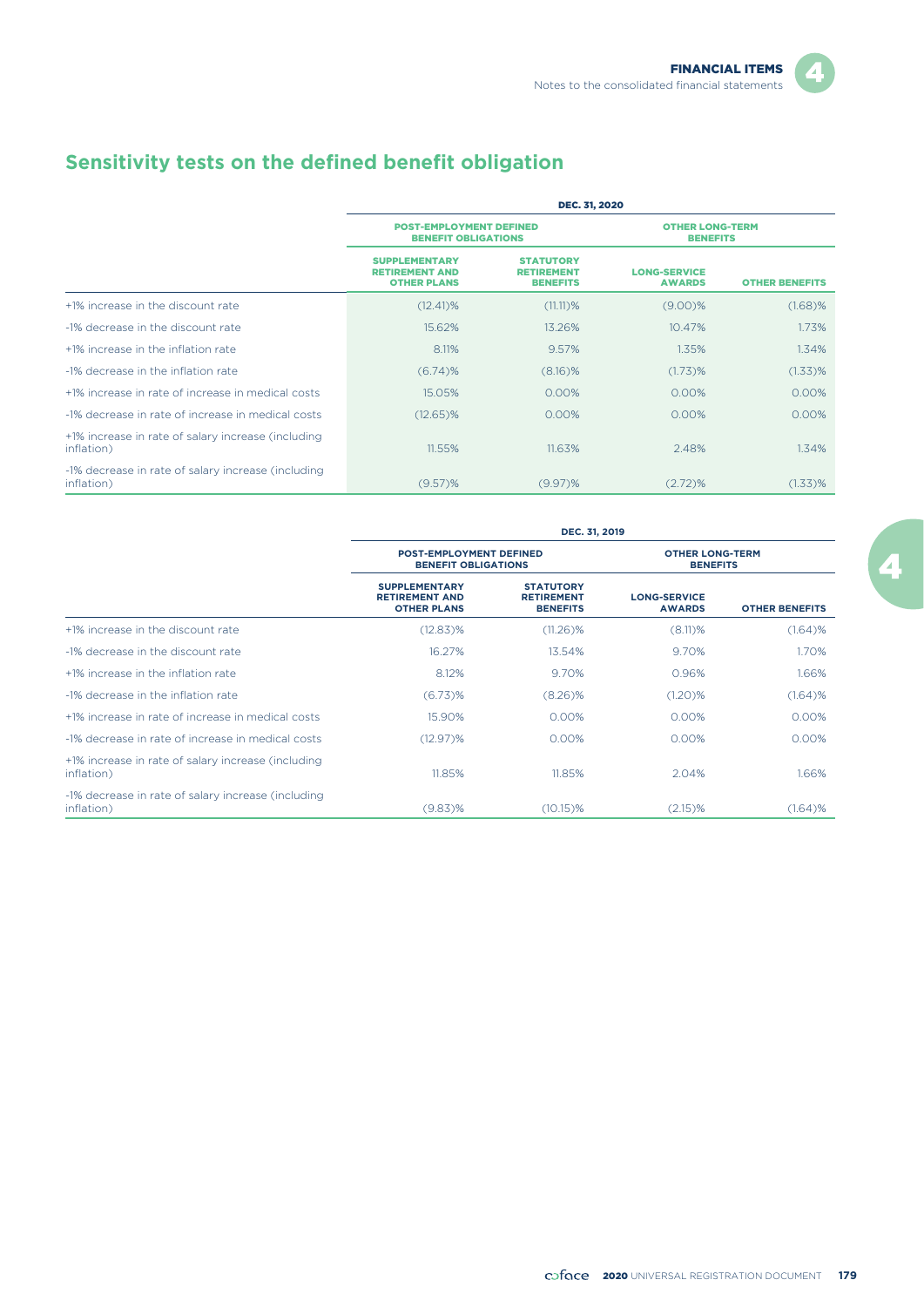# **NOTE 15. FINANCING LIABILITIES**

| (in thousands of euros)        | <b>DEC. 31, 2020</b> | DEC. 31, 2019 |
|--------------------------------|----------------------|---------------|
| Due within one year            |                      |               |
| • Interest                     | 11,756               | 11,756        |
| • Amortization of expenses     | (571)                | (547)         |
| <b>Total</b>                   | 11,185               | 11,209        |
| Due between one and five years |                      |               |
| • Amortization of expenses     | (1,376)              | (1,948)       |
| • Nominal                      | 380,000              | 380,000       |
| Total                          | 378,624              | 378,052       |
| Due beyond five years          |                      |               |
| • Amortization of expenses     | $\circ$              | $\circ$       |
| • Nominal                      | $\circ$              | $\circ$       |
| <b>Total</b>                   | $\Omega$             | $\circ$       |
| <b>TOTAL</b>                   | 389,810              | 389,261       |

On March 27, 2014, COFACE SA issued a subordinated debt in the form of bonds for a nominal amount of €380 million (corresponding to 3,800 bonds with a nominal unit value of €100,000), maturing on March 27, 2024 (10 years), with an annual interest rate of 4.125%.

The per-unit bond issue price was €99,493.80, and the net amount received by COFACE SA was €376.7 million, net of placement fees and directly-attributable transaction costs.

These securities are irrevocably and unconditionally guaranteed on a subordinated basis by Compagnie française d'assurance pour le commerce extérieur, the Coface Group's main operating entity.

On March 25, 2014, a joint guarantee was issued by Compagnie française d'assurance pour le commerce extérieur

**NOTE 16. LEASE LIABILITIES**

subordinated bonds, applicable until the extinction of all liabilities in respect of said investors.

for €380 million, in favour of the investors in COFACE SA's

As at December 31, 2020, subordinated debt amounted to €389,810,000 and was composed of:

- l the nominal amount of bonds: €380,000,000;
- **I** minus the debt issuance costs and the issue premium in the amount of €1,947,000;
- l plus accrued interest of €11,756,000.

The impact on consolidated income statement income as at December 31, 2020 mainly includes the interest related to the period in the amount of €16,222,000.

#### *(in thousand of euros)* DEC.31, 2020 **DEC. 31, 2019** Lease liabilities - Real estate leasing 78,354 82,425 Lease liabilities - Equipment leasing 9,771 10,565 LEASE LIABILITIES - LEASING 88,124 92,990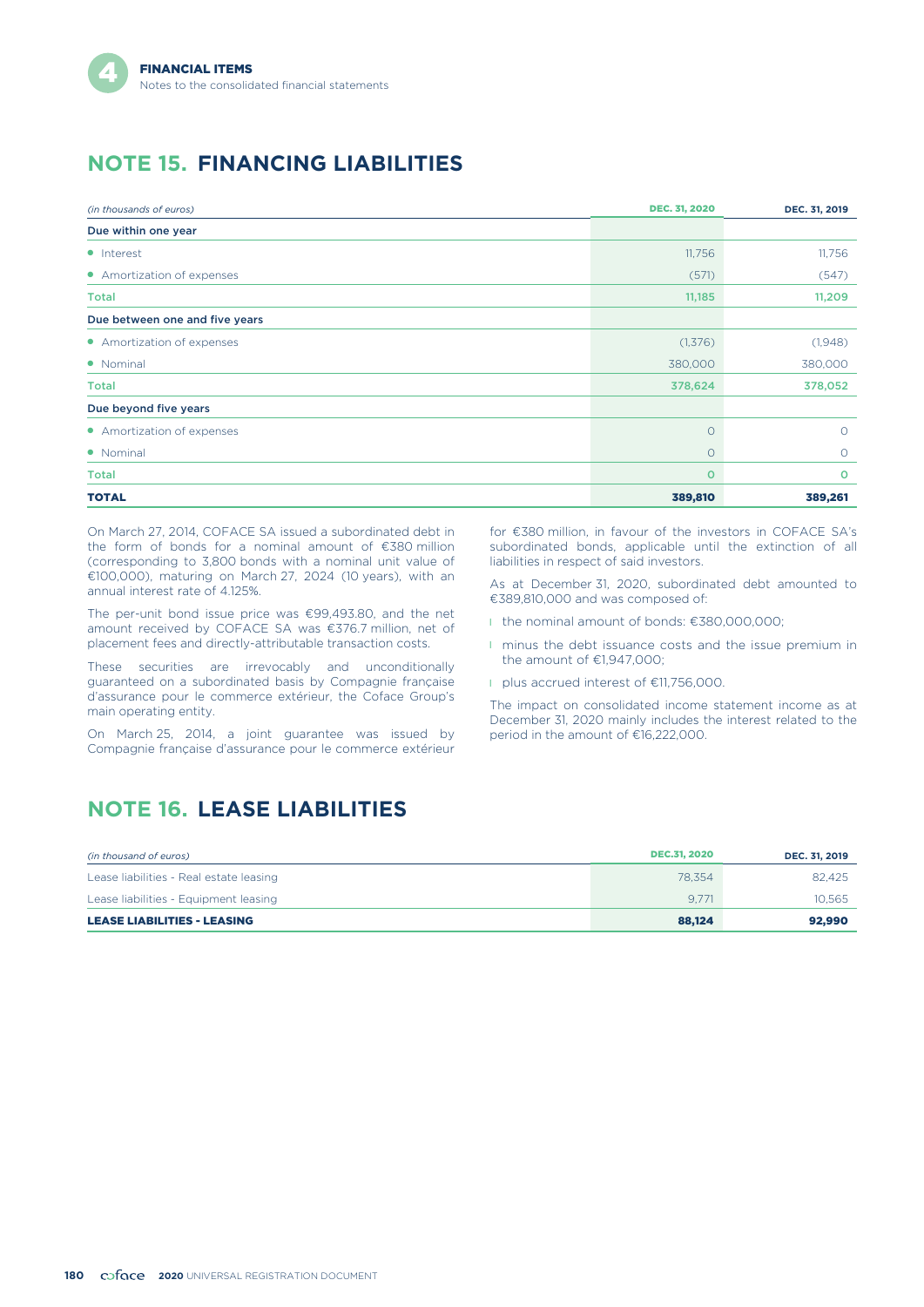## **NOTE 17. TECHNICAL LIABILITIES RELATING TO INSURANCE CONTRACTS**

| (in thousands of euros)                     | <b>DEC. 31, 2020</b> | DEC. 31, 2019 |
|---------------------------------------------|----------------------|---------------|
| Provisions for unearned premiums            | 255,380              | 281,465       |
| Claims reserves                             | 1,372,822            | 1,361,352     |
| Provisions for premium refunds              | 175,890              | 184,402       |
| Liabilities relating to insurance contracts | 1,804,092            | 1,827,219     |
| Provisions for unearned premiums            | (44,891)             | (59, 130)     |
| Claims reserves                             | (485, 476)           | (341, 936)    |
| Provisions for premium refunds              | (73,086)             | (49,301)      |
| Reinsurers' share of insurance liabilities  | (603, 453)           | (450, 367)    |
| <b>NET TECHNICAL PROVISIONS</b>             | 1,200,639            | 1,376,852     |

Provisions for claims include provisions to cover claims incurred but not reported and shortfalls in estimated provisions for claims reported. These amounted to €780 million at December 31, 2020.

# **NOTE 18. PAYABLES ARISING FROM BANKING ACTIVITIES**

| (in thousands of euros)                              | <b>DEC. 31, 2020</b> | DEC. 31, 2019 |
|------------------------------------------------------|----------------------|---------------|
| Amounts due to banking sector companies              | 535.447              | 523,020       |
| Amounts due to customers of banking sector companies | 357.384              | 301,058       |
| Debt securities                                      | 1.425.562            | 1,538,727     |
| <b>TOTAL</b>                                         | 2,318,392            | 2,362,805     |

The lines "Amounts due to banking sector companies" and "Debt securities" correspond to sources of refinancing for the Group's factoring entities – Coface Finanz (Germany) and Coface Factoring Poland.

# **NOTE 19. DEFERRED TAX**

| (in thousands of euros)                                          | <b>DEC. 31, 2020</b> | DEC. 31, 2019 |
|------------------------------------------------------------------|----------------------|---------------|
| Deferred tax assets                                              | (49,250)             | (64, 042)     |
| Deferred tax liabilities                                         | 110,507              | 107,357       |
| <b>NET DEFERRED TAX - LIABILITIES</b>                            | 61,256               | 43,315        |
| Timing differences                                               | (11,753)             | (16, 705)     |
| Provisions for pensions and other employment benefit obligations | (9,135)              | (9,951)       |
| Tax loss carry forwards                                          | (6,391)              | (7,290)       |
| Cancellation of the claims equalization provision                | 88.535               | 77.261        |
| <b>NET DEFERRED TAX - LIABILITIES</b>                            | 61.256               | 43,315        |

Deferred tax assets and liabilities are assessed at the rate applicable on the date on which the asset will be realised or the liabilities will be settled.

The French tax law for 2020 cuts the corporate income tax rate from 33.33% to 25% gradually until 2022 for companies

with more than €250 million of turnover. This future rate change has been taken into account in the valuation of deferred taxes of Coface Group's French entities.

Each entity nets deferred tax assets and liabilities whenever netting of due tax assets and liabilities is legally authorised.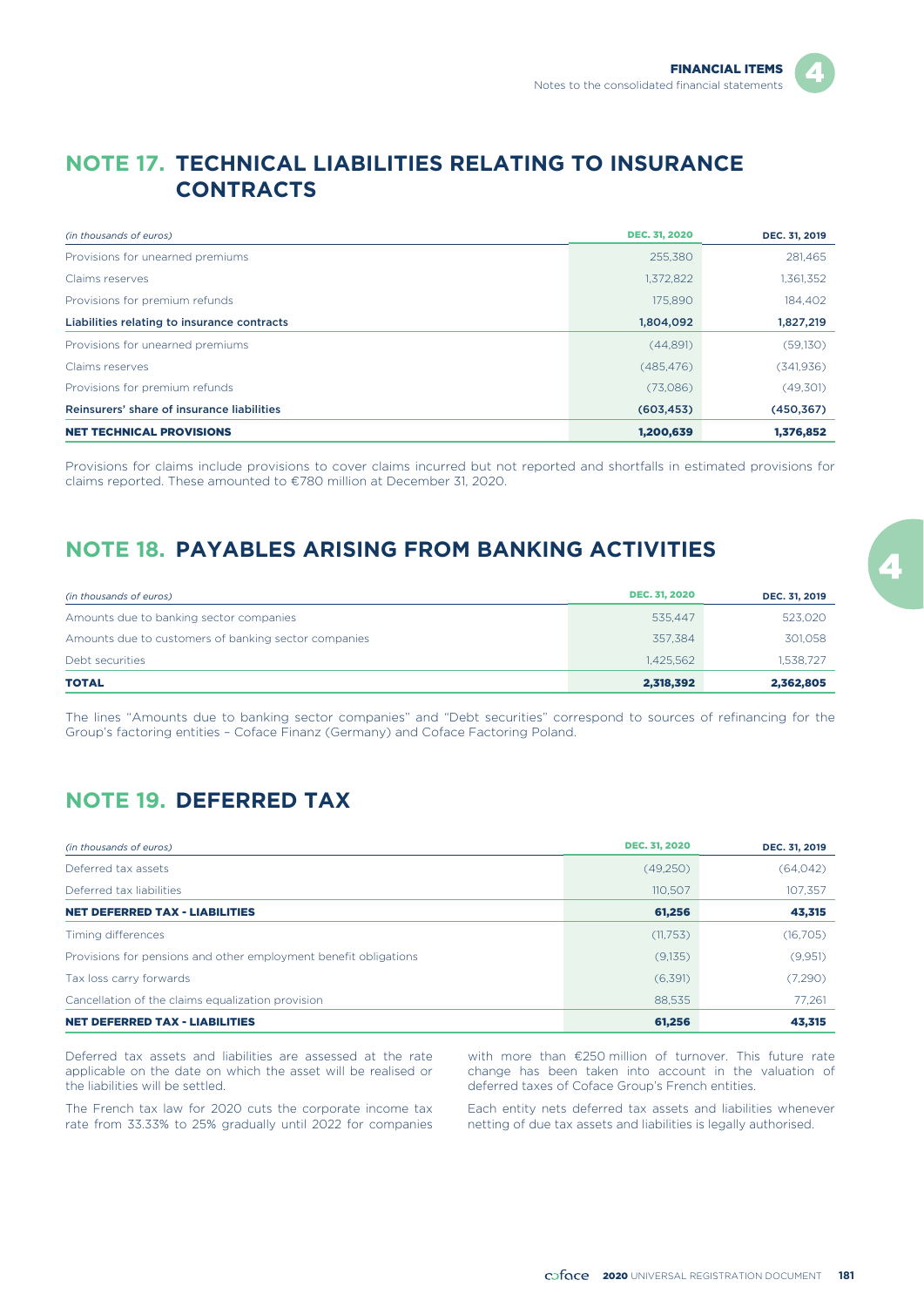# **Changes in deferred tax balances by region**

Deferred tax with positive signs are deferred tax liabilities. Those with negative signs are deferred tax assets.

|                         |               | <b>CHANGE</b><br><b>THROUGH</b>   | <b>REVALUATION</b><br><b>ADJUSTMENT</b> | <b>CURRENCY</b>                 |                              |                                  |                      |
|-------------------------|---------------|-----------------------------------|-----------------------------------------|---------------------------------|------------------------------|----------------------------------|----------------------|
| (in thousands of euros) | DEC. 31, 2018 | <b>INCOME</b><br><b>STATEMENT</b> | <b>ON AFS</b><br><b>INVESTMENTS</b>     | TRANSLATION<br><b>VARIATION</b> | <b>SCOPE</b><br><b>ENTRY</b> | <b>OTHER</b><br><b>MOVEMENTS</b> | <b>DEC. 31, 2019</b> |
| Northern Europe         | 49.127        | 4,302                             | 83                                      | (247)                           | 4.206                        | 5                                | 57,476               |
| Western Europe          | 29.088        | (5,665)                           | (238)                                   | 31                              | Ο                            | 506                              | 23.722               |
| Central Europe          | (2,127)       | 1,966                             | (67)                                    | (258)                           | Ο                            | 561                              | 75                   |
| Mediterranean & Africa  | (24, 380)     | 5,531                             | $\circ$                                 | 354                             | 0                            | $\circ$                          | (18, 495)            |
| North America           | 2.402         | (278)                             | 489                                     | (221)                           | 0                            | $\circ$                          | 2,392                |
| Latin America           | (6,025)       | (990)                             | 2,851                                   | 1,637                           | 0                            | $\circ$                          | (2,527)              |
| Asia-Pacific            | (4,770)       | 3,033                             | 234                                     | 116                             | $\circ$                      | $\circ$                          | (1,387)              |
| <b>TOTAL</b>            | 43,315        | 7,899                             | 3,352                                   | 1,412                           | 4,206                        | 1,072                            | 61,256               |

| (in thousands of euros) | DEC. 31, 2018 | JAN. 1, 2019* | <b>CHANGE</b><br><b>THROUGH</b><br><b>INCOME</b><br><b>STATEMENT</b> | <b>REVALUATION</b><br><b>ADJUSTMENT</b><br><b>ON AFS</b><br><b>INVESTMENTS</b> | <b>CURRENCY</b><br><b>TRANSLATION</b><br><b>VARIATION</b> | <b>OTHER</b><br><b>MOVEMENTS</b> | DEC. 31, 2019 |
|-------------------------|---------------|---------------|----------------------------------------------------------------------|--------------------------------------------------------------------------------|-----------------------------------------------------------|----------------------------------|---------------|
| Northern Europe         | 58,943        | 58,943        | (9,113)                                                              | 58                                                                             | $\circ$                                                   | (761)                            | 49,127        |
| Western Europe          | 15,618        | 15,714        | (7,353)                                                              | 19,834                                                                         | (15)                                                      | 909                              | 29,089        |
| Central Europe          | (1,069)       | (1,069)       | (796)                                                                | 38                                                                             | 109                                                       | (409)                            | (2,127)       |
| Mediterranean & Africa  | (17, 233)     | (17, 233)     | (7,244)                                                              | $\circ$                                                                        | 97                                                        | $\circ$                          | (24, 380)     |
| North America           | 1,404         | 1.404         | 427                                                                  | 537                                                                            | 34                                                        | $\circ$                          | 2,402         |
| Latin America           | (2,902)       | (2,902)       | (3,449)                                                              | (487)                                                                          | 812                                                       | $\circ$                          | (6,026)       |
| Asia Pacific            | (11,608)      | (11,608)      | 6.786                                                                | 209                                                                            | (157)                                                     | O                                | (4,770)       |
| <b>TOTAL</b>            | 43,153        | 43,249        | (20,742)                                                             | 20,189                                                                         | 880                                                       | (261)                            | 43,315        |

*\* Effects related to the first application of IFRS 16.*

The "Other movements" column mainly includes deferred taxes on changes in retirement benefits recognised as equity not reclassifiable to income.

### **Deferred taxes related to tax losses**

The breakdown by region of deferred taxes assets linked to tax losses is as follows:

| (in thousands of euros)               | <b>DEC. 31, 2020</b> | DEC. 31, 2019 |
|---------------------------------------|----------------------|---------------|
| Northern Europe                       | 2,420                | 986           |
| Western Europe                        | $\circ$              | 1,422         |
| Central Europe                        | 86                   | 609           |
| Mediterranean & Africa                | 944                  | 717           |
| North America                         | (71)                 | $\circ$       |
| Latin America                         | 888                  | 1,083         |
| Asia-Pacific                          | 1,981                | 2,472         |
| <b>NET DEFERRED TAX - LIABILITIES</b> | 6,391                | 7,290         |

The recognition of deferred tax assets on tax losses is subject results estimated for the period from 2021 to 2025, *i.e.* a<br>to a case-by-case recoverability analysis, taking into account recoverability horizon of five yea the forecasts of the results of each entity. Deferred tax assets from a Business Tax Plan prepared by each entity on losses are recognised at the level of the entity's income tax the Business Plan approved by the Managemen on losses are recognised at the level of the entity's income tax

to a case-by-case recoverability analysis, taking into account recoverability horizon of five years. This recognition results the forecasts of the results of each entity. Deferred tax assets from a Business Tax Plan prepar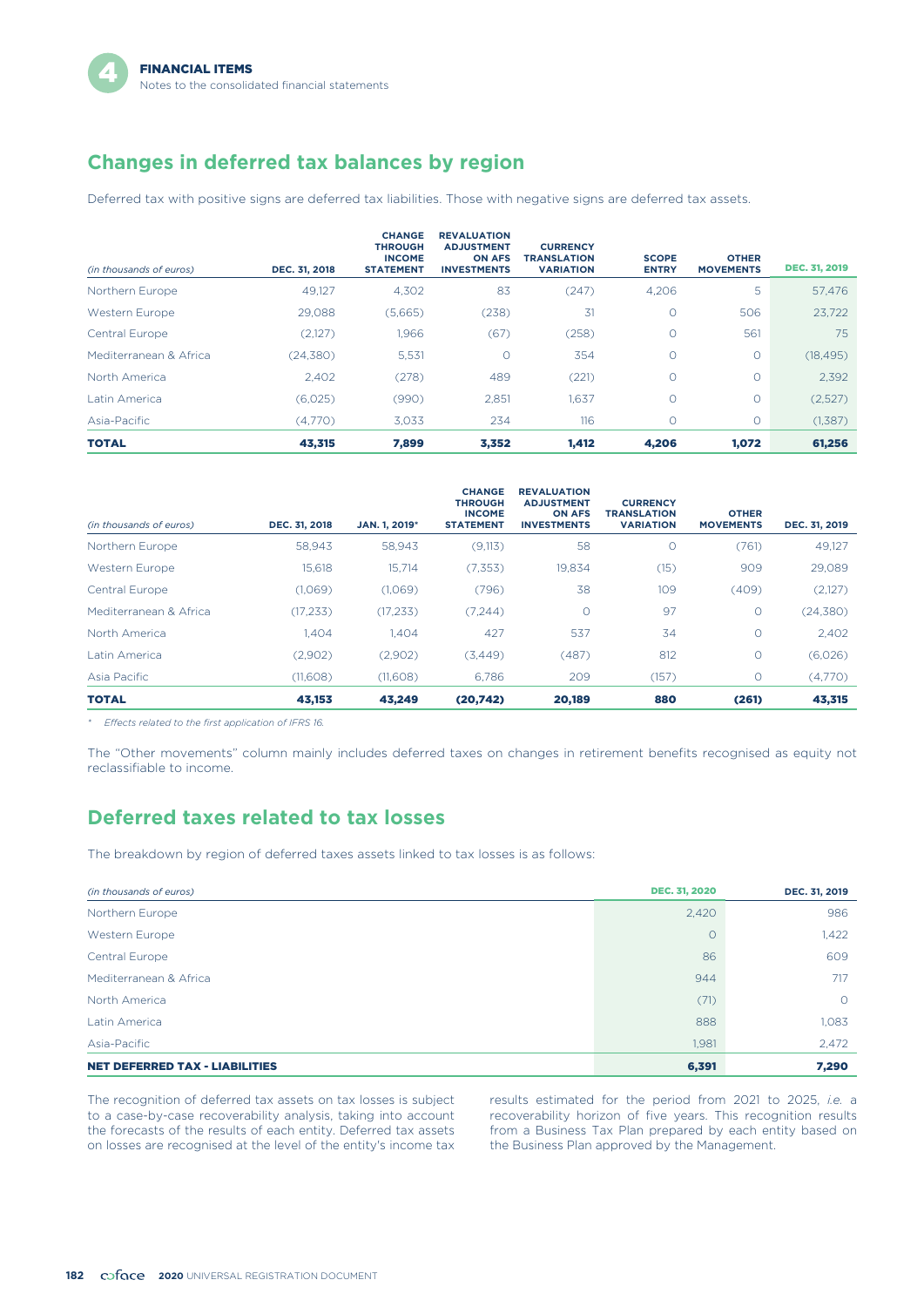## **NOTE 20. PAYABLES ARISING FROM INSURANCE AND REINSURANCE OPERATIONS**

| (in thousands of euros)                                           | <b>DEC. 31, 2020</b> | DEC. 31, 2019 |
|-------------------------------------------------------------------|----------------------|---------------|
| Guarantee deposits received from policyholders and other          | 1,676                | 2,630         |
| Amounts due to policyholders and agents                           | 83,159               | 78,446        |
| Payables arising from insurance and inward reinsurance operations | 84,835               | 81,076        |
| Amounts due to reinsurers                                         | 326.103              | 135,454       |
| Deposits received from reinsurers                                 | 3.194                | 3.333         |
| Payable arising from ceded reinsurance operations                 | 329.297              | 138,787       |
| <b>TOTAL</b>                                                      | 414.133              | 219,863       |

# **NOTE 21. OTHER LIABILITIES**

| (in thousands of euros)             | <b>DEC. 31, 2020</b> | DEC. 31, 2019 |
|-------------------------------------|----------------------|---------------|
| Current tax payables                | 70,621               | 66,295        |
| Derivatives and related liabilities | 26                   | 889           |
| Accrued personnel costs             | 51,227               | 56,621        |
| Sundry payables                     | 197,402              | 206,781       |
| Deferred income                     | 7,711                | 9,340         |
| Other accruals                      | 5,879                | 17,828        |
| Other payables                      | 262,219              | 290,570       |
| <b>TOTAL</b>                        | 332,865              | 357,754       |

# **NOTES TO THE INCOME STATEMENT**

# **NOTE 22. REVENUE**

## **Breakdown of consolidated revenue**

| (in thousands of euros)                    | <b>DEC. 31, 2020</b> | DEC. 31, 2019 |
|--------------------------------------------|----------------------|---------------|
| Premiums - direct business                 | 1,176,378            | 1,224,651     |
| Premiums - inward reinsurance              | 97,389               | 102,984       |
| <b>Gross written premiums</b>              | 1,273,767            | 1,327,635     |
| <b>Premium refunds</b>                     | (78, 111)            | (95,079)      |
| Change of provisions for unearned premiums | 8,678                | 3,041         |
| <b>Earned premiums</b>                     | 1,204,334            | 1,235,597     |
| Fees and commission income                 | 143,985              | 140,114       |
| Net income from banking activities         | 58,450               | 64,106        |
| Other insurance-related services           | 102                  | 94            |
| Business information and other services    | 34,523               | 31,108        |
| Receivables management                     | 9,469                | 10,069        |
| Income from other activities               | 44,094               | 41,271        |
| Revenue or income from other activities    | 246,530              | 245,491       |
| <b>CONSOLIDATED REVENUE</b>                | 1,450,864            | 1,481,088     |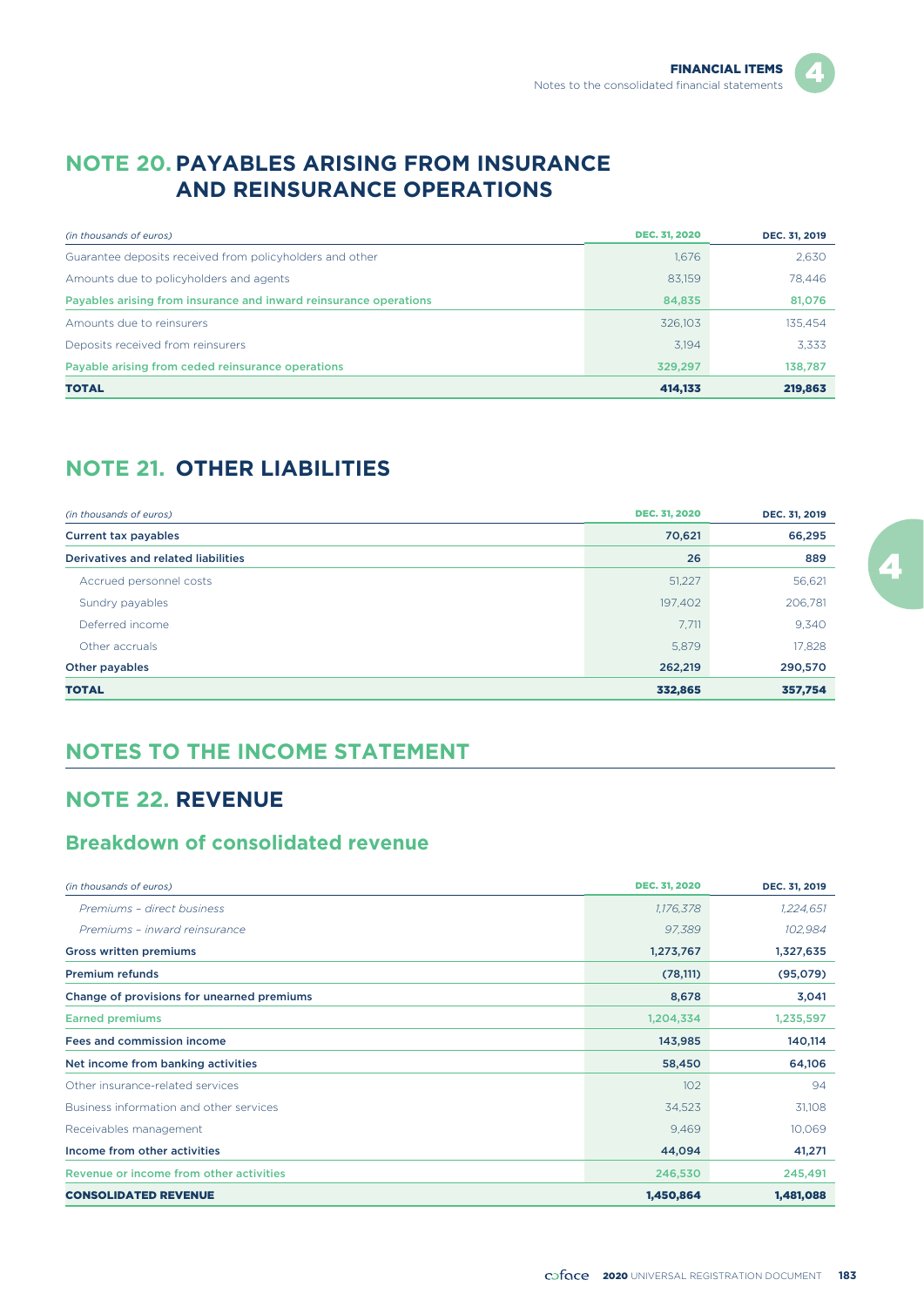# **Consolidated revenue by country of invoicing**

| (in thousands of euros)     | <b>DEC. 31, 2020</b> | DEC. 31, 2019 |
|-----------------------------|----------------------|---------------|
| Northern Europe             | 297,721              | 307,464       |
| Western Europe              | 291.848              | 294,650       |
| Central Europe              | 143,081              | 148,078       |
| Mediterranean & Africa      | 394,890              | 394,175       |
| North America               | 136,518              | 138,475       |
| Latin America               | 67,328               | 80,653        |
| Asia-Pacific                | 119,478              | 117,593       |
| <b>CONSOLIDATED REVENUE</b> | 1,450,864            | 1,481,088     |

# **Consolidated revenue by activity**

| (in thousands of euros)                                     | <b>DEC. 31, 2020</b> | DEC. 31, 2019 |
|-------------------------------------------------------------|----------------------|---------------|
| Earned premiums - Credit                                    | 1,132,876            | 1,164,752     |
| Earned premiums - Single risk                               | 21,141               | 21,193        |
| Earned premiums - Credit insurance                          | 1,154,017            | 1,185,945     |
| Fees and commission income                                  | 143,985              | 140,114       |
| Other insurance-related services                            | 102                  | 94            |
| Revenue of credit insurance activity                        | 1,298,104            | 1,326,153     |
| <b>Earned premiums - Guarantees</b>                         | 50,317               | 49,652        |
| Financing fees                                              | 26,995               | 35,226        |
| Factoring fees                                              | 32,758               | 30,304        |
| Other                                                       | (1,302)              | (1, 424)      |
| Net income from banking activities (factoring)              | 58,450               | 64,106        |
| Business information and other services                     | 34,523               | 31,108        |
| Receivables management                                      | 9,469                | 10,069        |
| Revenue of business information and other services activity | 43,992               | 41,177        |
| <b>CONSOLIDATED REVENUE</b>                                 | 1,450,864            | 1,481,088     |

# **NOTE 23. CLAIM EXPENSES**

| (in thousands of euros)        | <b>DEC. 31, 2020</b> | DEC. 31, 2019 |
|--------------------------------|----------------------|---------------|
| Paid claims, net of recoveries | (541, 323)           | (456, 416)    |
| Claims handling expenses       | (31,839)             | (31,212)      |
| Change in claims reserves      | (50.490)             | (48,619)      |
| <b>TOTAL</b>                   | (623, 653)           | (536, 247)    |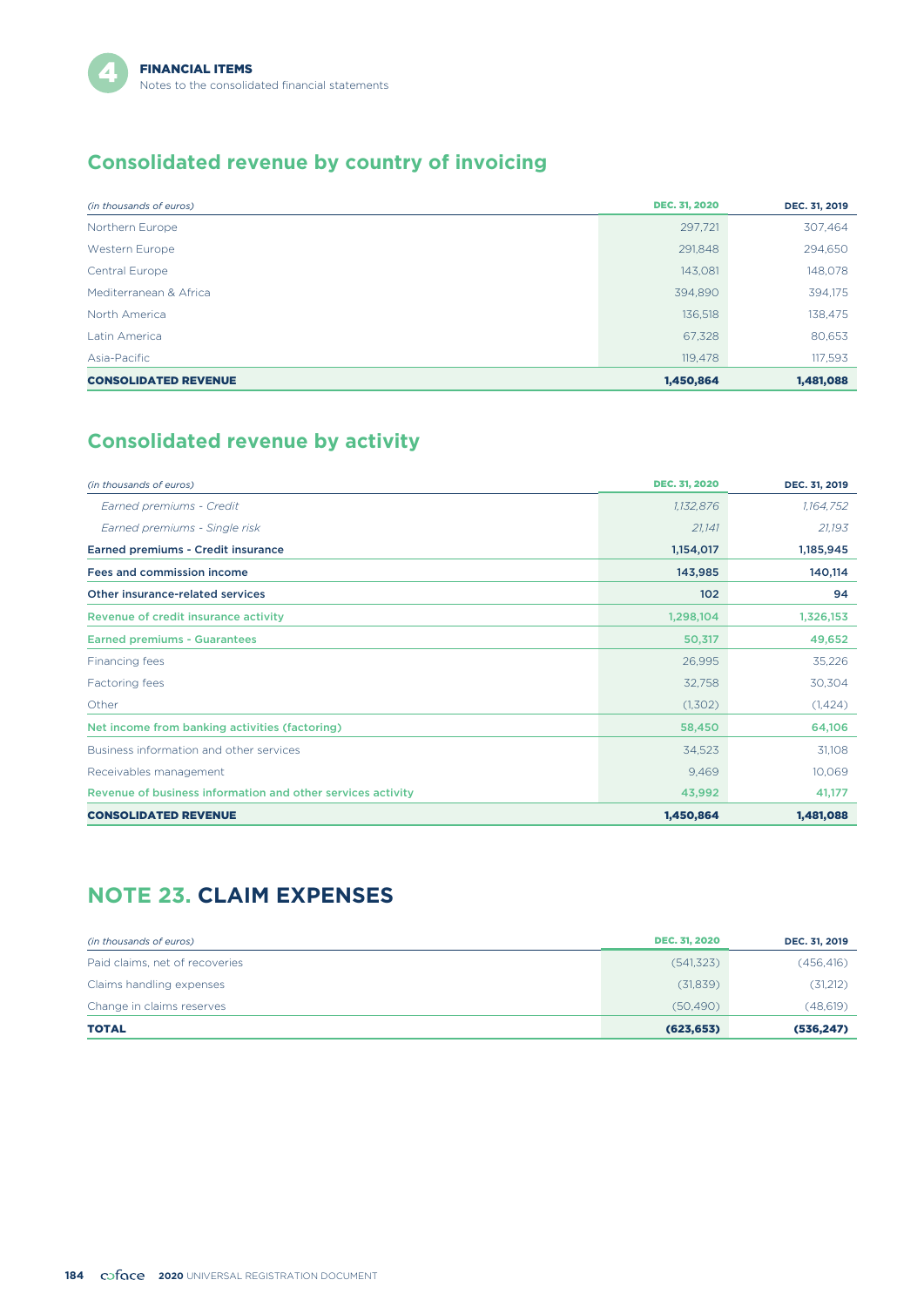## **Claims expenses by period of occurrence**

|                                |              | <b>DEC. 31, 2020</b>                                             |            |              | DEC. 31, 2019                                                    |            |  |
|--------------------------------|--------------|------------------------------------------------------------------|------------|--------------|------------------------------------------------------------------|------------|--|
| (in thousands of euros)        | <b>GROSS</b> | <b>OUTWARD</b><br><b>REINSURANCE AND</b><br><b>RETROCESSIONS</b> | <b>NET</b> | <b>GROSS</b> | <b>OUTWARD</b><br><b>REINSURANCE AND</b><br><b>RETROCESSIONS</b> | <b>NET</b> |  |
| Claims expenses - current year | (905.412)    | 391.217                                                          | (514.195)  | (866.463)    | 219.596                                                          | (646, 867) |  |
| Claims expenses - prior years  | 281,759      | (94.493)                                                         | 187.266    | 330.216      | (80.145)                                                         | 250,071    |  |
| <b>TOTAL</b>                   | (623, 653)   | 296,724                                                          | (326, 929) | (536, 247)   | 139,451                                                          | (396,796)  |  |

# **NOTE 24. OVERHEADS BY FUNCTION**

| (in thousands of euros)                                  | <b>DEC. 31, 2020</b> | DEC. 31, 2019 |
|----------------------------------------------------------|----------------------|---------------|
| Policy acquisition costs                                 | (238, 453)           | (242, 675)    |
| Administrative costs                                     | (261, 807)           | (274, 784)    |
| Other insurance activity expenses                        | (60, 971)            | (70, 739)     |
| Expenses from banking activities, excluding cost of risk | (12, 833)            | (13,742)      |
| Expenses from services activities                        | (81,608)             | (75,198)      |
| <b>Operating expenses</b>                                | (655, 672)           | (677, 138)    |
| Investment management expenses                           | (3,420)              | (4,037)       |
| <b>Claims handling expenses</b>                          | (31, 839)            | (31,212)      |
| <b>TOTAL</b>                                             | (690, 931)           | (712, 387)    |
| of which employee profit-sharing                         | (2,854)              | (7.038)       |

Total overheads include general insurance expenses (by function), expenses from services activities and expenses from banking activities. Overheads totalled €690,931,000 as at December 31, 2020 *versus* €712,387,000 as at December 31, 2019.

In the income statement, claims handling expenses are included in "Claims expenses" and investment management expenses are shown in "Investment income, net of management expenses (excluding finance costs)".

## **NOTE 25. EXPENSES FROM BANKING ACTIVITIES**

| (in thousands of euros)                | <b>DEC. 31, 2020</b> | <b>DEC. 31, 2020</b> |
|----------------------------------------|----------------------|----------------------|
| Charges to allowances for receivables  | (97)                 | (138)                |
| Reversal of allowances for receivables | $\circ$              | 6,559                |
| Losses on receivables                  | (3)                  | (8, 225)             |
| Cost of risk                           | (100)                | (1,804)              |
| <b>Operating expenses</b>              | (12, 833)            | (13, 742)            |
| <b>TOTAL</b>                           | (12, 933)            | (15, 546)            |

"Cost of risk" corresponds to the risk-related expense on receivables written off during the year, and recoveries of credit insurance operations conducted by factoring amortised receivables. companies, which includes net additions to provisions,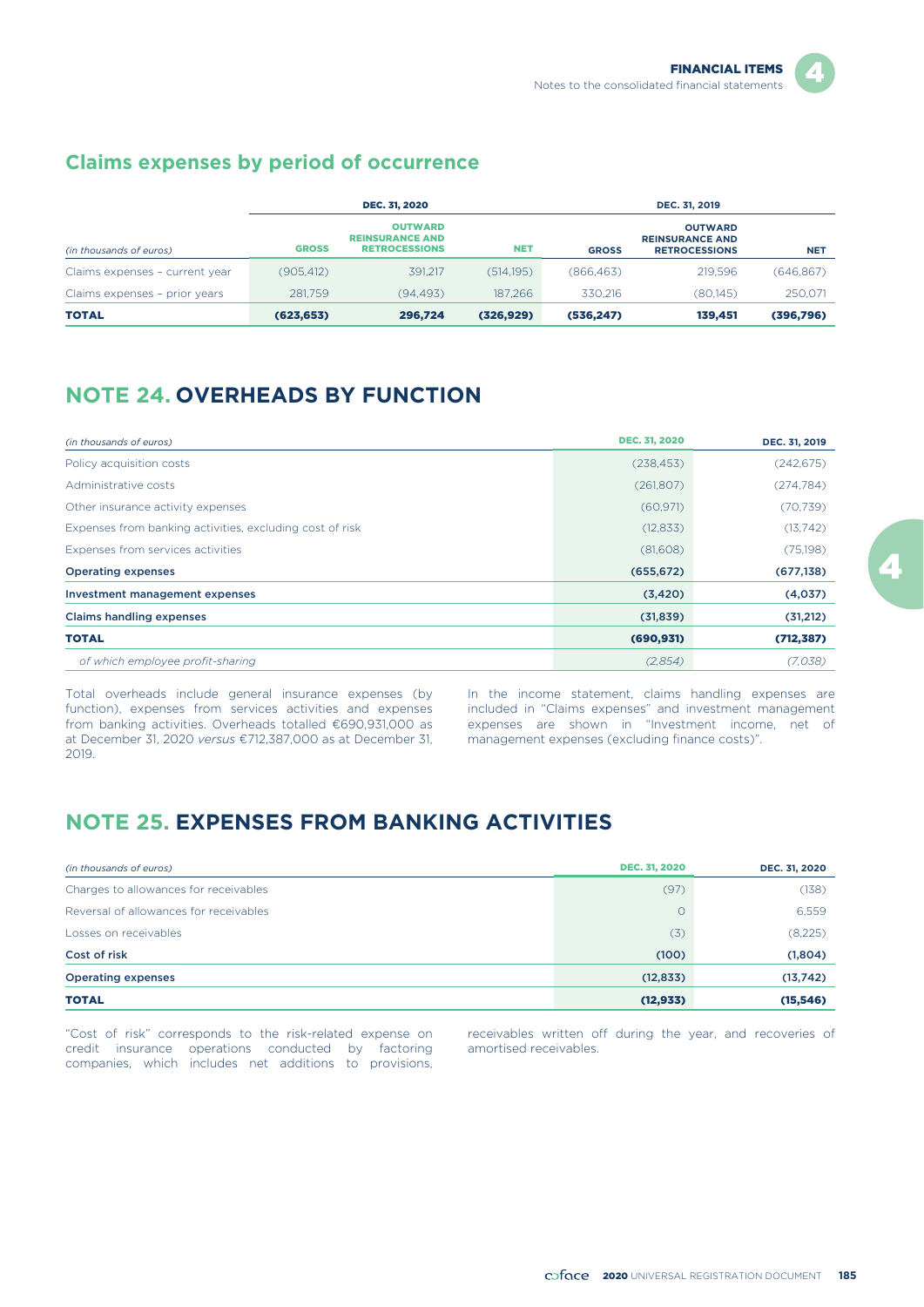# **NOTE 26. INCOME AND EXPENSES FROM CEDED REINSURANCE**

| (in thousands of euros)                       | <b>DEC. 31, 2020</b> | DEC. 31, 2019 |
|-----------------------------------------------|----------------------|---------------|
| Ceded claims                                  | 180,639              | 126,829       |
| Change in claims provisions net of recoveries | 135,321              | 12,622        |
| Commissions paid by reinsurers                | 199.126              | 136.171       |
| Income from ceded reinsurance                 | 515,087              | 275,622       |
| Ceded premiums                                | (544, 788)           | (350, 573)    |
| Change in unearned premiums provisions        | (14, 415)            | (3,012)       |
| <b>Expenses from ceded reinsurance</b>        | (559, 203)           | (353, 585)    |
| <b>TOTAL</b>                                  | (44, 116)            | (77, 963)     |

# **NOTE 27. INVESTMENT INCOME, NET OF MANAGEMENT EXPENSES (EXCLUDING FINANCE COSTS)**

| (in thousands of euros)                                                                | <b>DEC. 31, 2020</b> | DEC. 31, 2019 |
|----------------------------------------------------------------------------------------|----------------------|---------------|
| Investment income                                                                      | 38,396               | 50,635        |
| Change in financial instruments at fair value through income                           | 2.883                | 1.287         |
| o/w hedged by currency derivatives on "Colombes" and "Lausanne" mutual funds           | (317)                | O             |
| Net gains on disposals                                                                 | 1.784                | (299)         |
| o/w hedged by currency derivatives on "Colombes" and "Lausanne" mutual funds           | (334)                | (15)          |
| Additions to/(reversals from) impairment                                               | (4,685)              | (6,148)       |
| Net foreign exchange gains/losses                                                      | (5,460)              | (695)         |
| o/w hedged by currency derivatives on "Colombes" and "Lausanne" mutual funds $\degree$ | (854)                | (4,291)       |
| Investment management expenses                                                         | (6,015)              | (7,840)       |
| <b>TOTAL</b>                                                                           | 26,903               | 36,940        |

(1) The Colombes and Lausanne funds foreign exchange gains and losses covered by derivatives amount to -€854,000. This amount is broken down into €5,496,000 in<br>realised profit and -€6,350,000 in unrealised losses.

## **Investment income by class**

| (in thousands of euros)                   | <b>DEC. 31, 2020</b> | DEC. 31, 2019 |
|-------------------------------------------|----------------------|---------------|
| Equities                                  | (6,771)              | 6,591         |
| Fixed income                              | 22,243               | 39,771        |
| Investment properties                     | 9,702                | 8,411         |
| Sub-total                                 | 25,174               | 54,773        |
| Associated and non consolidated companies | 5,234                | (4,734)       |
| Exchange rate - change profit/loss*       | 2,510                | (5,259)       |
| Financial and investment charges          | (6,015)              | (7,840)       |
| <b>TOTAL</b>                              | 26,903               | 36,940        |

*\* Although derivative instruments are used to hedge the overall currency risk, Coface Group does not apply hedge accounting for accounting purposes.*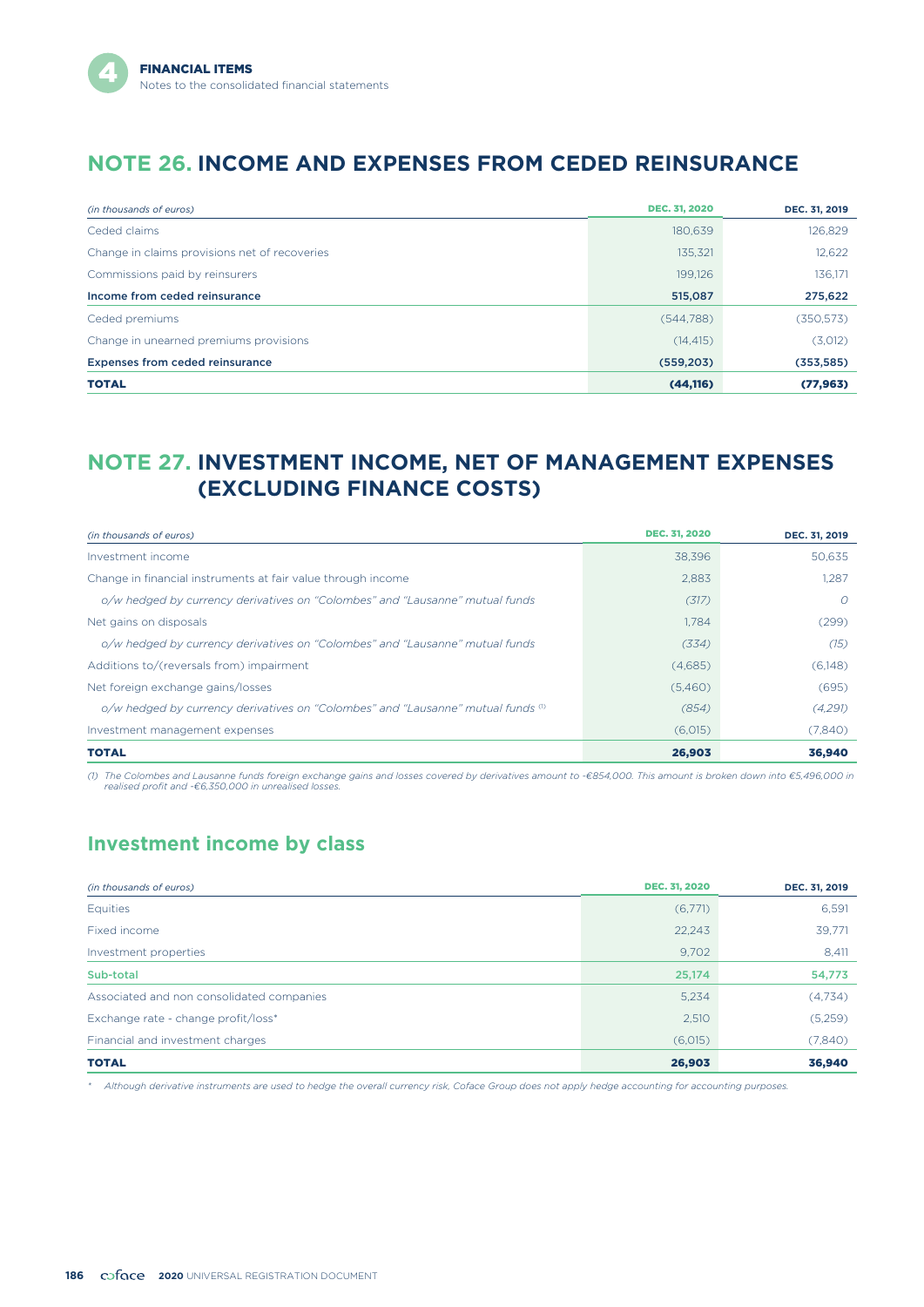## **NOTE 28. OTHER OPERATING INCOME AND EXPENSES**

| (in thousands of euros)                            | <b>DEC. 31, 2020</b> | DEC. 31, 2019 |
|----------------------------------------------------|----------------------|---------------|
| Fit to Win restructuring charges                   | (323)                | (1,308)       |
| Build to Leaed restructuring charges               | (4,885)              |               |
| Restructuring provisions                           | (615)                | (5,300)       |
| Impairment charge of goodwill in Latin America CGU | (845)                |               |
| Other operating expenses                           | (8,663)              | (2,829)       |
| Total other operating expenses                     | (15, 331)            | (9, 437)      |
| Gain on sale of italian operational building       |                      | 2,312         |
| Other operating income                             | 1,544                | 1,125         |
| Total other operating income                       | 1,544                | 3,437         |
| <b>TOTAL</b>                                       | (13,787)             | (6,000)       |

Other operating income and expenses amounted to -€13.8 million as of December 31, 2020.

l costs related to Natixis' sale of 29.5% of Coface Group's capital Natixis to Arch Capital Group for €5.6 million;

Other operating expenses mainly include:

l internalisation costs of €1.3 million for sales representatives in the United States.

## **NOTE 29. INCOME TAX EXPENSE**

| (in thousands of euros) | <b>DEC. 31, 2020</b> | DEC. 31, 2019 |
|-------------------------|----------------------|---------------|
| Income tax              | (36,805)             | (76,177)      |
| Deferred tax            | (7,899)              | 20,743        |
| <b>TOTAL</b>            | (44,704)             | (55, 434)     |

## **Tax proof**

| (in thousands of euros)                                             | <b>DEC. 31, 2020</b> |            | DEC. 31, 2019   |            |  |
|---------------------------------------------------------------------|----------------------|------------|-----------------|------------|--|
| Net income                                                          | 82,900               |            | 146,729         |            |  |
| Non-controlling interests                                           | (4)                  |            | 10 <sup>°</sup> |            |  |
| Income tax expense                                                  | (44,704)             |            | (55, 434)       |            |  |
| <b>Badwill</b>                                                      | 8,910                |            | 4,662           |            |  |
| Share in net income of associates                                   | $\circ$              |            | O               |            |  |
| Pre-tax income before share in net income of associates and badwill | 118,698              |            | 197,490         |            |  |
| Tax rate                                                            |                      | 32.02%     |                 | 34.43%     |  |
| Theoretical tax                                                     | (38,007)             |            | (67,996)        |            |  |
| Tax expense presented in the consolidation income statement         | (44,704)             | 37.66%     | (55, 434)       | 28.07%     |  |
| <b>Difference</b>                                                   | 6,697                | (5.64)%    | (12, 562)       | $(6.36)\%$ |  |
| Impact of differences between Group tax rates and local tax rates   | 10,084               | 8.50%      | 24,547          | 12.43%     |  |
| Specific local taxes                                                | (2,909)              | $(2.45)\%$ | (3,118)         | (1.58)%    |  |
| o/w French Corporate value added tax (CVAE)                         | (740)                | $(0.62)$ % | (1, 375)        | $(0.70)$ % |  |
| Tax losses for which no deferred tax assets have been recognised    | (8,258)              | $(6.96)\%$ | (4,934)         | (2.50)%    |  |
| Utilisation of previously unrecognised tax loss carryforwards       | 2,731                | 2.30%      | 1,266           | 0.64%      |  |
| Dividends paid in France non deductible for tax purposes (1%)       |                      | 0.00%      |                 | 0.00%      |  |
| Liability method impact                                             | (6,221)              | $(5.24)$ % | (6,175)         | $(3.13)$ % |  |
| Other differences                                                   | (2,124)              | $(1.79)$ % | 976             | 0.49%      |  |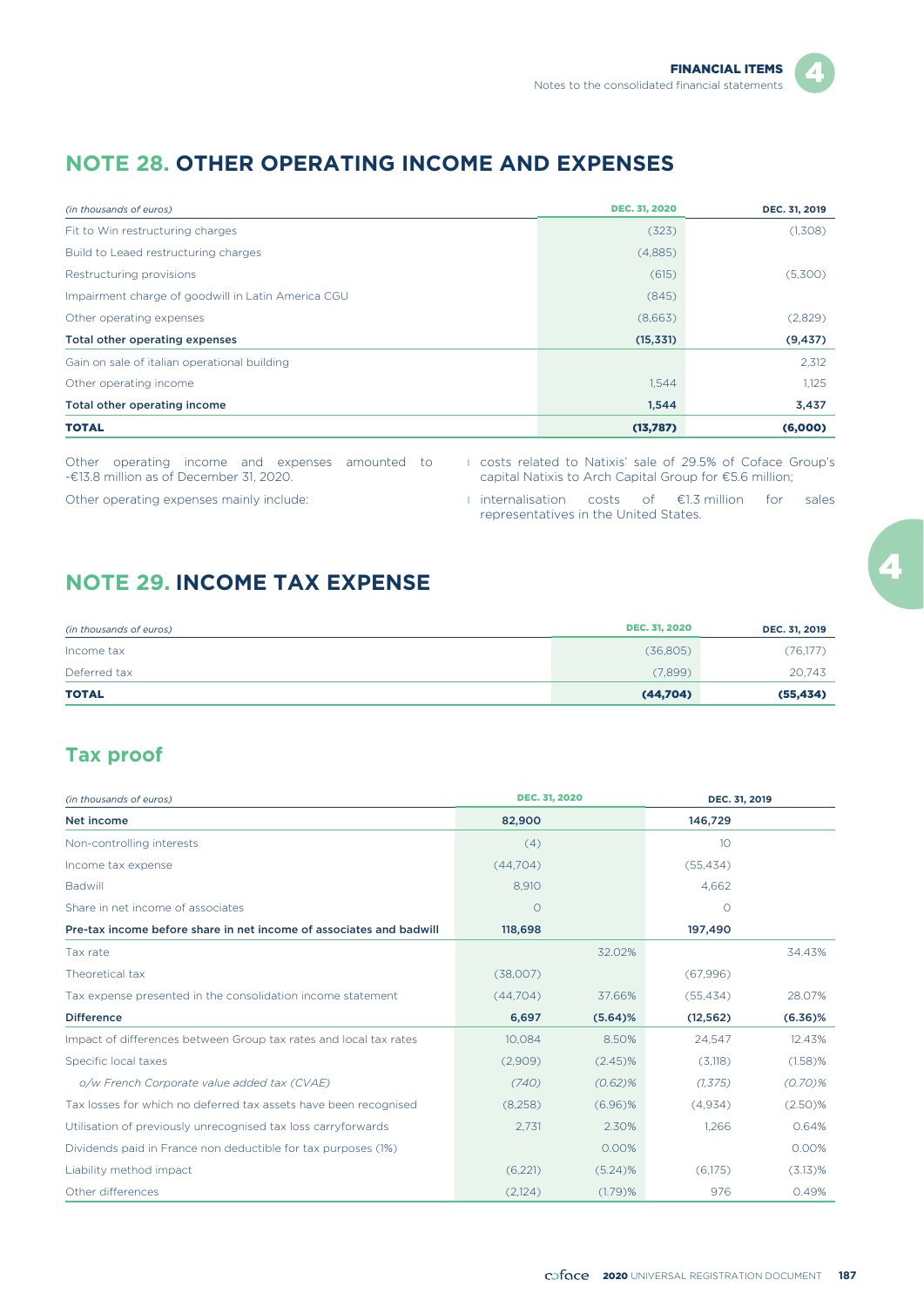The Group's effective income tax rate increased by 9 points from 28.07% at December 31, 2019 to 37.66% at December 31, 2020.

The difference between theoretical tax and tax expense presented in the consolidated income statement comes from a positive impact of differences between Group tax rates and local tax rates. It is offset by the negative impact of tax losses for which no deferred tax assets have been recognised and the liability method impact (mainly in France).

## **OTHER INFORMATION**

## **NOTE 30. BREAKDOWN OF NET INCOME BY SEGMENT**

Premiums, claims and commissions are monitored by country of invoicing. In the case of direct business, the country of invoicing is the one in which the issuer of the invoice is located and for inward reinsurance, the country of invoicing is the one in which the ceding insurer is located. Geographic segmentation by invoicing location does not necessarily correspond to the debtor's location.

Reinsurance income, which is calculated and recognised for the whole Group at the level of Compagnie française d'assurance pour le commerce extérieur and Coface Re, has been reallocated at the level of each region.

Income taxes by segment have been calculated based on this monitoring framework.

## **Analysis of December 31, 2020 net income by segment**

| (in thousands of euros)                                   | <b>NORTHERN</b><br><b>EUROPE</b> | <b>WESTERN</b><br><b>EUROPE</b> | <b>CENTRAL</b><br><b>EUROPE</b> | <b>MEDITERRANEAN</b><br>& AFRICA |  |
|-----------------------------------------------------------|----------------------------------|---------------------------------|---------------------------------|----------------------------------|--|
| Revenue                                                   | 299,691                          | 286,216                         | 144,556                         | 397,272                          |  |
| o/w Earned Premium                                        | 202,081                          | 251,674                         | 117,343                         | 329,304                          |  |
| o/w Factoring                                             | 49,879                           | (939)                           | 9,510                           | $\circ$                          |  |
| o/w Other insurance-related services                      | 47.731                           | 35.481                          | 17.703                          | 67.968                           |  |
| Claims-related expenses (including claims handling costs) | (74.768)                         | (120, 303)                      | (54,100)                        | (182, 806)                       |  |
| Cost of risk                                              | (32)                             |                                 | (68)                            |                                  |  |
| Commissions                                               | (20, 319)                        | (35,200)                        | (10, 382)                       | (42,887)                         |  |
| Other internal general expenses                           | (110, 024)                       | (94, 376)                       | (50, 431)                       | (118, 882)                       |  |
| Underwriting income before reinsurance*                   | 94,548                           | 36,337                          | 29,575                          | 52,697                           |  |
| Income/(loss) on ceded reinsurance                        | (22,158)                         | (27, 823)                       | (9,748)                         | 2.990                            |  |
| Other operating income and expenses                       | (5,507)                          | (6,486)                         | (21)                            | 393                              |  |
| Net financial income excluding finance costs              | 7,020                            | (12, 115)                       | 8.412                           | 15,405                           |  |
| Finance costs                                             | (197)                            | (3,336)                         | (275)                           | (647)                            |  |
| Operating income including finance costs                  | 73.706                           | (13, 423)                       | 27,943                          | 70,838                           |  |
| <b>Badwill</b>                                            |                                  |                                 | $\circ$                         |                                  |  |
| Net income before tax                                     | 73,706                           | (4,513)                         | 27,943                          | 70,838                           |  |
| Income tax expense                                        | (25, 821)                        | 1.581                           | (9,789)                         | (24, 816)                        |  |
| Consolidated net income before non-controlling interests  | 47,885                           | (2,932)                         | 18,154                          | 46,022                           |  |
| Non-controlling interests                                 | (2)                              |                                 | (1)                             | (1)                              |  |
| <b>NET INCOME FOR THE PERIOD</b>                          | 47,883                           | (2, 932)                        | 18,153                          | 46,021                           |  |

*\* Underwriting income before reinsurance is a key financial indicator used by Coface Group to analyse the performance of its businesses. Underwriting income before reinsurance corresponds to the sum of revenue, claims expenses, expenses from banking activities, cost of risk, policy acquisition costs, administrative costs, other current operating expenses, and expenses from other activities.*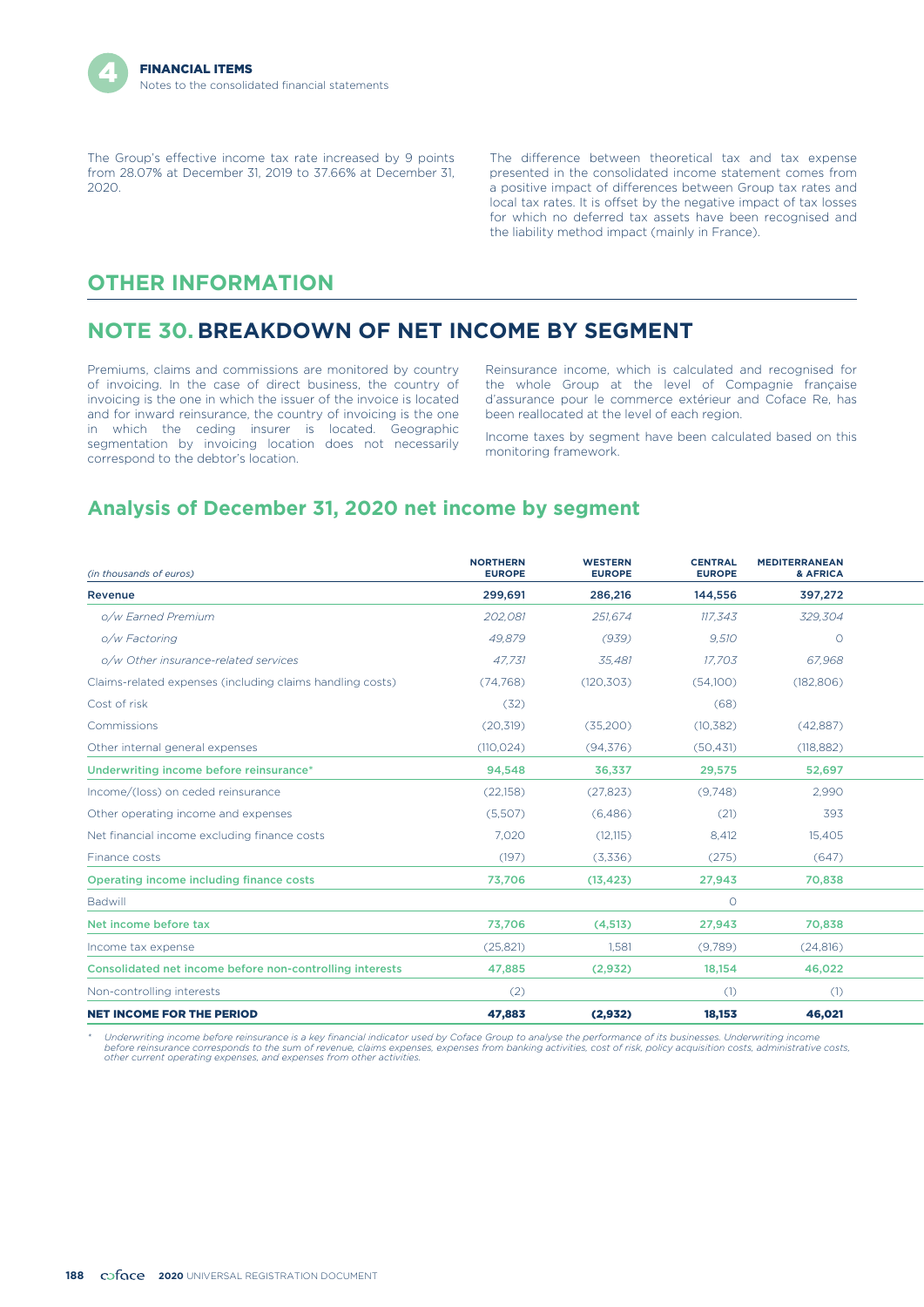

Z.

| <b>NORTH</b><br><b>AMERICA</b> | <b>LATIN</b><br><b>AMERICA</b> | <b>ASIA - PACIFIC</b> | <b>GROUP</b><br><b>REINSURANCE</b> | <b>COGERI</b> | <b>HOLDING</b><br><b>COMPANY</b><br><b>COSTS</b> | <b>INTER-ZONE</b> | <b>GROUP TOTAL</b> |
|--------------------------------|--------------------------------|-----------------------|------------------------------------|---------------|--------------------------------------------------|-------------------|--------------------|
| 136,519                        | 67,328                         | 119,478               | 720,282                            | 29,152        |                                                  | (749, 631)        | 1,450,864          |
| 123,689                        | 64,749                         | 115,493               | 720,282                            |               |                                                  | (720, 282)        | 1,204,334          |
| $\circ$                        | $\Omega$                       | $\overline{O}$        | $\overline{O}$                     |               |                                                  | $\overline{O}$    | 58,450             |
| 12,830                         | 2,579                          | 3,985                 | $\circ$                            | 29,152        |                                                  | (29, 349)         | 188,080            |
| (78, 764)                      | (46,837)                       | (56, 383)             | (297, 175)                         |               | (3,927)                                          | 291,411           | (623, 652)         |
|                                |                                |                       |                                    |               |                                                  |                   | (100)              |
| (15,055)                       | (8, 453)                       | (22, 493)             | (273, 334)                         |               |                                                  | 273,278           | (154, 845)         |
| (45, 614)                      | (25, 192)                      | (38, 628)             | $\circ$                            | (29,191)      | (25,091)                                         | 36,601            | (500, 828)         |
| (2,914)                        | (13, 154)                      | 1,974                 | 149,773                            | (39)          | (29,018)                                         | (148, 341)        | 171,439            |
| (11, 052)                      | 14,965                         | (13,895)              | (127,169)                          |               |                                                  | 149,774           | (44,116)           |
| (1,300)                        | (866)                          |                       |                                    |               |                                                  |                   | (13,787)           |
| 3,221                          | 5,275                          | 3,690                 |                                    | (467)         | (962)                                            | (2,575)           | 26,904             |
| (1,077)                        | (276)                          | (634)                 |                                    | (203)         | (16, 222)                                        | 1,127             | (21,740)           |
| (13, 122)                      | 5,944                          | (8,865)               | 22,604                             | (709)         | (46,202)                                         | (15)              | 118,699            |
|                                |                                |                       |                                    |               |                                                  |                   | 8,910              |
| (13, 122)                      | 5,944                          | (8,865)               | 22,604                             | (709)         | (46, 202)                                        | (15)              | 127,609            |
| 4.597                          | (2,082)                        | 3,106                 | (7,919)                            | 248           | 16.185                                           | 5                 | (44,704)           |
| (8,525)                        | 3,862                          | (5,759)               | 14,685                             | (461)         | (30, 017)                                        | (10)              | 82,904             |
|                                |                                |                       |                                    |               |                                                  |                   | (4)                |
| (8,525)                        | 3,862                          | (5,759)               | 14,685                             | (461)         | (30, 017)                                        | (10)              | 82,900             |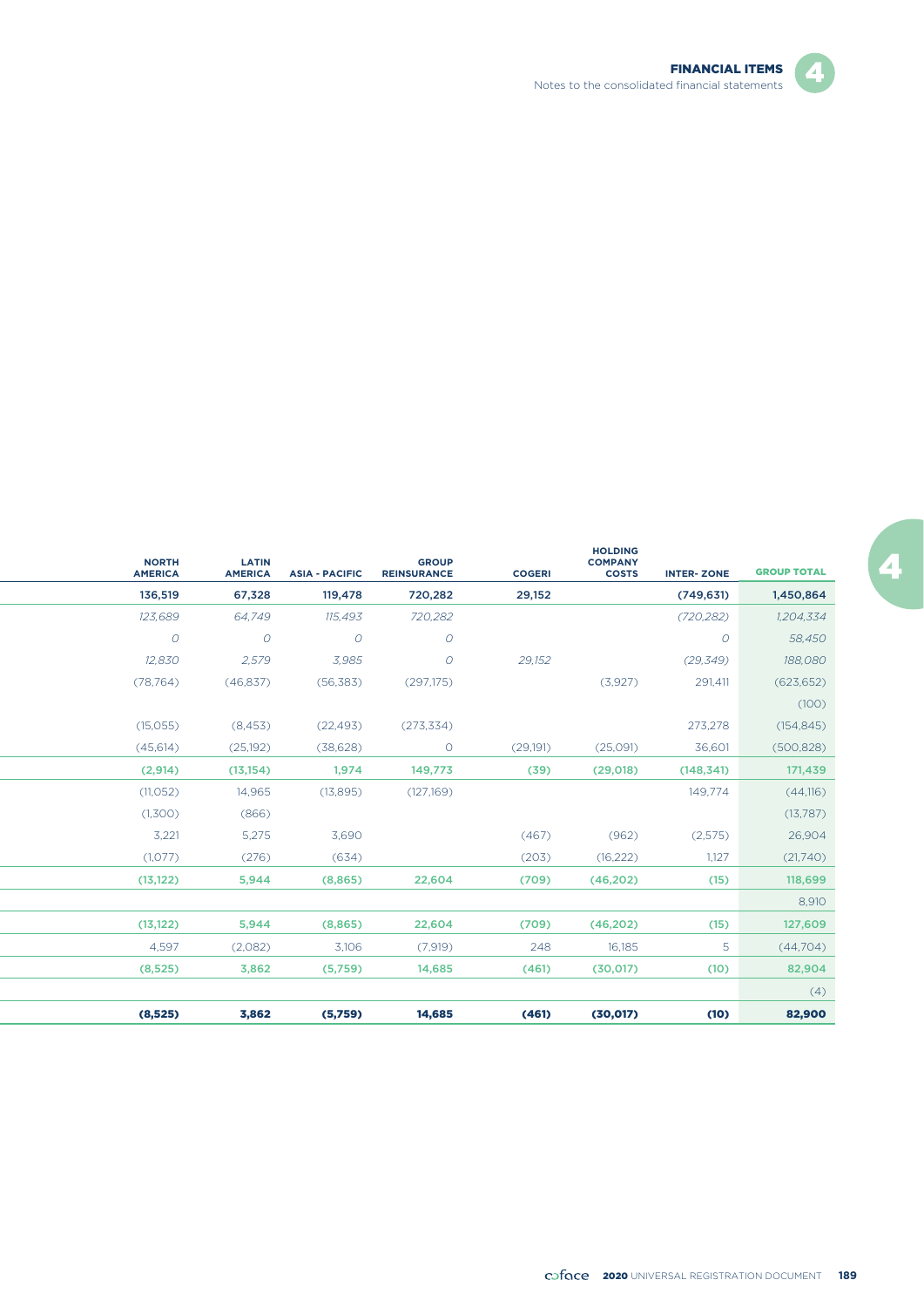# **Analysis of December 31, 2019 net income by segment**

| (in thousands of euros)                                   | <b>NORTHERN</b><br><b>EUROPE</b> | <b>WESTERN</b><br><b>EUROPE</b> | <b>CENTRAL</b><br><b>EUROPE</b> | <b>MEDITERRANEAN</b><br>& AFRICA |  |
|-----------------------------------------------------------|----------------------------------|---------------------------------|---------------------------------|----------------------------------|--|
| Revenue                                                   | 309,295                          | 290,567                         | 149,538                         | 396,060                          |  |
| o/w Earned Premium                                        | 208.165                          | 255.701                         | 120.842                         | 334.348                          |  |
| o/w Factoring                                             | 53.931                           | (705)                           | 10.880                          | O                                |  |
| o/w Other insurance-related services                      | 47,199                           | 35,571                          | 17,816                          | 61,712                           |  |
| Claims-related expenses (including claims handling costs) | (85,109)                         | (88, 467)                       | (51, 340)                       | (154, 749)                       |  |
| of which claims handling costs                            | (2,500)                          | (7.068)                         | (1,633)                         | (4,634)                          |  |
| Cost of risk                                              | (2,353)                          |                                 | 549                             |                                  |  |
| Commissions                                               | (20, 997)                        | (39,093)                        | (9,549)                         | (42, 259)                        |  |
| Other internal general expenses                           | (114.141)                        | (98, 847)                       | (54, 412)                       | (113, 335)                       |  |
| Underwriting income before reinsurance*                   | 86,695                           | 64,160                          | 34,786                          | 85,717                           |  |
| Income/(loss) on ceded reinsurance                        | (9,115)                          | (37, 432)                       | (9,596)                         | (15, 235)                        |  |
| Other operating income and expenses                       | (5,231)                          | (1,618)                         | $-(27)$                         | 1.626                            |  |
| Net financial income excluding finance costs              | 2,239                            | 8,998                           | 5,855                           | 7,737                            |  |
| of which internal investment management                   |                                  | (1,231)                         |                                 |                                  |  |
| Finance costs                                             | (258)                            | (2,851)                         | (612)                           | (862)                            |  |
| Operating income including finance costs                  | 74,330                           | 31,257                          | 30,406                          | 78,983                           |  |
| Badwill                                                   |                                  |                                 | 4.662                           |                                  |  |
| Net income before tax                                     | 74,330                           | 31,257                          | 35,068                          | 78,983                           |  |
| Income tax expense                                        | (20, 383)                        | (8,571)                         | (9,616)                         | (21,659)                         |  |
| Consolidated net income before non-controlling interests  | 53,947                           | 22,686                          | 25,452                          | 57,324                           |  |
| Non-controlling interests                                 | (2)                              | (1)                             | (2)                             | 15                               |  |
| <b>NET INCOME FOR THE PERIOD</b>                          | 53,945                           | 22,685                          | 25,450                          | 57,339                           |  |

\* Underwriting income before reinsurance is a key financial indicator used by the Coface Group to analyse the performance of its businesses. Underwriting income<br>before reinsurance corresponds to the sum of revenue, claims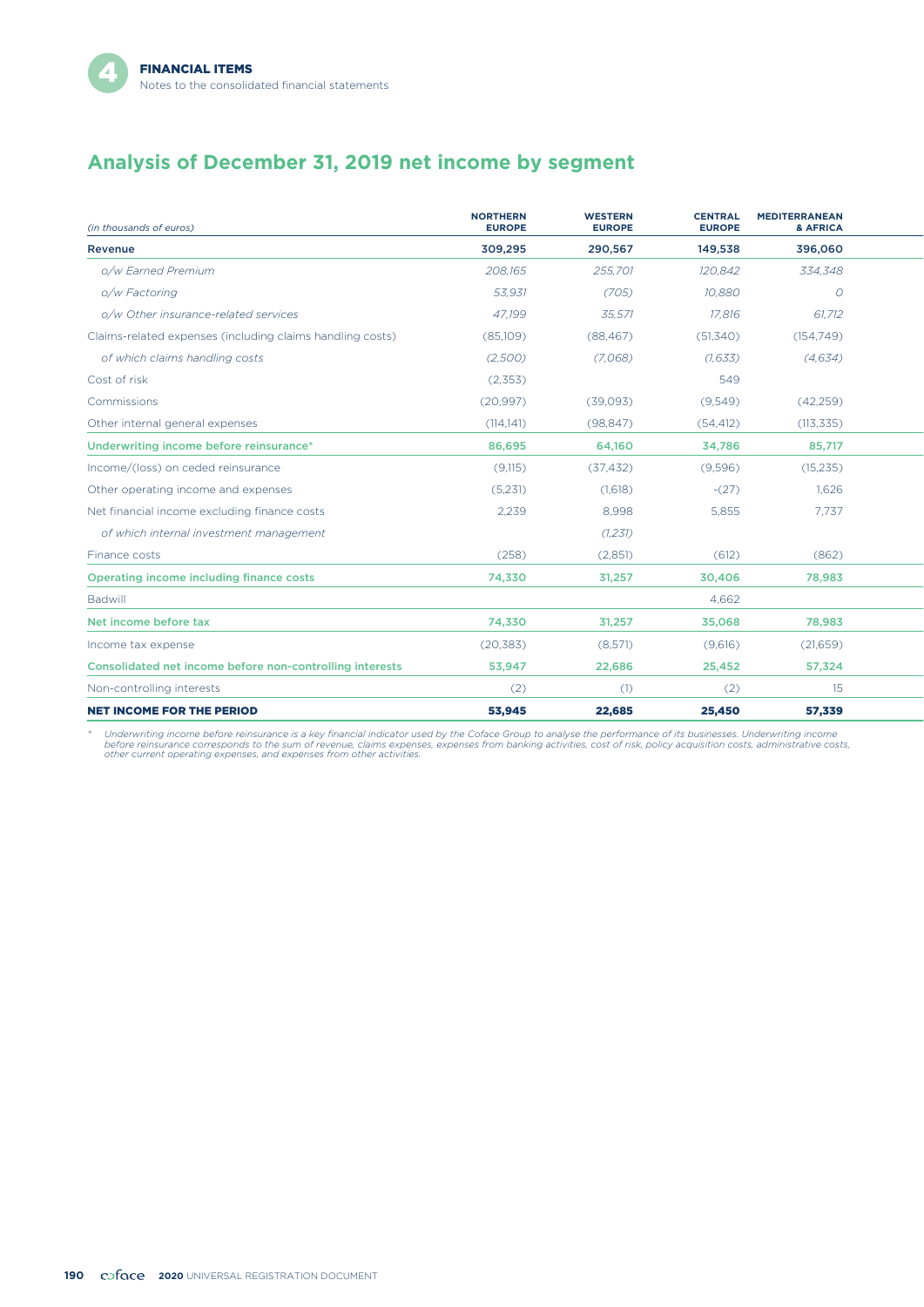◢

| <b>NORTH</b><br><b>AMERICA</b> | <b>LATIN AMERICA</b> | <b>ASIA-PACIFIC</b> | <b>GROUP</b><br><b>REINSURANCE</b> | <b>COGERI</b> | <b>HOLDING</b><br><b>COMPANY</b><br><b>COSTS</b> | <b>INTER-ZONE</b> | <b>GROUP TOTAL</b> |
|--------------------------------|----------------------|---------------------|------------------------------------|---------------|--------------------------------------------------|-------------------|--------------------|
| 138,474                        | 80,653               | 117,593             | 978,189                            | 26,567        |                                                  | (1,005,848)       | 1,481,088          |
| 124.784                        | 77,881               | 113,875             | 978.189                            |               |                                                  | (978, 188)        | 1,235,597          |
|                                |                      |                     |                                    |               |                                                  |                   | 64,106             |
| 13,690                         | 2,772                | 3,718               |                                    | 26,567        |                                                  | (27,660)          | 181,385            |
| (57,103)                       | (46,796)             | (40,893)            | (408,105)                          |               | (5,698)                                          | 402,013           | (536, 247)         |
| (1, 397)                       | (615)                | (350)               |                                    |               | (5,698)                                          | (7,316)           | (31,212)           |
|                                |                      |                     |                                    |               |                                                  |                   | (1,804)            |
| (20, 412)                      | (10, 412)            | (22, 629)           | (373,998)                          |               |                                                  | 374,001           | (165, 348)         |
| (42,940)                       | (28, 618)            | (38, 555)           |                                    | (26, 535)     | (29, 174)                                        | 34,767            | (511,790)          |
| 18,019                         | (5,173)              | 15,516              | 196,086                            | 32            | (34, 872)                                        | (195,067)         | 265,899            |
| (2,869)                        | (2,873)              | 4,037               | (200, 966)                         |               |                                                  | 196,086           | (77, 963)          |
| (994)                          | 244                  |                     |                                    |               |                                                  |                   | (6,000)            |
| 3.669                          | 10,394               | 2,850               |                                    | 237           | (1,057)                                          | (3,982)           | 36,940             |
| (71)                           |                      |                     |                                    |               | (1,057)                                          | (1, 677)          | (4,037)            |
| (1,498)                        | (312)                | (996)               |                                    | (94)          | (16, 207)                                        | 2,305             | (21, 385)          |
| 16,327                         | 2,280                | 21,407              | (4,880)                            | 175           | (52, 136)                                        | (658)             | 197,491            |
|                                |                      |                     |                                    |               |                                                  |                   | 4,662              |
| 16,327                         | 2,280                | 21,407              | (4,880)                            | 175           | (52, 136)                                        | (658)             | 202,153            |
| (4, 477)                       | (625)                | (5,870)             | 1,338                              | (48)          | 14,297                                           | 180               | (55, 434)          |
| 11,850                         | 1,655                | 15,537              | (3, 542)                           | 127           | (37, 839)                                        | (478)             | 146,719            |
|                                |                      |                     |                                    |               |                                                  |                   | 10                 |
| 11,850                         | 1,655                | 15,537              | (3,542)                            | 127           | (37, 839)                                        | (478)             | 146,729            |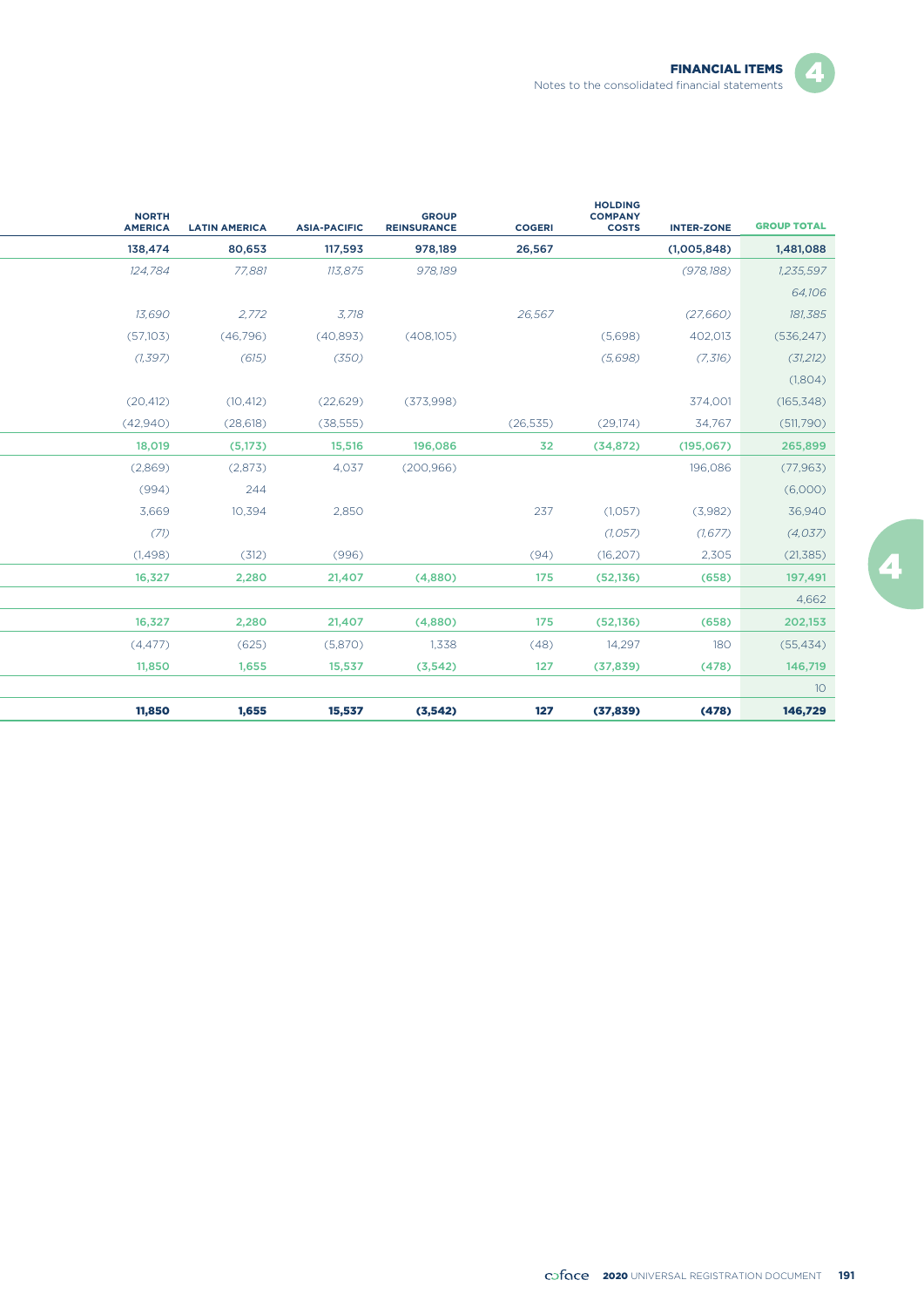

# **NOTE 31. EARNINGS PER SHARE**

|                                   | <b>DEC. 31, 2020</b>                      |                                                         |                                                      |  |  |
|-----------------------------------|-------------------------------------------|---------------------------------------------------------|------------------------------------------------------|--|--|
|                                   | <b>AVERAGE NUMBER</b><br><b>OF SHARES</b> | <b>NET INCOME FOR</b><br><b>THE PERIOD</b> (in $\in$ k) | <b>EARNINGS PER</b><br><b>SHARE</b> (in $\epsilon$ ) |  |  |
| Basic earnings per share          | 150.360.581                               | 82,900                                                  | 0.55                                                 |  |  |
| Dilutive instruments              |                                           |                                                         |                                                      |  |  |
| <b>DILUTED EARNINGS PER SHARE</b> | 150,360,581                               | 82,900                                                  | 0.55                                                 |  |  |

|                                   |                                           | DEC. 31, 2019                                           |                                                      |  |  |
|-----------------------------------|-------------------------------------------|---------------------------------------------------------|------------------------------------------------------|--|--|
|                                   | <b>AVERAGE NUMBER</b><br><b>OF SHARES</b> | <b>NET INCOME FOR</b><br><b>THE PERIOD</b> (in $\in$ k) | <b>EARNINGS PER</b><br><b>SHARE</b> (in $\epsilon$ ) |  |  |
| Basic earnings per share          | 151,165,109                               | 146.729                                                 | 0.97                                                 |  |  |
| Dilutive instruments              |                                           |                                                         |                                                      |  |  |
| <b>DILUTED EARNINGS PER SHARE</b> | 151, 165, 109                             | 146,729                                                 | 0.97                                                 |  |  |

# **NOTE 32. GROUP'S HEADCOUNT**

| (in full time equivalent) | <b>DEC. 31, 2020</b> | DEC. 31, 2019 |
|---------------------------|----------------------|---------------|
| Northern Europe           | 631                  | 598           |
| Western Europe            | 937                  | 906           |
| Central Europe            | 655                  | 622           |
| Mediterranean & Africa    | 634                  | 596           |
| North America             | 200                  | 192           |
| Latin America             | 205                  | 201           |
| Asia-Pacific              | 134                  | 132           |
| <b>TOTAL</b>              | 3,396                | 3,247         |

At December 31, 2020, the number of employees of fully consolidated companies was 3,395 full-time equivalents (FTEs) compared to 3,248 at December 31, 2019, an increase of 147 FTEs. The new entity GK Forsikring AS include 24 FTEs.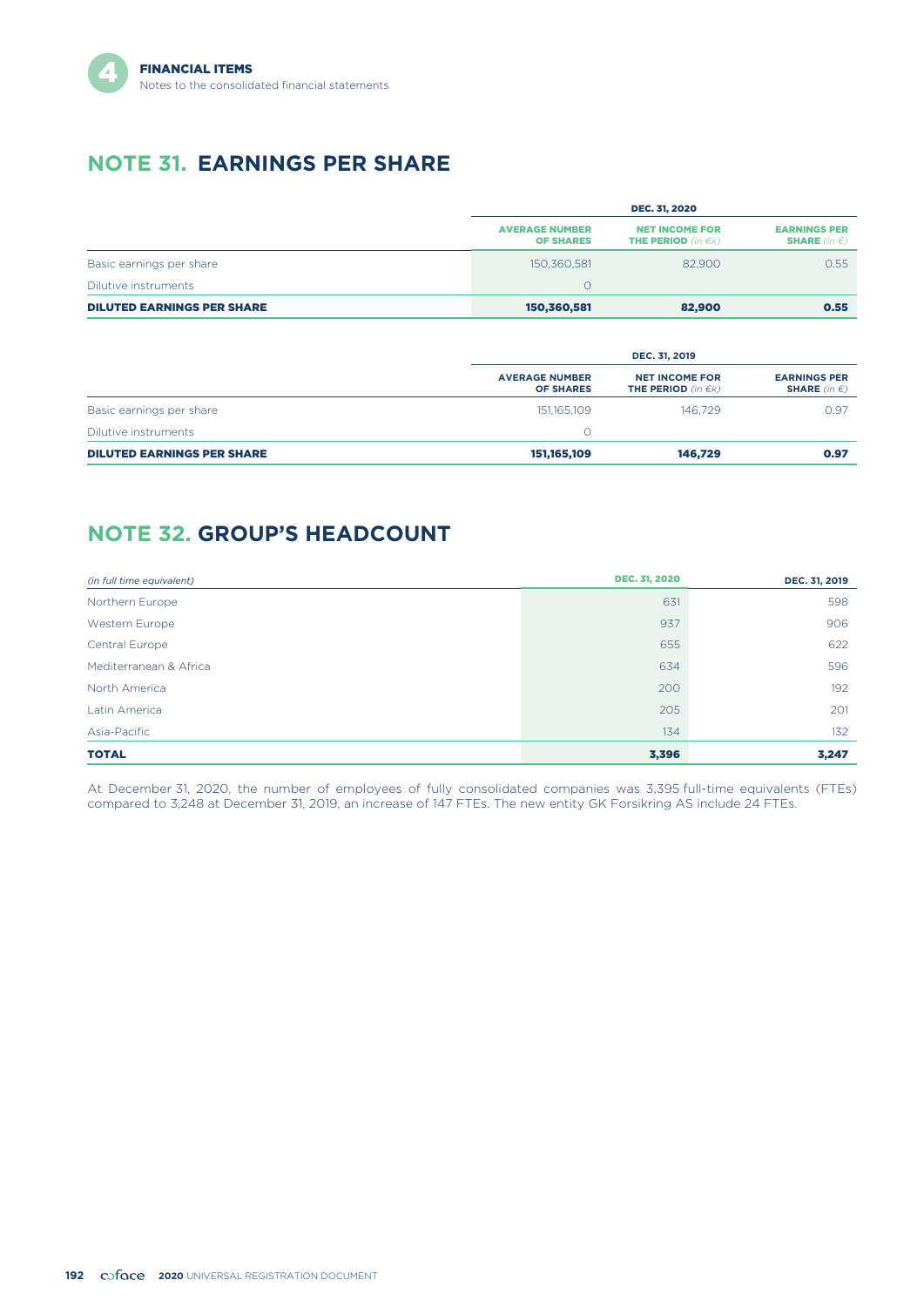

# **NOTE 33. RELATED PARTIES**

At the end of December 2020, Natixis held 42.86% of Coface Group's shares excluding treasury shares, and 42.20% including treasury shares.

|                | <b>NUMBER OF SHARES</b> | %       |
|----------------|-------------------------|---------|
| <b>Natixis</b> | 64,153,881              | 42.86%  |
| Public         | 85,536,083              | 57.14%  |
| <b>TOTAL</b>   | 149,689,964             | 100.00% |

## **Relations between the Group's consolidated entities and related parties**

The Coface Group's main transactions with related parties involve Natixis and its subsidiaries.

The main related-party transactions are as follows:

- **I** financing of a portion of the factoring activity by Natixis SA;
- **I** financial investments with the BPCE and Natixis groups;

These transactions are broken down below:

- l Coface's credit insurance coverage made available to entities related to Coface;
- **I** recovery of insurance receivables carried out by entities related to Coface on behalf of Coface;
- **I** rebilling of general and administrative expenses, including overheads, personnel expenses, etc.

|                                                         | <b>DEC. 31, 2020</b> |                       |                   |  |  |  |
|---------------------------------------------------------|----------------------|-----------------------|-------------------|--|--|--|
| <b>Current operating income</b> (in thousands of euros) | <b>NATIXIS SA</b>    | <b>NATIXIS FACTOR</b> | <b>ELLISPHERE</b> |  |  |  |
| Revenue (net banking income, after cost of risk)        | (908)                |                       |                   |  |  |  |
| Claims expenses                                         | $\Omega$             |                       |                   |  |  |  |
| Expenses from other activities                          |                      |                       | O                 |  |  |  |
| Policy acquisition costs                                |                      |                       |                   |  |  |  |
| Administrative costs                                    |                      |                       |                   |  |  |  |
| Other current operating income and expenses             | $\Omega$             |                       |                   |  |  |  |
| <b>OPERATING INCOME/(LOSS)</b>                          | (908)                |                       |                   |  |  |  |

|                                                                | <b>DEC. 31, 2020</b> |                   |                       |                   |  |  |  |
|----------------------------------------------------------------|----------------------|-------------------|-----------------------|-------------------|--|--|--|
| Related-party receivables and payables (in thousands of euros) | <b>BPCE GROUP</b>    | <b>NATIXIS SA</b> | <b>NATIXIS FACTOR</b> | <b>ELLISPHERE</b> |  |  |  |
| <b>Financial investments</b>                                   | 49,077               |                   |                       |                   |  |  |  |
| Other assets                                                   | O                    |                   | Ω                     |                   |  |  |  |
| Cash and cash equivalents                                      | O                    | 831               | Ω                     |                   |  |  |  |
| Liabilities relating to insurance contracts                    | $\Omega$             | Ω                 | $\Omega$              |                   |  |  |  |
| Amounts due to banking sector companies                        | Ω                    | 32.935            |                       |                   |  |  |  |
| <b>Other liabilities</b>                                       | o                    |                   |                       |                   |  |  |  |

The €32,935,000 in financing liabilities due to banking sector companies, at the end of December 2020, correspond to borrowings taken out with Natixis to finance the factoring activity.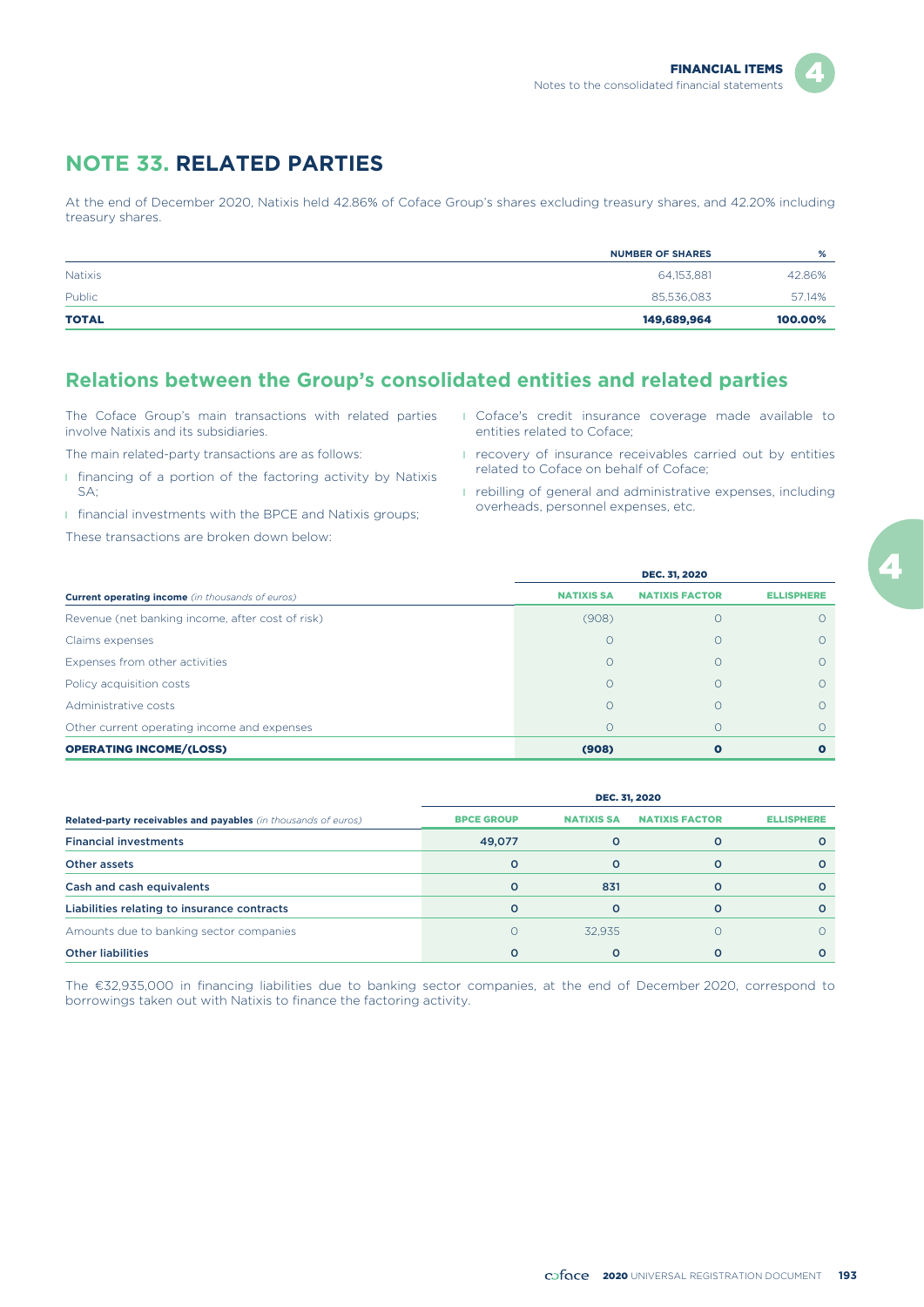

|                                                         | <b>DEC 31, 2019</b> |                       |                   |  |  |  |
|---------------------------------------------------------|---------------------|-----------------------|-------------------|--|--|--|
| <b>Current operating income</b> (in thousands of euros) | <b>NATIXIS SA</b>   | <b>NATIXIS FACTOR</b> | <b>ELLISPHERE</b> |  |  |  |
| Revenue (net banking income, after cost of risk)        | (2,297)             |                       |                   |  |  |  |
| Claims expenses                                         | O                   | 4                     | $\Omega$          |  |  |  |
| Expenses from other activities                          | 0                   |                       | $\bigcirc$        |  |  |  |
| Policy acquisition costs                                | Ω                   |                       | $\bigcap$         |  |  |  |
| Administrative costs                                    | Ω                   | 15                    | ∩                 |  |  |  |
| Other current operating income and expenses             | 0                   | 9                     | ∩                 |  |  |  |
| <b>OPERATING INCOME/(LOSS)</b>                          | (2, 297)            | 35                    |                   |  |  |  |

|                                                                       | DEC. 31, 2019     |                   |                                 |                   |  |  |
|-----------------------------------------------------------------------|-------------------|-------------------|---------------------------------|-------------------|--|--|
| <b>Related-party receivables and payables</b> (in thousands of euros) | <b>BPCE GROUP</b> | <b>NATIXIS SA</b> | <b>NATIXIS</b><br><b>FACTOR</b> | <b>ELLISPHERE</b> |  |  |
| <b>Financial investments</b>                                          | 53,109            | о                 |                                 | O                 |  |  |
| Other assets                                                          |                   | O                 | $\circ$                         | $\circ$           |  |  |
| Cash and cash equivalents                                             |                   | 6,613             | $\circ$                         | $\circ$           |  |  |
| Liabilities relating to insurance contracts                           |                   |                   |                                 | $\circ$           |  |  |
| Amounts due to banking sector companies                               |                   | 97,226            |                                 | Ω                 |  |  |
| <b>Other liabilities</b>                                              |                   | o                 |                                 | 15                |  |  |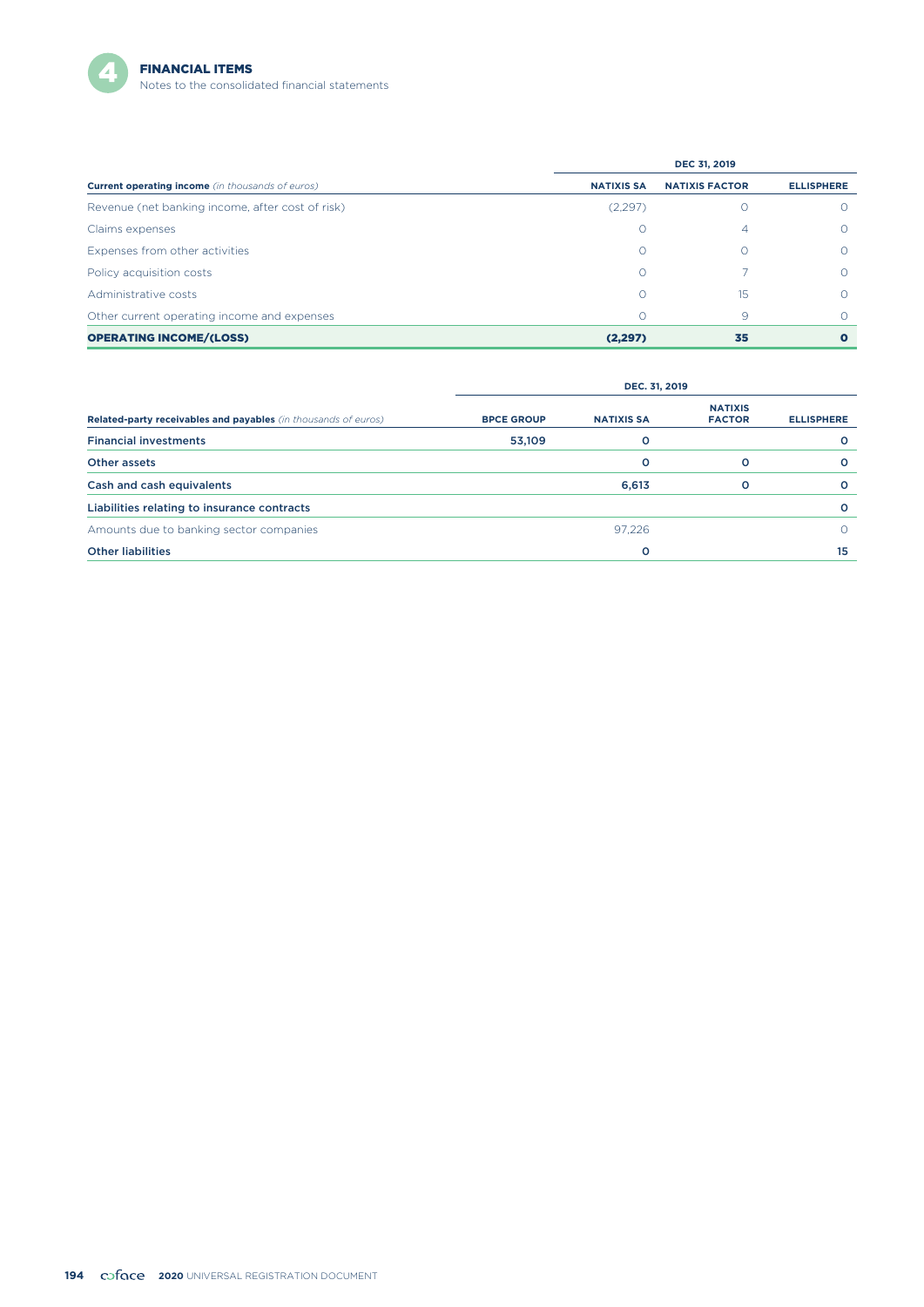## **NOTE 34. KEY MANAGEMENT COMPENSATION**

| (in thousands of euros)                                                                       | <b>DEC. 31, 2020</b> | DEC. 31, 2019 |
|-----------------------------------------------------------------------------------------------|----------------------|---------------|
| Short-term benefits (gross salaries and wages, incentives, benefits in kind and annual bonus) | 4,844                | 4.185         |
| Other long-term benefits                                                                      | 1.425                | 1.017         |
| Statutory termination benefits                                                                | $\Omega$             |               |
| Share-based payment                                                                           | 804                  | 642           |
| <b>TOTAL</b>                                                                                  | 7,073                | 5,844         |

The Group Management Committee was made up of eight members plus the Coface CEO on December 31, 2020.

The line "Other long-term benefits" corresponds to the allocation of free performance shares (fair value under IFRS).

The line "Share-based payment" corresponds to the free performance shares delivered in 2020 and allocated under the LTIP 2017 (fair value under IFRS).

Total attendance fees of €369,000 were paid out to the members of the Board of Directors, and the Audit, Risk, and Compensation Committees in 2020.

# **NOTE 35. BREAKDOWN OF AUDIT FEES**

|                                          |          |      | <b>MAZARS</b> |    |         |     | <b>KPMG</b>  |     |              |     | <b>DELOITTE</b> |         |         | <b>OTHER</b> |      |    |
|------------------------------------------|----------|------|---------------|----|---------|-----|--------------|-----|--------------|-----|-----------------|---------|---------|--------------|------|----|
| (in thousands of<br>euros)               | 2020     | %    | 2019          | %  | 2020    | %   | 2019         | %   | 2020         | %   | 2019            | %       | 2020    | %            | 2019 | %  |
| <b>Statutory and IFRS Audit</b>          |          |      |               |    |         |     |              |     |              |     |                 |         |         |              |      |    |
| <b>COFACE SA</b>                         | (320)    | 29%  | $\Omega$      | 0% | (22)    | 13% | (337)        | 24% | (323)        | 17% | (310)           | 15%     | $\circ$ | 0%           | 0    | O% |
| <b>Subsidiaries</b>                      | (779)    | 69%  | $\Omega$      | 0% | (135)   | 83% | (973)        | 69% | (1,531)      | 82% | (1,792)         | 85%     | (19)    | 34%          | 0    | 0% |
| Sub-total                                | (1,099)  | 98%  | $\circ$       | 0% | (157)   | 96% | (1,310)      |     | 93% (1,854)  |     | 99% (2,102)     | 100%    | (19)    | 34%          | o    | 0% |
| Other fees than Statutory and IFRS Audit |          |      |               |    |         |     |              |     |              |     |                 |         |         |              |      |    |
| <b>COFACE SA</b>                         | $\circ$  | 0%   | $\Omega$      | O% | $\circ$ | 0%  | (56)         | 4%  | $\Omega$     | 0%  | 30              | $(1)$ % | $\circ$ | 0%           | 0    | O% |
| <b>Subsidiaries</b>                      | (23)     | 2%   | $\circ$       | 0% | (6)     | 4%  | (37)         | 3%  | (10)         | 1%  | (28)            | $1\%$   | (37)    | 66%          | O    | 0% |
| Sub-total                                | (23)     | 2%   | $\circ$       | 0% | (6)     | 4%  | (93          | 7%  | (10)         | 1%  | $\overline{2}$  | 0%      | (37)    | 66%          | ٥    | 0% |
| <b>TOTAL</b>                             | (1, 122) | 100% | $\bullet$     | 0% | (163)   |     | 100% (1,403) |     | 100% (1,864) |     | 100% (2,100)    | 100%    | (57)    | 100%         | o    | 0% |

|                                          | <b>TOTAL</b> |      |          |      |  |  |
|------------------------------------------|--------------|------|----------|------|--|--|
| (in thousands of euros)                  | 2020.12      | %    | 2019.12  | %    |  |  |
| <b>Statutory and IFRS Audit</b>          |              |      |          |      |  |  |
| <b>COFACE SA</b>                         | (665)        | 21%  | (647)    | 18%  |  |  |
| <b>Subsidiaries</b>                      | (2,464)      | 77%  | (2,765)  | 79%  |  |  |
| Sub-total                                | (3, 129)     | 98%  | (3, 412) | 97%  |  |  |
| Other fees than Statutory and IFRS Audit |              |      |          |      |  |  |
| <b>COFACE SA</b>                         | $\circ$      | 0%   | (26)     | 1%   |  |  |
| Subsidiaries                             | (76)         | 1%   | (65)     | 2%   |  |  |
| Sub-total                                | (76)         | 1%   | (91)     | 3%   |  |  |
| <b>TOTAL</b>                             | (3,206)      | 100% | (3,503)  | 100% |  |  |

In the 2020 financial year, Mazars replaced KPMG as co-auditor. The remaining KPMG fees correspond to services performed for the audit of the 2019 accounts.

Fees for services other than the certification of accounts correspond mainly to (i) engagements to issue assurance reports on financial or regulatory information, (ii) tax services outside France, such as tax reporting support services, and (iii) other authorised advisory services.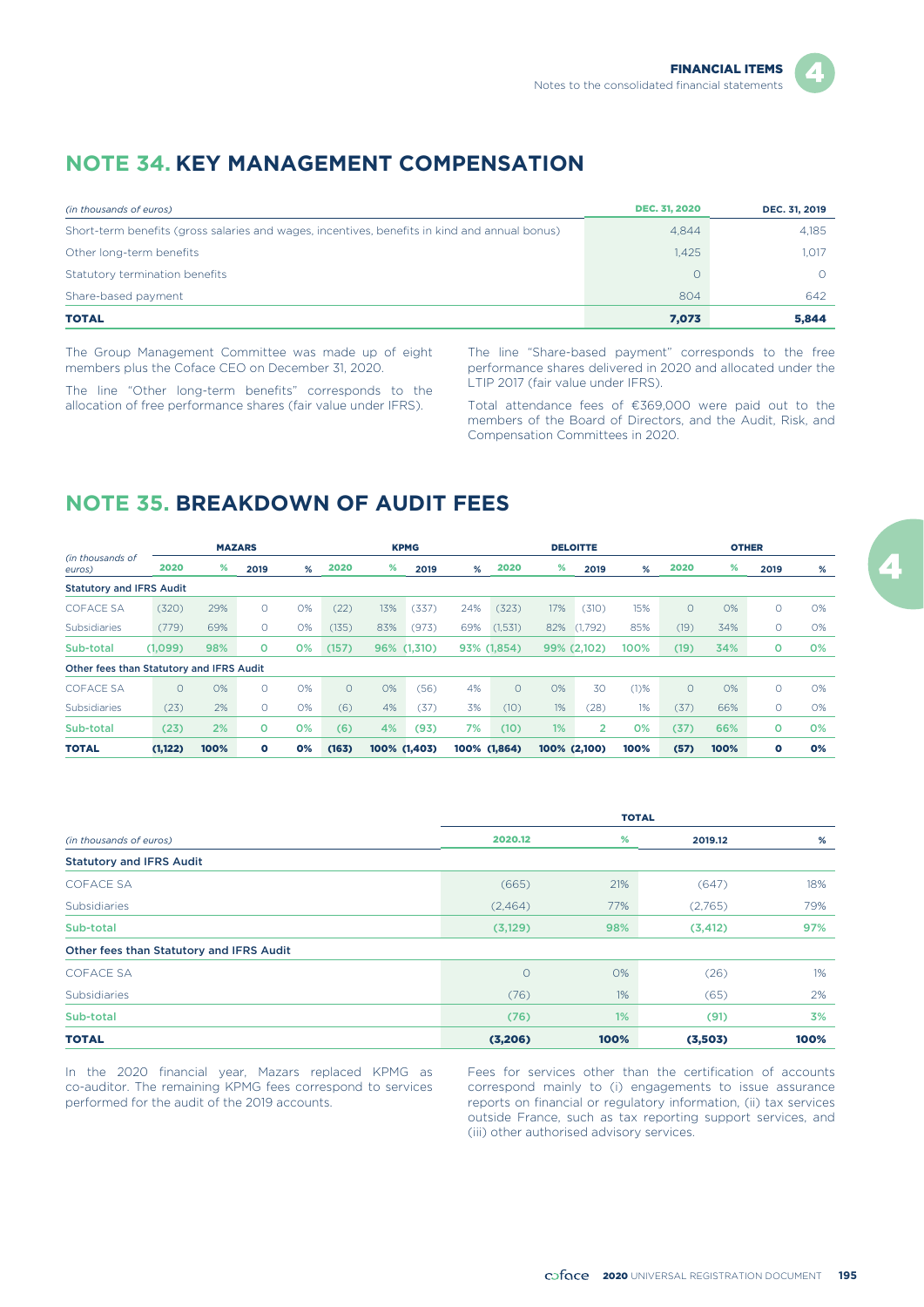# **NOTE 36. OFF-BALANCE SHEET COMMITMENTS**

|                                                      | <b>DEC. 31, 2020</b> |                                       |                                      |  |  |  |
|------------------------------------------------------|----------------------|---------------------------------------|--------------------------------------|--|--|--|
| (in thousands of euros)                              | <b>TOTAL</b>         | <b>RELATED TO</b><br><b>FINANCING</b> | <b>RELATED TO</b><br><b>ACTIVITY</b> |  |  |  |
| <b>Commitments given</b>                             | 1,029,839            | 1,018,188                             | 11,651                               |  |  |  |
| Endorsements and letters of credit                   | 1,018,188            | 1,018,188                             | $\circ$                              |  |  |  |
| Property guarantees                                  | 7,500                |                                       | 7,500                                |  |  |  |
| Financial commitments in respect of equity interests | 4,151                |                                       | 4,151                                |  |  |  |
| <b>Commitments received</b>                          | 1,537,881            | 1,018,976                             | 518,905                              |  |  |  |
| Endorsements and letters of credit                   | 117,702              |                                       | 117,702                              |  |  |  |
| Guarantees                                           | 398,704              |                                       | 398,704                              |  |  |  |
| Credit lines linked to commercial paper              | 700,000              | 700,000                               | $\circ$                              |  |  |  |
| Credit lines linked to factoring                     | 318,976              | 318,976                               | $\Omega$                             |  |  |  |
| Financial commitments in respect of equity interests | 2,500                |                                       | 2,500                                |  |  |  |
| <b>Guarantees received</b>                           | 401,315              |                                       | 401,315                              |  |  |  |
| Securities lodged as collateral by reinsurers        | 401,315              |                                       | 401,315                              |  |  |  |
| <b>Financial market transactions</b>                 | 163,766              |                                       | 163,766                              |  |  |  |

The endorsements and letters of credit correspond mainly to:

l a joint guarantee of €380,000,000 in favour of investors in COFACE SA subordinated notes (10-year maturity);

l a €7,000,000 guarantee from Cofinpar

l a joint guarantee of €631,188,000 given to banks financing the factoring business.

The securities lodged as collateral by reinsurers involve Coface Re in the amount of €365,715,000 and Compagnie française d'assurance pour le commerce extérieur in the amount of €35,600,000.

|                                                      | DEC. 31, 2019 |                                       |                                      |  |  |  |  |
|------------------------------------------------------|---------------|---------------------------------------|--------------------------------------|--|--|--|--|
| (in thousands of euros)                              | <b>TOTAL</b>  | <b>RELATED TO</b><br><b>FINANCING</b> | <b>RELATED TO</b><br><b>ACTIVITY</b> |  |  |  |  |
| <b>Commitments given</b>                             | 1,055,216     | 1,037,195                             | 18,021                               |  |  |  |  |
| Endorsements and letters of credit                   | 1,037,195     | 1,037,195                             |                                      |  |  |  |  |
| Property guarantees                                  | 7,500         |                                       | 7,500                                |  |  |  |  |
| Financial commitments in respect of equity interests | 10,521        |                                       | 10,521                               |  |  |  |  |
| <b>Commitments received</b>                          | 1,503,863     | 1,018,308                             | 485,555                              |  |  |  |  |
| Endorsements and letters of credit                   | 140,576       |                                       | 140,576                              |  |  |  |  |
| Guarantees                                           | 342,479       |                                       | 342.479                              |  |  |  |  |
| Credit lines linked to commercial paper              | 700.000       | 700,000                               |                                      |  |  |  |  |
| Credit lines linked to factoring                     | 318,308       | 318,308                               |                                      |  |  |  |  |
| Financial commitments in respect of equity interests | 2,500         |                                       | 2,500                                |  |  |  |  |
| <b>Guarantees received</b>                           | 382,200       |                                       | 382,200                              |  |  |  |  |
| Securities lodged as collateral by reinsurers        | 382,200       |                                       | 382,200                              |  |  |  |  |
| <b>Financial market transactions</b>                 | 281,097       |                                       | 281,097                              |  |  |  |  |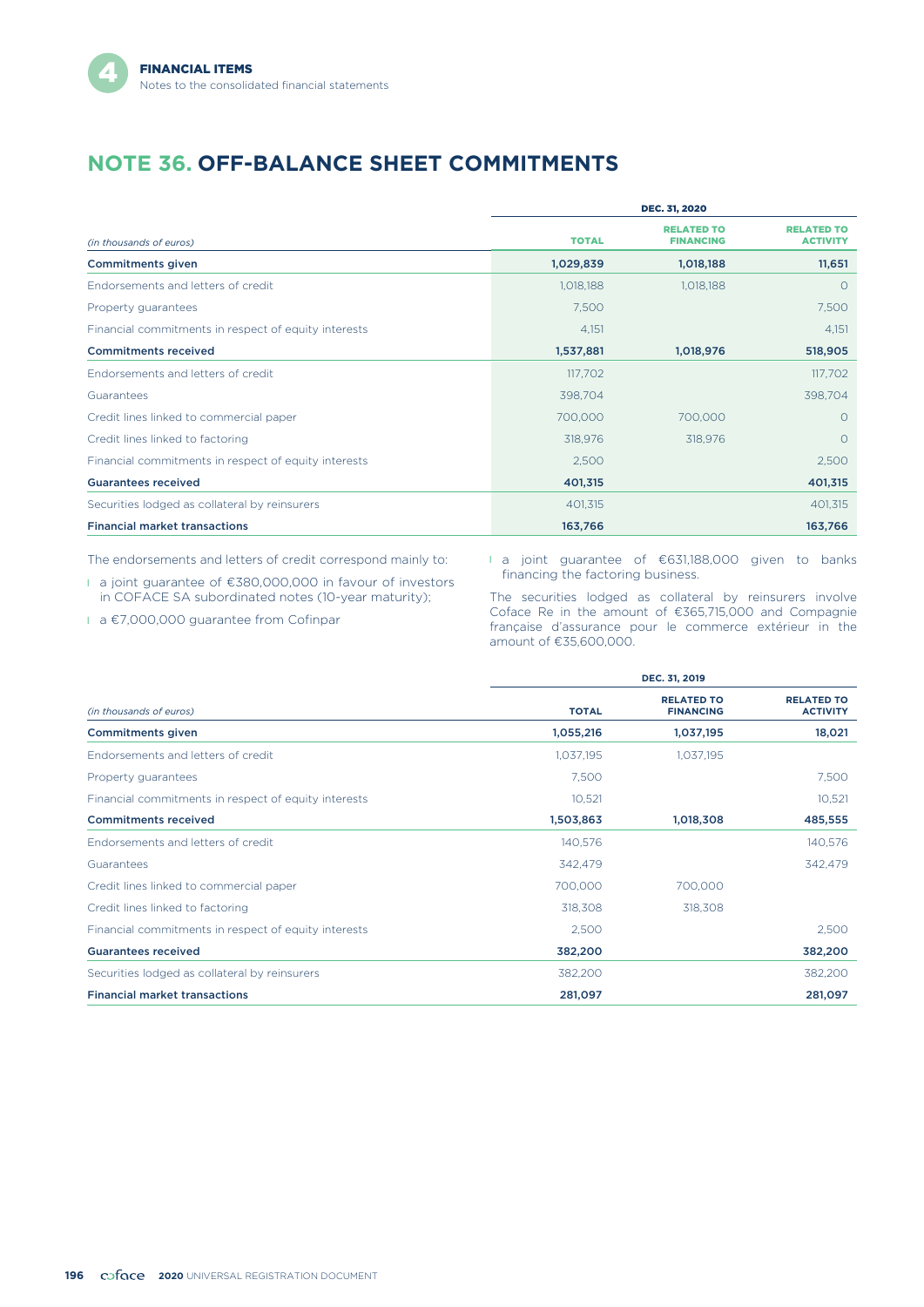

## **NOTE 37. OPERATING LEASES**

Leases for future years are mainly recorded in the balance sheet since the implementation of IFRS 16 on January 1, 2019.

## **NOTE 38. RELATIONSHIP BETWEEN PARENT COMPANY AND SUBSIDIARIES**

Coface Group's main operational subsidiary is the Compagnie française d'assurance pour le commerce extérieur (la Compagnie). This subsidiary, which is wholly owned by the Company, is a public limited company (société anonyme) under French law, with share capital of €137,052,417.05, registered in the Nanterre Trade and Companies Registry under number 552 069 791.

The main flows between COFACE SA, the listed parent company, and la Compagnie are as follows:

- l financing:
	- **I** COFACE SA and la Compagnie have granted each other one ten-year loan,
	- l in net terms, COFACE SA finances la Compagnie,
- **I** La Compagnie stands as surety for the bond issue floated by COFACE SA,
- $\blacksquare$  a two-way cash flow agreement exists between COFACE SA and la Compagnie,
- l COFACE SA delegates to la Compagnie management of its commercial paper programme and of its cash management;
- l dividends:
	- La Compagnie pays dividends to COFACE SA;
- l tax consolidation:
	- **I** La Compagnie forms part of the tax consolidation group headed by COFACE SA.

The table below summarises the interim balance of la Compagnie française d'assurance pour le commerce extérieur and its principal financial flows at December 31, 2020:

|                                                 | <b>LISTED</b>  | <b>COMPAGNIE FRANÇAISE POUR</b><br>LE COMMERCE EXTÉRIEUR | <b>OTHER</b>    |                     |              |
|-------------------------------------------------|----------------|----------------------------------------------------------|-----------------|---------------------|--------------|
| (in thousands of euros)                         | <b>COMPANY</b> | (INCLUDING BRANCHES)                                     | <b>ENTITIES</b> | <b>ELIMINATIONS</b> | <b>TOTAL</b> |
| Revenue                                         | 1,993          | 1,322,475                                                | 888,543         | (762,147)           | 1,450,864    |
| Current operating income                        | 10.346         | 80.458                                                   | 104.390         | (40,970)            | 154,224      |
| Net income                                      | (13,689)       | 4.956                                                    | 91.634          |                     | 82.901       |
| Fixed assets                                    | 1.837.325      | 5.186.339                                                | 1.301.320       | (4.998.422)         | 3,326,562    |
| Indebtedness outside the Group                  | 389,808        |                                                          |                 |                     | 389,809      |
| Cash and cash equivalent                        | 545            | 252.426                                                  | 147.999         |                     | 400.969      |
| Net cash generated from operating<br>activities | 26.380         | 81.726                                                   | 86.251          |                     | 194.358      |
| Dividends paid to the quoted company            |                | $\circ$                                                  | $\circ$         |                     | $\bigcap$    |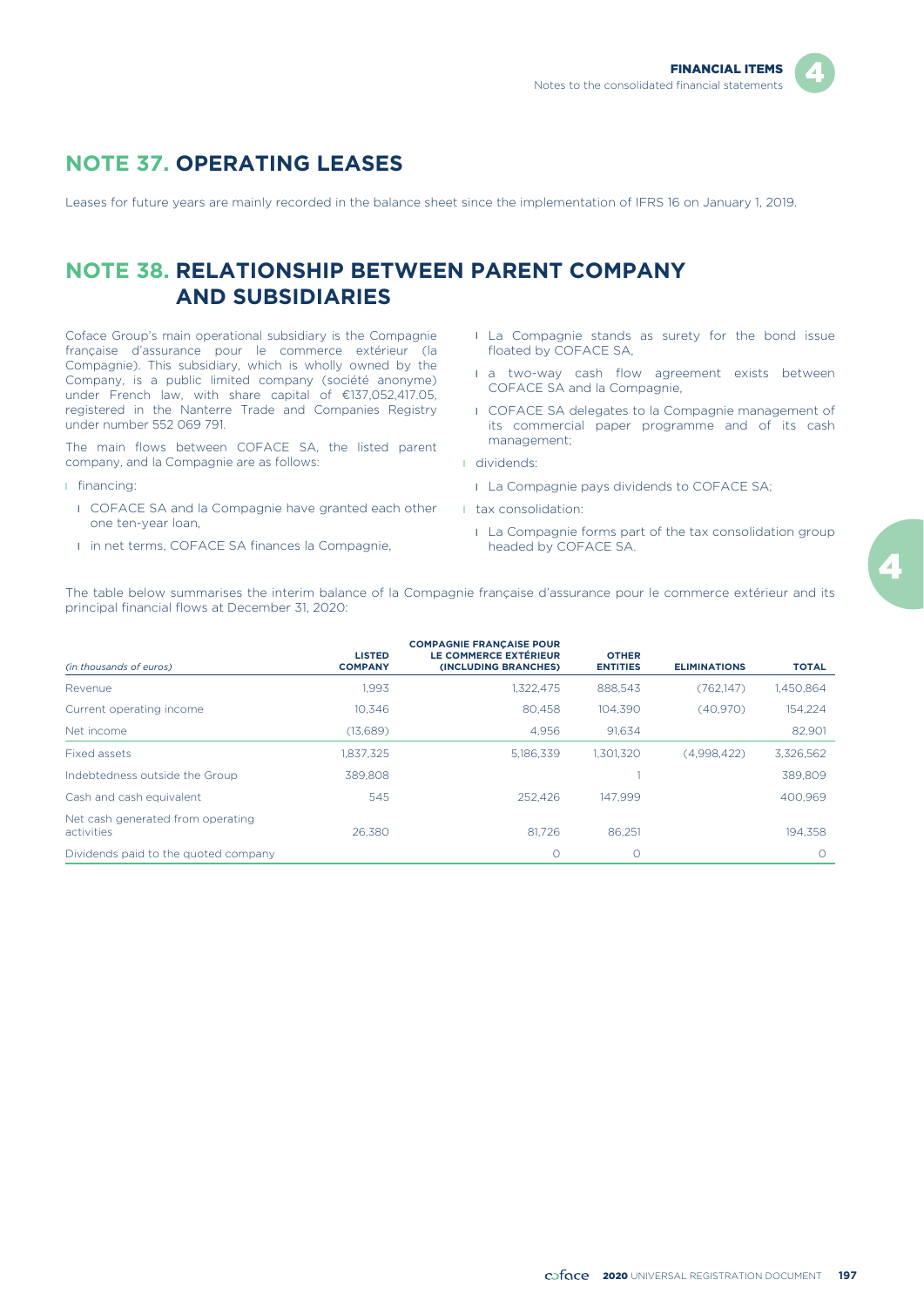## **NOTE 39. FIRST TIME CONSOLIDATION OF COFACE GK**

Coface GK has been part of Coface Group's consolidation scope since July 1, 2020.

In accordance with IFRS 3 Business Combinaisons, initial recognition of assets, liabilities and minority interests shall be adjusted, up to 12 months after the acquisition date, to reflect new information obtained about facts and circumstances that

existed as of the acquisition date. The review has ended and the initial recognition of assets and liabilities was finalised in the consolidation financial statement as of December 31, 2020.

The main balance sheet aggregates at July 1, 2020 are summarised in the chart below:

| (in thousands of euros)                                               | <b>BILAN D'OUVERTURE</b> |
|-----------------------------------------------------------------------|--------------------------|
| Asset aggregates                                                      |                          |
| Insurance business investment                                         | 26,693                   |
| Reinsurers' share of insurance liabilities                            | 9,626                    |
| Building used in the business and other property, plant and equipment | 82                       |
| Receivables arising from insurance and reinsurance operations         | 2,201                    |
| Trade receivables                                                     | 465                      |
| Cash                                                                  | 4,795                    |
| Liability aggregates                                                  |                          |
| Liabilities relating to insurance contracts                           | 14,557                   |
| Payables arising from insurance and reinsurance operations            | 4,097                    |
| Other payables                                                        | 621                      |

Coface GK's contribution to Coface Group's 2020 net income is summarised in the chart below:

| (in thousands of euros)   | <b>INCOME STATEMENT</b> |
|---------------------------|-------------------------|
| Revenue                   | 5.992                   |
| Net income before badwill | (765)                   |
| <b>Badwill</b>            | 8.910                   |